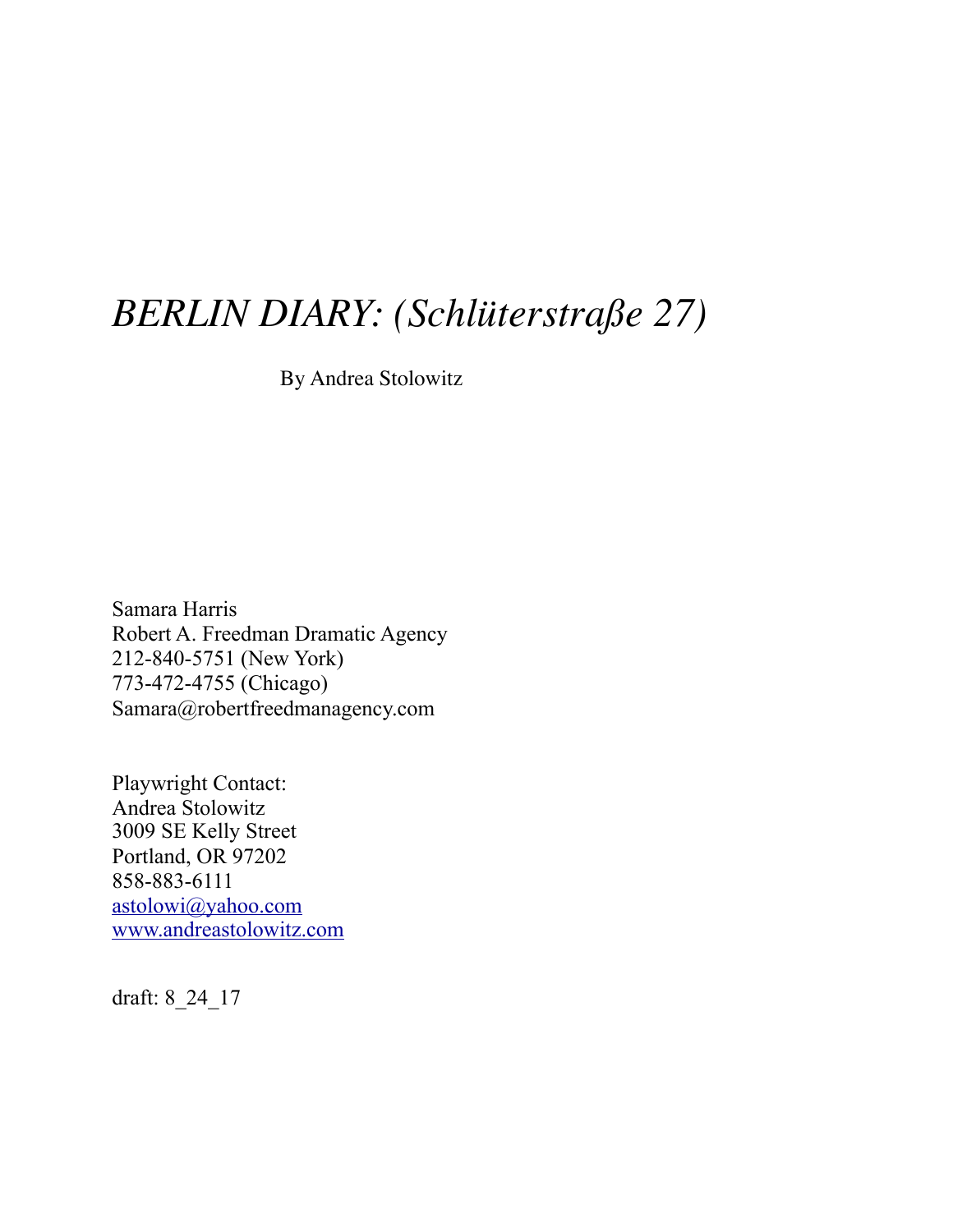TIME: 1939-48 The present

SETTINGS: Berlin, New York City, Oregon

## CHARACTERS:

Max: 58 years old in 1939-48. He never ages. He speaks English with a German accent, German without an accent.

Andrea: 35 years old in the present. She speaks German with an American accent.

Various Other Characters

ACTORS: One male actor One female actor

## SETTINGS/SCENE:

This world is fluid and cued in and out of scenes with language and projections. There is much sound and video and little scenery or props.

## LANGUAGE/CHARACTER:

Each scene begins with the female actor reading the first line of text. The actors alternate speaking with each character heading. The male actor often plays Max and the female actor often plays Andrea but not always. Sometimes, depending on the character heading the actors will switch roles within the same scene. The actors have an equal chance of playing any of the other characters and should therefore agree between themselves on a unified speaking and acting choice for the characters they share. This fluidity of identity is important as it creates the malleability of time and place and the rhythm of the language and story.

## SUMMARY:

In 1936 Dr. Max Cohnreich escapes Berlin, Germany and arrives in NYC settling there with his immediate family. In 1939 he writes about his experiences in a diary intended for his as yet unborn grandchildren. In 2015 his great-granddaughter Andrea Stolowitz travels to Berlin to use the diary to explore the life he describes and the relatives she never knew. The parallel lives of the characters create a narrative about the search for home and family which operates at the border of reality and memory and the intersection of national history and private lives.

A play about remembering and forgetting.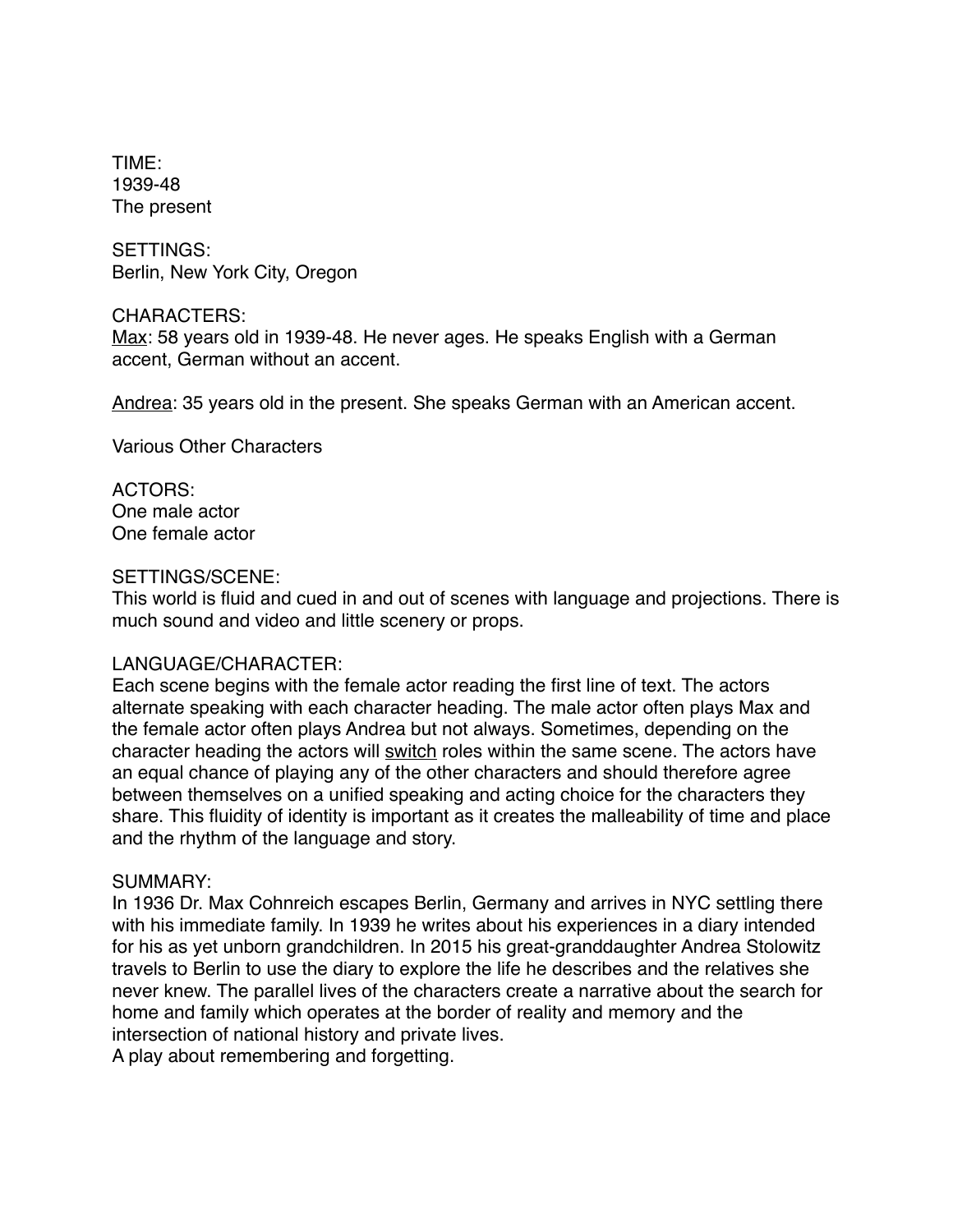SCENE 1: There is a slide projector, large cork board and white 1 board, blackboards and surfaces to pin papers are all over. As the play continues the tracking of the story is seen through the projections of characters, papers, maps, texts. At the beginning the stage is empty.

| <b>ANDREA:</b>  | It's June 15th,                                                                                              |                           |
|-----------------|--------------------------------------------------------------------------------------------------------------|---------------------------|
| <b>ANDREA:</b>  | 2006.                                                                                                        |                           |
| <b>ANDREA:</b>  | I'm Andrea                                                                                                   |                           |
| <b>ANDREA:</b>  | Stolowitz. I'm -                                                                                             |                           |
| <b>ANDREA:</b>  | teaching at Duke when I get the letter.                                                                      |                           |
| REBECCA:        | Dear Ms. Stolowitz recently<br>a diary-                                                                      |                           |
|                 |                                                                                                              | Slide: The diary          |
| <b>REBECCA:</b> | Recently your mother Peggy Stolowitz<br>donated                                                              |                           |
| <b>REBECCA:</b> | a wonderful diary, written in 1939 by her grandfather,<br>Dr. Max                                            |                           |
| <b>REBECCA:</b> | Cohnreich to the United States<br>Holocaust Museum. I hope you enjoy it                                      |                           |
| <b>REBECCA:</b> | and please let me<br>know if there is anything I can do<br>for you in the future.                            |                           |
| <b>ANDREA:</b>  | Sincerely,<br>Rebecca L. Erbelding, Archivist,                                                               | Slide: Rebecca Erbelding. |
| <b>REBECCA:</b> | United States Holocaust Museum Archives.<br>100 Raoul Wallenberg Place, SW,<br>Washington, DC 20024<br>2126. |                           |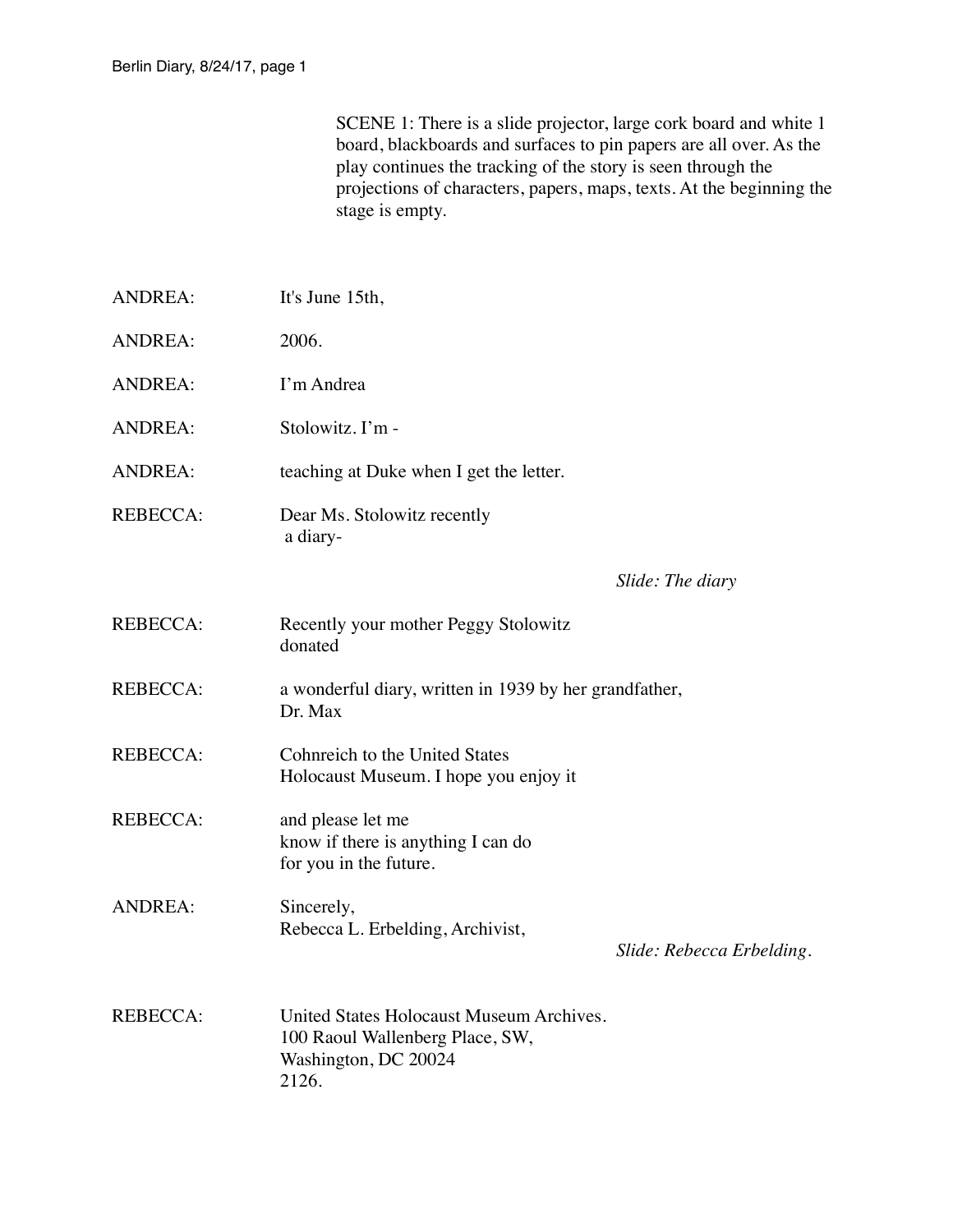*Slide: Google map*

| <b>ANDREA:</b> | We move here suddenly<br>because the last house we live at, 604<br>Gattis Street, Durham, NC<br>27705 |  |
|----------------|-------------------------------------------------------------------------------------------------------|--|
|                | Slide: 604 Gattis on the<br>Google map.                                                               |  |
| <b>ANDREA:</b> | is the target of<br>a drive-by shooting.                                                              |  |
| <b>ANDREA:</b> | A transcription error on the side<br>of the gang is what the police said.                             |  |
| <b>ANDREA:</b> | They mean to hit the house next door but they write                                                   |  |
| <b>ANDREA:</b> | the address down wrong.                                                                               |  |
| <b>ANDREA:</b> | They write                                                                                            |  |
| <b>ANDREA:</b> | our address.                                                                                          |  |
| REBECCA:       | Please let me know if there is anything<br>I or the US Holocaust Museum<br>can do for you.            |  |
| <b>ANDREA:</b> | I'm putting my son to bed. I'm bending over<br>to kiss him good night. Pop.<br>Pop.                   |  |
| <b>ANDREA:</b> | Something comes through the window. I<br>throw myself on top of him. He wriggles.<br>Pop. Pop.        |  |
| <b>ANDREA:</b> | We wait.                                                                                              |  |
| REBECCA:       | Your mother, Peggy Stolowitz, thought you<br>might want to have a copy of this diary.                 |  |
| <b>ANDREA:</b> | A car screeching away-                                                                                |  |
| <b>ANDREA:</b> | A moment.                                                                                             |  |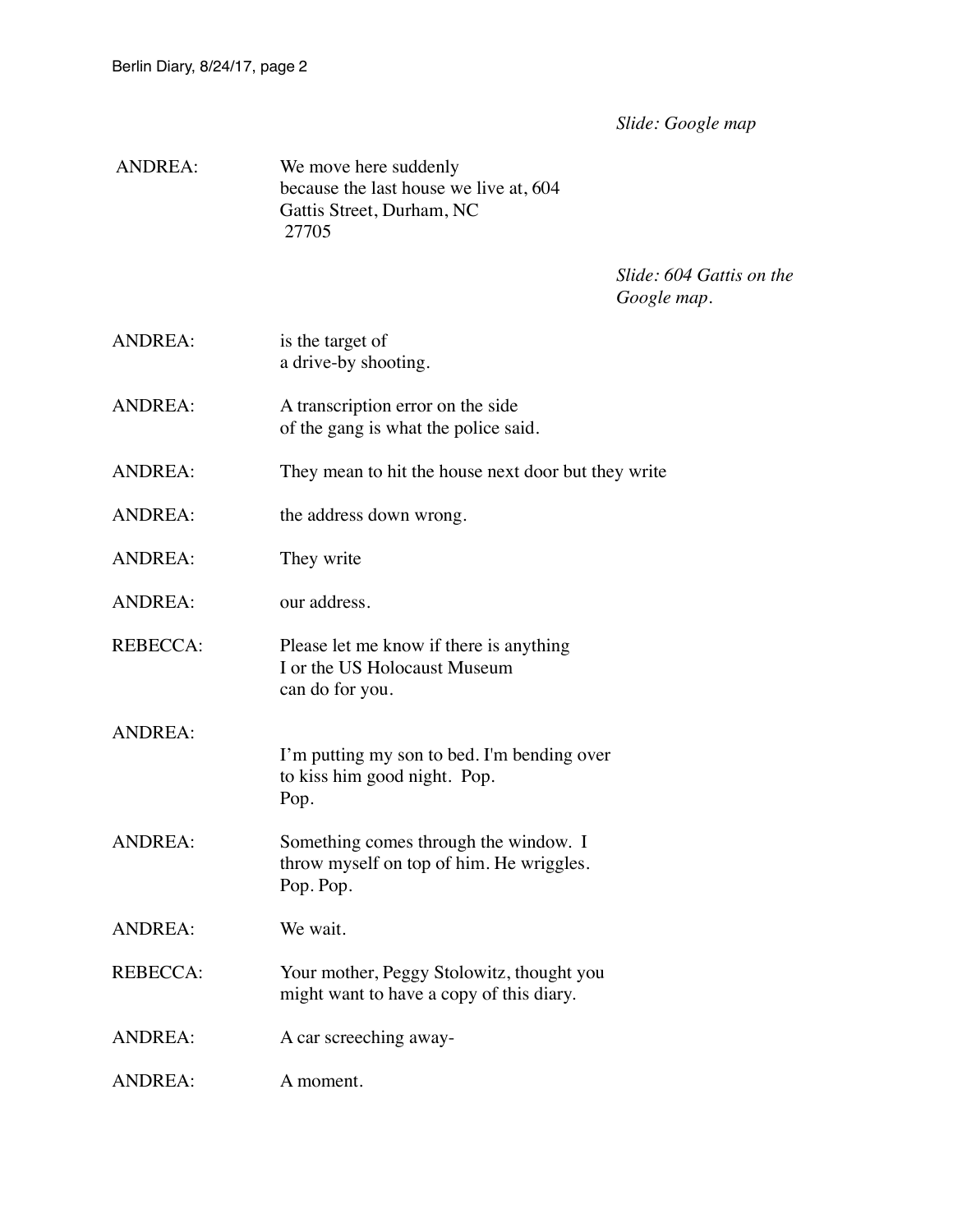| <b>ANDREA:</b> | A moment.                                                          |
|----------------|--------------------------------------------------------------------|
| <b>ANDREA:</b> | My son wriggles underneath me                                      |
| <b>ANDREA:</b> | I yell out to my husband.                                          |
| <b>ANDREA:</b> | I wait.                                                            |
| <b>ANDREA:</b> | He answers.                                                        |
| <b>ANDREA:</b> | You run to check the baby swing.                                   |
| <b>ANDREA:</b> | She's in there. She's<br>sleeping.                                 |
| <b>ANDREA:</b> | She didn't even wake up.                                           |
| <b>ANDREA:</b> | You could have found her in there swinging away not sleeping but - |
| <b>ANDREA:</b> | Don't say it.                                                      |
| <b>ANDREA:</b> | You're dizzy. Nauseous.                                            |
| <b>ANDREA:</b> | The room pulsates.                                                 |
| <b>ANDREA:</b> | Spins.                                                             |
| <b>ANDREA:</b> | You can't breathe.                                                 |
| <b>ANDREA:</b> | The police come.                                                   |
| <b>ANDREA:</b> | They sit you down.                                                 |
| <b>ANDREA:</b> | Head between your knees they say.                                  |
| <b>ANDREA:</b> | Breathe. Breathe. Breathe.                                         |
| <b>ANDREA:</b> | Everyone's fine.                                                   |
| <b>ANDREA:</b> | Everyone's fine.                                                   |
| <b>ANDREA:</b> | Everyone's fine.                                                   |
| <b>ANDREA:</b> | We all move to the back room.                                      |
| <b>ANDREA:</b> | Far from the windows at the front of the house.                    |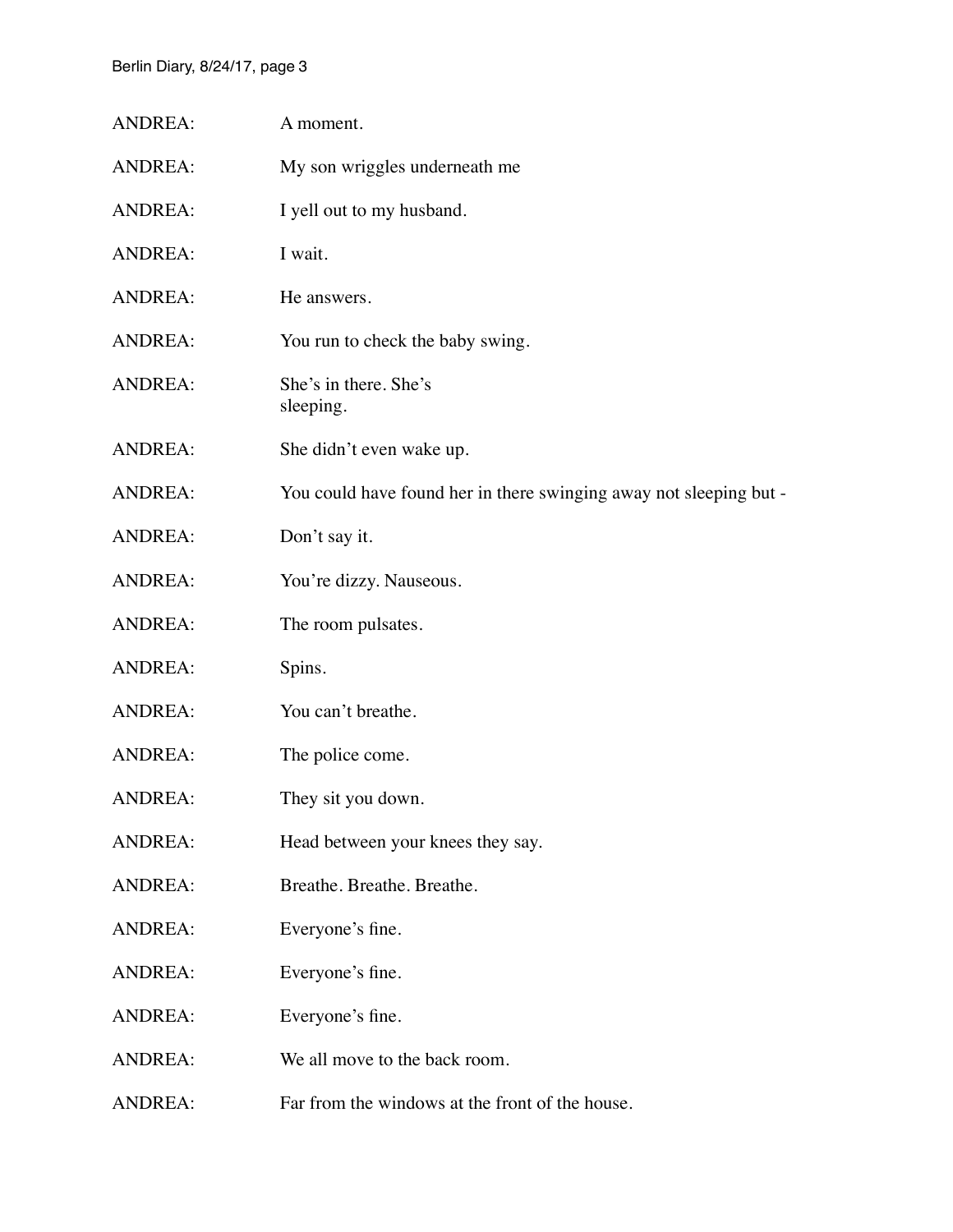| <b>ANDREA:</b>         | My son can't sleep.                                                                                                         |
|------------------------|-----------------------------------------------------------------------------------------------------------------------------|
| <b>ANDREA</b> (sings): | Hush-a-bye<br>don't you cry<br>Go to sleep my little baby.<br>When you wake you shall have<br>All the pretty little horses. |
| <b>ANDREA:</b>         | We decide to move.                                                                                                          |
| <b>ANDREA:</b>         | But you don't know if you'll have a<br>job next year. Remember?                                                             |
| <b>ANDREA:</b>         | I'm worried about my job and<br>My agent,                                                                                   |
| <b>ANDREA:</b>         | who also represents Mamet<br>and Letts                                                                                      |
| <b>ANDREA:</b>         | is dropping me.                                                                                                             |
| REBECCA:               | Dear Ms. Stolowitz, recently your mother gave<br>a wonderful diary                                                          |
| <b>REBECCA:</b>        | written by her grandfather, Dr. Max Cohnreich,<br>to the United States Holocaust Museum.                                    |
|                        | Slide: Max Cohnreich                                                                                                        |
| <b>ANDREA:</b>         | Wait.<br>I have other plays in process.                                                                                     |
| <b>ANDREA:</b>         | I didn't mean that thing with your assistant.                                                                               |
| <b>ANDREA:</b>         | Good luck with your work he says.                                                                                           |
| MOM:                   | Dear Andrea,                                                                                                                |
| <b>ANDREA:</b>         | The e-mail is written in all caps. From my mother.                                                                          |
| MOM:                   | Read please this attached from the person<br>At the Holocaust Museum. They want the diary.                                  |
| <b>ANDREA:</b>         | I think a museum is a great place for it. The best place.                                                                   |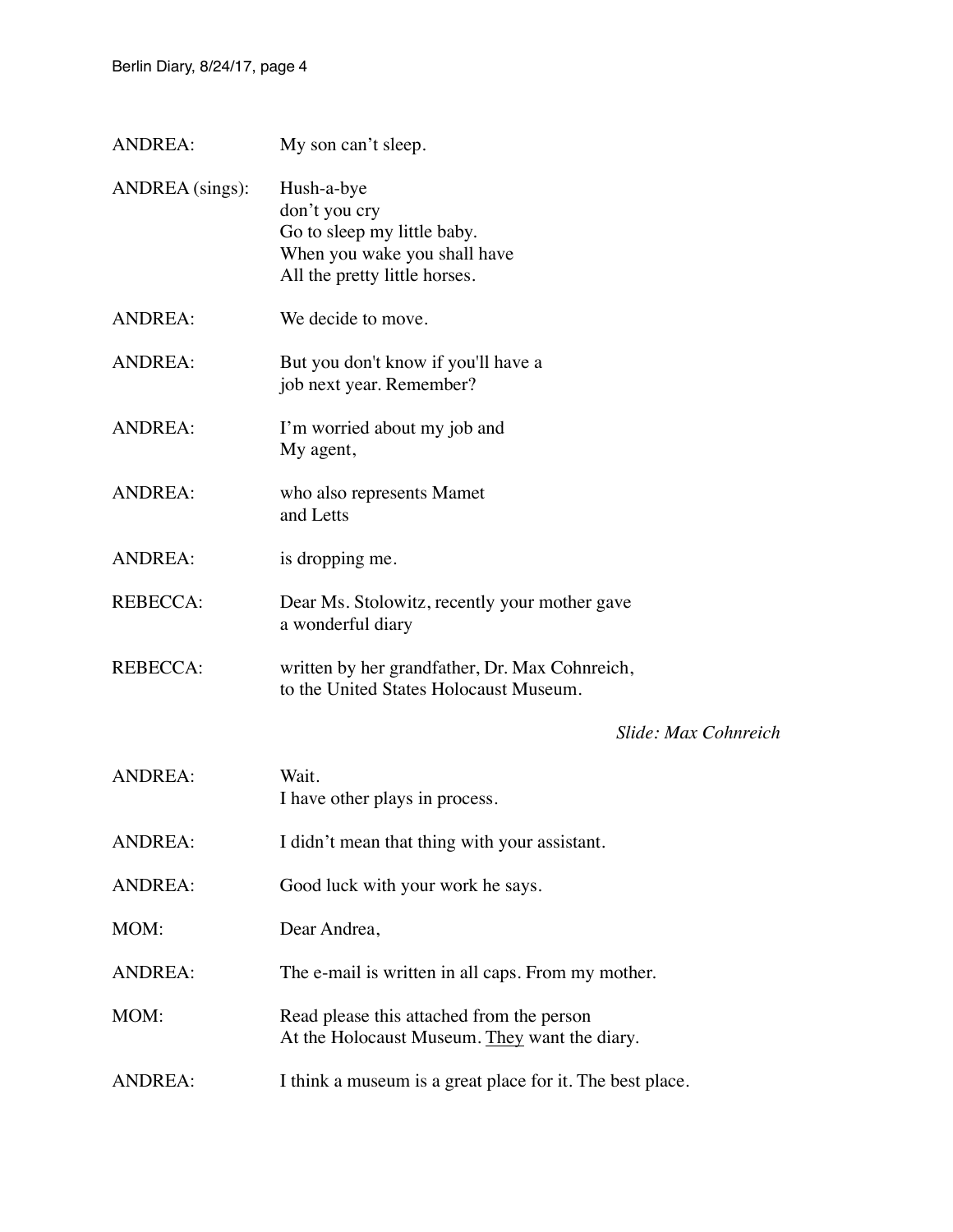| MOM:            | I know. You don't want to have to deal with it<br>when I'm dead.                                                                 |
|-----------------|----------------------------------------------------------------------------------------------------------------------------------|
| <b>ANDREA:</b>  | Wait a second no one said anything about-                                                                                        |
| MOM:            | And when I'm dead there<br>will be no one left to remember.                                                                      |
| <b>ANDREA:</b>  | There's Rebecca Erbelding. She'll<br>remember.                                                                                   |
| MOM:            | Who?                                                                                                                             |
| <b>ANDREA:</b>  | Rebecca Erbelding.<br>The archivist at the Holocaust<br>Museum. She'll remember. At the<br>Holocaust museum they "never forget". |
| MOM:            | That's not funny.                                                                                                                |
| <b>ANDREA:</b>  | Anyway. Who's dying? No one's dying.                                                                                             |
| REBECCA:        | Ms. Andrea Stolowitz, eight one four<br>Berkeley Street, Durham, North Carolina<br>27705                                         |
| <b>ANDREA:</b>  | No one's dying.                                                                                                                  |
| <b>REBECCA:</b> | As you know there are fewer and fewer living<br>victims and witnesses                                                            |
| REBECCA:        | which makes the original documents of that era<br>all the more important.                                                        |
| <b>ANDREA:</b>  | We move. And my job is<br>extended so we can pay the rent.                                                                       |
| <b>ANDREA:</b>  | I get this large envelope in the mail.<br>At first I think it's from my agent.                                                   |
| REBECCA:        | I hope you enjoy it.<br>Please let me know if there's anything I can<br>do for you in the future.                                |
| <b>ANDREA:</b>  | I look at the pages.                                                                                                             |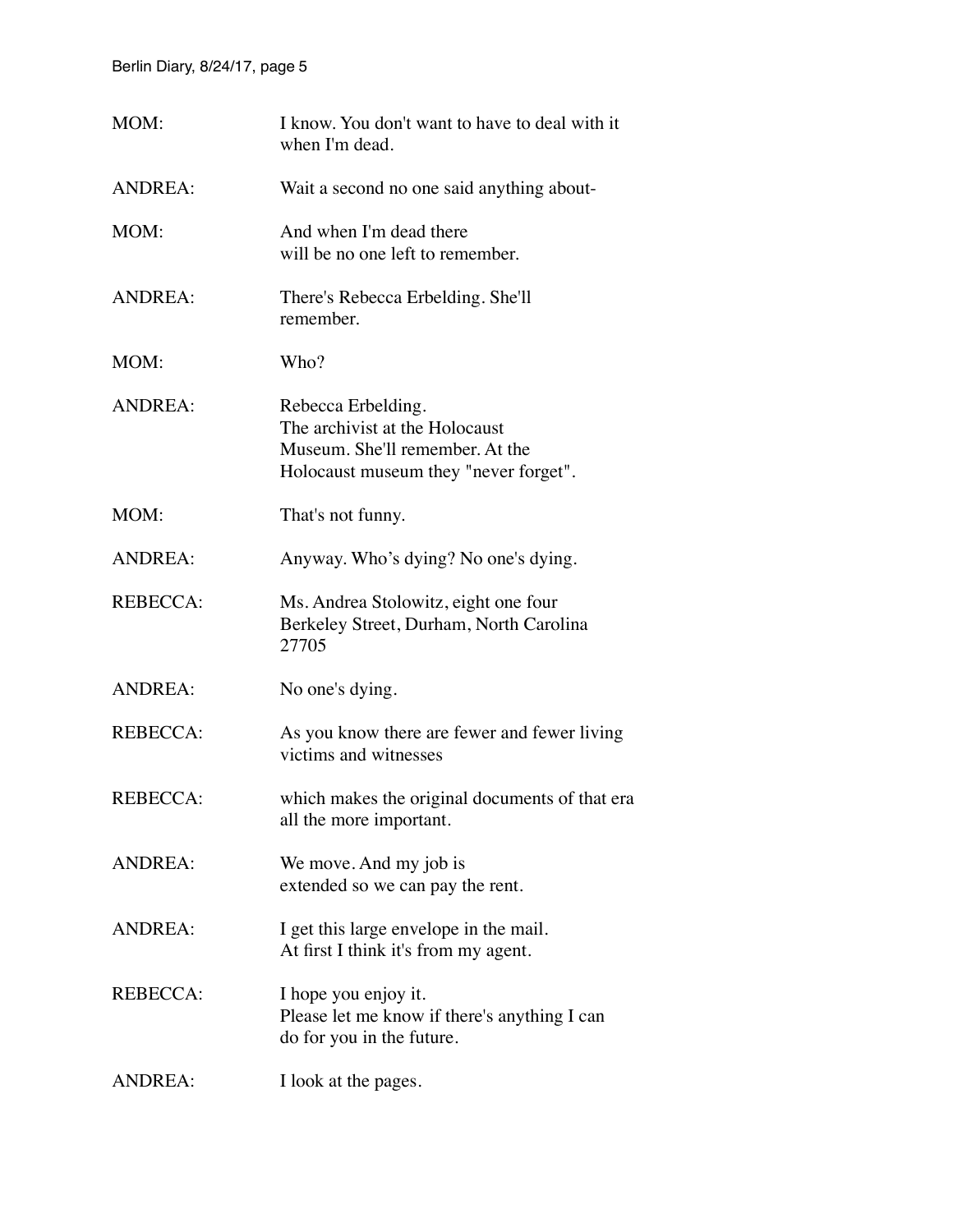ANDREA: High gloss colored copies of minuscule script. ANDREA It's impossible to read. It's so small. ANDREA: It hurts my eyes. ANDREA: And it's half in German. REBECCA: There are so few original documents from this era. ANDREA: I put it on the shelf above my desk. ANDREA: Very high up. ANDREA: Later we move away To Oregon to 3971 South East 37th Ave., Portland OR 97202. *Slide: google map* ANDREA: I'm unpacking. I see the diary. ANDREA: I put it on the same shelf high above my desk. I can't read it. ANDREA: And you don't even open it ANDREA: Until ANDREA: Until you have to. ANDREA: Until eight years later. ——————————————————————————————————- MAX (German accent):

 January 1st, 1939 "To my dearly beloved grandchildren. I dedicate this film of my life.

# MAX:

"I dedicate this film of my life."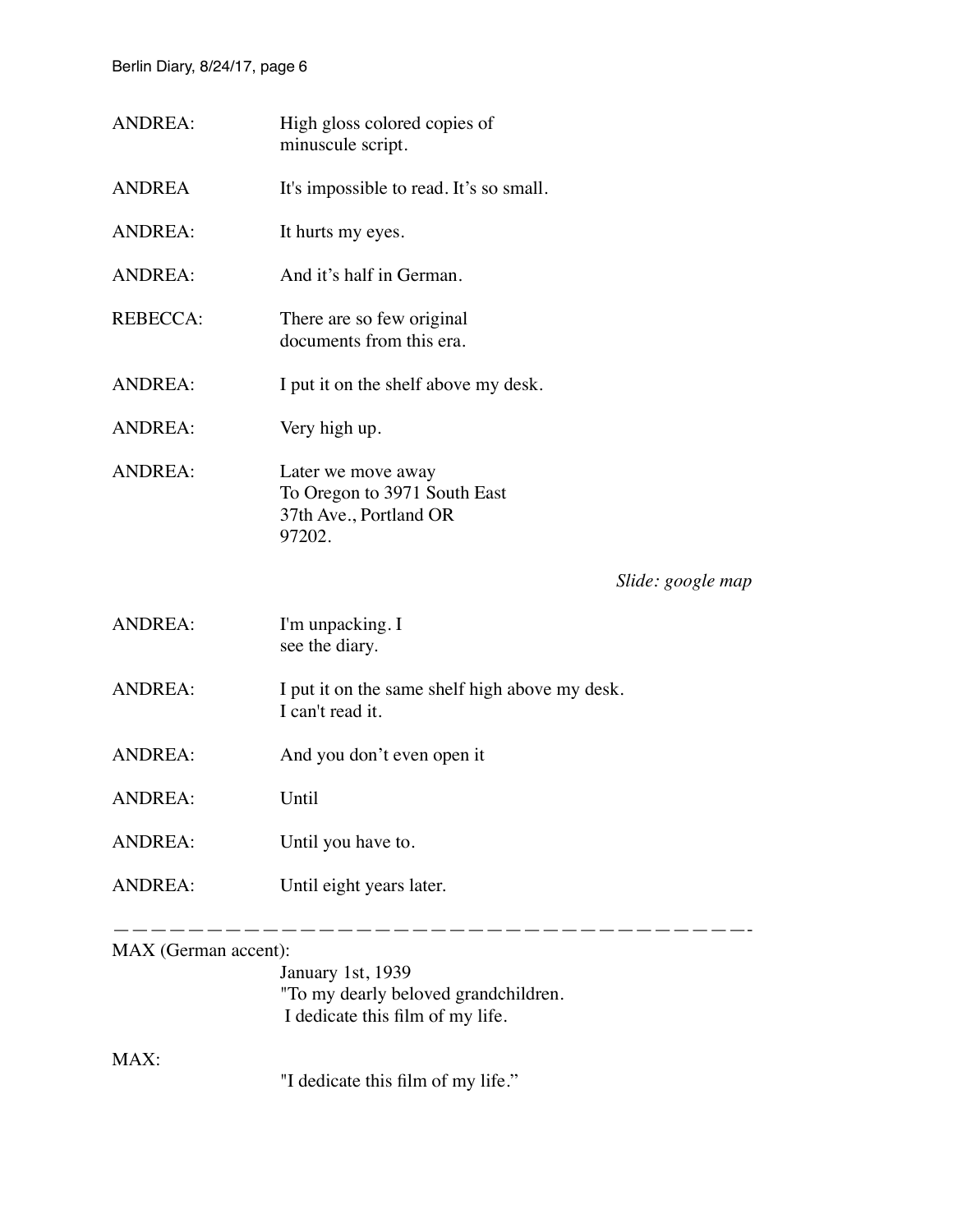Berlin Diary, 8/24/17, page 7

MAX:

"I dedicate this film of my life."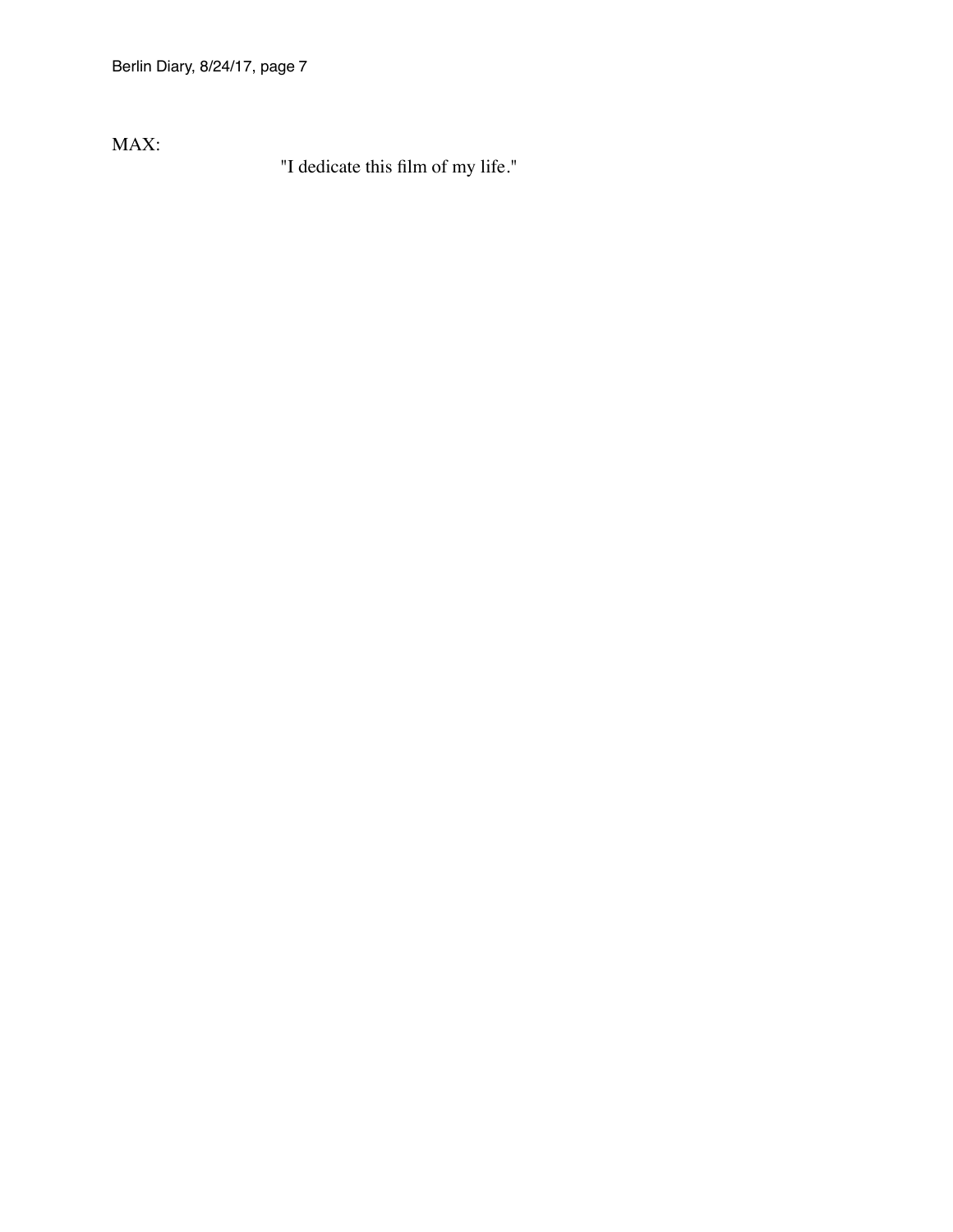*Scene 2. On the Phone. NYC/Oregon* 

## ANDREA

So thanks for making the time.

#### DAVID

Sure. Sure. No Problem.

## ANDREA

That's my uncle I'm talking to.

#### ANDREA

In New York. David.

#### ANDREA

I wanted to ask before I left because you know of the difference in time. And everything.

#### DAVID

Right.

#### ANDREA

It could be hard to call later. I mean I'll have SKYPE and all that -

#### DAVID

Can you hold on for a second Andrea?

#### ANDREA

Sure.

#### *She waits. Sounds of outdoors.*

#### DAVID

Sorry. That was Nancy.

ANDREA Say hello. From me. Us. All of us.

## DAVID

Of course. So what can I do for you?

## ANDREA

I guess I called because I wanted to ask I'm not sure how to put this -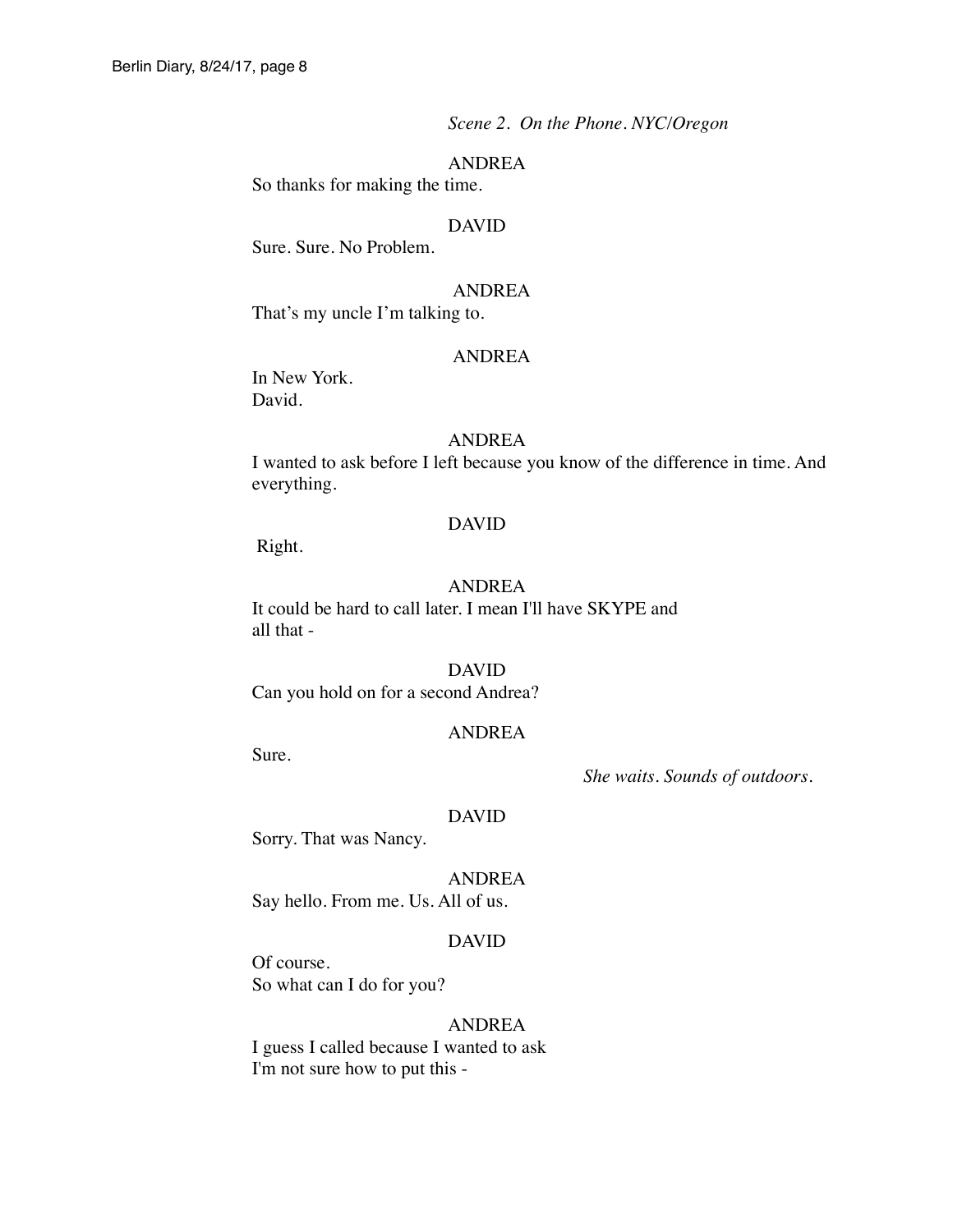#### DAVID

I know. Nancy told me. You know this sort of thing, this type of thing is really her field.

#### ANDREA

Yeah.

#### DAVID

You're breaking up. Can you speak louder and into the phone?

#### ANDREA

Yes. I mean I said yeah. Is this better?

#### DAVID

Now there's an echo.

## ANDREA

Better? I guess I always wanted to ask...

#### DAVID

For trauma to be passed on there needs to be some kind of event.

## ANDREA

Right-

## DAVID

And just because something happened doesn't mean it was a traumatic event. Lots of things happen.

#### DAVID

I'm sorry Andrea because I feel like that's not what you want me to say.

#### DAVID

I feel like you want me to say there was some terrible trauma.

#### DAVID

There just wasn't you know. Everyone made it here alive.

#### DAVID

Everyone escaped. The diary is a nice tribute to that.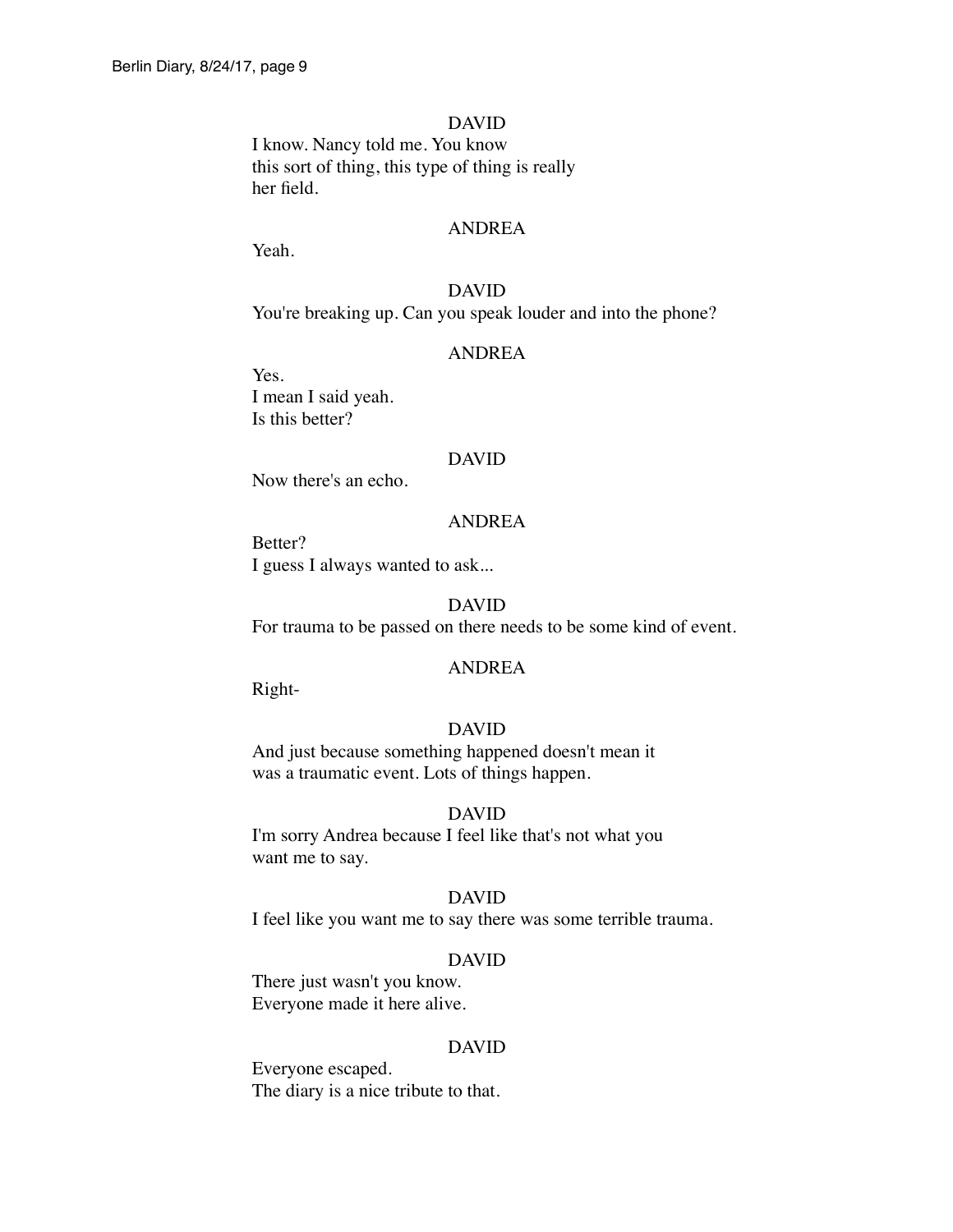#### ANDREA

Right - I -

#### DAVID

I'll be clear here. I don't believe in what you're doing. I mean what you're trying to prove.

## ANDREA

I'm not trying to prove anything -

## DAVID

Any kind of problems you're experiencing well they're not related to the family history. You're looking for something in the past but there's nothing there.

#### ANDREA

Right, it's just that have you ever wondered-

## DAVID

So I'm sorry this won't fit into your theory of...whatever your theory is.

#### ANDREA

Right.

I don't really have a theory. I was just wondering why I mean, trying to understand why we have such a small family. And of the ones we have why no one really gets along. Or talks to each other. And hasn't for a while. Cuz it's a little weird you know.

#### DAVID

 I don't know about that Andrea. Lots of families are "weird". And small. And we're talking now.

#### ANDREA

Right.

## DAVID

I mean don't get me wrong. I think the diary will be terrific source material. It's a truly fascinating resource. And an important family heirloom.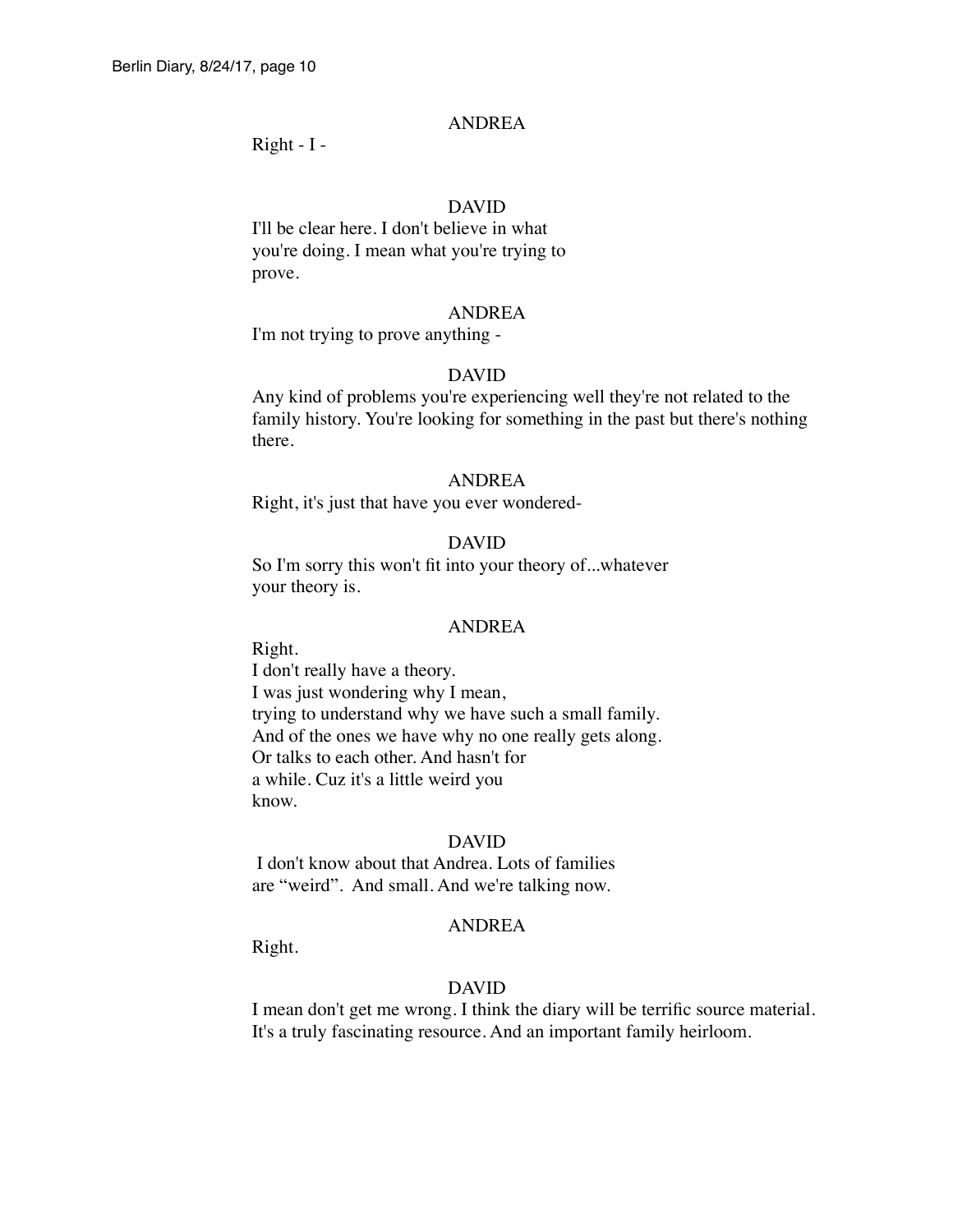#### DAVID

Your mother and Claire I am sure can tell you that. They actually fought over it for a while. Over who should get to keep it.

## DAVID

There was some bad feeling. Now that your mother donated it to the Museum they've probably worked it out. I'm sure you'll be able to use those memories and ideas in it to make something very artistic. Maybe like *Driving Miss Daisy* or *Sundays with Morrie --*

#### ANDREA

Tuesdays.

## DAVID

or something.

*Wailing sirens from the NYC side.*

## DAVID

It's just my grandfather's diary is just not going to explain anything, and this is really my view, because there's nothing to explain. I'm sorry.

*Pause.*

## DAVID

You know the Tolstoy quote right? All happy families are alike. All unhappy families are unhappy in their own way.

#### ANDREA

Yeah.

#### DAVID

Families are unhappy. It doesn't mean there's any reason for it. There's nothing to find out. OK?

#### ANDREA

OK.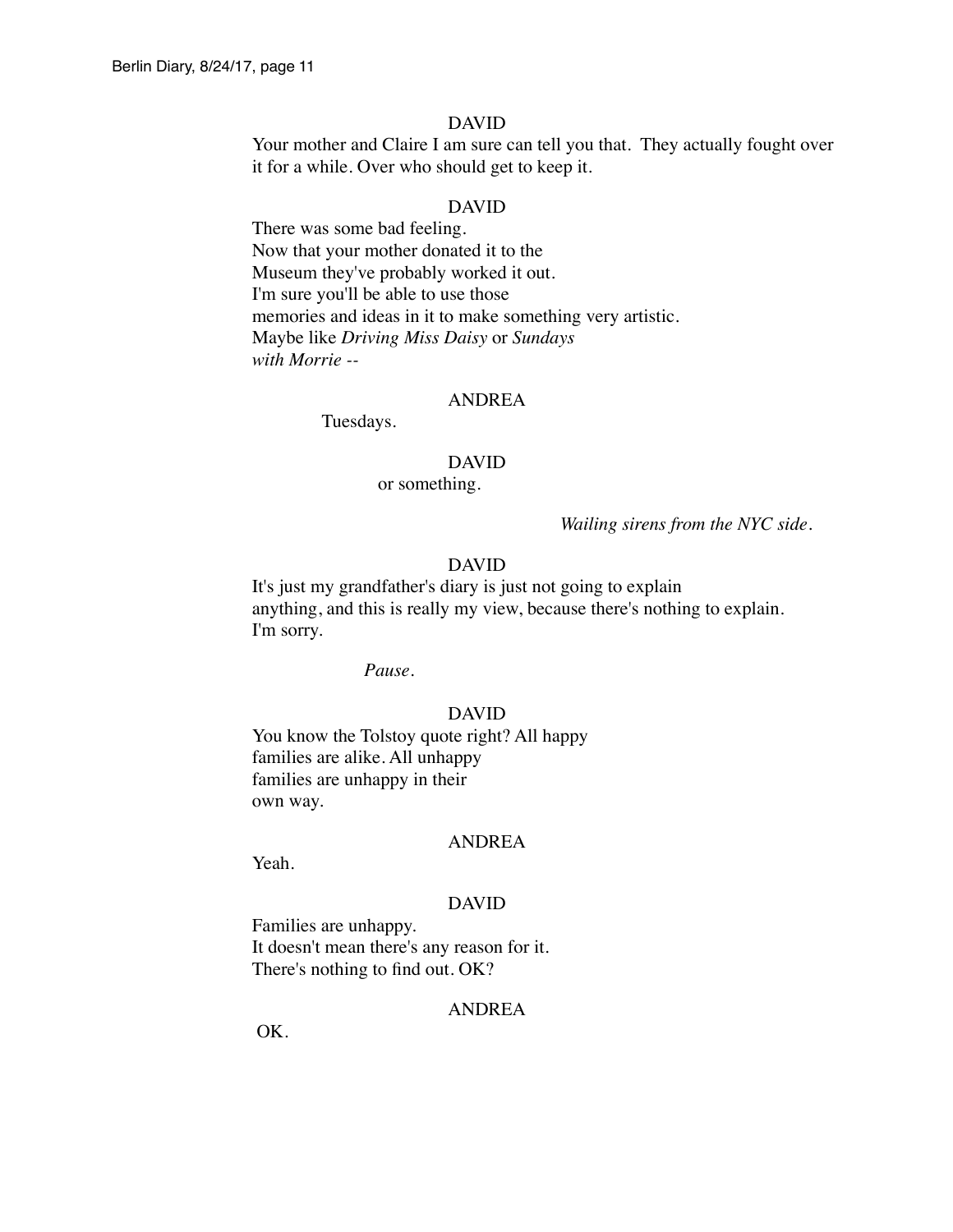## DAVID

Now have a great time in Berlin. And go eat a cream puff at Cafe Kranzler for me.

*Beeping.*

Shit Andrea, the cappuccino maker is backing up.

*Beeping*

Gotta go.

Talk soon.

## ANDREA

Bye.

#### DAVID

Bye.

## ANDREA

Bye.

*Sound of phone dial tone.* 

------------------------------------------------------------------------

## MAX

Sunday January 1, 1939

"You like to leave something for your grandchildren to remember you by. Happens you can't leave them a million dollars

## MAX

and I don't know anything they'd get more comfort out of than --- lying in bed and reading a story."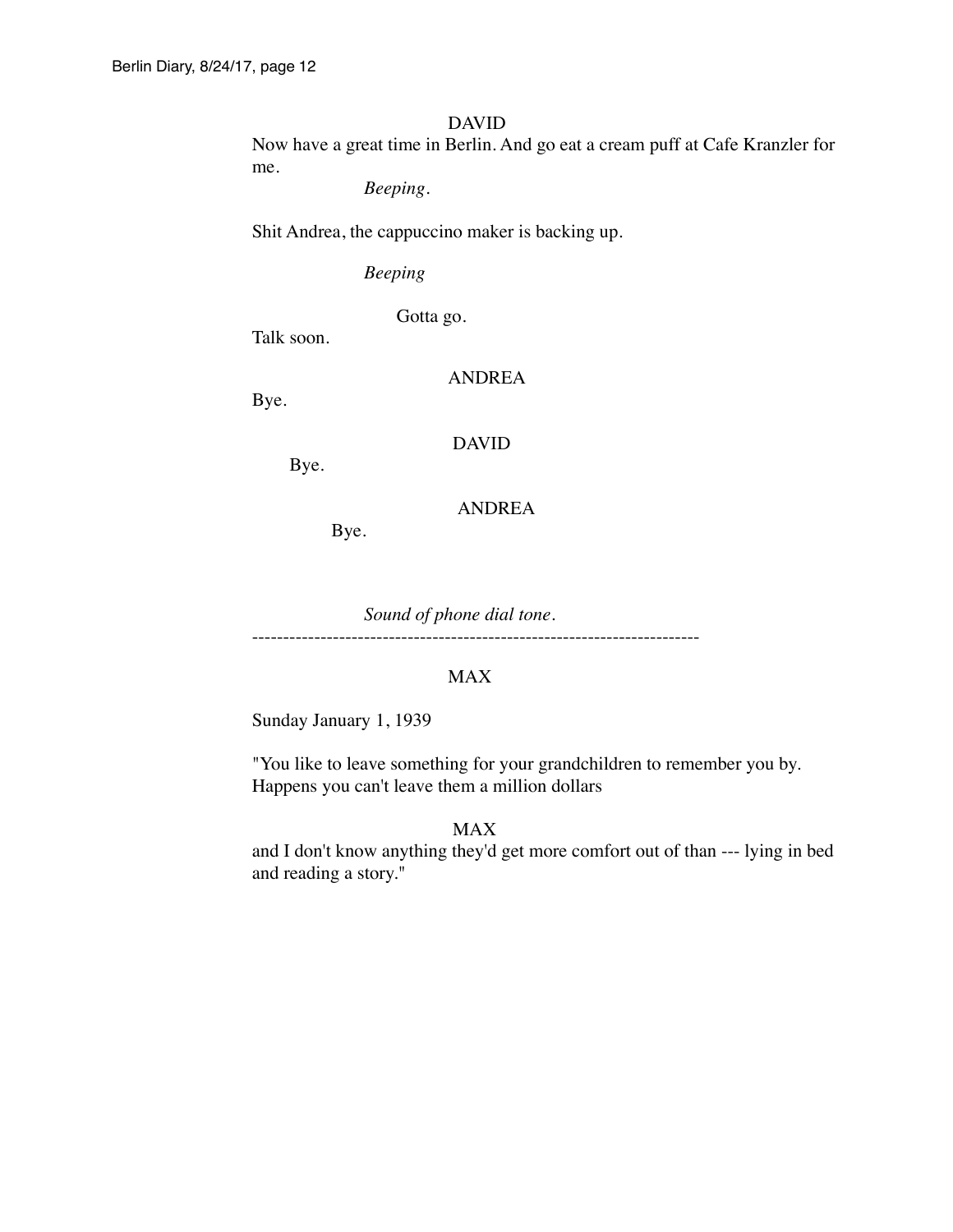# SCENE 3. Driving the I-5.

| <b>ANDREA:</b> | I'm on the entrance ramp of the I-5                                                                                                                                            |
|----------------|--------------------------------------------------------------------------------------------------------------------------------------------------------------------------------|
| <b>ANDREA:</b> | pushing the dial button                                                                                                                                                        |
| <b>ANDREA:</b> | trying not to be sideswiped by an 18 wheeler.                                                                                                                                  |
| <b>ANDREA:</b> | ringing<br>Sometimes I wonder what would happen if I just took this hairpin<br>entrance curve a little too fast. Or just at slightly<br>the wrong turning angle. 1 degree off. |
| <b>ANDREA:</b> | I imagine this as I'm holding the steering<br>wheel, trying to be steady.                                                                                                      |
| <b>ANDREA:</b> | It's exactly an hour from the parking lot of the college<br>where I teach to my house. Most of it on the freeway.                                                              |
| <b>ANDREA:</b> | I often think of quitting.<br>ringing                                                                                                                                          |
| <b>ANDREA:</b> | Some days I just can't stomach being excited<br>about the American Theater. It feels somehow<br>dishonest to encourage anyone to go into this line of<br>work.                 |
| <b>ANDREA:</b> | I often believe it's some kind of pyramid scheme<br>into which I'm obliged to recruit people otherwise the whole<br>system will break apart.                                   |
| <b>ANDREA:</b> | Kind of like the one that<br>brought down Albania.<br>ringing                                                                                                                  |
| <b>ANDREA:</b> | But the truth is, I need the money.<br>ringing                                                                                                                                 |
| LILLIAN:       | Hello. You have reached the voice mail of Lillian<br>Lathrop. Please leave your message after the beep.                                                                        |
|                | the highway                                                                                                                                                                    |
| <b>ANDREA:</b> | And then all of the sudden I don't know what to<br>say.                                                                                                                        |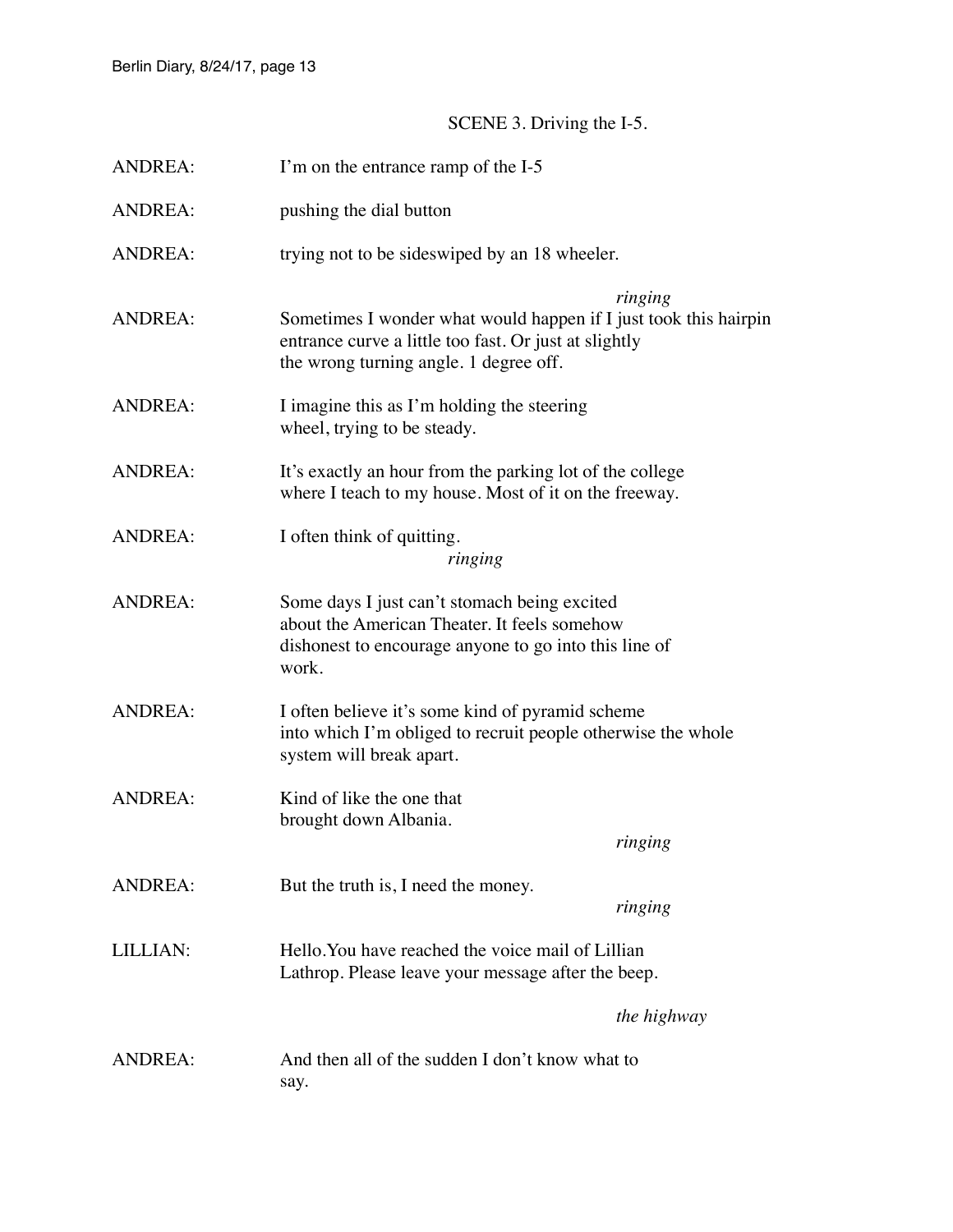| <b>ANDREA:</b> | Hey Cuzzie.                                                                                                                                                                                                                            |
|----------------|----------------------------------------------------------------------------------------------------------------------------------------------------------------------------------------------------------------------------------------|
| <b>ANDREA:</b> | I'm screaming into the headset. The car vibrates as I<br>accelerate.                                                                                                                                                                   |
| <b>ANDREA:</b> | Just leaving you another message.<br>I'm leaving on Tuesday. For Berlin.                                                                                                                                                               |
| <b>ANDREA:</b> | I think you remember that<br>I got this grant to do a project, well<br>write a play, based on our great-grandfather's<br>diary. For the year. Lucas and the kids are coming too of course.                                             |
|                | swerving, screech                                                                                                                                                                                                                      |
| <b>ANDREA:</b> | Fuck you, you ass wipe!                                                                                                                                                                                                                |
| <b>ANDREA:</b> | Sorry. I'm driving home from Salem. Anyway -<br>sorry we missed each other on the weekend.                                                                                                                                             |
| <b>ANDREA:</b> | I mean we were there. At the big rock. On the<br>coast. And Eric came and your kids and then his<br>brother and wife and their kid.                                                                                                    |
|                | Video image of moving car fades into<br>Haystack Rock with the Pacific<br>stretched behind it.                                                                                                                                         |
| <b>ANDREA:</b> | Fucking crowded today on the I-5.                                                                                                                                                                                                      |
| <b>ANDREA:</b> | Anyway yeah. I'm sorry you couldn't make<br>it. It would have been nice to see you. Eric says<br>you were at the pizza place in town. You<br>just didn'tcouldn't make it down to the beach.<br>I wanted to say goodbye. Before I left. |
| <b>ANDREA:</b> | And then I guess you guys got into a fight.<br>And then it seemed like the quarter mile from<br>the restaurant to the beach was an impossible distance.                                                                                |
| <b>ANDREA:</b> | Kind of like across a huge ocean. Like the ocean was<br>between us and not across from us, you know?                                                                                                                                   |
| <b>ANDREA:</b> | So I'm sorry we missed each other.                                                                                                                                                                                                     |
|                |                                                                                                                                                                                                                                        |

*Video of the I-5 flying by.*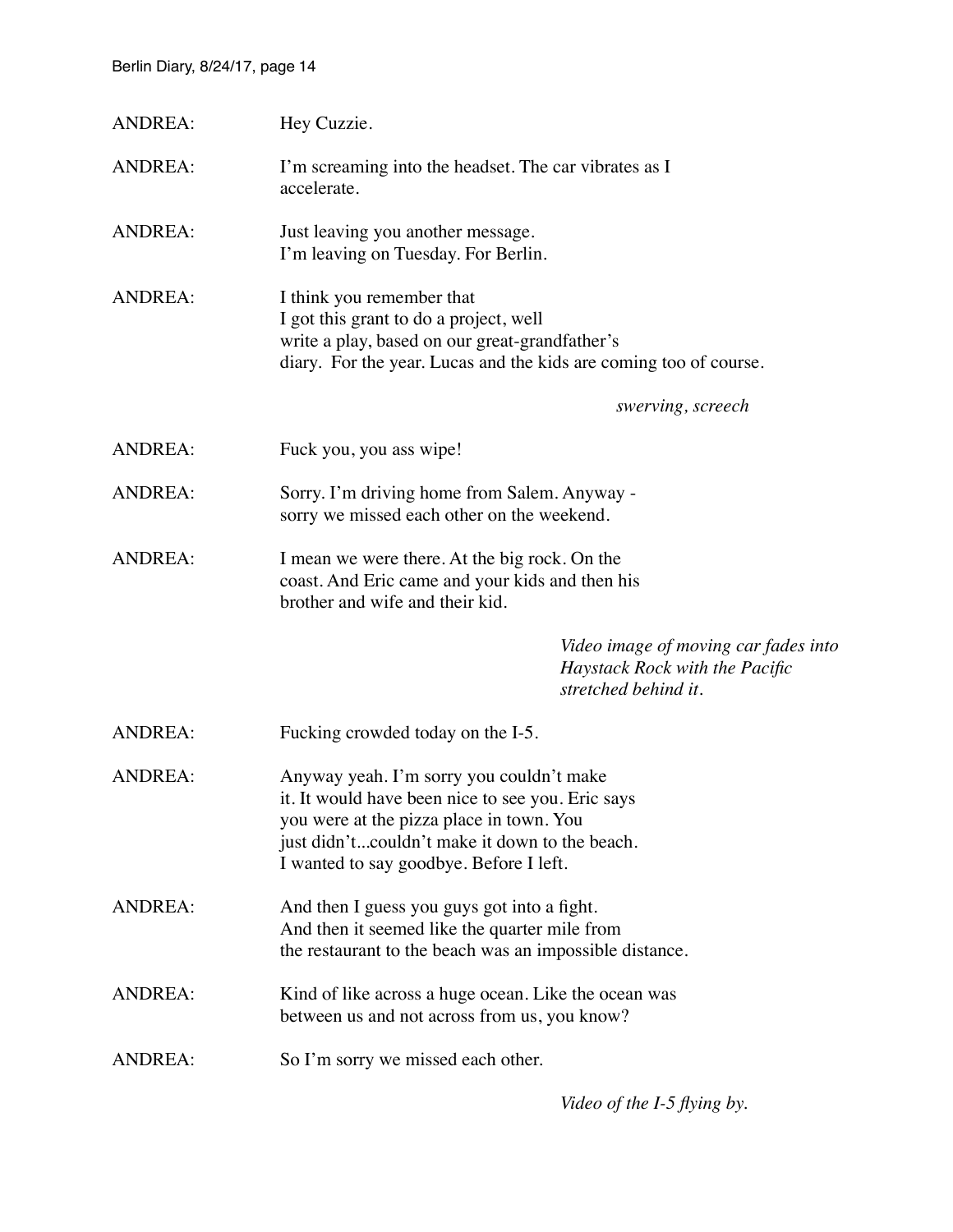| <b>ANDREA:</b> | Anyway I guess I just wanted<br>to talk to you. See if your grandmother                                                                                                                                                                                                                                                                                                                                                                                                                  |
|----------------|------------------------------------------------------------------------------------------------------------------------------------------------------------------------------------------------------------------------------------------------------------------------------------------------------------------------------------------------------------------------------------------------------------------------------------------------------------------------------------------|
|                | might have said anything about the diary ever.                                                                                                                                                                                                                                                                                                                                                                                                                                           |
|                | Or my great-grandfather.                                                                                                                                                                                                                                                                                                                                                                                                                                                                 |
| <b>ANDREA:</b> | Anyway. I'm sure the diary will tell me everything I need.                                                                                                                                                                                                                                                                                                                                                                                                                               |
| <b>ANDREA:</b> | but if you have any thoughts you could,<br>well you could<br>call me.                                                                                                                                                                                                                                                                                                                                                                                                                    |
| <b>ANDREA:</b> | Just wanted to touch base before<br>I land in Berlin. Yeah.                                                                                                                                                                                                                                                                                                                                                                                                                              |
| <b>ANDREA:</b> | Well hope to see you soon.                                                                                                                                                                                                                                                                                                                                                                                                                                                               |
| <b>ANDREA:</b> | Sorry we didn't find each other<br>on the beach.                                                                                                                                                                                                                                                                                                                                                                                                                                         |
| <b>ANDREA:</b> | Hopefully next time.                                                                                                                                                                                                                                                                                                                                                                                                                                                                     |
| <b>ANDREA:</b> | Hopefully next time.<br>Sound of phone being hung up.                                                                                                                                                                                                                                                                                                                                                                                                                                    |
| MAX:           | Meine Liebe Enkel,<br>So at least der Anfang ist really Englisch und es<br>müsste actually be in Englisch weil diese<br>memories eines Grossvaters are thought of and written down für<br>euch, for you. Und weil eure Müttersprache, or better, your native<br>language, ja Englisch sein wird, I hope you will understand me<br>because your parents were once Germans too and you will learn so<br>much German that these language mistakes in this book becomes no<br>puzzle to you. |
| MAX:           | That these language mistakes becomes no puzzle to you.                                                                                                                                                                                                                                                                                                                                                                                                                                   |
| MAX:           | That these language mistakes becomes no puzzle to you.                                                                                                                                                                                                                                                                                                                                                                                                                                   |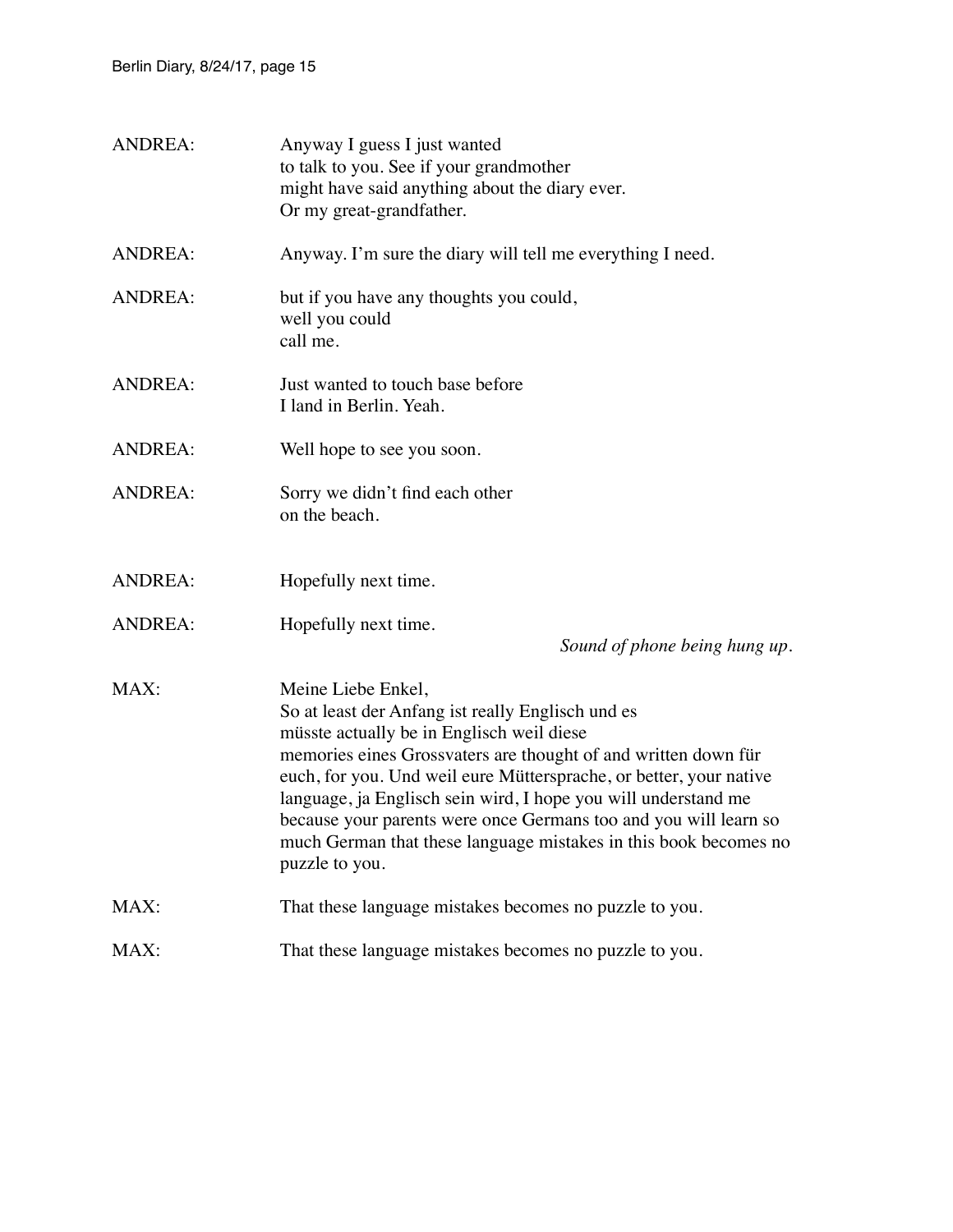## *SCENE 4. Central Synagogue Berlin*

## ANDREA

It's August 15th 2014 --

## ANDREA We've been in Berlin for 17 days. I'm at a

## ANDREA

conference that has the longest acronym on the planet-

## ANDREA

WFJHCS&D.

## ANDREA

It's been mostly at the Hilton Hotel. But not today.

# ANDREA

World Federation for Jewish Holocaust Child Survivors

## ANDREA

I've been invited --

## ANDREA

and their Descendents. To give a seminar about the play. The one I came to Berlin to write.

#### RENE

(too loud) My god this is going on forever.

## ANDREA

And now I'm at the top of the central synagogue in Berlin at the fifth hour of a meeting that was supposed to be two and a half hours -

## RENE

The Nazis didn't succeed in killing us so now the claims commission is trying to do it.

#### *Beat*

That was a joke.

## *A crazy laugh.*

## ANDREA

Uh-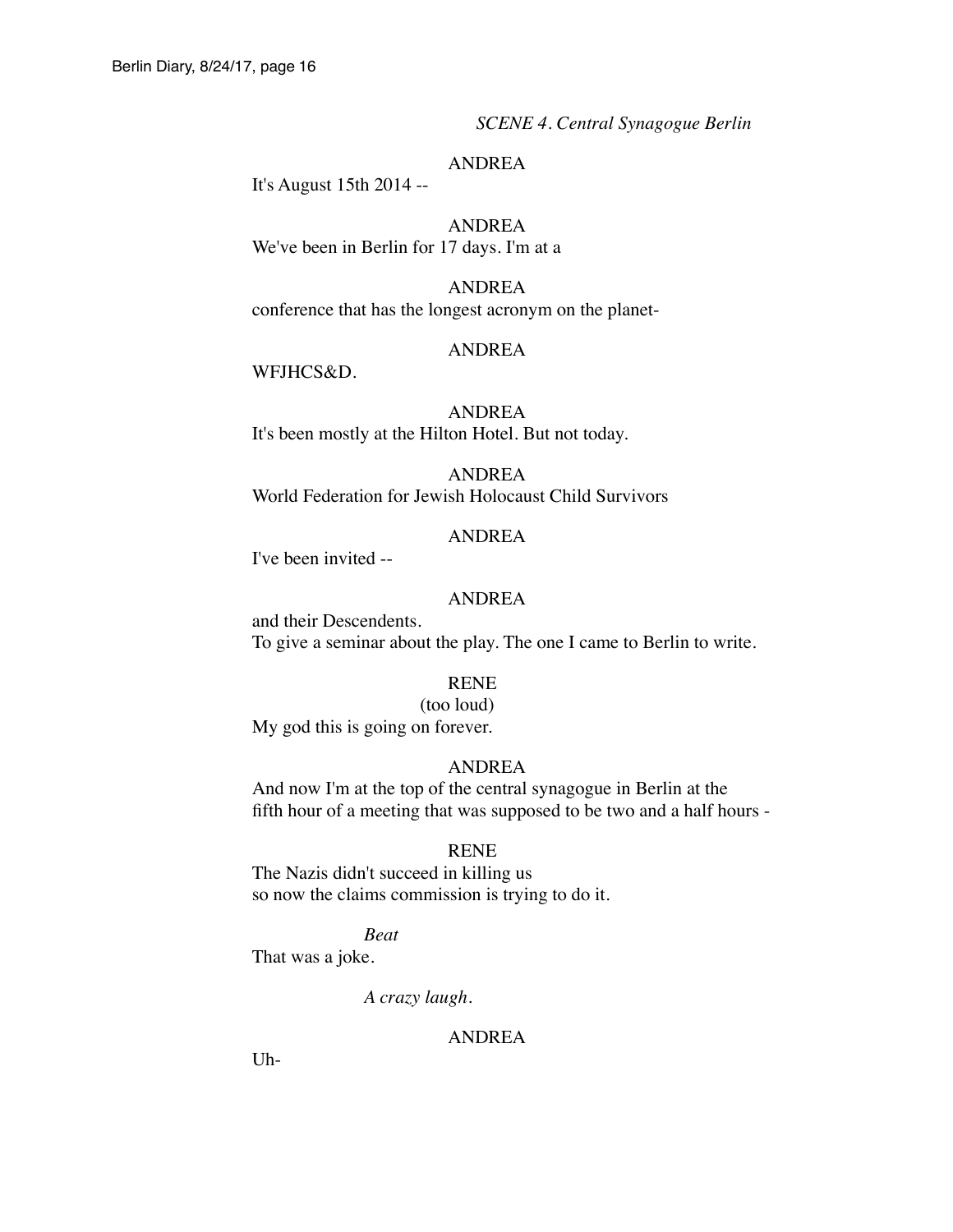RENE But what do I care if I get a heat stroke up here? I'm old. What are you doing here?

## ANDREA

Here?

#### RENE

At this thing. You're the only one under fifty.

#### ANDREA

I don't know. They invited me.

#### RENE

Because you're young.

## ANDREA

I guess so.

## RENE

They want the 3rd generation to be involved. They are afraid that when we die everyone will forget. So they invited you.

## ANDREA

Oh.

#### RENE

Yes it is so. What else are you doing here?

#### ANDREA

I'm sorry?

RENE Berlin is far. You came all the way over here for this?

## ANDREA

No. I -

## RENE

Yes?

#### ANDREA

I'm writing a play.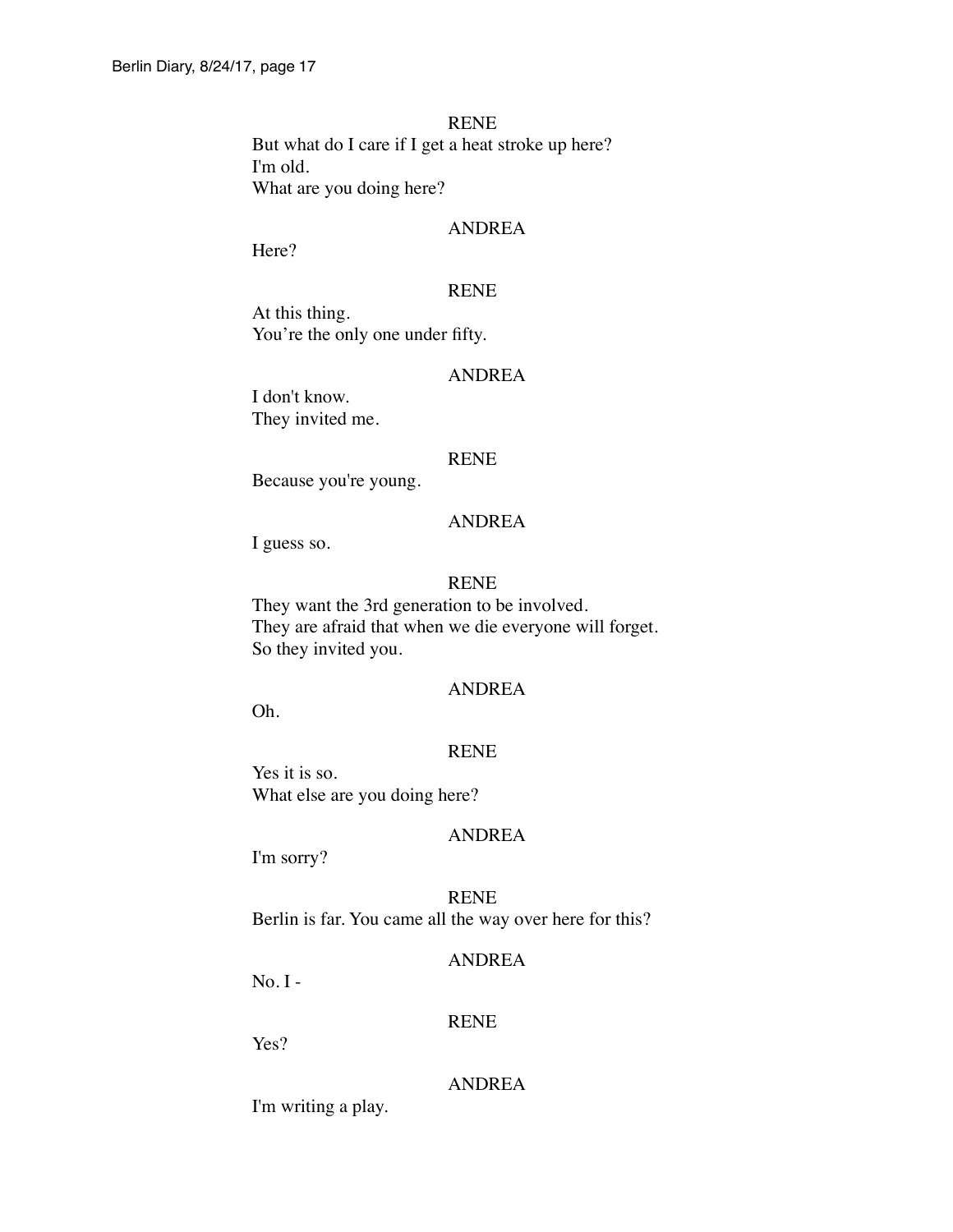RENE

A what?

ANDREA

A play.

## RENE

For the stage?

ANDREA

Yeah.

RENE

...You any good?

# ANDREA

Well--

RENE You had your work performed ever?

ANDREA

Yes.

RENE

Oh. Like in a real theater?

## ANDREA

Yes.

RENE And you make a living from this?

## ANDREA

Sometimes. Well mostly. I teach too.

## RENE

Agh. I see.

ANDREA Now, as we speak, I'm having a reading in New York.

## RENE

You get paid for that?

## ANDREA

Not usually. For readings I mean.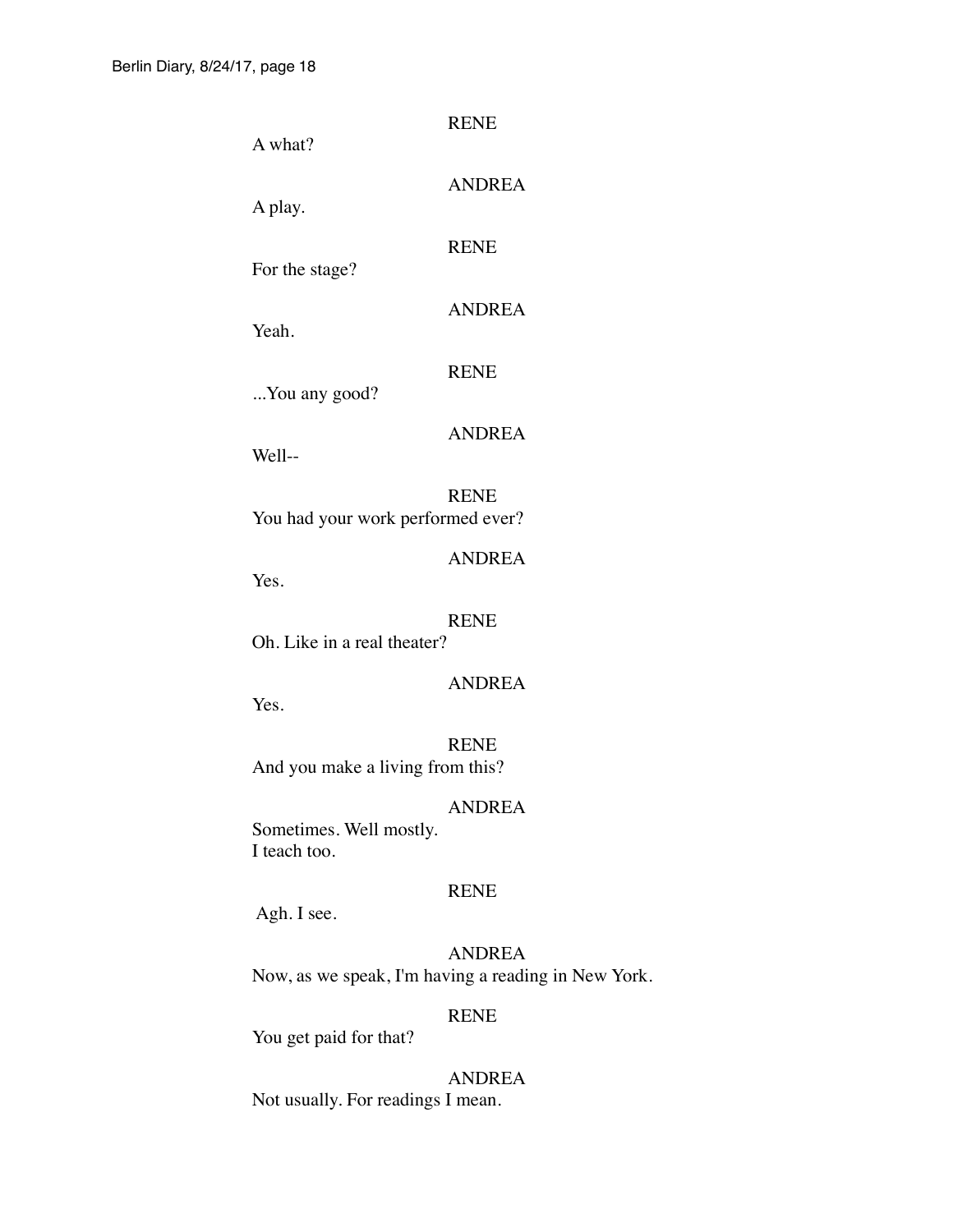#### RENE

I see.

## ANDREA

But you kind of have to do it because maybe they'll give you a commission or something later.

#### RENE

And that's what you're doing here?

ANDREA

What?

## RENE

Working on a play?

#### ANDREA

Yes.

RENE

About?

#### ANDREA

A diary.

RENE Well does it have juicy secrets at least?

## ANDREA

Secrets?

#### RENE

Yeah like in Anne Frank. We find out things. Secret things.

## ANDREA

And he smiles at me in a piercing way.

#### ANDREA

I'm wondering if he can tell that up until now I have only skimmed the diary for major details.

## ANDREA

For grant writing. To fund the project.

## ANDREA

You only skimmed the first seven pages.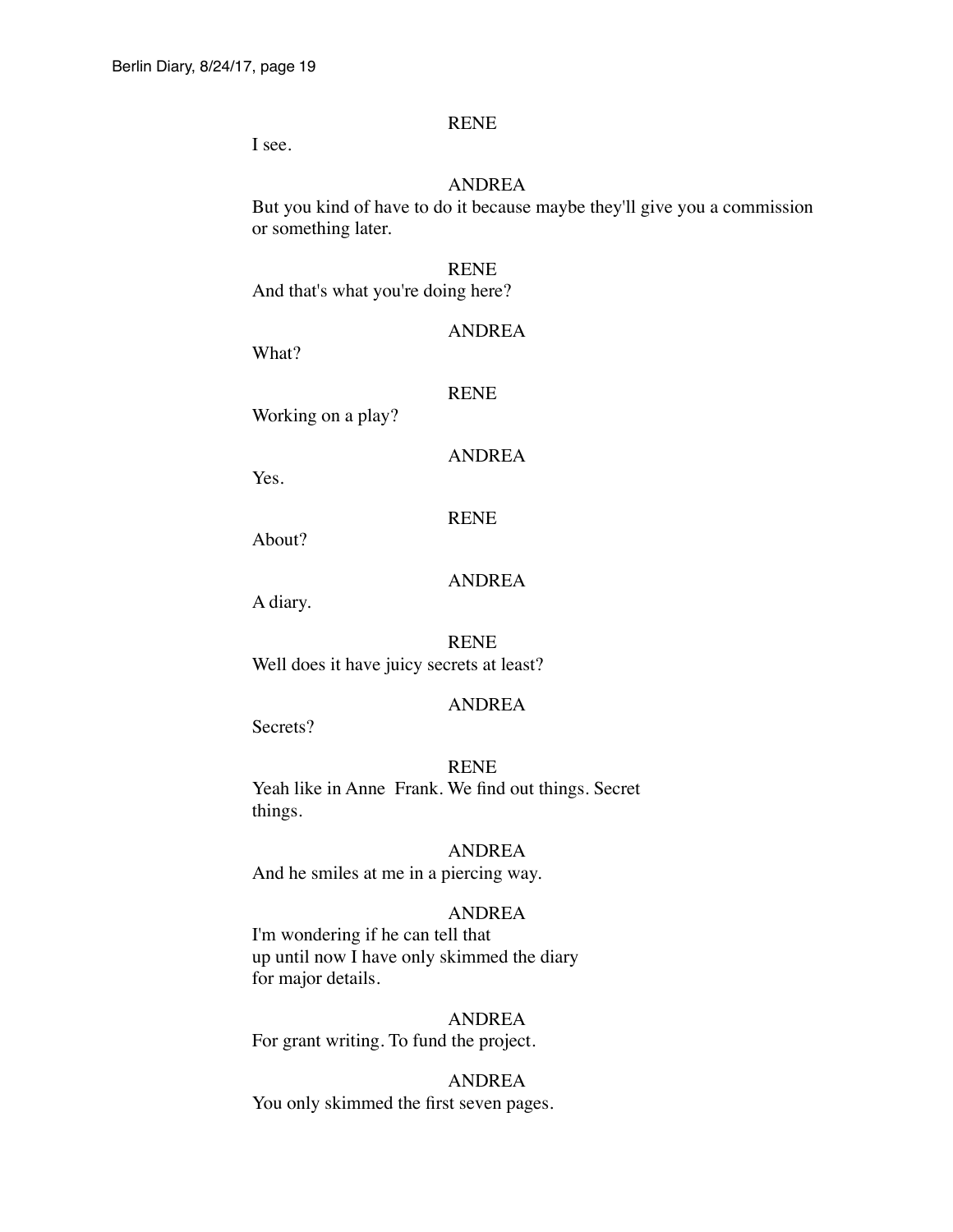#### ANDREA

A close reading is coming.

## ANDREA

#### (to RENE)

Really. He's forthcoming about everything. As a diary writer my great-grandfather seems interested in revealing more than concealing.

#### RENE

Uh-huh.

#### ANDREA

And he smiles again. It's so bloody hot in here.

## ANDREA

And then he leans in

## ANDREA

and whispers

#### RENE

There are always secrets.

I have to go give my testimony

now. They always put me up after her because I'm funny. Well as funny as I can be. She tells the Mengele story and makes 'em cry; I make 'em laugh. I don't know how I do it. The story is not funny but I make some jokes on the beginning. Well you know, you're a playwrighter. You got to make 'em laugh first. Then they can cry.

## ANDREA

It's so hot up here.

#### ANDREA

Members of the Bundestag are fanning themselves with their programs.

#### ANDREA

He smiles at me.

## RENE

Always the same story about the fire. The barn. We're locked in there. I escape. Only I escape. So many years later and I still do not know why

only it is I who escapes.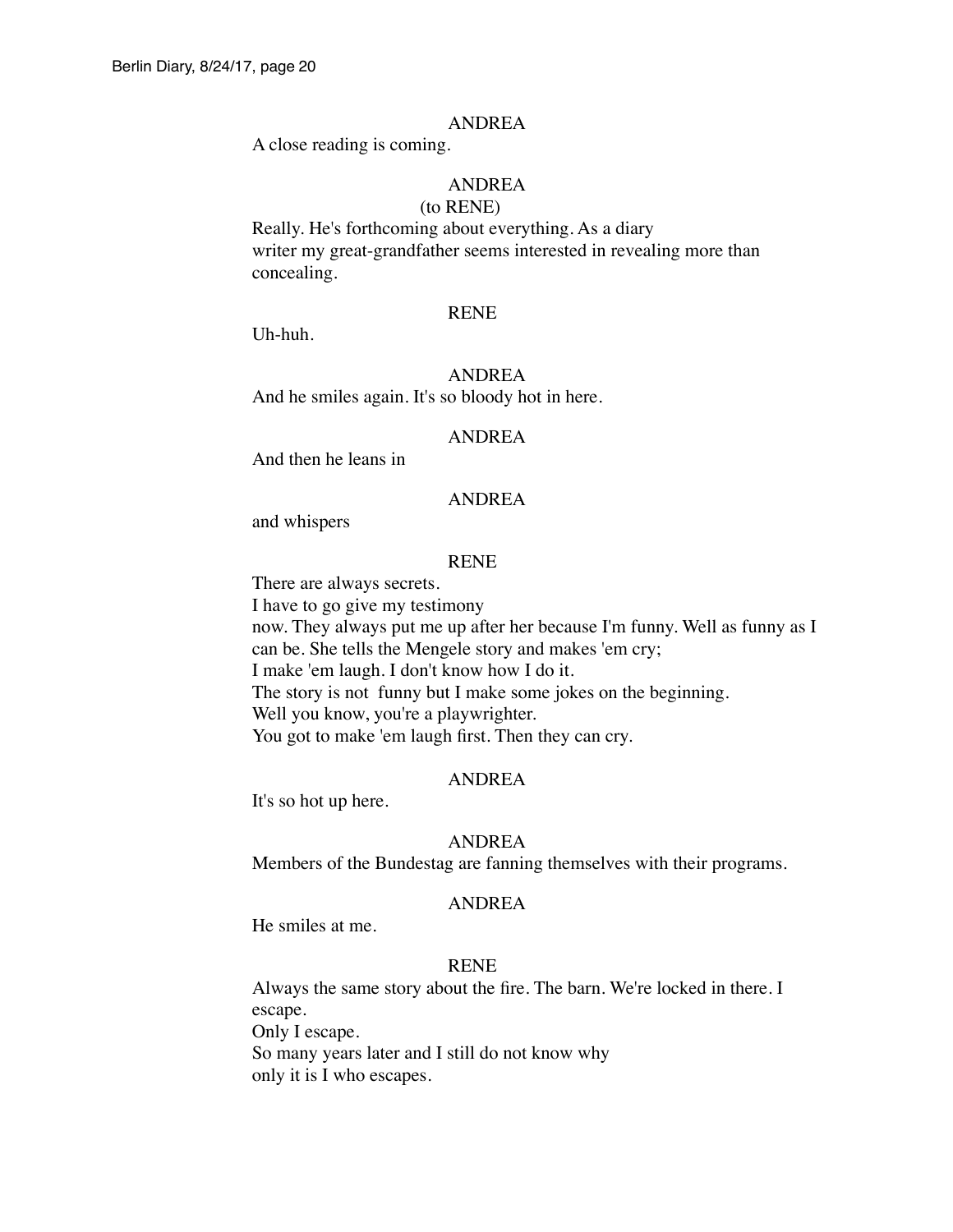# ANDREA

I'm staring at him. He's walking away. He turns back and smiles.

# RENE

Good luck with the play.

# ANDREA

Good luck with the play.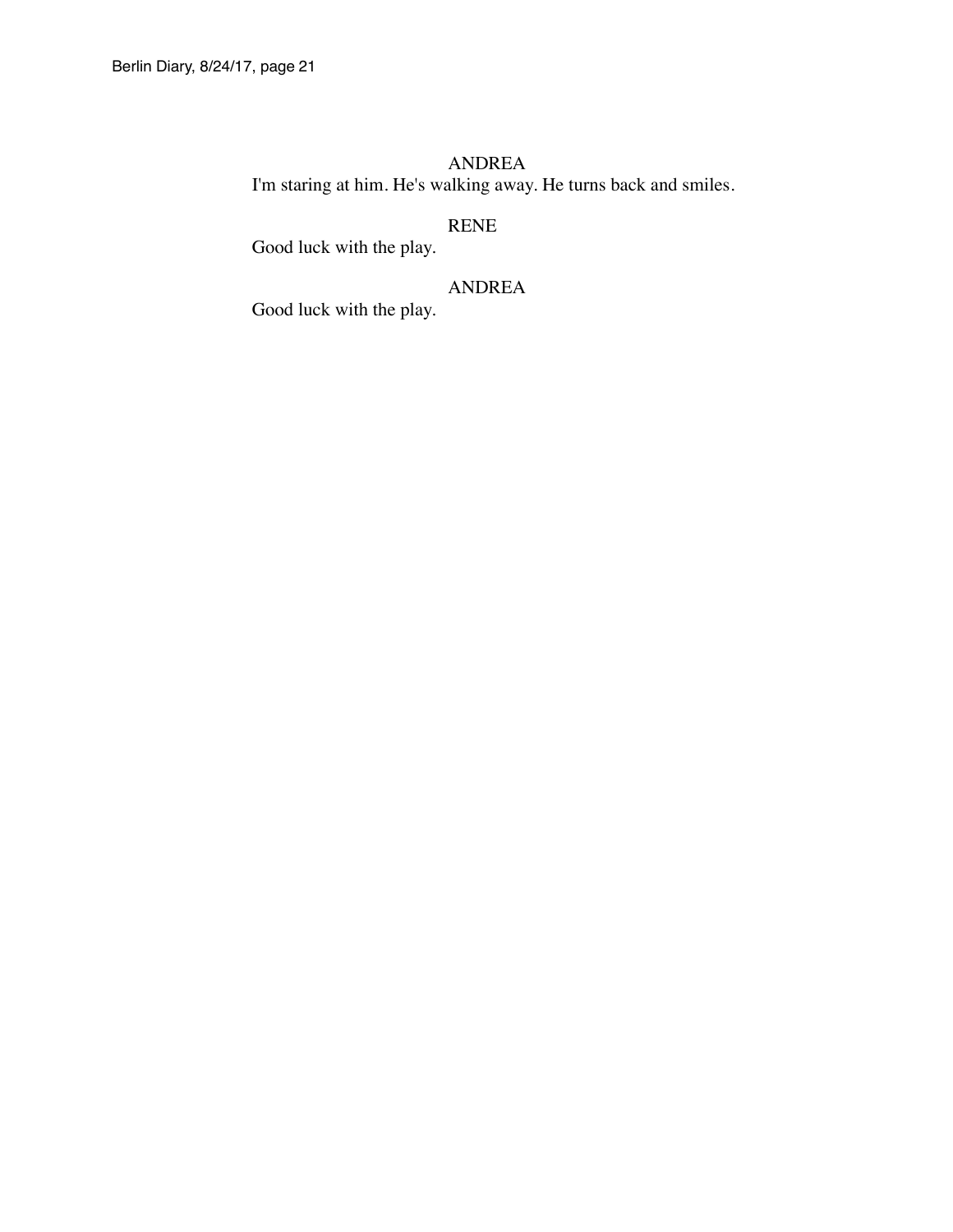*SCENE 5:* 

| MAX:           | <b>January 8, 1939</b><br>Today is the birthday of my only sister<br>Griseldis Anker nee Cohnreich who is living now in<br>Tel-Aviv, Palestine. Gordonstr. 14.                                          |
|----------------|---------------------------------------------------------------------------------------------------------------------------------------------------------------------------------------------------------|
|                | Slide: Google map,<br>Gordon St. 14                                                                                                                                                                     |
| <b>ANDREA:</b> | I am back at home staring at the building across the way. There's a man<br>smoking a cigarette.                                                                                                         |
| <b>ANDREA:</b> | He waves. Is he watching me or am I watching him?                                                                                                                                                       |
| <b>ANDREA:</b> | Is he in shorts or is he standing on his balcony in his underwear?                                                                                                                                      |
| <b>ANDREA:</b> | I've noticed that Germans sometimes treat underwear like outerwear.<br>You wave back.                                                                                                                   |
| <b>ANDREA:</b> | I'm thinking of Hitchcock's REAR WINDOW. You write down                                                                                                                                                 |
| <b>ANDREA:</b> | Griseldis Anker nee Cohnreich                                                                                                                                                                           |
| <b>ANDREA:</b> | on the family map you're making.<br>Slide: family map                                                                                                                                                   |
| <b>ANDREA:</b> | Here.                                                                                                                                                                                                   |
| MAX:           | She left Gemany in 1934 with her husband Heinrich<br>with whom I had a very strong friendship.<br>We families visited always each other at least once a week as we lived<br>quite close to one another. |
| <b>ANDREA:</b> | They visited.                                                                                                                                                                                           |
| <b>ANDREA:</b> | They visited.                                                                                                                                                                                           |
| MAX:           | I established my medical practice in October 1908 at<br>Schlüterstraße 27.                                                                                                                              |
| MAX:           | Griseldi's son and his young wife are now living today in<br>Haifa, Palestine.                                                                                                                          |

*Slide: Google map from Berlin to NYC to Gordonstr. 14 Tel-Aviv to Haifa.*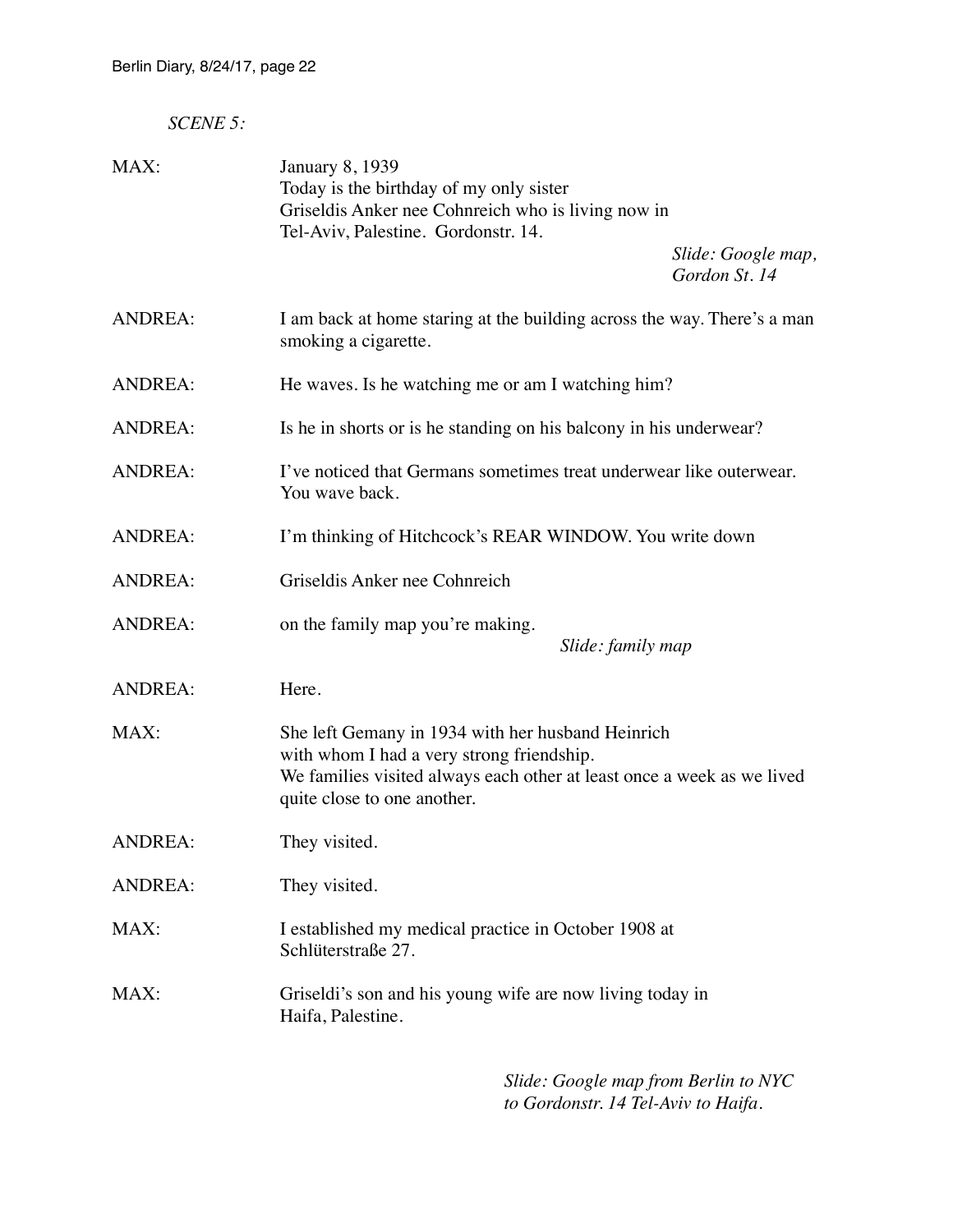| MAX:           | Yesterday we got the first letter from your<br>great-grandmother Helene Heitinger nee Lychenheim<br>from Rio de Janeiro where she arrived as an<br>emigrant of nearly 72 years. She joins in Rio her only son Werner<br>(your great-uncle) who is a painter, especially for horses. |
|----------------|-------------------------------------------------------------------------------------------------------------------------------------------------------------------------------------------------------------------------------------------------------------------------------------|
| <b>ANDREA:</b> | Helene Heitinger. Werner Heitinger. Berlin to Brazil. 1939.                                                                                                                                                                                                                         |
|                | Slide: Brazil, Tel-Aviv, NYC, Berlin on the<br>map.                                                                                                                                                                                                                                 |
| <b>ANDREA:</b> | Mom?                                                                                                                                                                                                                                                                                |
| <b>ANDREA:</b> | I'm on the phone.                                                                                                                                                                                                                                                                   |
| <b>ANDREA:</b> | Waiting.                                                                                                                                                                                                                                                                            |
| MOM:           | Hello.                                                                                                                                                                                                                                                                              |
| <b>ANDREA:</b> | Did he ever see his sister again?                                                                                                                                                                                                                                                   |
| MOM:           | What?                                                                                                                                                                                                                                                                               |
| <b>ANDREA:</b> | Did Max ever see his sister Griseldis again? The one who went to Israel?<br>Or what about the ones who went to Brazil?                                                                                                                                                              |
| MOM:           | Andrea?                                                                                                                                                                                                                                                                             |
| <b>ANDREA:</b> | Yes.                                                                                                                                                                                                                                                                                |
| MOM:           | It's the middle of the night here.                                                                                                                                                                                                                                                  |
| <b>ANDREA:</b> | OhIshit. I miscalculated the time difference.                                                                                                                                                                                                                                       |
| MOM:           | It's OK. What is it you wanted to ask?                                                                                                                                                                                                                                              |
| <b>ANDREA:</b> | No it's OK. I'll call tomorrow.                                                                                                                                                                                                                                                     |
| MOM:           | Well you already woke me up.                                                                                                                                                                                                                                                        |
| <b>ANDREA:</b> | Sorry.                                                                                                                                                                                                                                                                              |
| MOM:           | OK.                                                                                                                                                                                                                                                                                 |
| <b>ANDREA:</b> | Did your grandfather ever see his sister again? The one who went to Israel.                                                                                                                                                                                                         |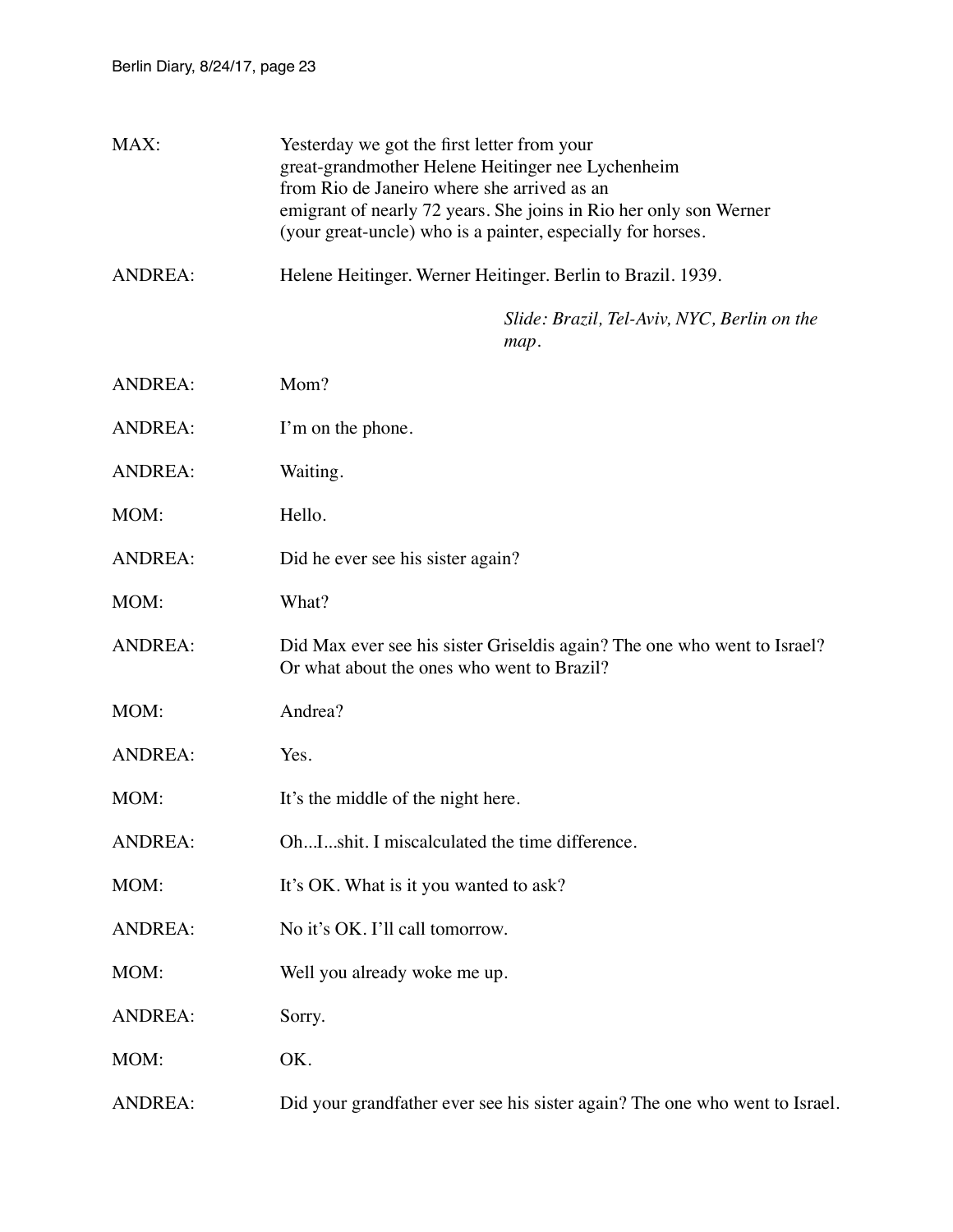|                | Or his nephew Wolfgang. Or all the others?                                                                                                                                        |
|----------------|-----------------------------------------------------------------------------------------------------------------------------------------------------------------------------------|
| MOM:           | My grandfather died in 1949.                                                                                                                                                      |
| <b>ANDREA:</b> | I know that.                                                                                                                                                                      |
| MOM:           | I don't think he did. No. I'm sure he didn't.                                                                                                                                     |
| <b>ANDREA:</b> | What about your mother, Eva? Did she ever visit her Aunt or cousins?                                                                                                              |
| MOM:           | I remember her sending packages to them. With sugar. When I was<br>small. Or maybe the packages of sugar were for a cousin somewhere<br>else. Maybe Yugoslavia? Or Sweden?        |
| <b>ANDREA:</b> | But you never met them?                                                                                                                                                           |
| MOM:           | No.                                                                                                                                                                               |
| <b>ANDREA:</b> | None of you? Not Claire, not you, not David?                                                                                                                                      |
| MOM:           | No. I think mother may have visited once in the 50s. But<br>I can't be sure.                                                                                                      |
| <b>ANDREA:</b> | Oh.                                                                                                                                                                               |
| <b>ANDREA:</b> | I wait.                                                                                                                                                                           |
| MOM:           | Andrea?                                                                                                                                                                           |
| <b>ANDREA:</b> | Yeah.                                                                                                                                                                             |
| MOM:           | Something else?                                                                                                                                                                   |
| <b>ANDREA:</b> | Did you know he and his sister lived near each other<br>in Berlin. And that Werner lived with Helene. And that<br>they all saw each other. Hung out. Visited. That kind of thing? |
| MOM:           | They did?                                                                                                                                                                         |
| <b>ANDREA:</b> | Yeah.                                                                                                                                                                             |
| MOM:           | No. No, I didn't know that.                                                                                                                                                       |
| <b>ANDREA:</b> | They used to see each other once a week. At least.                                                                                                                                |
| MOM:           | How's the play going?                                                                                                                                                             |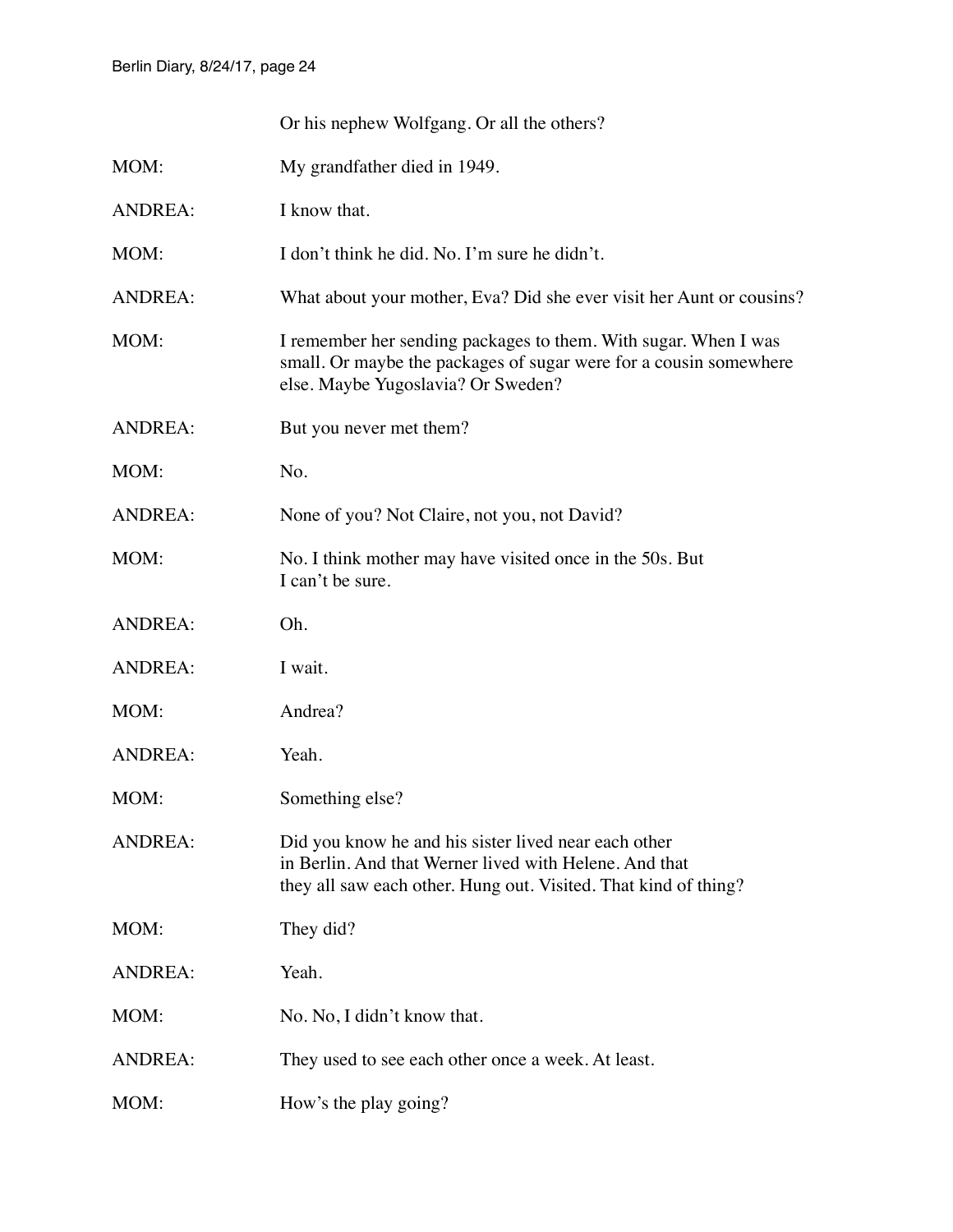| <b>ANDREA:</b> | I don't know.                                                                                                                                   |
|----------------|-------------------------------------------------------------------------------------------------------------------------------------------------|
| MOM:           | Oh. I'm not sure why you had to go to Berlin to write a play.                                                                                   |
| <b>ANDREA:</b> | Mom.                                                                                                                                            |
| MOM:           | Sorry. Sorry.                                                                                                                                   |
| <b>ANDREA:</b> | OK.                                                                                                                                             |
| MOM:           | Alright. Bye.                                                                                                                                   |
| <b>ANDREA:</b> | And she's about to hang up                                                                                                                      |
| <b>ANDREA:</b> | but there's always that lingering on the phone with my relatives.                                                                               |
| <b>ANDREA:</b> | That lingering when you're about to hang up but<br>before anyone does.                                                                          |
| <b>ANDREA:</b> | It's like we're all scared, somehow genetically<br>scared that this could be the last time we ever talk to each<br>other.                       |
| <b>ANDREA:</b> | But we are there now, in that pause, before everyone has gone to<br>Brazil or South Africa or Palestine, when there's still time<br>to shout -- |
| <b>ANDREA:</b> | And I'm shouting across time -                                                                                                                  |
| <b>ANDREA:</b> | wait --                                                                                                                                         |
| <b>ANDREA:</b> | And of course she's there. Because she's been waiting too.                                                                                      |
|                |                                                                                                                                                 |

*sound of phone disconnecting. Or Skype.*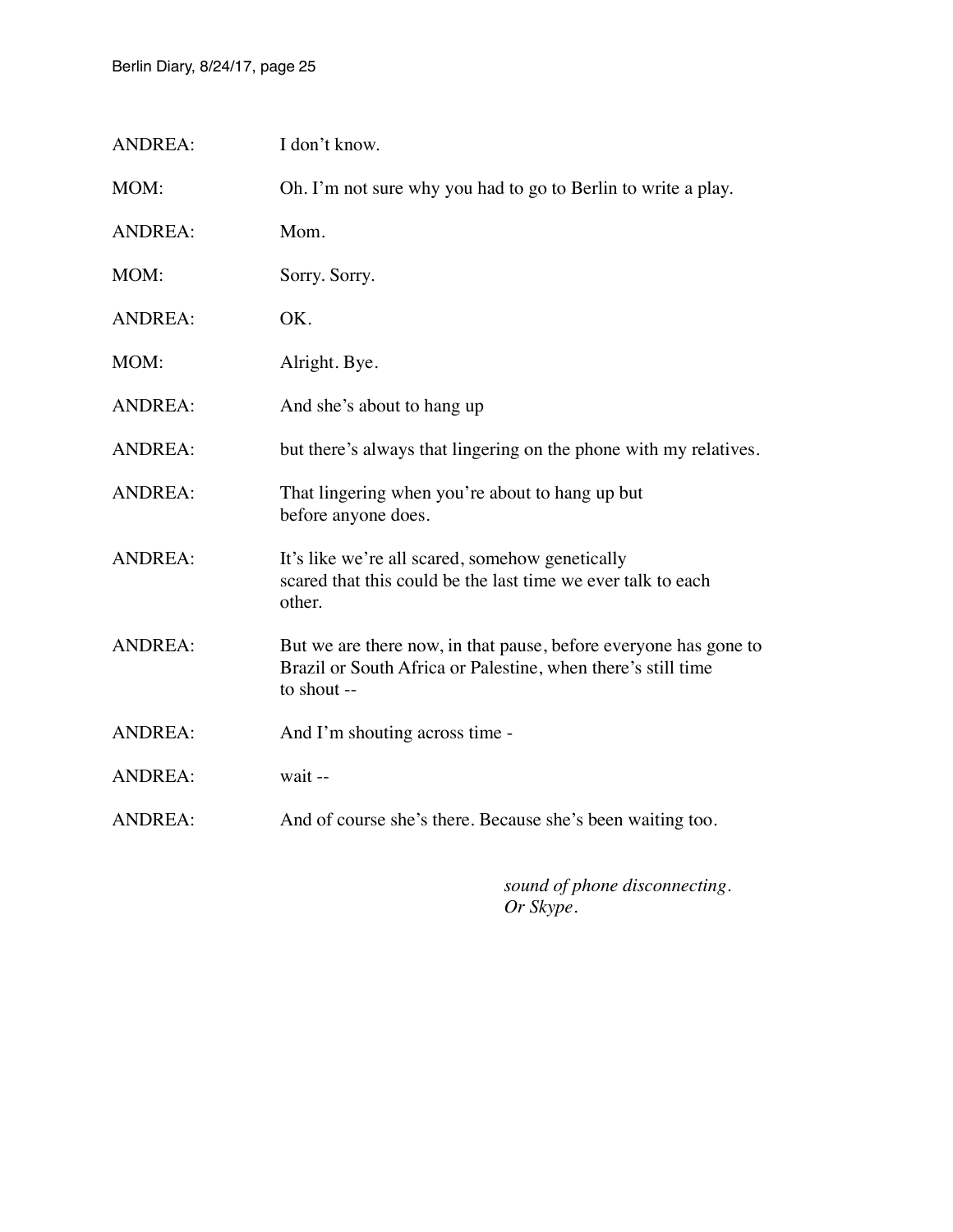SCENE 6:

| <b>ANDREA:</b> | Sitting in the apartment.                                                                                                                                                                                                                                 |
|----------------|-----------------------------------------------------------------------------------------------------------------------------------------------------------------------------------------------------------------------------------------------------------|
| <b>ANDREA:</b> | Everyone else is at work. Or school.                                                                                                                                                                                                                      |
| <b>ANDREA:</b> | It's fall. The grape vines on the building<br>across the way are completely red now.<br>They remind me of the ones in Oregon.<br>On the highway. The I-5. The one I drive on<br>to go to Salem. To teach. At the job that feels<br>like a pyramid scheme. |
| <b>ANDREA:</b> | Insomnia is present.                                                                                                                                                                                                                                      |
| <b>ANDREA:</b> | I have talked to the Apothekerin.                                                                                                                                                                                                                         |
| <b>ANDREA:</b> | Female pharmacist.                                                                                                                                                                                                                                        |
| <b>ANDREA:</b> | She's recommended trying to                                                                                                                                                                                                                               |
| <b>ANDREA:</b> | relax.                                                                                                                                                                                                                                                    |
| <b>ANDREA:</b> | I try to explain that I can hear everyone<br>else breathing.                                                                                                                                                                                              |
| <b>ANDREA:</b> | She recommends ear plugs.                                                                                                                                                                                                                                 |
| <b>ANDREA:</b> | I might have to go to a doctor.                                                                                                                                                                                                                           |
| <b>ANDREA:</b> | I'll admit it. I don't like doctors.                                                                                                                                                                                                                      |
| <b>ANDREA:</b> | Which is odd for someone like you<br>who's a bit of a hypochondriac.                                                                                                                                                                                      |
| <b>ANDREA:</b> | I'm doing my close read of the diary.                                                                                                                                                                                                                     |
| <b>ANDREA:</b> | Scouring for clues. Anything.                                                                                                                                                                                                                             |
| MAX:           | June 23rd, 1940<br>Zum 50th Geburtstag von Hermann Weigert nach einer<br>Haemorrhoiden Operation, lange verworfen, die Dr. Rosens ausführte                                                                                                               |
| <b>ANDREA:</b> | A poem to Hermann Weigert after his long postponed<br>hemorrhoid surgery conducted by Dr. Rosen.                                                                                                                                                          |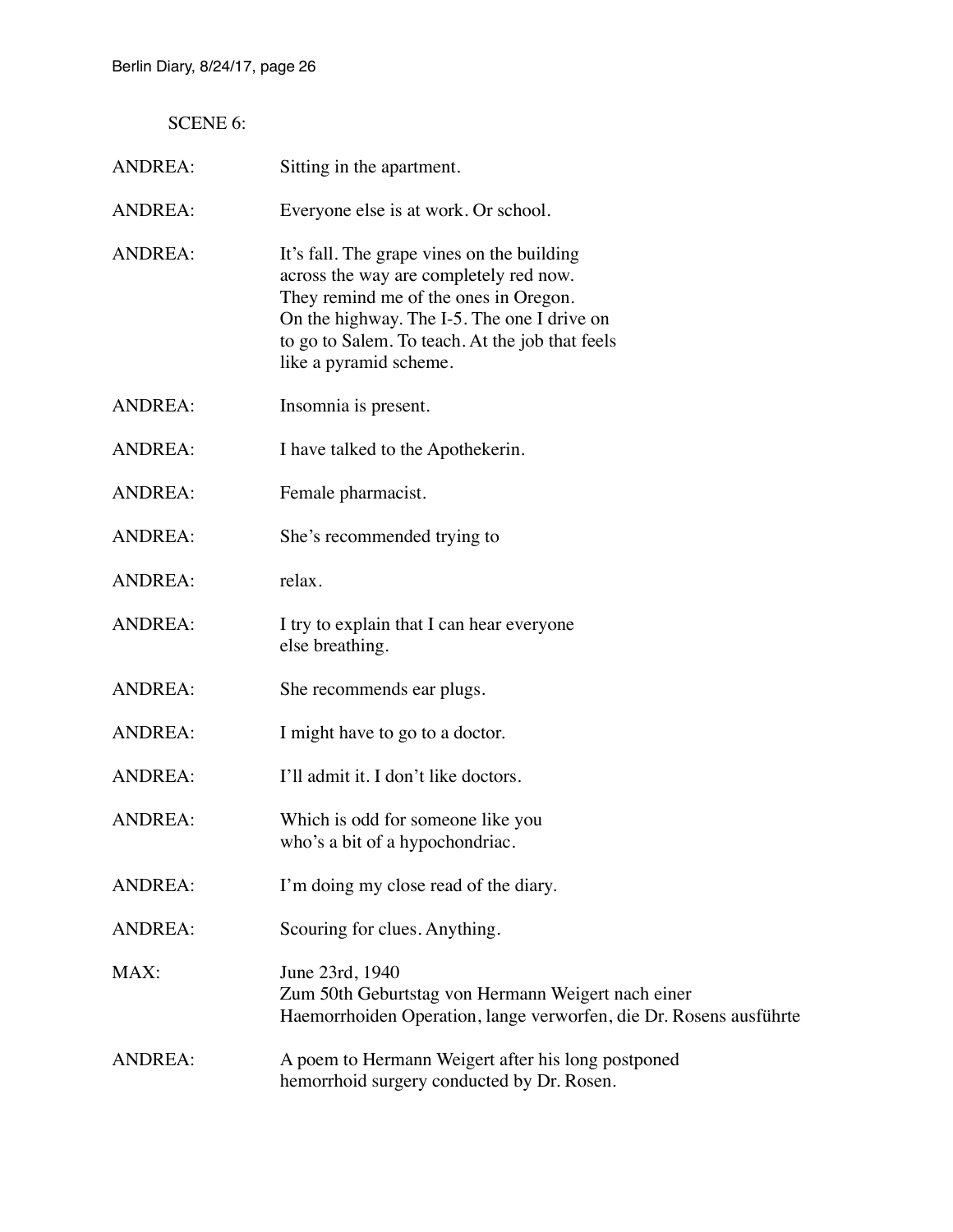| MAX:           | Wenn sich der Mensch auch noch so "weigert"<br>Und denkt sich "Herr man" wird verrückt<br>Und wenn des Hintern Krampf sich steigert<br>So oft man sich zum Stühlgang bückt |
|----------------|----------------------------------------------------------------------------------------------------------------------------------------------------------------------------|
| <b>ANDREA:</b> | When a man can't decide<br>And thinks to himself "I'll go crazy"<br>And when his ass pain increases<br>So often that he must always run to the toilet                      |
| MAX:           | Wenn die verfluchten Haemorrhoiden<br>Mit stacheldraht das Loch versperr'n<br>Dann wünscht man endlich: Gebt mir Frieden,<br>Bedienen Sie sich, meine Herr'n.              |
| <b>ANDREA:</b> | When the damned hemorrhoids<br>seal your asshole with barbed wire<br>That you wish finally, "Give me peace"<br>Help yourself my good man                                   |
| MAX            | Das ist mein Wunsch zum heutigen Tage<br>Für Hermann Weigert, Piles befreit;<br>Der 50 Jährige, frei vom Plage,<br>Genieß bis Hundert Friedens zeit!                       |
| <b>ANDREA</b>  | That is my wish for today<br>That Hermann Weigert, free of hemorrhoids<br>Will be fifty years free of plagues and enjoy for<br>the birthday of 100 years, peaceful times.  |
| <b>ANDREA:</b> | OK.                                                                                                                                                                        |
| <b>ANDREA:</b> | It's maybe not quite what I expected.                                                                                                                                      |
| <b>ANDREA:</b> | Maybe next time you'll actually read the primary source material                                                                                                           |
| <b>ANDREA:</b> | Before you write grant applications claiming it is the basis for your<br>work.                                                                                             |
| <b>ANDREA:</b> | Yeah.                                                                                                                                                                      |
| <b>ANDREA:</b> | I feel like my gums are receding.                                                                                                                                          |
| ANDREA:        | I talk with my mother on the phone.                                                                                                                                        |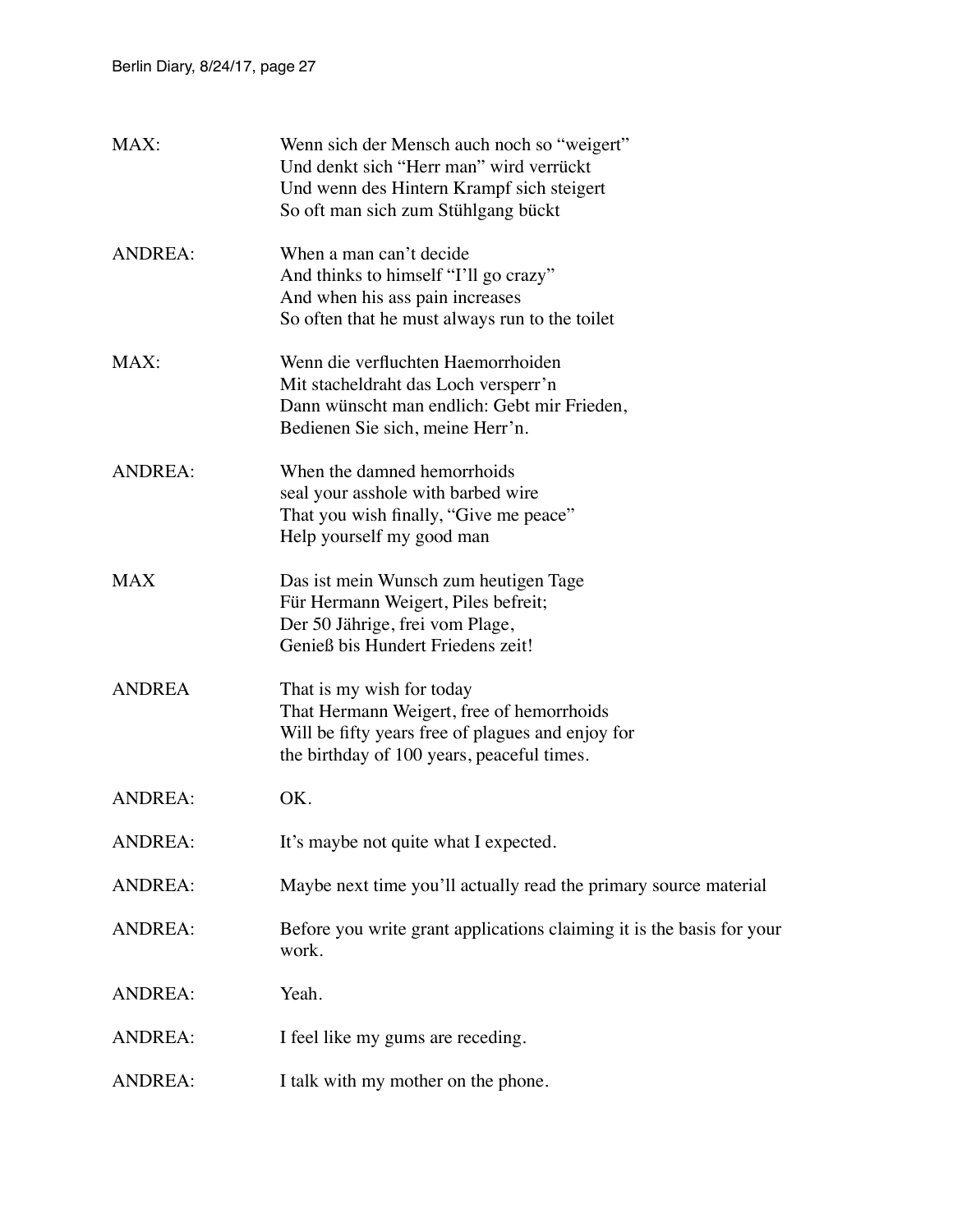| <b>ANDREA:</b>                 | I tell her it's all going great.                                                                                                                                                                                                |
|--------------------------------|---------------------------------------------------------------------------------------------------------------------------------------------------------------------------------------------------------------------------------|
| <b>ANDREA:</b>                 | I talk with my new agent.                                                                                                                                                                                                       |
| <b>ANDREA:</b>                 | I tell her it's all going great.                                                                                                                                                                                                |
| MAX:                           | My dear little cryers and other readers of this book, be patient with<br>me.                                                                                                                                                    |
| MAX:                           | I couldn't foresee that I myself would one day sail over<br>the Atlantic Ocean, not as a tourist who is traveling for pleasure, but<br>as an emigrant in order to leave behind me for good all the<br>disappointments of Europe |
| MAX:                           | and to begin a new American life, while my parents are still lying<br>below the headstone in the Weissensee cemetery of Berlin,<br>Germany.                                                                                     |
|                                | Slide: Weissensee Cemetery, Berlin.                                                                                                                                                                                             |
| MAX:                           | Jacoby Cohnreich.                                                                                                                                                                                                               |
| ANDREA:                        | Martha Cohnreich.                                                                                                                                                                                                               |
| <b>CLERK (RUSSIAN ACCENT):</b> |                                                                                                                                                                                                                                 |
|                                | Spell please Cohnreich.                                                                                                                                                                                                         |
| <b>ANDREA:</b>                 | I'm in a tiny office at the Weissensee<br>cemetery.                                                                                                                                                                             |
| <b>CLERK:</b>                  | Spell please Jacoby.                                                                                                                                                                                                            |
| <b>ANDREA:</b>                 | The leaves swirl and the birds caw.                                                                                                                                                                                             |
| <b>ANDREA:</b>                 | $J-A-C-O-B-Y$                                                                                                                                                                                                                   |
| <b>ANDREA:</b>                 | I'm trying to locate the headstone mentioned<br>in the text.                                                                                                                                                                    |
| <b>ANDREA:</b>                 | The air is crisp. Cold almost. Fall.                                                                                                                                                                                            |
| <b>ANDREA:</b>                 | The fatigue creeps and pulsates                                                                                                                                                                                                 |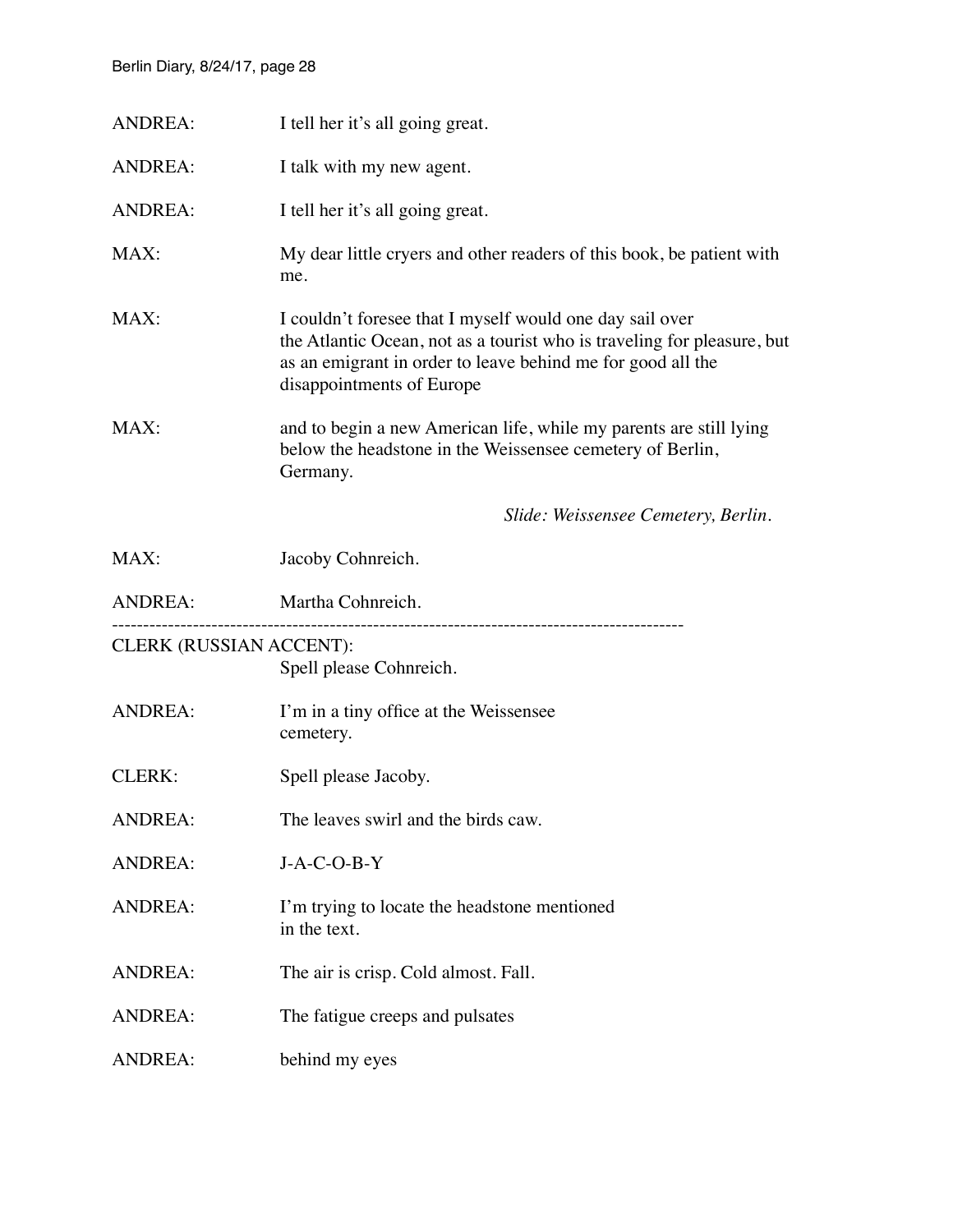| <b>ANDREA:</b> | Every time I blink I imagine that perhaps I'm sleeping<br>just for a few seconds.                                                          |
|----------------|--------------------------------------------------------------------------------------------------------------------------------------------|
| <b>ANDREA:</b> | The clerk is scrolling down with the mouse.                                                                                                |
| <b>CLERK:</b>  | You're sure with a "y"?                                                                                                                    |
| <b>ANDREA:</b> | Yes.                                                                                                                                       |
| <b>CLERK:</b>  | Not an "i".                                                                                                                                |
| <b>ANDREA:</b> | No.                                                                                                                                        |
| CLERK:         | Also not Isidor. And not Marcus, Nathan, Leopold? Not<br>Minna? You are sure?                                                              |
| <b>ANDREA:</b> | What?                                                                                                                                      |
| <b>CLERK:</b>  | You are not accidentally mistaking the name?                                                                                               |
| <b>ANDREA:</b> | No. Jacoby. With a "y". And his wife Martha.                                                                                               |
| <b>ANDREA:</b> | And he's typing on the computer and nodding and<br>making notes. And then he sighs. He picks up the phone.<br>He talks quietly to someone. |
| <b>ANDREA:</b> | I look around the office.                                                                                                                  |
| <b>ANDREA:</b> | Windows facing the outside.                                                                                                                |
| <b>ANDREA:</b> | People going by. A couple with a baby.                                                                                                     |
| <b>ANDREA:</b> | An old man with flowers.                                                                                                                   |
| <b>ANDREA:</b> | A tour group.                                                                                                                              |
| <b>ANDREA:</b> | And then a second clerk comes into the office.                                                                                             |
| <b>ANDREA:</b> | And goes over to the computer.                                                                                                             |
| CLERK2:        | Jacoby with a "y"?                                                                                                                         |
| <b>ANDREA:</b> | Yes.                                                                                                                                       |
| CLERK2:        | And why do you wish to contact him?                                                                                                        |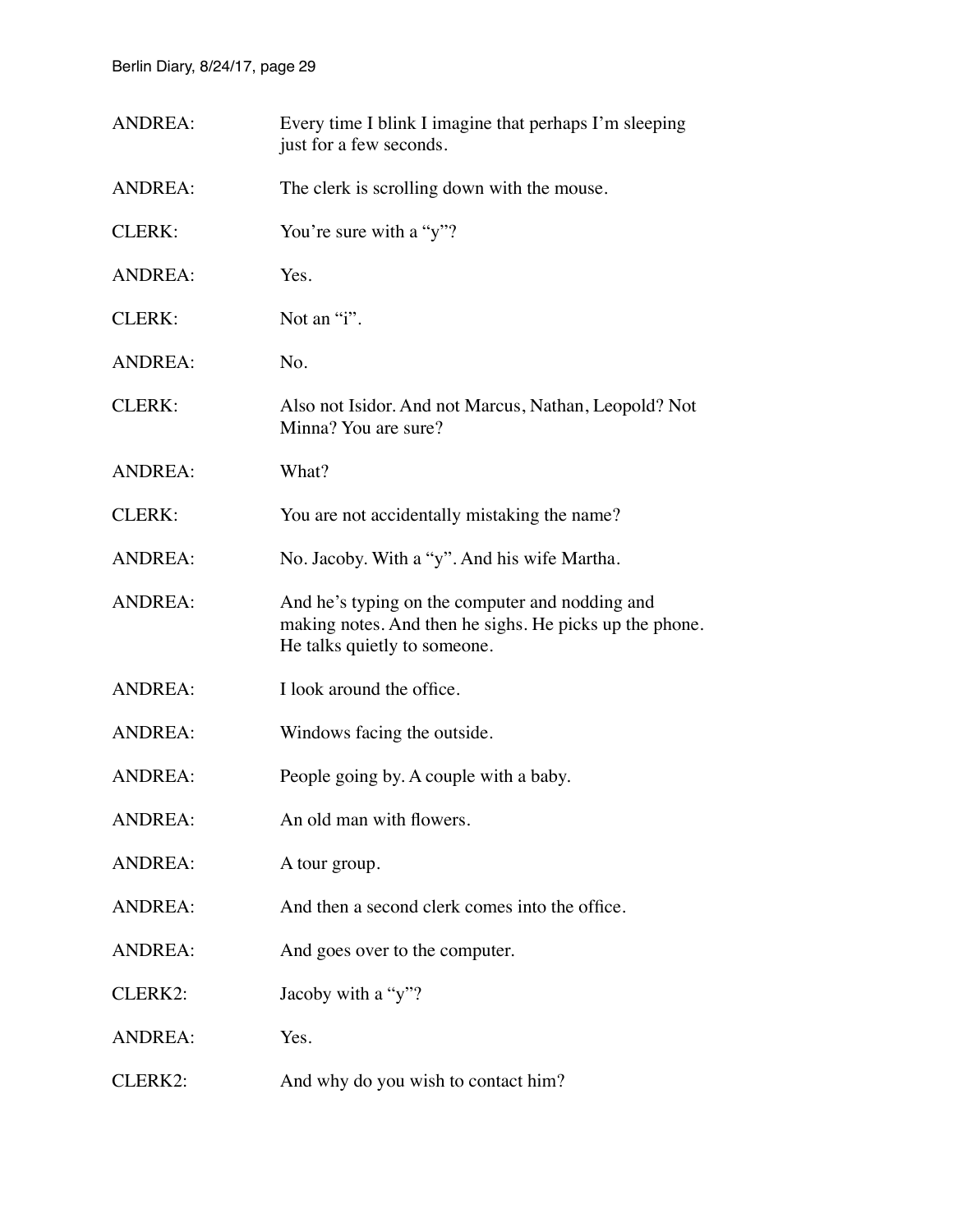| <b>ANDREA:</b> | I pause. Because I think I must have heard him wrong. Maybe this<br>is a dream. But if it's a dream, what language are we speaking?         |
|----------------|---------------------------------------------------------------------------------------------------------------------------------------------|
| CLERK2:        | PleaseMrsWhat relevance is he of to you?                                                                                                    |
| <b>ANDREA:</b> | $Uh -$<br>I ask if we can speak German.                                                                                                     |
| CLERK2:        | We are speaking German.                                                                                                                     |
| <b>ANDREA:</b> | It's true we are speaking German. But they are not Germans.<br>We are two non-Germans speaking German. Words are<br>coming out of my mouth. |
| CLERK2:        | Please, slower. Of what relevance are these people to you?                                                                                  |
| ANDREA:        | I explain the relationship.                                                                                                                 |
| CLERK2:        | So they are your family.                                                                                                                    |
| <b>ANDREA:</b> | Yes.                                                                                                                                        |
| <b>ANDREA:</b> | And then the two of them start pulling out papers                                                                                           |
| <b>ANDREA:</b> | and highlighters and maps.                                                                                                                  |
| <b>ANDREA:</b> | The first one is handing me some papers.                                                                                                    |
| CLERK1:        | You see here is the cemetery.                                                                                                               |
| <b>ANDREA:</b> | He points to the map.                                                                                                                       |
| CLERK1:        | You will to walk along until you come<br>to section N7.                                                                                     |
| <b>ANDREA:</b> | He hands me another map. He highlights it.                                                                                                  |
| <b>CLERK:</b>  | You will go within here to the second row.                                                                                                  |
| ANDREA.        | He's drawing in pen. He pulls out another map.                                                                                              |
| <b>CLERK:</b>  | And this map for the row as you can easily see. Seventh stone.<br>They are buried together.                                                 |
| ANDREA:        | Together?                                                                                                                                   |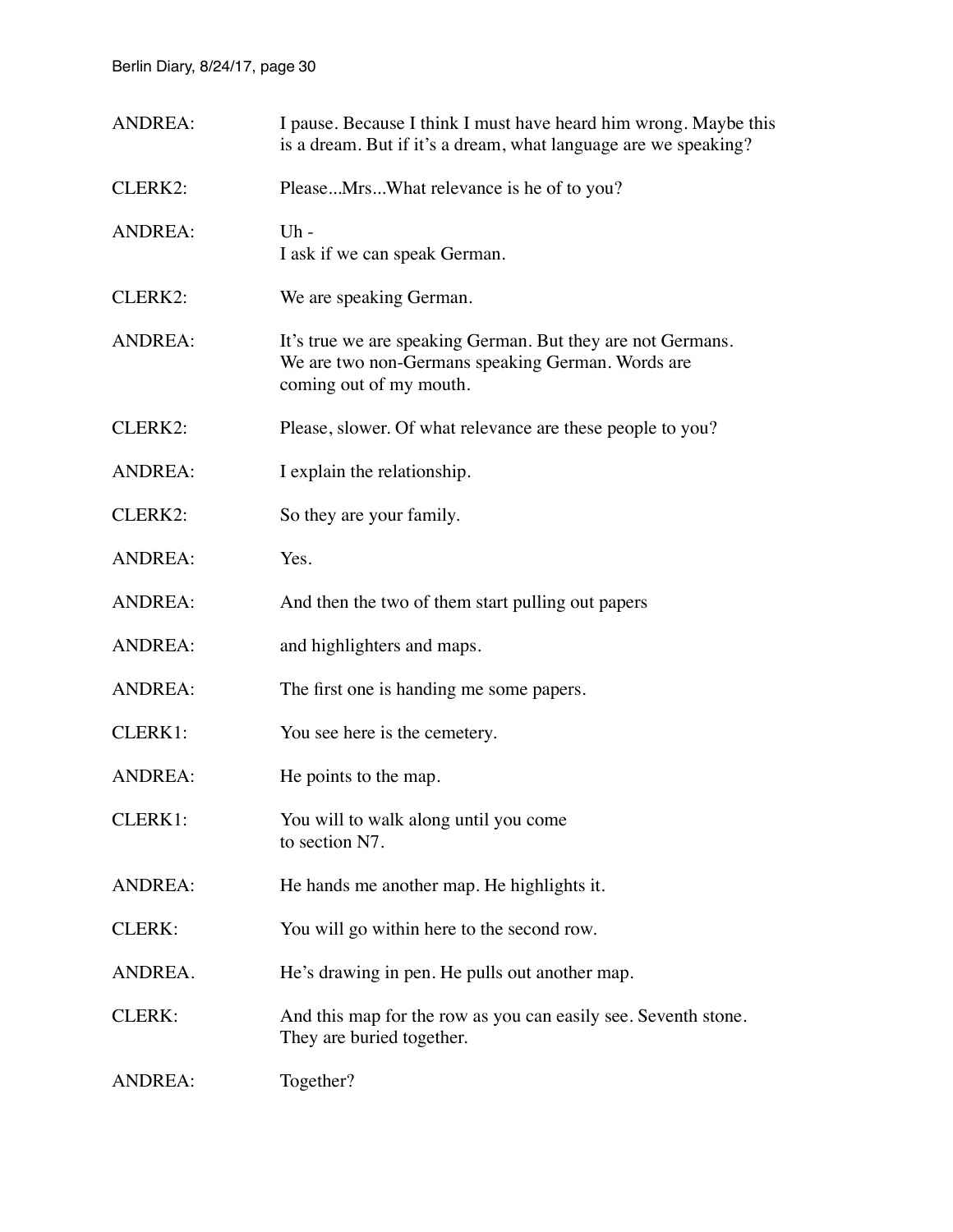| <b>CLERK:</b>  | Platzmangel. Damals.                                                                                                                                                                                                            |
|----------------|---------------------------------------------------------------------------------------------------------------------------------------------------------------------------------------------------------------------------------|
| <b>ANDREA:</b> | Platzmangel?                                                                                                                                                                                                                    |
| <b>CLERK:</b>  | No room. At that time.                                                                                                                                                                                                          |
| <b>ANDREA:</b> | I take the maps. They go back to looking at the computer.                                                                                                                                                                       |
| <b>ANDREA:</b> | They're scrolling down.                                                                                                                                                                                                         |
| <b>ANDREA:</b> | I'm walking out.                                                                                                                                                                                                                |
| <b>ANDREA:</b> | You stop. In your tired brain niggles a thought.                                                                                                                                                                                |
| <b>ANDREA:</b> | Who are the others?                                                                                                                                                                                                             |
| <b>CLERK:</b>  | The others?                                                                                                                                                                                                                     |
| <b>ANDREA:</b> | The others you mentioned.                                                                                                                                                                                                       |
| <b>CLERK:</b>  | Well this you must know if they are your family.                                                                                                                                                                                |
| <b>ANDREA:</b> | How many are there?                                                                                                                                                                                                             |
| <b>CLERK:</b>  | How many?                                                                                                                                                                                                                       |
| <b>ANDREA:</b> | Cohnreich names.                                                                                                                                                                                                                |
| <b>CLERK:</b>  | I am sorry I can not tell you that. Data protection.                                                                                                                                                                            |
| <b>ANDREA:</b> | More than ten?                                                                                                                                                                                                                  |
| <b>ANDREA:</b> | One clerk is looking at the computer. They are both ignoring me.                                                                                                                                                                |
| <b>ANDREA:</b> | The first clerk goes to the back room. The second<br>clerk looks at me. He stares. I blink. And then slowly he nods. And<br>then he turns back to the screen. The first clerk comes back. No<br>one says anything. Am I asleep? |
| <b>ANDREA:</b> | Is this a dream?                                                                                                                                                                                                                |
| <b>ANDREA:</b> | It's a movie.                                                                                                                                                                                                                   |
| <b>ANDREA:</b> | But no, if it were a movie something would be happening and I'm<br>just standing here and they are doing what clerks do. The clock<br>ticks.                                                                                    |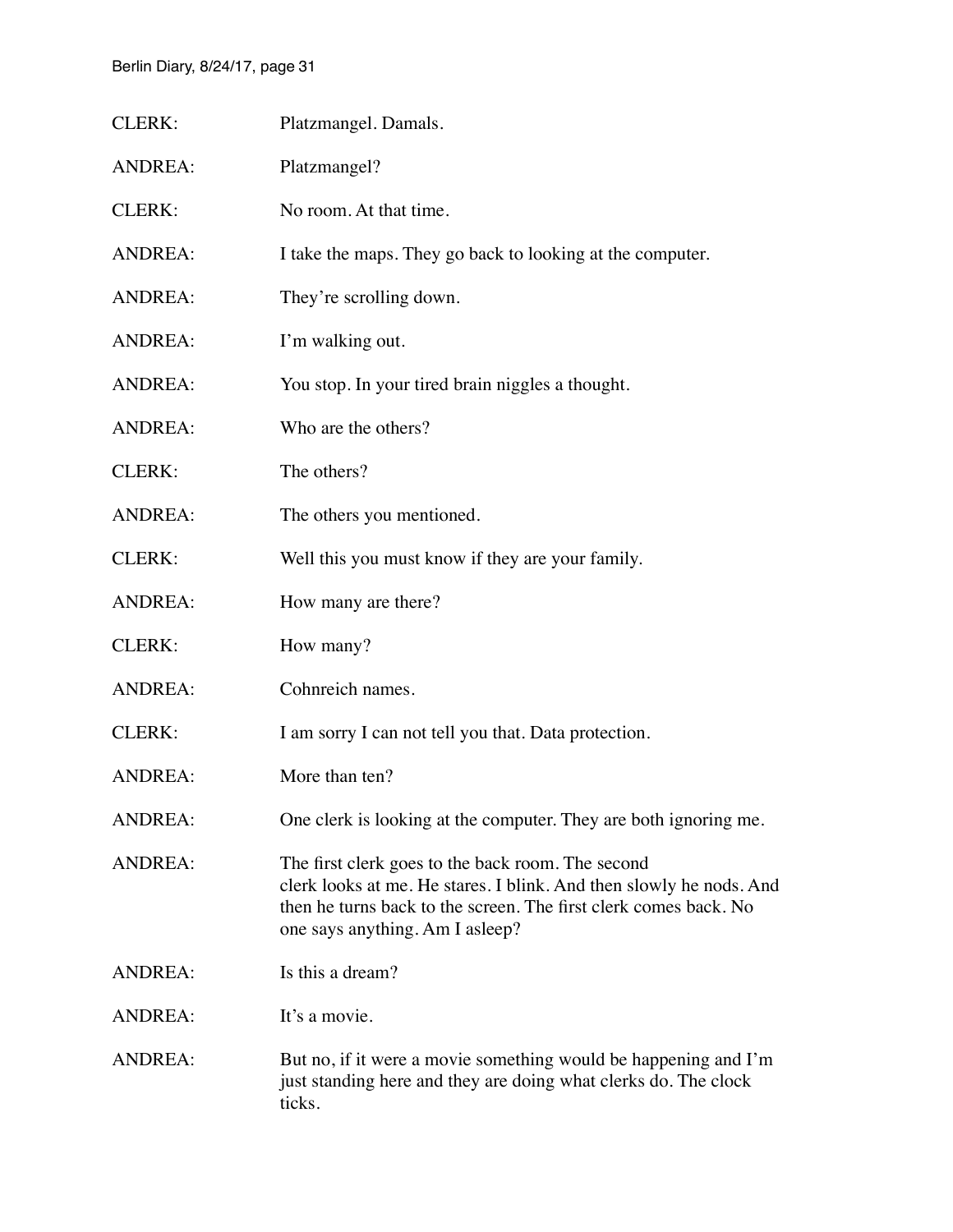- ANDREA: Maybe I am in an Iranian movie.
- ANDREA: The first clerk gives me the email address of the librarian who can approve my request to see the records that can tell me who is buried there. The second clerk tells me that I will have to pay for it. Geneology research is not free.
- ANDREA: I tell them I'm a playwright.
- ANDREA I have a DAAD grant. I'm working on a project.
- ANDREA: They shrug.
- ANDREA: You see I'm trying to understand what happened.
- ANDREA: Why there is no one. And why of the ones we have no one gets along.
- CLERK1: Tell it to the librarian.
- ANDREA: And then they both turn back to the screen.
- ANDREA: And then you're walking
- ANDREA: I'm walking past headstones and headstones
- ANDREA: some upright, some falling over.
- ANDREA: I stop to look.
- ANDREA: Verschollen. 1943.
- ANDREA: Verschollen?
- ANDREA: I know that word.
- ANDREA: It's what the library says when a book is lost. Where is it that people can disappear like library books?
- ANDREA: Perhaps they are all together the lost people and lost books and lost socks. Perhaps the verschollene are all together reading books no one can find in mismatched socks.
- ANDREA: Who goes to the cemetery anymore anyway? It's a burden of an old time.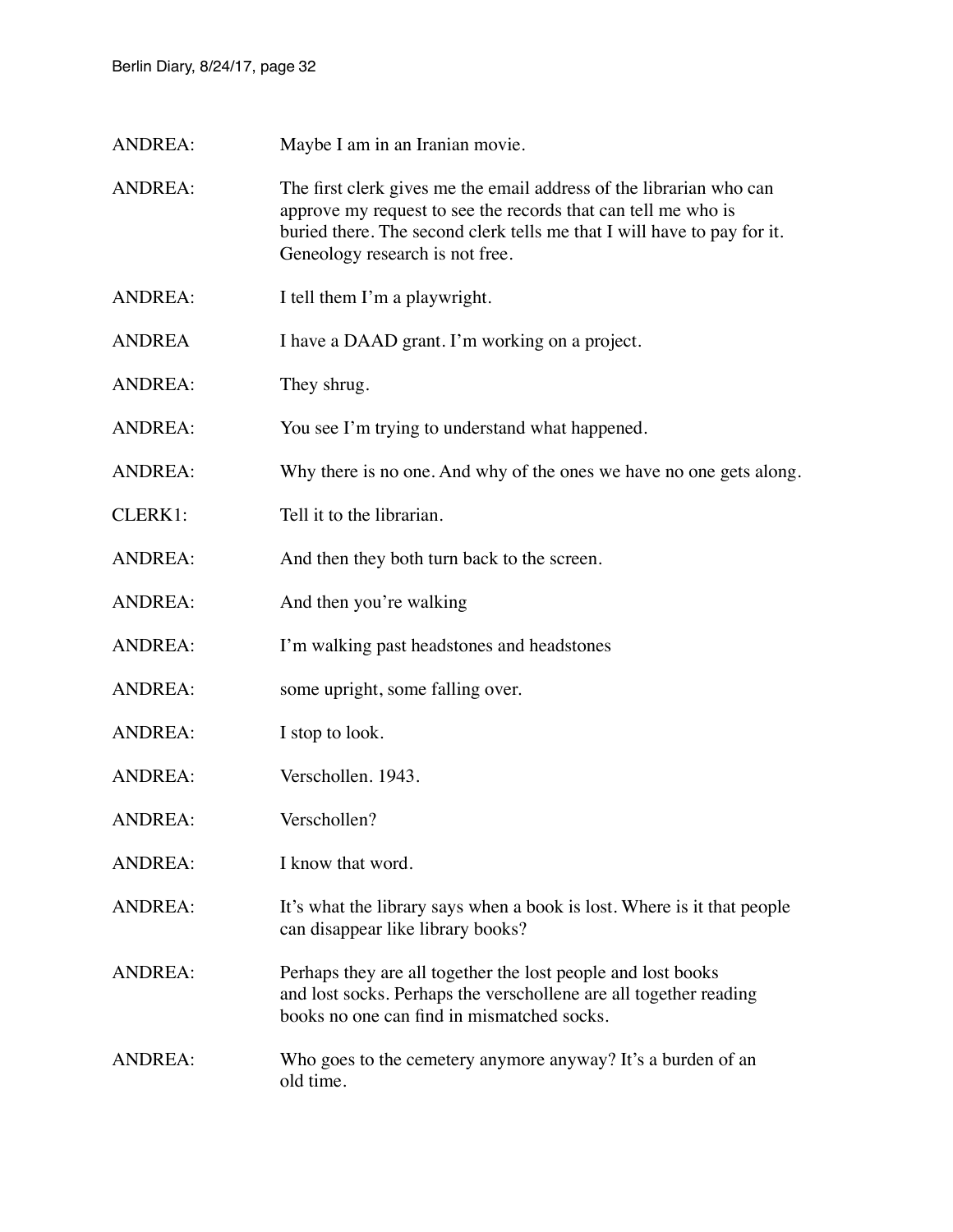| <b>ANDREA:</b> | You pass the couple with the baby. They smile. "Very peaceful<br>here" they say to each other.                               |
|----------------|------------------------------------------------------------------------------------------------------------------------------|
| <b>ANDREA:</b> | I finish with map one. I'm in section N7.                                                                                    |
| <b>ANDREA:</b> | You walk forward, map two in front of you. You look like a tourist.                                                          |
| <b>ANDREA:</b> | I look around to see if the other Cohnreich names are in this<br>section. They are not.                                      |
| <b>ANDREA:</b> | It's not a library. They don't shelve all the authors together.<br>Even if the books are verschollen.                        |
| <b>ANDREA:</b> | Map $2$ .                                                                                                                    |
| <b>ANDREA:</b> | You're walking.                                                                                                              |
| <b>ANDREA:</b> | Really I'm stumbling. The ground is uneven. Trees growing out of<br>tombstones. Weeds everywhere. I'm off the main path now. |
| <b>ANDREA:</b> | Third map. And I look up. And there it is.                                                                                   |
| <b>ANDREA:</b> | The headstone that's mentioned in the diary.                                                                                 |
|                | Slide: photo of headstone                                                                                                    |
| <b>ANDREA:</b> | So it is true after all. Some part of me doubted it.<br>But it's really here.                                                |
| <b>ANDREA:</b> | Oh ye of little faith.                                                                                                       |
| <b>ANDREA:</b> | I walk around it. Weeds all over. I grab them and pull.                                                                      |
| <b>ANDREA:</b> | It hurts. I look at my hands.                                                                                                |
| <b>ANDREA:</b> | Stinging nettle.                                                                                                             |
| <b>ANDREA:</b> | I found them. My great great grandparents.                                                                                   |
| <b>ANDREA:</b> | It's a long time ago.                                                                                                        |
| <b>ANDREA:</b> | And I'm standing on top of the gravestone and my hands are<br>burning and there's no one around me.                          |
| <b>ANDREA:</b> | Maybe you're in a Polish movie.                                                                                              |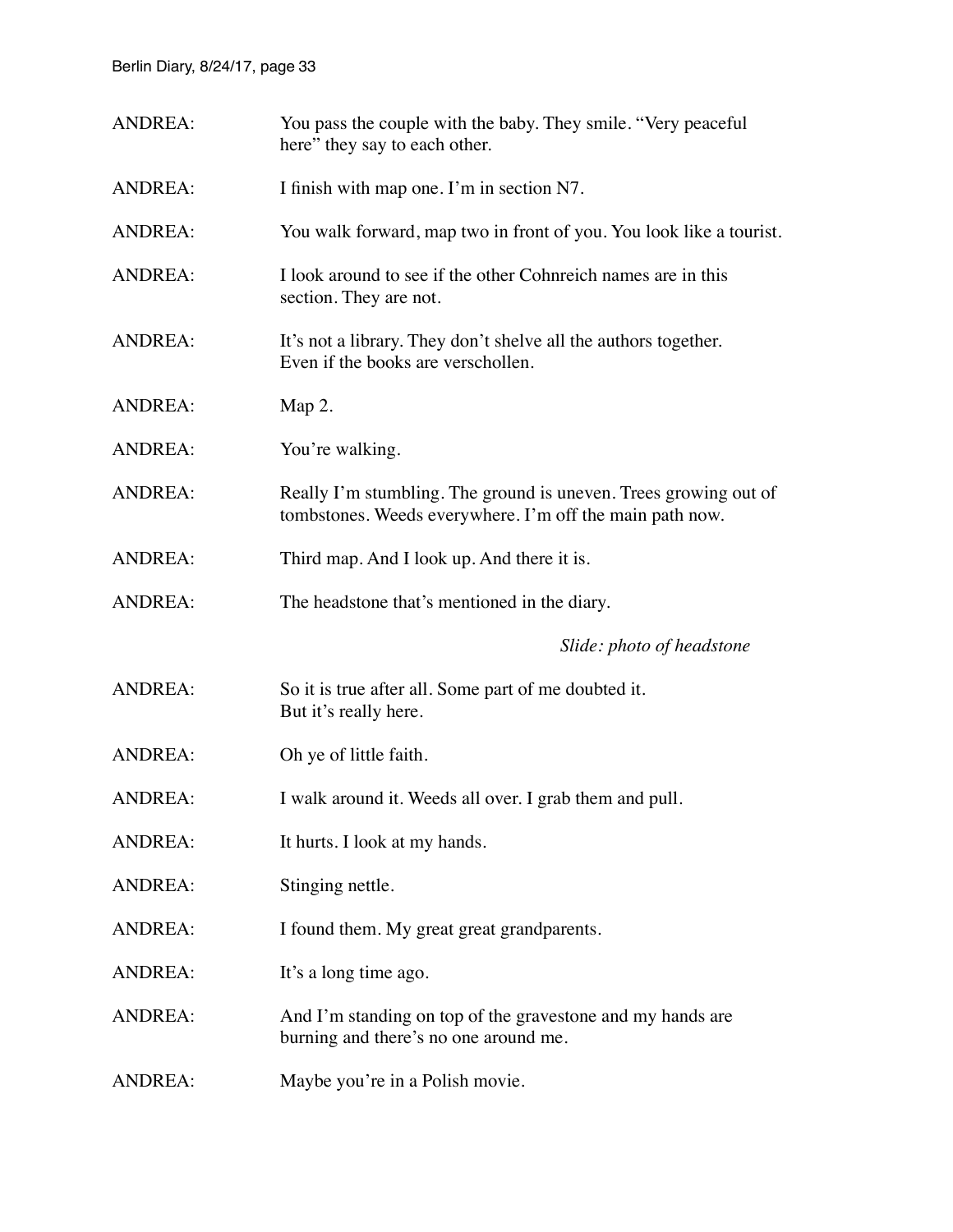| <b>ANDREA:</b> | And I stand on the grave and pour<br>water over my hands. |
|----------------|-----------------------------------------------------------|
| ANDREA:        | And I think                                               |
| <b>ANDREA:</b> | May the suffering of each generation decrease.            |
| <b>ANDREA:</b> | May the suffering of each generation decrease.            |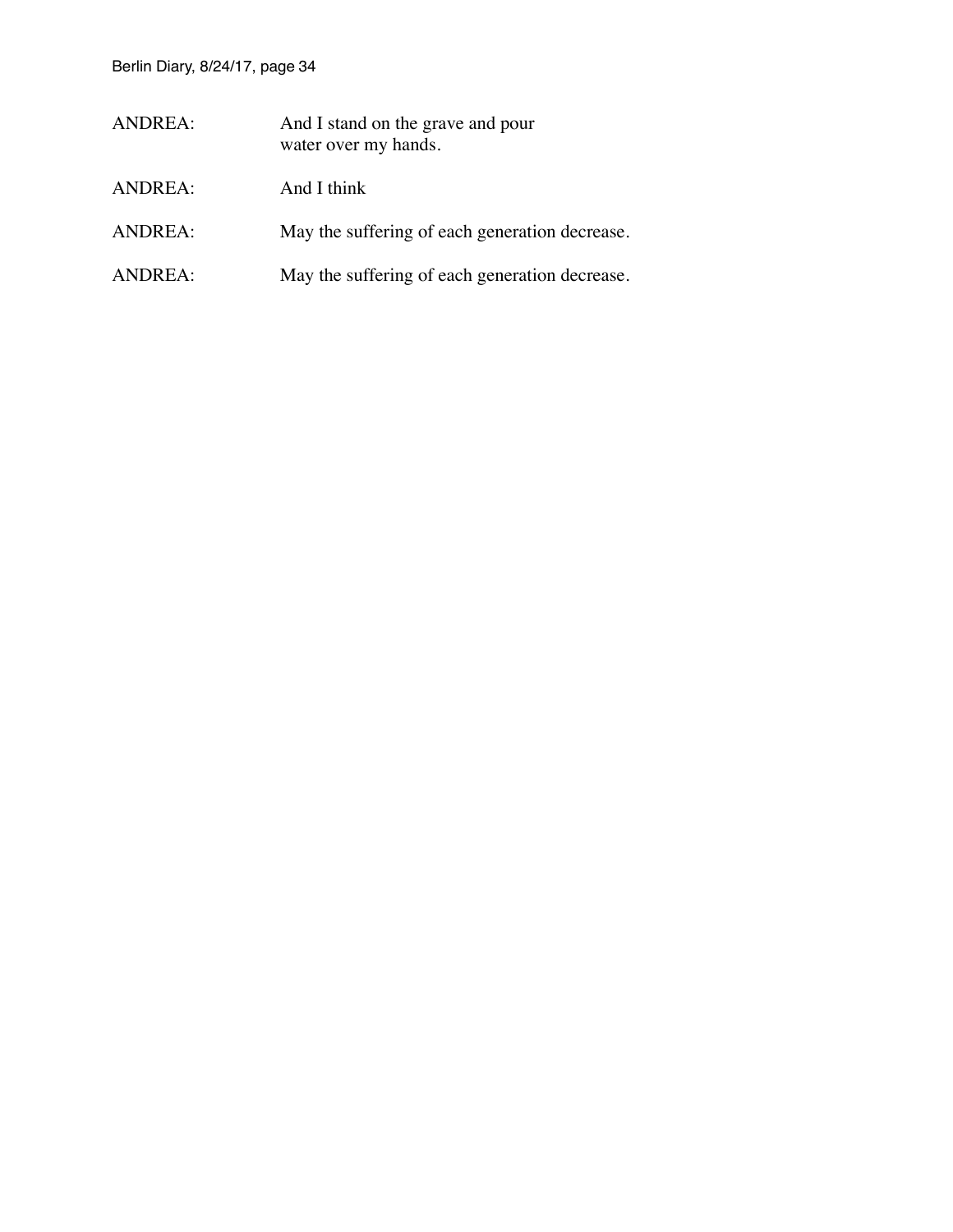Berlin Diary, 8/24/17, page 35

SCENE 7:

| <b>ARCHIVIST:</b> | Hello and welcome to the center for the study of Berlin.                                                                                                                                                        |
|-------------------|-----------------------------------------------------------------------------------------------------------------------------------------------------------------------------------------------------------------|
| MAX:              | Feb 21, 1939<br>Today at noon I brought Evchen to Park East Hospital to get her<br>child there. This is seven blocks from her apartment 112 E. 90th St.<br>to 112 E. 83rd St.<br>Slide: google map of addresses |
| <b>ANDREA:</b>    | Last night I finally went to sleep. A full night's sleep.                                                                                                                                                       |
| MAX:              | She was as courageous and charming as ever.                                                                                                                                                                     |
| <b>ANDREA:</b>    | And today I found this archive -                                                                                                                                                                                |
| <b>ANDREA:</b>    | They have these books $-$                                                                                                                                                                                       |
| <b>ANDREA:</b>    | These address books -                                                                                                                                                                                           |
| MAX:              | 7:00 PM: Everything is alright as telephone calls assure me.                                                                                                                                                    |
| <b>ANDREA:</b>    | From Berlin. From the 1920's and 30's.<br>And you can request them.                                                                                                                                             |
| MAX:              | When Mutti arrived here at 8:00 PM, I hurried to the hospital,<br>where I arrived at 8:35 o'clock.                                                                                                              |
| <b>ANDREA:</b>    | And they bring them to you.                                                                                                                                                                                     |
| MAX:              | But Evchen worked quicker:<br>At 8:27 PM On Tuesday Feb 21 1939 she gave<br>birth to a fine and healthy American girl who will be<br>named Claire Helen, our first grand child.                                 |
| <b>ANDREA:</b>    | The actual books. Not a microfiche.                                                                                                                                                                             |
| <b>ARCHIVIST:</b> | We also have them on microfiche should you be desirous of<br>microfiche.                                                                                                                                        |
| <b>ANDREA:</b>    | I look in the books from 1928, 1931, 1934, and 1939.                                                                                                                                                            |
| MAX:              | Her weight is almost 8 lbs<br>Her eyes are clear, bright, deep brown<br>Her hair dark, (addendum 1946: though it has changed to blond)                                                                          |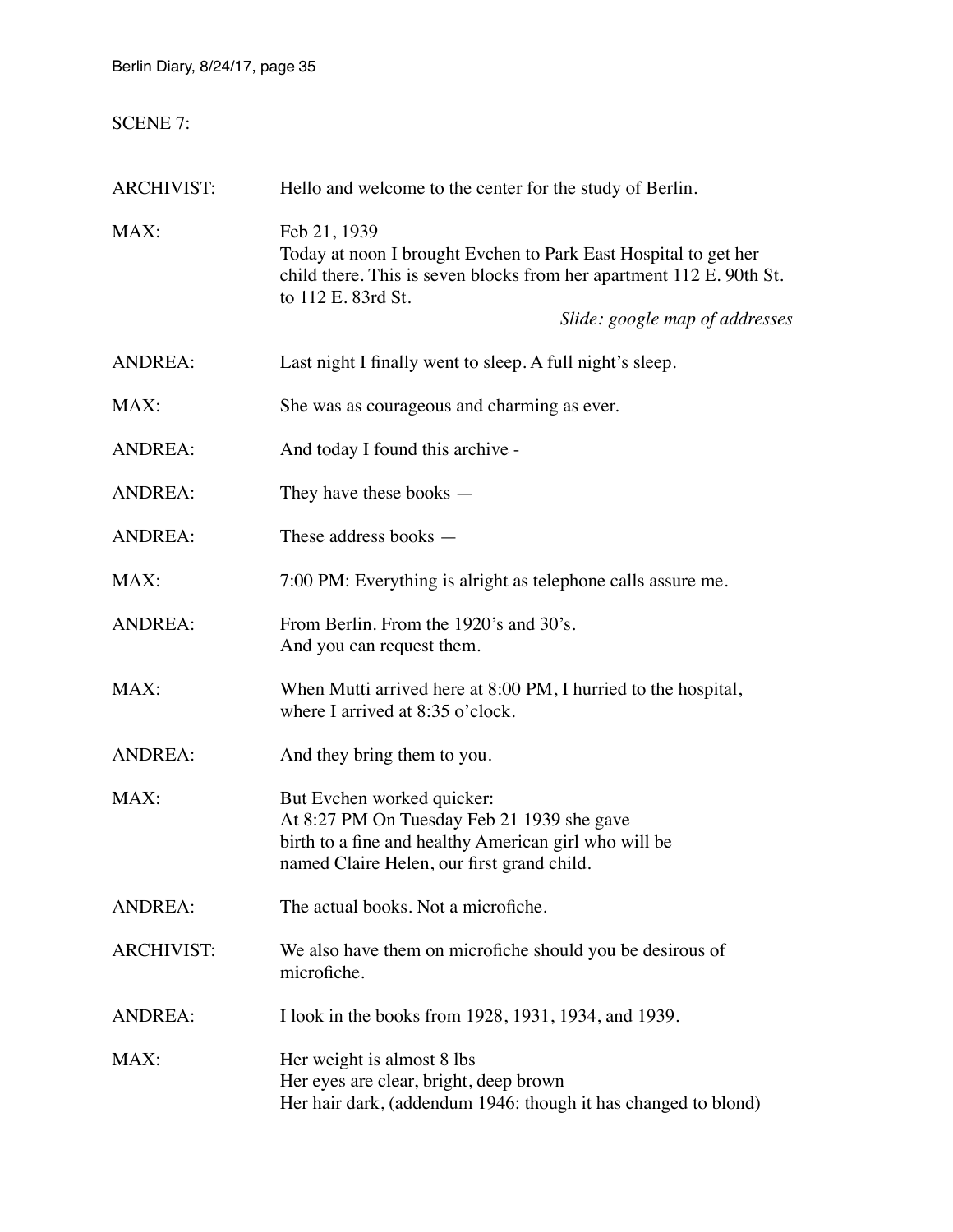| MAX:           | Her complexion, the color, quality of the skin, particularly of the face (I<br>have not seen more) is satisfactory.                                                         |
|----------------|-----------------------------------------------------------------------------------------------------------------------------------------------------------------------------|
| MAX:           | The weather forecast was:<br>Cloudy and colder with rain turning to snow tonight and possibly<br>continuing to tomorrow morning, then partly cloudy and moderately<br>cold. |
| <b>ANDREA:</b> | I'm looking up the all the people mentioned<br>in the diary.                                                                                                                |
| MAX:           | Your father sends telegrams to Paris and Amsterdam (his brothers), to<br>Rio de Janiero (Heitingers) and Tel-Aviv (my sister Griseldis Anker).                              |
| <b>ANDREA:</b> | And suddenly the names, the names that have been in the diary.                                                                                                              |
| MAX:           | Griseldis Anker. Tel-Aviv.                                                                                                                                                  |
| <b>ANDREA:</b> | I find in 1934 at Kantstraße 129.                                                                                                                                           |
| <b>ANDREA:</b> | Helene and Werner Heitinger                                                                                                                                                 |
| MAX:           | Rio de Janiero. 1939.                                                                                                                                                       |
| <b>ANDREA:</b> | are in the 1931 address book at Hewaldstraße 5.<br>That's right near me in Schöneberg.                                                                                      |
| MAX:           | my niece and nephew Puppi and Gunther.                                                                                                                                      |
| <b>ANDREA:</b> | Wielandstr. 18. In 1939.                                                                                                                                                    |
| MAX:           | 1939. They are waiting to emigrate.                                                                                                                                         |
| MAX:           | My cousin Betty Stein. South Africa. 1936.                                                                                                                                  |
| <b>ANDREA:</b> | Berchtesgadenerstr. 5.                                                                                                                                                      |
| MAX:           | My cousin Siegfried Blochert                                                                                                                                                |
| MAX:           | Who taught me to ride a bicycle when I was<br>15                                                                                                                            |
| <b>ANDREA:</b> | Santiago de Chile                                                                                                                                                           |
| MAX:           | 1941.                                                                                                                                                                       |
|                |                                                                                                                                                                             |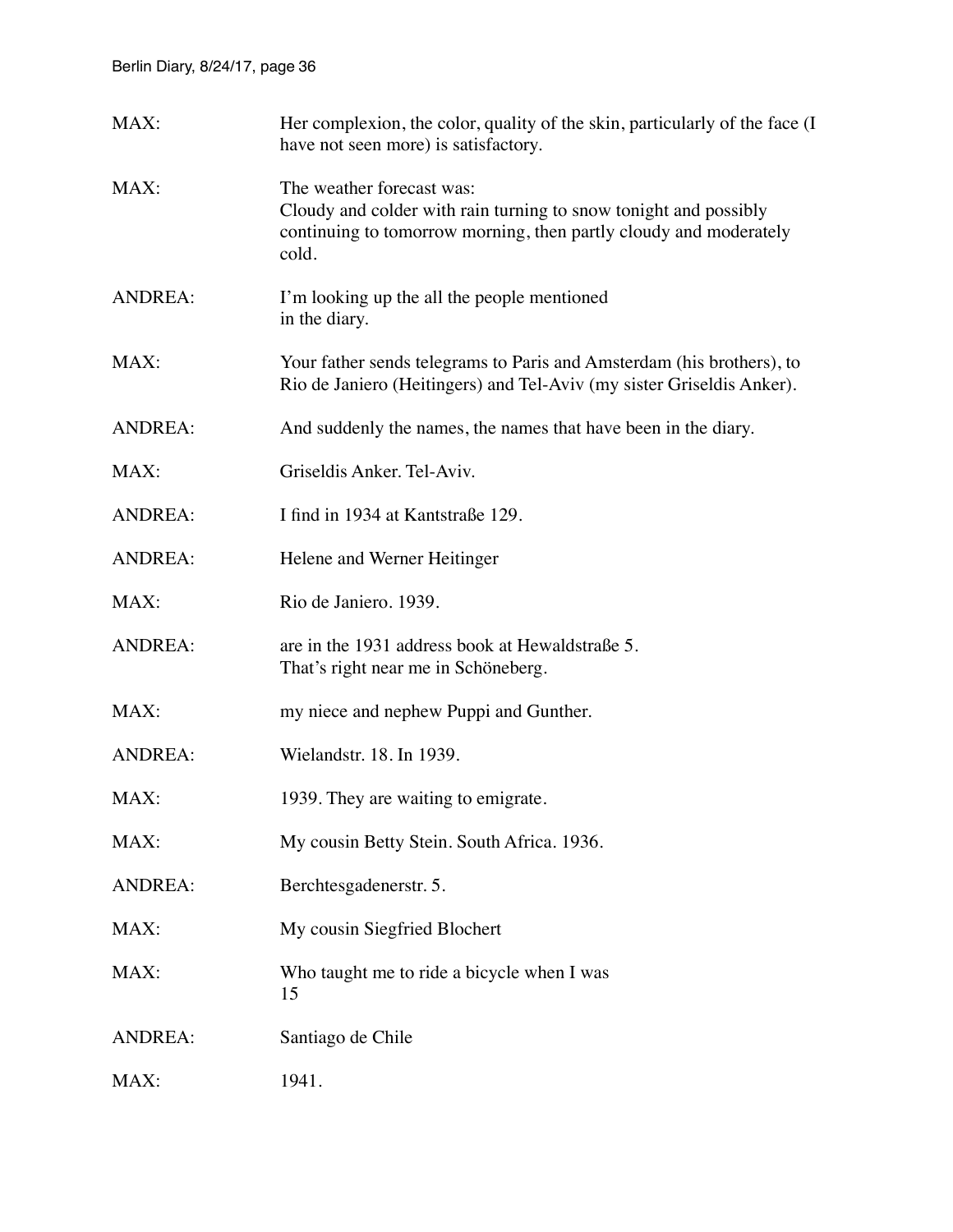| <b>ANDREA:</b> | In 1940, Fasanenstraße 65.                                                                                                                                                                                   |
|----------------|--------------------------------------------------------------------------------------------------------------------------------------------------------------------------------------------------------------|
| MAX:           | Herr Siegfried Cohnreich -                                                                                                                                                                                   |
| <b>ANDREA:</b> | Wittelbacherstr. 13                                                                                                                                                                                          |
| <b>ANDREA:</b> | And now                                                                                                                                                                                                      |
| MAX:           | Und now                                                                                                                                                                                                      |
| <b>ANDREA:</b> | And now                                                                                                                                                                                                      |
| <b>ANDREA:</b> | I have this map. This crazy google document.                                                                                                                                                                 |
|                | Slide: google map with 21 addresses                                                                                                                                                                          |
| <b>ANDREA:</b> | This bike route from my house to all these addresses.                                                                                                                                                        |
| <b>ANDREA:</b> | Walter Cohnreich -                                                                                                                                                                                           |
| <b>ANDREA:</b> | If it's 1931 he and Betty Stein live on the same block.<br>It's around the corner from my house.<br>I live here.                                                                                             |
| <b>ANDREA:</b> | Lindauer Str. 11                                                                                                                                                                                             |
| <b>ANDREA:</b> | And on and on, Ernst at Wielandstr. 18, Rosa at Renterstraße 83, Fritz<br>at Xantener Str. 19.                                                                                                               |
| MAX:           | When I was 13 years old and became a Bar-Mitzvah<br>we had guests of over 100 people from the family<br>and we all gathered on this day in Berlin, in the Koenig von Portugal<br>hotel in the Burgstraße 12. |
| <b>ANDREA:</b> | And I'm biking through Berlin. And the weather's fine.<br>And I'm not tired.                                                                                                                                 |
| MAX:           | This new child, this new legacy of all of you, you little cryers is the start<br>here of the favorable new American life of our family after all the<br>disappointments of Europe.                           |
| MAX:           | And now, I shall go attend to the newest one-day-old<br>member of our family,<br>Claire Helen,<br>by visiting her in the hospital today.                                                                     |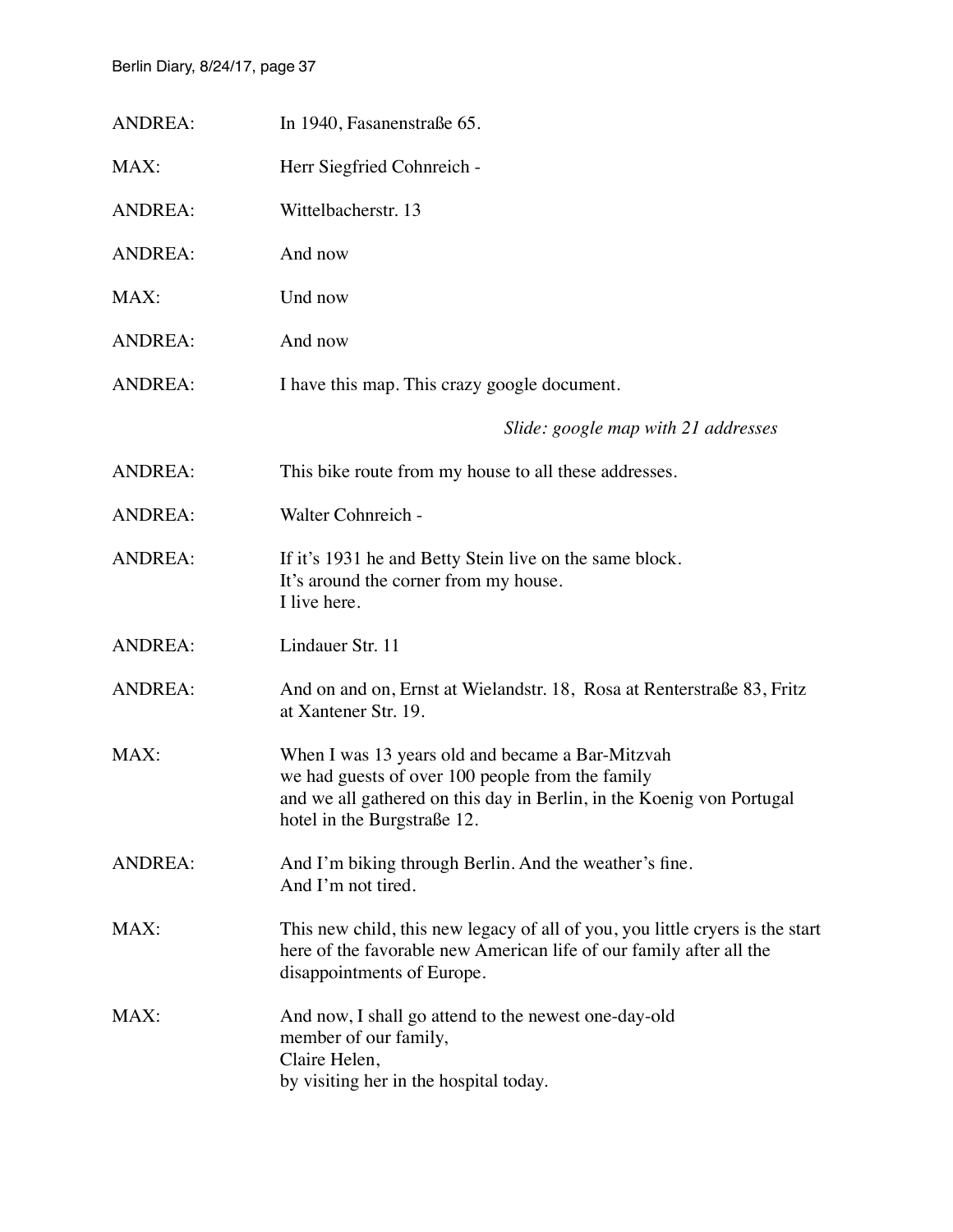Berlin Diary, 8/24/17, page 38

ANDREA: And off I go.

MAX: Und off I go.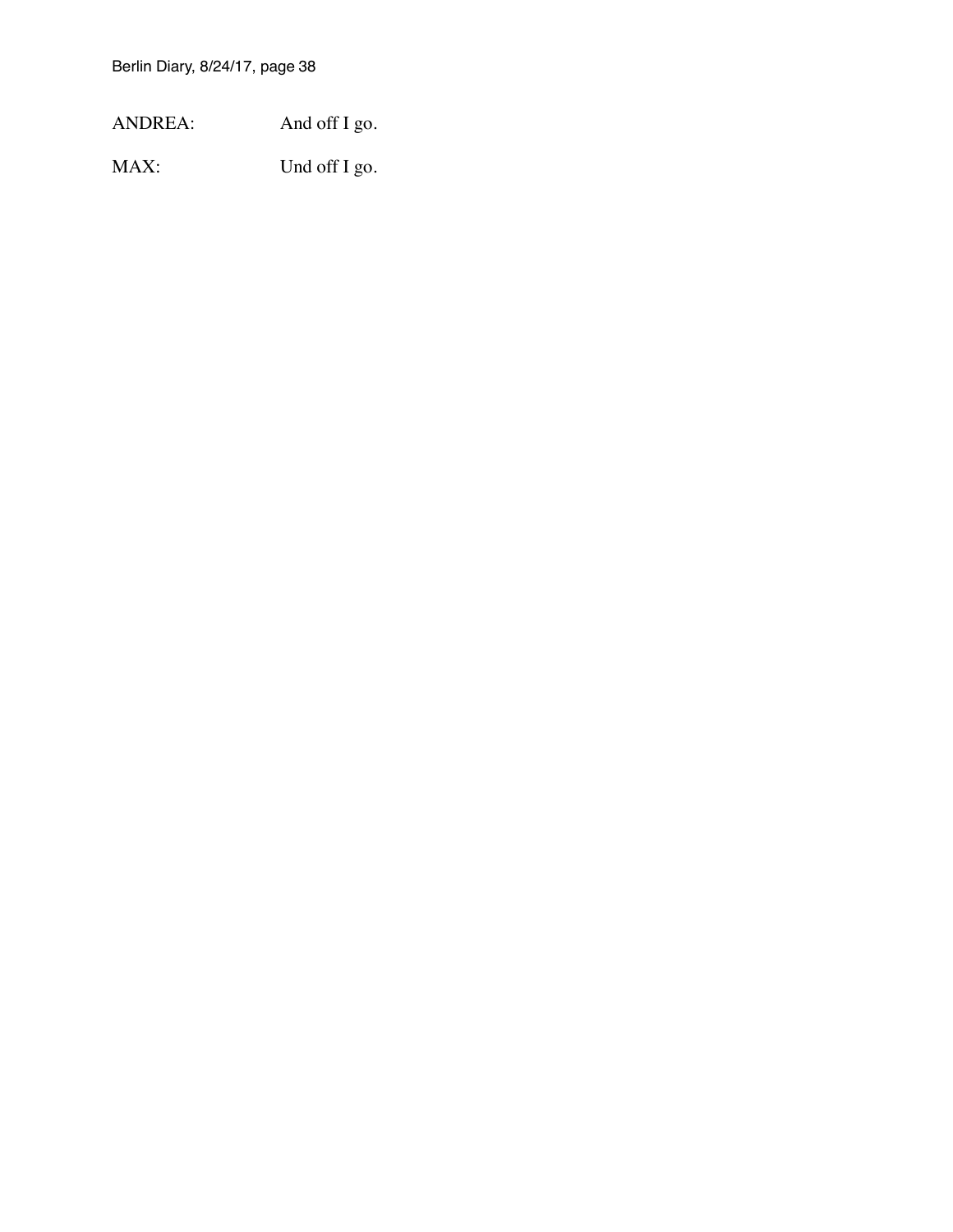Scene 8: Cafe in Mitte. Paul is from S. Africa.

| <b>ANDREA:</b> |                                                                                                                                                                                                                                                                                                                                                                                          |
|----------------|------------------------------------------------------------------------------------------------------------------------------------------------------------------------------------------------------------------------------------------------------------------------------------------------------------------------------------------------------------------------------------------|
| PAUL:          | I was asleep for ten years.                                                                                                                                                                                                                                                                                                                                                              |
| <b>ANDREA:</b> | "Where's the exit" I'm thinking.                                                                                                                                                                                                                                                                                                                                                         |
| PAUL:          | In my twenties. I was a graduate student. I was<br>out with friends. I got attacked by a swarm of bees.                                                                                                                                                                                                                                                                                  |
| <b>ANDREA:</b> | I smile politely. He's just handed me a seven page family tree. I have to<br>listen.                                                                                                                                                                                                                                                                                                     |
| PAUL:          | The next week I got bitten by a poisonous spider. We<br>have a lot of them in South Africa. And then my body seemed<br>to go into overload. And then I slept 23 hours a day for ten years.                                                                                                                                                                                               |
| <b>ANDREA:</b> | He insists that all the Cohnreiches are related. He showed me the link on<br>the family tree. He said, if they're a Cohnreich they are related.<br>He does this for a living. He's a professional genealogist. I'm a hack.                                                                                                                                                               |
| PAUL:          | My mother had all sorts of specialists around to the house.<br>My situation was becoming more critical.<br>Finally she found a doctor in the United States.<br>He looked at the test results.<br>The spider and bees were a coincidence.<br>Like when your windscreen wipers break and your<br>car battery goes dead.<br>A red herring.                                                  |
| <b>ANDREA:</b> | I found him during my 14 day free trial on ancestry.com.<br>He's my fifth cousin once removed.                                                                                                                                                                                                                                                                                           |
| PAUL:          | I had a congenital vitamin D processing disease.<br>The doctor insisted that unless I came to the US I would die.<br>My mother arranged for the travel.<br>I was in intensive care. The treatments themselves could be life<br>threatening.<br>I had the first treatment. I improved. I had a second treatment. Again<br>dramatic improvement.<br>I was scheduled for a third treatment. |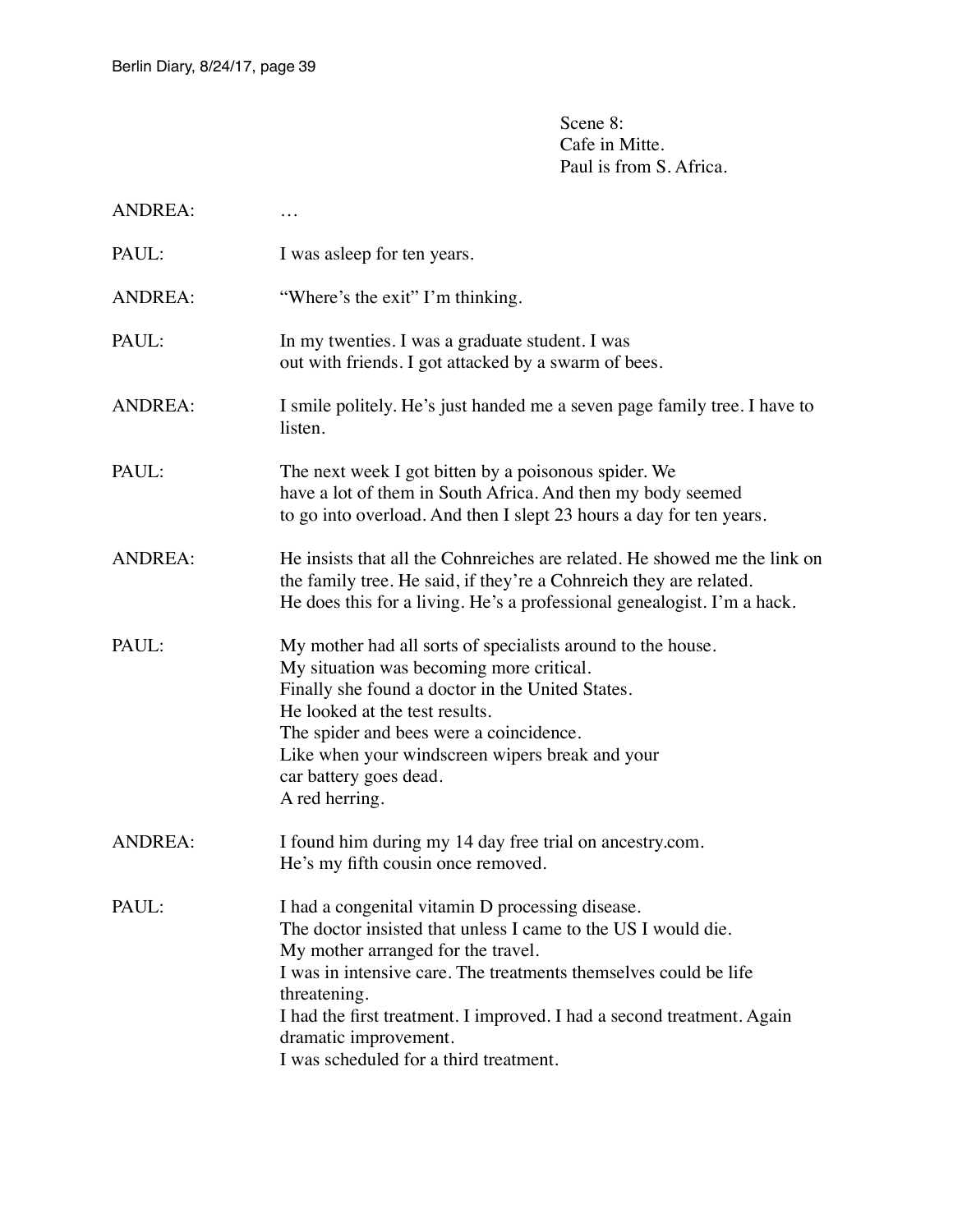| <b>ANDREA:</b> | I'm nodding. I want to get the family tree home and compare<br>it with the phone book entries.                                                                                                                                                                                                                                                                                                                                                                                                    |
|----------------|---------------------------------------------------------------------------------------------------------------------------------------------------------------------------------------------------------------------------------------------------------------------------------------------------------------------------------------------------------------------------------------------------------------------------------------------------------------------------------------------------|
| PAUL:          | The doctor was very old.<br>He had a heart attack in the intensive care unit while tending to his<br>patients.<br>Since all the patients were unconscious, because it was<br>an intensive care, no one could shout out for help.                                                                                                                                                                                                                                                                  |
| <b>ANDREA:</b> | Maybe there are more apartments to visit. More relatives to see. Ok<br>they're long since dead, but still. I've made a 5 K jogging route from<br>my house past seven relatives' apartments. I wave hello<br>every time I jog by.                                                                                                                                                                                                                                                                  |
| <b>ANDREA:</b> | Hello! Great great uncle Walter! So nice to see you.                                                                                                                                                                                                                                                                                                                                                                                                                                              |
| <b>ANDREA:</b> | I imagine I drop in to say hi. They're of course happy to see me.                                                                                                                                                                                                                                                                                                                                                                                                                                 |
| <b>PAUL</b>    | And he died there. Between the beds.<br>My health began to deteriorate again.<br>My mother found another team of doctors in Tel-Aviv<br>who performed the same treatment.<br>I moved to Tel-Aviv. I will soon have my final treatment.<br>They are writing articles about me.<br>Sometimes when I tell people that I was asleep for ten years<br>They say they're jealous. They say<br>"God, I wish I could sleep for ten years.<br>I'm so tired." They actually say that.<br>Can you believe it? |
| <b>ANDREA:</b> | I tell him I can't sleep.                                                                                                                                                                                                                                                                                                                                                                                                                                                                         |
| <b>ANDREA:</b> | He says we're complementary relatives. One can't sleep and the other<br>can't stay awake.                                                                                                                                                                                                                                                                                                                                                                                                         |
| <b>ANDREA:</b> | I'm glad I found him on ancestry. com                                                                                                                                                                                                                                                                                                                                                                                                                                                             |
| <b>ANDREA:</b> | He turns to me again -                                                                                                                                                                                                                                                                                                                                                                                                                                                                            |
| <b>ANDREA:</b> | We smile at each other.                                                                                                                                                                                                                                                                                                                                                                                                                                                                           |
| PAUL:          | We smile at each other.                                                                                                                                                                                                                                                                                                                                                                                                                                                                           |
| <b>ANDREA:</b> | I'm still smiling.                                                                                                                                                                                                                                                                                                                                                                                                                                                                                |
| PAUL:          | She's smiling at me.                                                                                                                                                                                                                                                                                                                                                                                                                                                                              |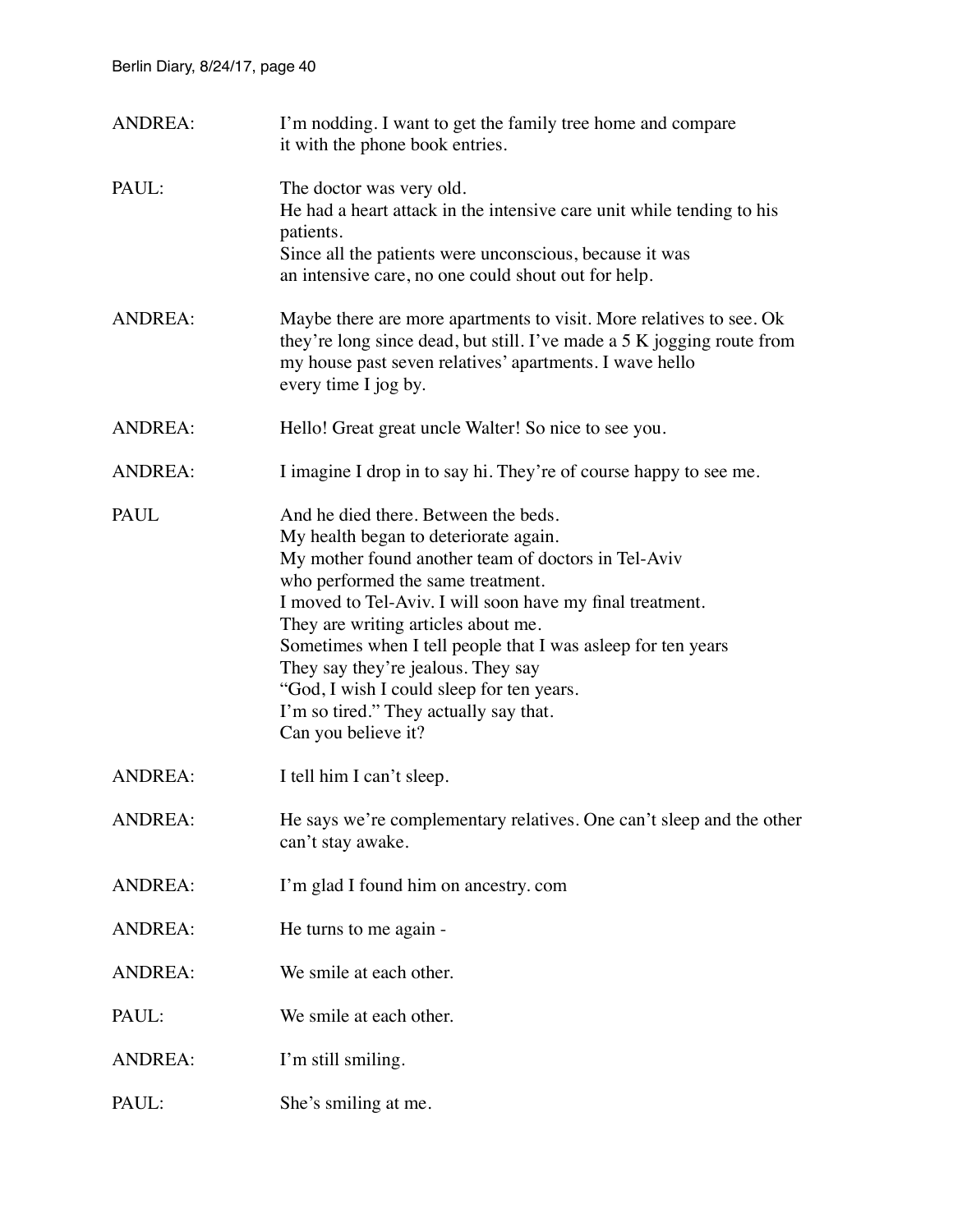| <b>ANDREA:</b> | We pause.                                                                                                                                                                                                                                              |
|----------------|--------------------------------------------------------------------------------------------------------------------------------------------------------------------------------------------------------------------------------------------------------|
| PAUL:          | Oh, by the way, I wanted to ask you, do you know what happened to<br>Helene?                                                                                                                                                                           |
| <b>ANDREA:</b> | Helene?                                                                                                                                                                                                                                                |
| PAUL:          | Helene Heitinger, your great-great grandmother. I can't find her in the<br>records.                                                                                                                                                                    |
| <b>ANDREA:</b> | Yes. I've been to her apartment in Berlin. A lovely old building near the<br>Rathaus Schöneberg, which is weird because I live right there too. I can<br>jog past her apartment. I wave when I go by and sometimes I look up into<br>her balcony and - |
| PAUL:          | So you know what happened to her?                                                                                                                                                                                                                      |
| <b>ANDREA:</b> | Yes, of course. She went to Rio de Janeiro. In 1939. With Werner. Her son.<br>They lived together. Well actually he went ahead and she                                                                                                                 |
| MAX:           | She joins in Rio her only son Werner (your great-uncle) who is a painter,<br>especially for horses. We are very happy that the two of them<br>are together again as they used to live together in Berlin too.                                          |
| <b>ANDREA:</b> | I tell him about the diary.<br>I'm happy to be able to tell this guy something in exchange for the family<br>tree. And I hate being indebted to people.                                                                                                |
| PAUL:          | That's a good story.                                                                                                                                                                                                                                   |
| <b>ANDREA:</b> | Yes.                                                                                                                                                                                                                                                   |
| <b>ANDREA:</b> | All of my family made it out alive.                                                                                                                                                                                                                    |
| <b>ANDREA:</b> | He's looking at me strangely.                                                                                                                                                                                                                          |
| PAUL:          | But the reason I was asking                                                                                                                                                                                                                            |
| <b>ANDREA:</b> | But the reason I was asking he says                                                                                                                                                                                                                    |
| PAUL:          | Was because I wanted to know if she shared the same fate as her sister.                                                                                                                                                                                |
| <b>ANDREA:</b> | Her sister?                                                                                                                                                                                                                                            |
| PAUL:          | Hedwig.                                                                                                                                                                                                                                                |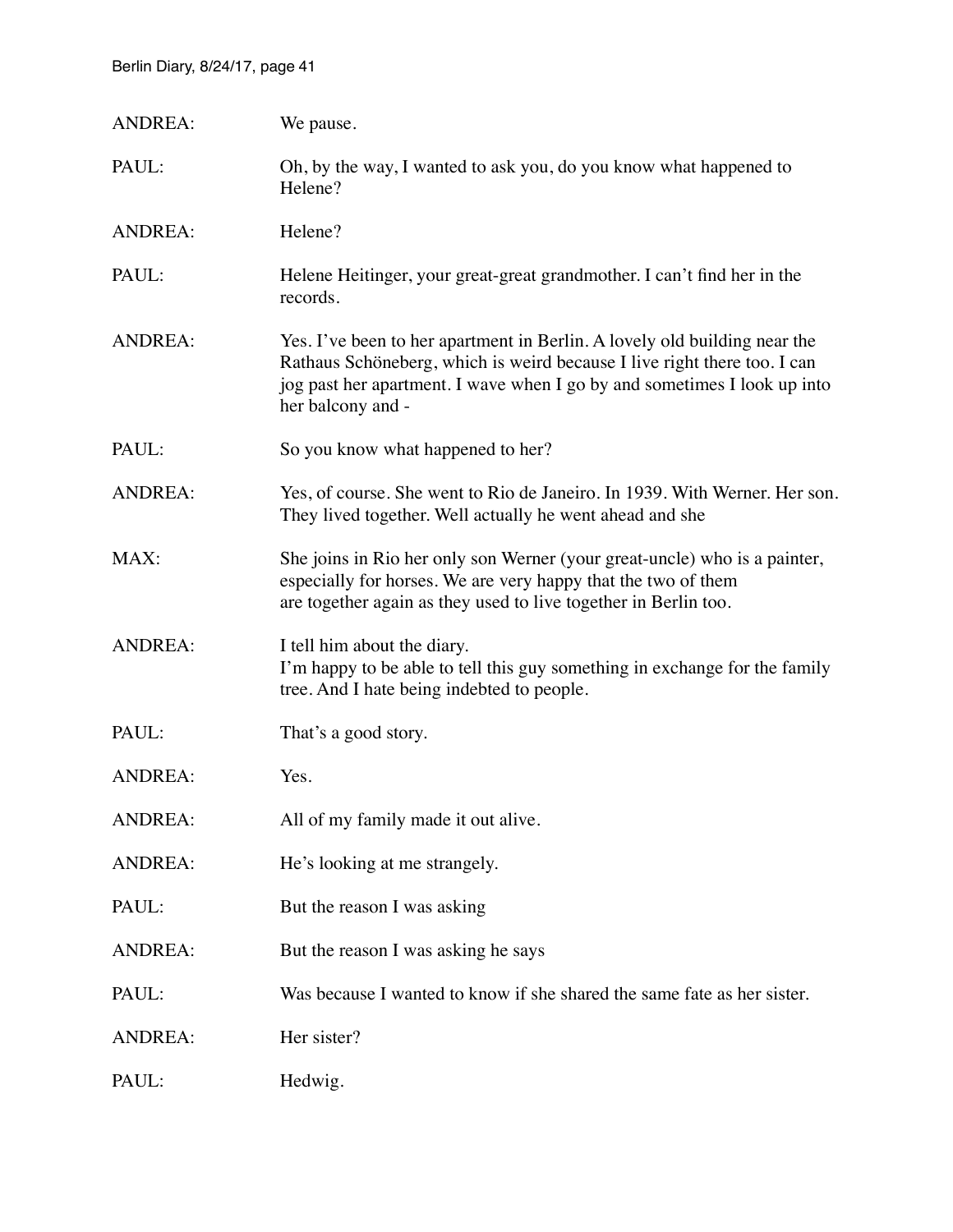| <b>ANDREA:</b> | Hedwig?                                                                                                                                                                        |
|----------------|--------------------------------------------------------------------------------------------------------------------------------------------------------------------------------|
| PAUL:          | Hedwig Guth.                                                                                                                                                                   |
| <b>ANDREA:</b> | Why don't I know this? Why isn't she mentioned? Hedwig<br>Guth. There's no Hedwig Guth in the diary.                                                                           |
| PAUL:          | Yes. She's                                                                                                                                                                     |
| <b>ANDREA:</b> | She's my great-grandmother's Aunt. That might not seem so<br>extraordinary but the guy writing the diary is married to my great<br>grandmother. So it's his Aunt. By marriage. |
| <b>ANDREA:</b> | And I ask                                                                                                                                                                      |
| <b>ANDREA:</b> | But she didn't live in Berlin did she?                                                                                                                                         |
| PAUL:          | Oh. Yes. She definitely did. Her whole life.                                                                                                                                   |
| PAUL:          | And I tell her.                                                                                                                                                                |
| PAUL:          | Which I'm sorry to do because it seems like she<br>hadn't known. But I didn't know there were people who nowadays didn't<br>know.                                              |
| <b>ANDREA:</b> | Hedwig Guth, he says:                                                                                                                                                          |
| PAUL:          | Deported 1942 Theresienstadt. 1943 killed.<br>Bergen Belsen.                                                                                                                   |
| <b>ANDREA:</b> | I'm staring at him.                                                                                                                                                            |
| <b>ANDREA:</b> | You're dizzy. Nauseous.                                                                                                                                                        |
| <b>ANDREA:</b> | The room pulsates. Spins.                                                                                                                                                      |
| PAUL:          | She's staring at me.                                                                                                                                                           |
| <b>ANDREA:</b> | Breathe.                                                                                                                                                                       |
| PAUL:          | I'm glad to know that Helene did not share the same fate as her sister.                                                                                                        |
| <b>ANDREA:</b> | Breathe.                                                                                                                                                                       |
| <b>ANDREA:</b> | And I take a sip of water.                                                                                                                                                     |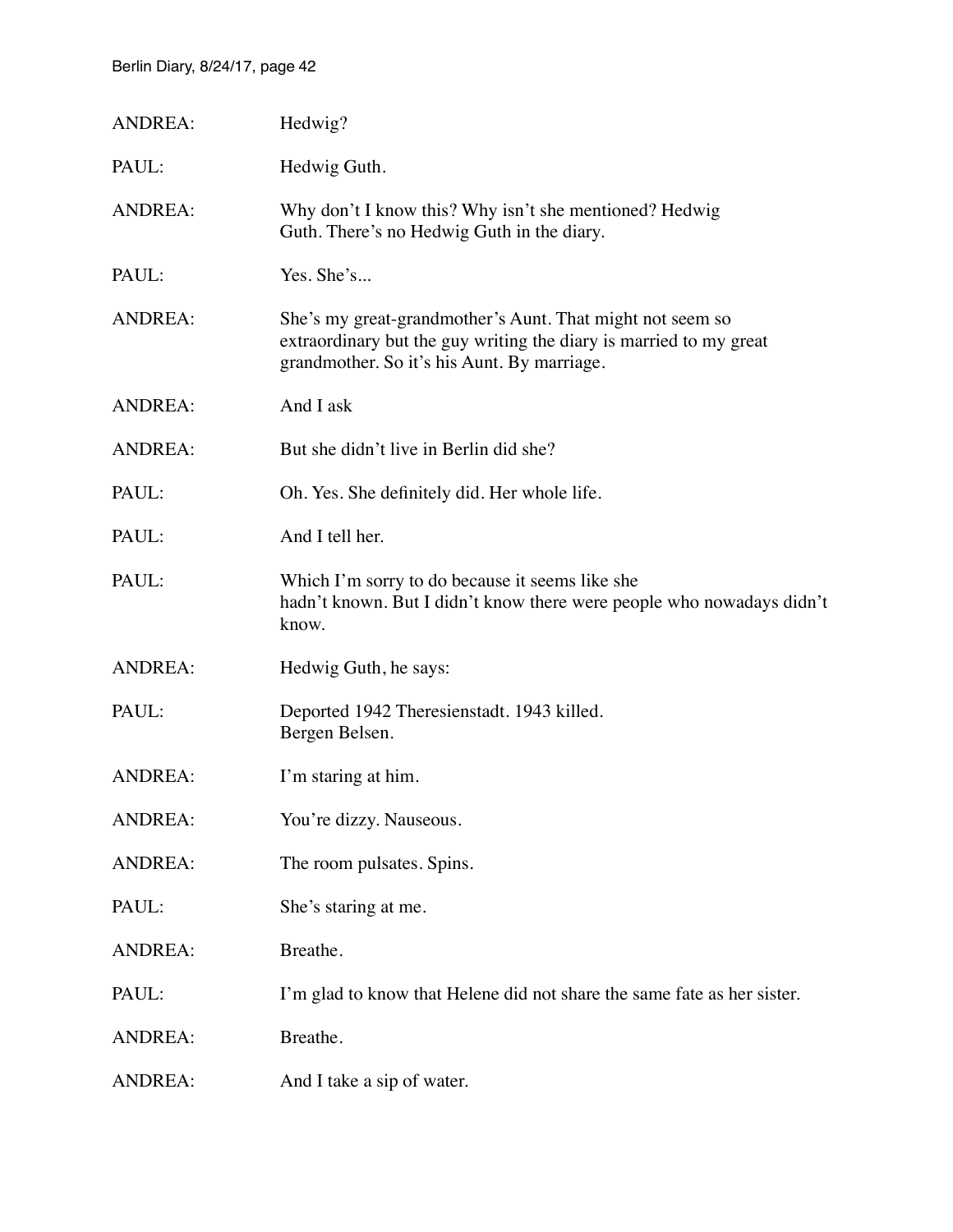- ANDREA: And I thank him.
- ANDREA: I go outside. Dizzy.
- ANDREA: Head between your knees.
- ANDREA: Breathe.
- ANDREA: Breathe.
- ANDREA: Everything is not fine.
- ANDREA: The street spins and pulsates.
- ANDREA: How many more Hedwig Guths are there?
- ANDREA: And what kind of diary is this anyway?
- MAX: Feb. 26th 1939 My Dear Grandchildren: Mrs. Florence Tim, my friendly teacher in English, is prevented this week from giving me the usual night school lessons. I write her the following poem: My dear Mrs. Flo Tim: What is love without a dream What is the coffee with no cream What is the flower with no scent What is a whiskey that's not blent What is the i without the dot What is the shoe string with no knot What is a worker with no boss What is a gambler with no loss What is a castle with no ghost What is the breakfast with no toast What is a garden with no sun What is a sweetheart with no fun What is a champagne that does not spark New York without the central park What is an orange with no peel What's Roosevelt with no "New Deal" What's Rockefeller with no center What's the center with no renter What is the beer without its foam What is the Pope without his Rome What makes my temper harsh and grim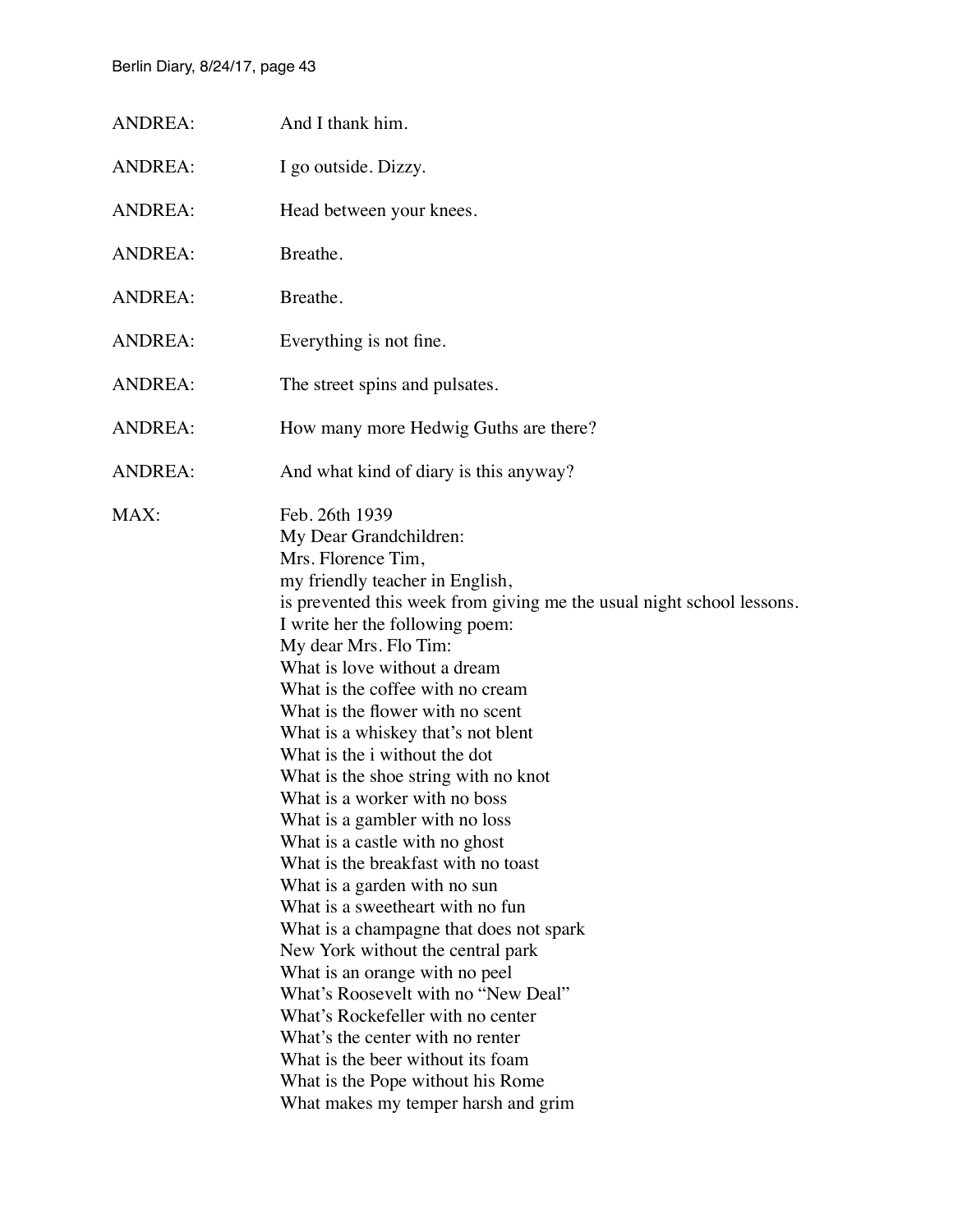What makes my body thin and slim What fills my glass not to the brim That is a week without Flo Tim

*Blackout. End of Act I. Intermission.*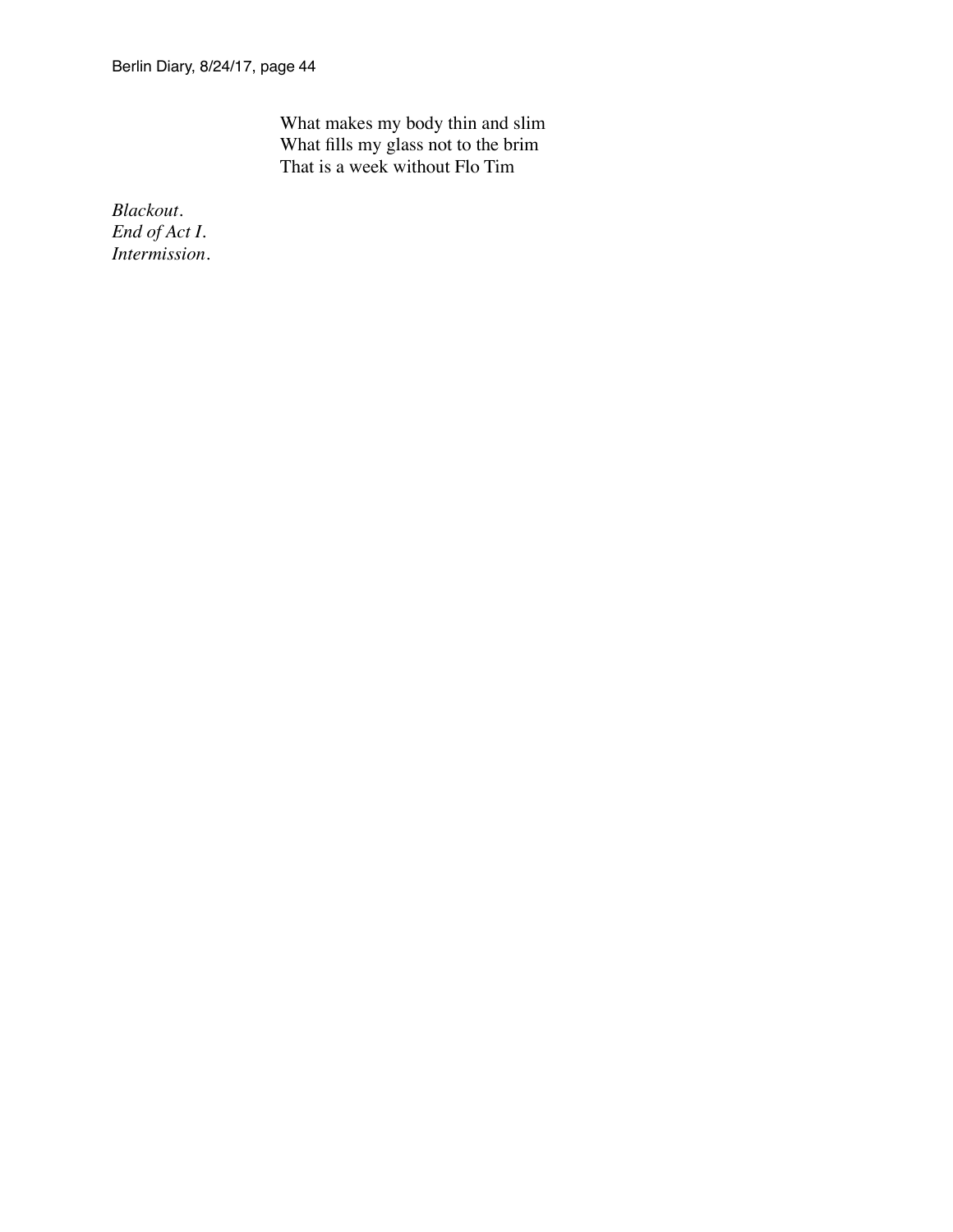ACT II Scene 9.

| <b>ANDREA:</b> | Hello?                                                                   |
|----------------|--------------------------------------------------------------------------|
| DAVID:         | Andrea? Good to hear from you.                                           |
| <b>ANDREA:</b> | Thanks.                                                                  |
| <b>ANDREA:</b> | It's my uncle. David.                                                    |
| <b>ANDREA:</b> | In New York.                                                             |
| DAVID:         | How's Berlin treating you?                                               |
| <b>ANDREA:</b> | Great. Great.                                                            |
| DAVID:         | How's the play? You're halfway done with the year.                       |
| <b>ANDREA:</b> | Plodding along. I'm not actually writing yet.                            |
| DAVID:         | Right. Right.                                                            |
| <b>ANDREA:</b> | Yeah.                                                                    |
| <b>ANDREA:</b> | Yeah.                                                                    |
| <b>ANDREA:</b> | So I wanted to ask, you know, did Omi, I mean your mom. I mean Eva.      |
| DAVID:         | Yes. I know who you mean.                                                |
| <b>ANDREA:</b> | Right. Did she ever you know, talk about her aunt. In Berlin.<br>Hedwig. |
| DAVID:         | Hedwig?                                                                  |
| <b>ANDREA:</b> | Yes.                                                                     |
| DAVID:         | No. I don't think so.                                                    |
| <b>ANDREA:</b> | Nothing?                                                                 |
| DAVID:         | Not that I can remember, why?                                            |
| <b>ANDREA:</b> | I stop.                                                                  |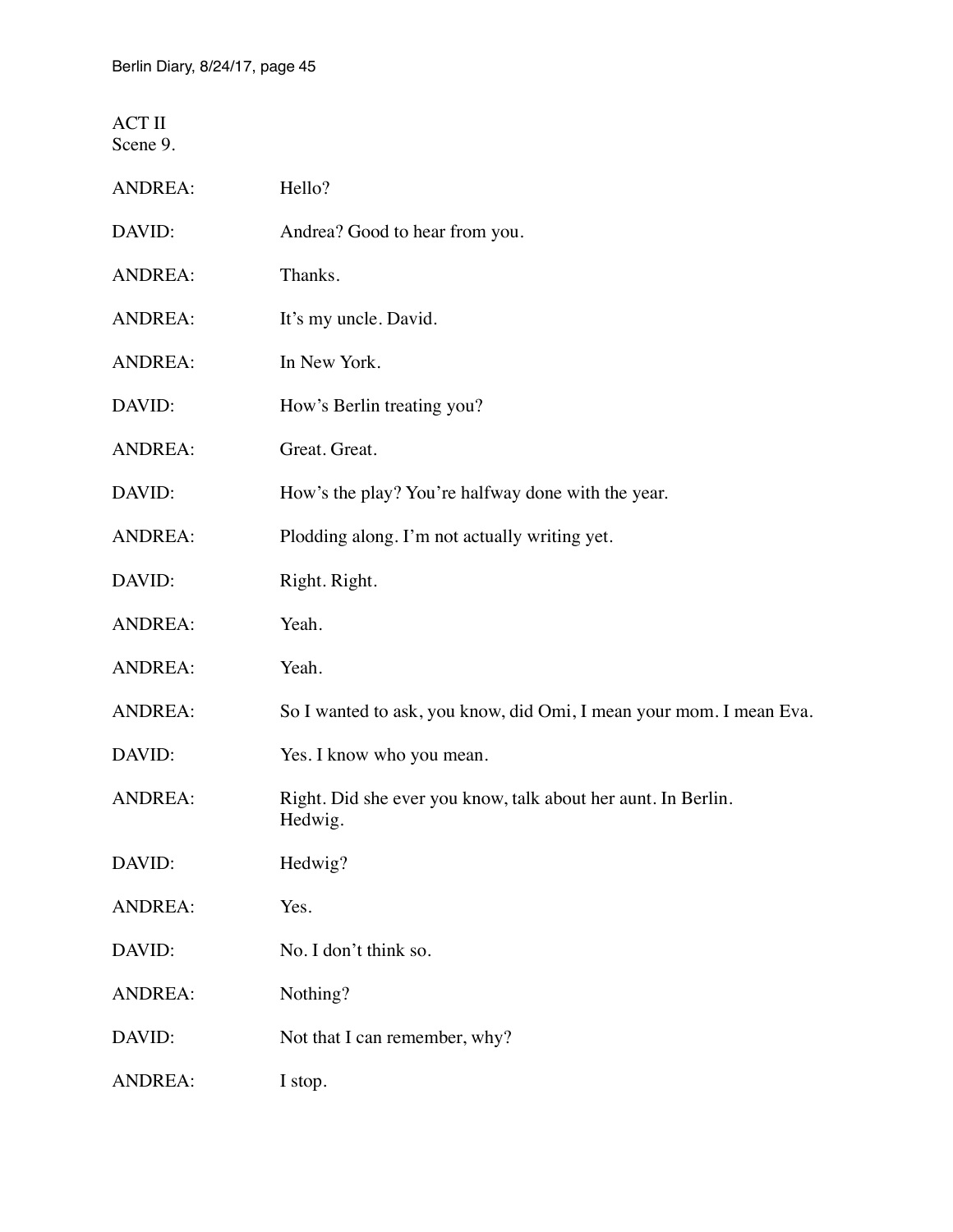- ANDREA: Why?
- ANDREA: Why?
- ANDREA: For some reason I hadn't considered this.
- ANDREA: Well.
- ANDREA: Well.
- ANDREA: Well.
- ANDREA: And then I go for it.
- ANDREA: I tell him.
- ANDREA: There's a long pause.
- ANDREA: I wait. And then -
- DAVID: I don't think this can be true Andrea. I never heard anything about it.
- ANDREA: It's true I say. I know it is.
- ANDREA: And there's more silence.
- ANDREA: Well I just thought you should know.
- ANDREA: I mean just to know.
- ANDREA: Right?
- DAVID: I'd be interested to see the documents if you don't mind.
- ANDREA: The documents?
- DAVID: If you have them handy.
- ANDREA: He's testing me. Thinks I'm making up that she was deported and killed and that we never knew.
- DAVID: When you get a chance of course.
- ANDREA: Sure. Sure.
- DAVID: Well thanks for calling.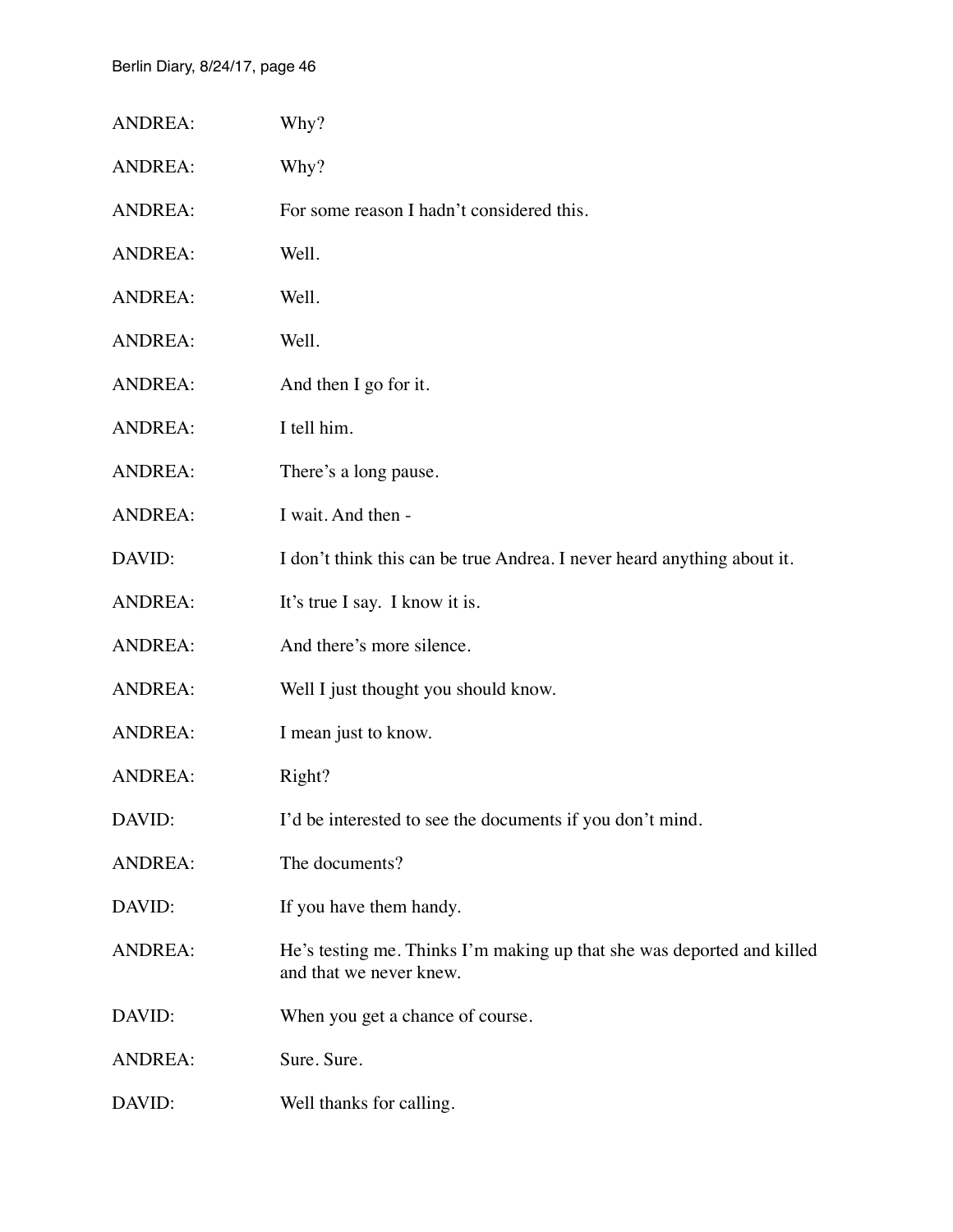| <b>ANDREA:</b> | And we pause.                                 |  |
|----------------|-----------------------------------------------|--|
| <b>ANDREA:</b> | And we pause.                                 |  |
| <b>ANDREA:</b> | And we're both quiet.                         |  |
| <b>ANDREA:</b> | But we're there. I can hear him breathing.    |  |
| <b>ANDREA:</b> | And then.                                     |  |
| <b>ANDREA:</b> | And then<br>sound of telephone being hung up. |  |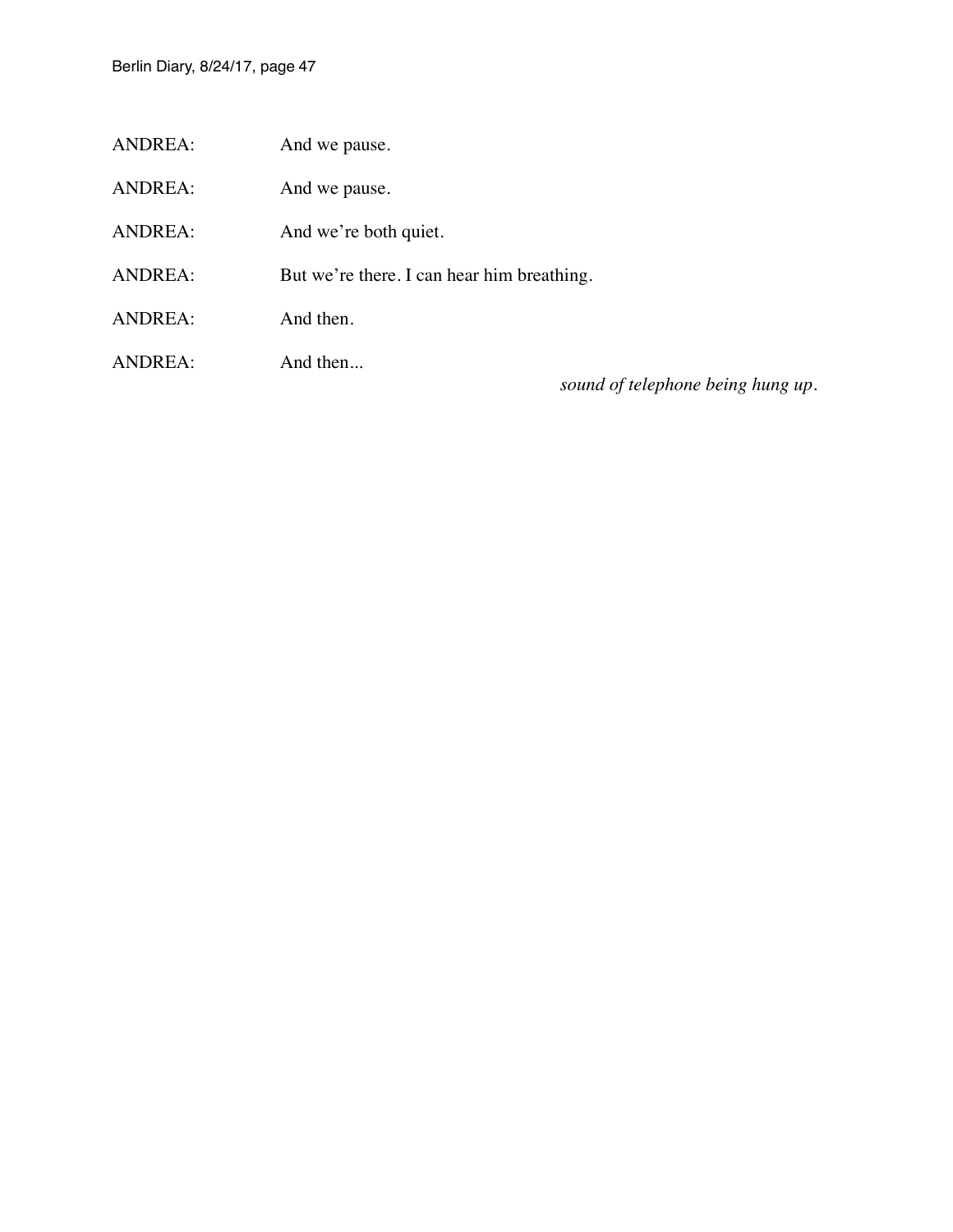## SCENE 10:

| <b>ANDREA:</b> | I read the diary obsessively now.                                                              |
|----------------|------------------------------------------------------------------------------------------------|
| <b>ANDREA:</b> | It's so cold I don't go outside.                                                               |
| <b>ANDREA:</b> | I'm convinced I will find something out.                                                       |
| <b>ANDREA:</b> | Something that will tell me what I want to know.                                               |
| <b>ANDREA:</b> | I have sources                                                                                 |
| <b>ANDREA:</b> | and resources.                                                                                 |
| <b>ANDREA:</b> | #1 The Diary.                                                                                  |
| <b>ANDREA:</b> | #2 The 1931 Address Book of Berlin                                                             |
| <b>ANDREA:</b> | #3 The Family Tree, compliments of Paul.                                                       |
| <b>ANDREA:</b> | #4 The Central Database of the Shoah Victims' Names.                                           |
| <b>ANDREA:</b> | And today. Today. I have to cross-link the names on the family tree<br>and in the address book |
|                |                                                                                                |
| <b>ANDREA:</b> | with the Shoah database.                                                                       |
| <b>ANDREA:</b> | From that information                                                                          |
| <b>ANDREA:</b> | I'll see which ones lived.                                                                     |
| <b>ANDREA:</b> | And maybe the diary will mention any of these people. Dead or alive.                           |
| <b>ANDREA:</b> | I'm nervous.                                                                                   |
| <b>ANDREA:</b> | It's sleeting outside.                                                                         |
| <b>ANDREA:</b> | I pour some whisky.                                                                            |
| <b>ANDREA:</b> | And I go through the lists.                                                                    |
| <b>ANDREA:</b> | Name on Tree, Name in Phone book, alive or dead.                                               |
| <b>ANDREA:</b> | I'm moving on notating, searching, looking.                                                    |
| <b>ANDREA:</b> | I drink more whisky.                                                                           |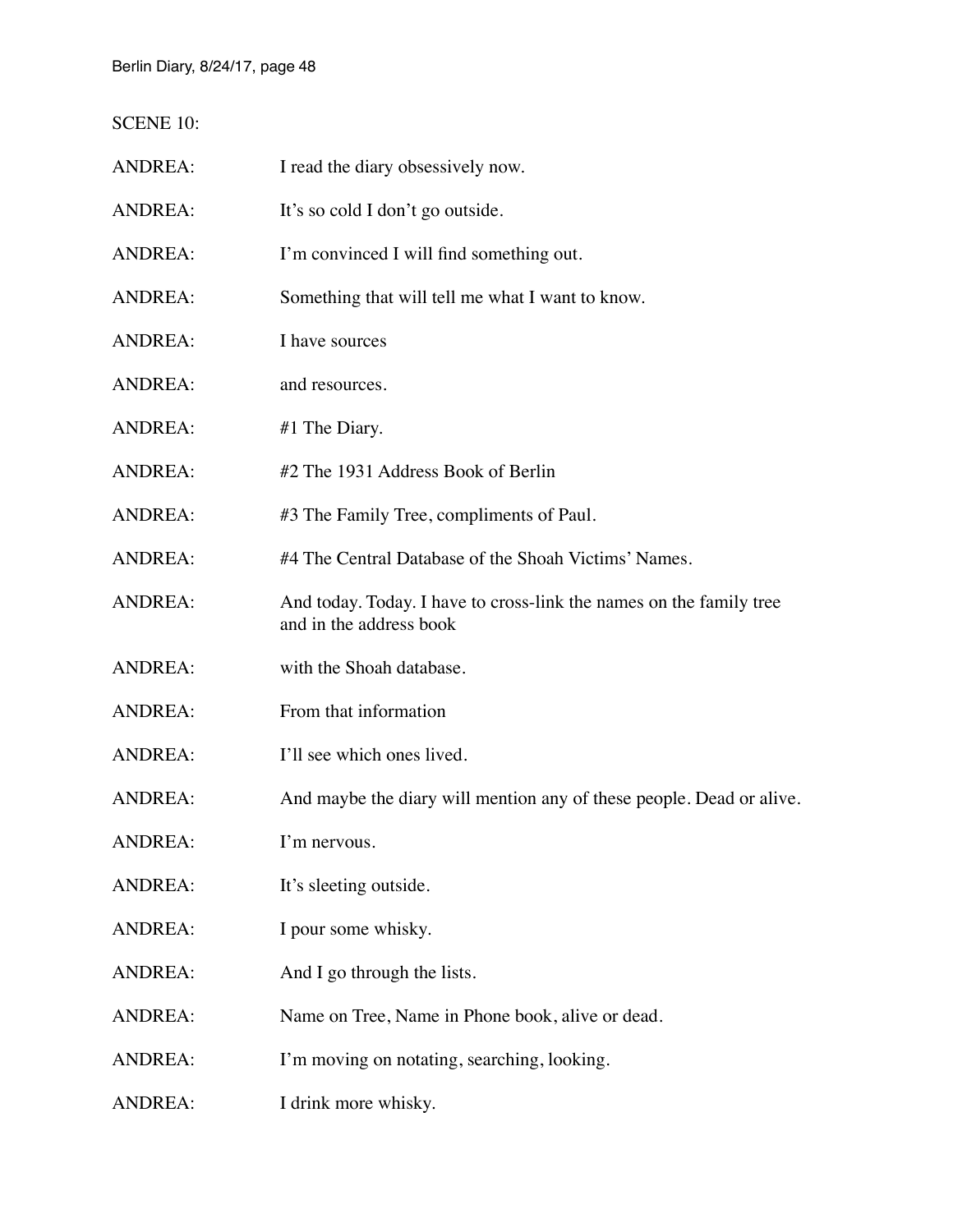| <b>ANDREA:</b> | I print out.                                                                                                                                                                                                                       |
|----------------|------------------------------------------------------------------------------------------------------------------------------------------------------------------------------------------------------------------------------------|
| <b>ANDREA:</b> | There are 32 Cohnreich relatives living in Berlin in 1931. They are<br>cousins, aunts, uncles, step-parents.                                                                                                                       |
| <b>ANDREA:</b> | I have the names.                                                                                                                                                                                                                  |
| <b>ANDREA:</b> | I pour more whisky.                                                                                                                                                                                                                |
| MAX:           | August 27th 1939                                                                                                                                                                                                                   |
| MAX:           | I have not opened this, my diary, since over six weeks.                                                                                                                                                                            |
| MAX:           | The reason was that I am in a bad temper and in such a condition I am not<br>able to enjoy anything. I cannot play the piano, I cannot write, I cannot go<br>to a museum. I am without pluck and fervor. But what are the reasons? |
| <b>ANDREA:</b> | Fritz Cohnreich on Xantener Strasse. I type in his name.<br>I wait for the endlessly long data base to crunch the name. He's not there.<br>He's not in the database. He makes it out alive.                                        |
| <b>ANDREA:</b> | Elsa Cohnreich. She makes it.                                                                                                                                                                                                      |
| <b>ANDREA:</b> | This isn't as bad as I thought. We are 2 for 2.                                                                                                                                                                                    |
| <b>ANDREA:</b> | And then I see.                                                                                                                                                                                                                    |
| <b>ANDREA:</b> | I see.                                                                                                                                                                                                                             |
| <b>ANDREA:</b> | I see.                                                                                                                                                                                                                             |
| <b>ANDREA:</b> | There's an advanced search function.                                                                                                                                                                                               |
| <b>ANDREA:</b> | I can search by last name. And location.                                                                                                                                                                                           |
| <b>ANDREA:</b> | I type in Cohnreich. I type in Berlin.                                                                                                                                                                                             |
| <b>ANDREA:</b> | It crunches the numbers. Slowly. I wait.                                                                                                                                                                                           |
| <b>ANDREA:</b> | It strikes me as odd that no one did this before. I mean from<br>my family.                                                                                                                                                        |
| <b>ANDREA:</b> | Maybe it's not weird.                                                                                                                                                                                                              |
|                |                                                                                                                                                                                                                                    |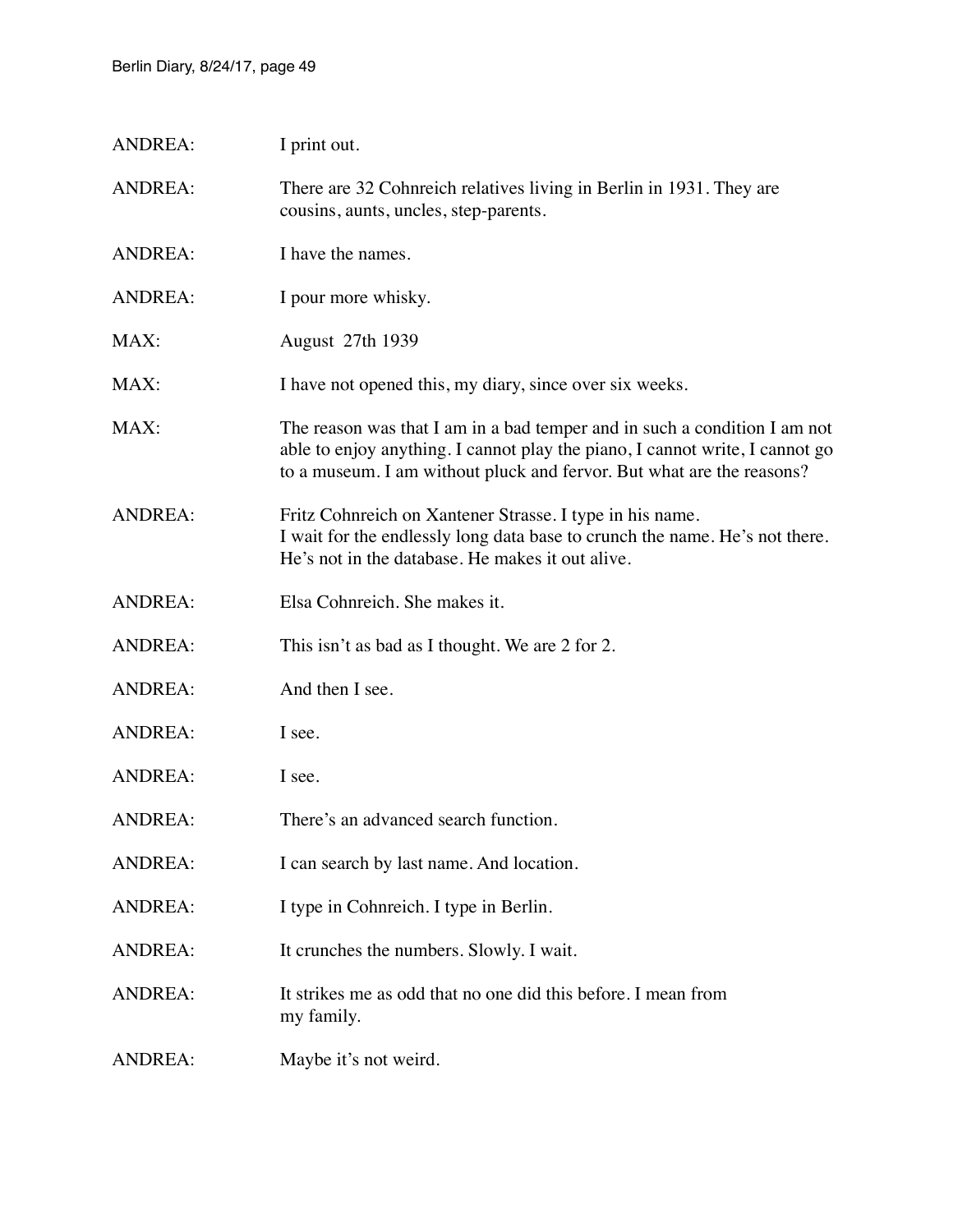| ANDREA:        | You have 32 relatives in Berlin and you never bother to find out<br>what happened to them? After the Holocaust? |
|----------------|-----------------------------------------------------------------------------------------------------------------|
| <b>ANDREA:</b> | Fine.                                                                                                           |
| <b>ANDREA:</b> | I'm still waiting.                                                                                              |
| ANDREA:        | Maybe it's only Hedwig.                                                                                         |
| <b>ANDREA:</b> | Still loading. I'm looking obsessively at the names and birth dates.                                            |
| <b>ANDREA:</b> | If they're old already I feel like it's OK if they die.                                                         |
| <b>ANDREA:</b> | I mean not OK really but if some have to die, I'd prefer not the<br>children. Not the young ones.               |
| ANDREA:        | It's like I'm rooting for some.                                                                                 |
| <b>ANDREA:</b> | And out come the results.                                                                                       |
| <b>ANDREA:</b> | 20 people.                                                                                                      |
| <b>ANDREA:</b> | 20 people from Berlin who were my relatives disappeared. Died.                                                  |
|                | Slide: Illuminated names on<br>family tree                                                                      |

- ANDREA: How could that be?
- ANDREA: I look at the list. I look at the names.
- ANDREA: Some families just aren't close.
- ANDREA: I always wanted a close family.
- ANDREA: I have a secret.
- ANDREA: How can I tell them this?
- ANDREA: What's past is past.
- ANDREA: These events are so long ago.
- ANDREA: No longer influential.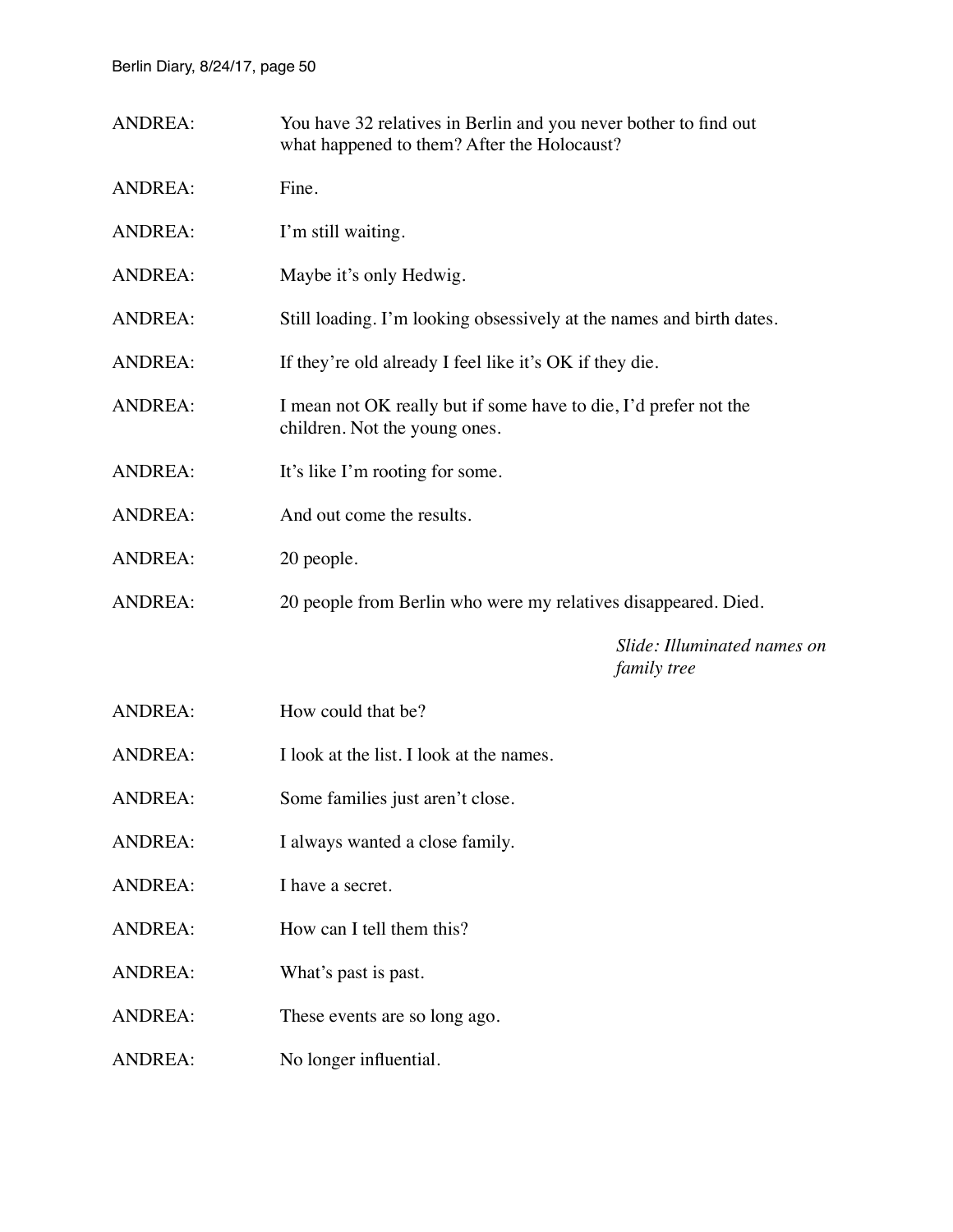ANDREA: But still. Shouldn't I tell them? Wouldn't they want to know? Shouldn't someone know? ANDREA: Someone does know. ANDREA: No. ANDREA: Yes. ANDREA: Yes. ANDREA: You. ANDREA: You know. ANDREA: It doesn't matter if - ANDREA: I'm just saying that someone knows. ANDREA: I take another sip of whisky. ANDREA: I don't want to know. ANDREA: I don't want to be the one to know. ANDREA: I go outside. ANDREA: I hop on my bike. ANDREA: I feel sick. ANDREA: My wheels are spinning out when I use the brakes. ANDREA: Lots of genocides happen. This isn't special. You're not special. ANDREA: I fall. ANDREA: My heart beats, thumping away in there, the adrenaline pumping from my encounter with the pavement. ANDREA: I'm biking faster now. The sleet has changed to snow. ANDREA: Cushions the falls better. ANDREA: Schlüterstraße 27.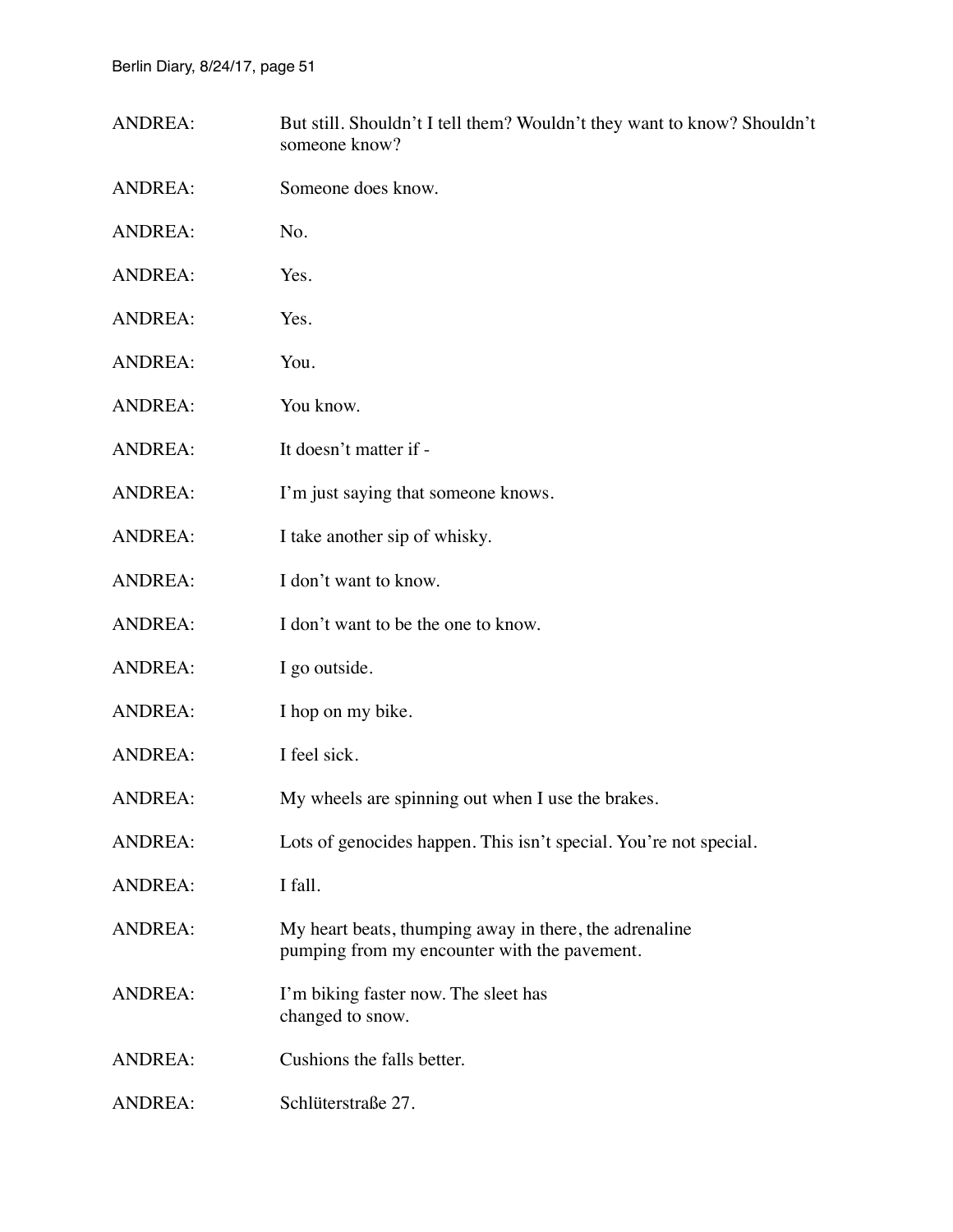| <b>ANDREA:</b> | It's Max's address.                                                                                                                                                                                               |
|----------------|-------------------------------------------------------------------------------------------------------------------------------------------------------------------------------------------------------------------|
| <b>ANDREA:</b> | I stand under a street lamp in front of the building.                                                                                                                                                             |
| <b>ANDREA:</b> | The snow is dumping down heavily now.                                                                                                                                                                             |
| <b>ANDREA:</b> | Everything around me is surrounded by swirling white.                                                                                                                                                             |
| <b>ANDREA:</b> | I can't drink any more whisky.                                                                                                                                                                                    |
| <b>ANDREA:</b> | The world is tilting and spinning but I have both legs on the ground.                                                                                                                                             |
| <b>ANDREA:</b> | Did you know? I lob the question to him across the snowy sidewalk of<br>seventy years                                                                                                                             |
| <b>ANDREA:</b> | Why did you leave me with this information?                                                                                                                                                                       |
| <b>ANDREA:</b> | Why are you making me the one?                                                                                                                                                                                    |
| <b>ANDREA:</b> | You should have told them. You made them think nothing happened.                                                                                                                                                  |
| <b>ANDREA:</b> | Nothing did happen. Nothing happened.                                                                                                                                                                             |
| <b>ANDREA:</b> | I want to lie down on the sidewalk. I'm tired.                                                                                                                                                                    |
| MAX:           | One of the reasons for my internal dissonance is my bad business<br>in the practice. I am afraid of the future and I fear that I can not<br>reach my goal, material independence. I will never achieve that here. |
| <b>ANDREA:</b> | I turn the corner where it's quieter.                                                                                                                                                                             |
| <b>ANDREA:</b> | I'm lying down. The snow is falling on my<br>forehead.                                                                                                                                                            |
| MAX:           | Second the situation with family matters.                                                                                                                                                                         |
| <b>ANDREA:</b> | I squint my eyes and watch the snow falling down. Cold is creeping<br>through my coat.                                                                                                                            |
| <b>ANDREA:</b> | The whiskey bottle is gone.                                                                                                                                                                                       |
| <b>ANDREA:</b> | I must have left it somewhere.                                                                                                                                                                                    |
| <b>ANDREA:</b> | I don't even know how much I drank of it. I'm lying down<br>cushioned by piles and piles of snow.                                                                                                                 |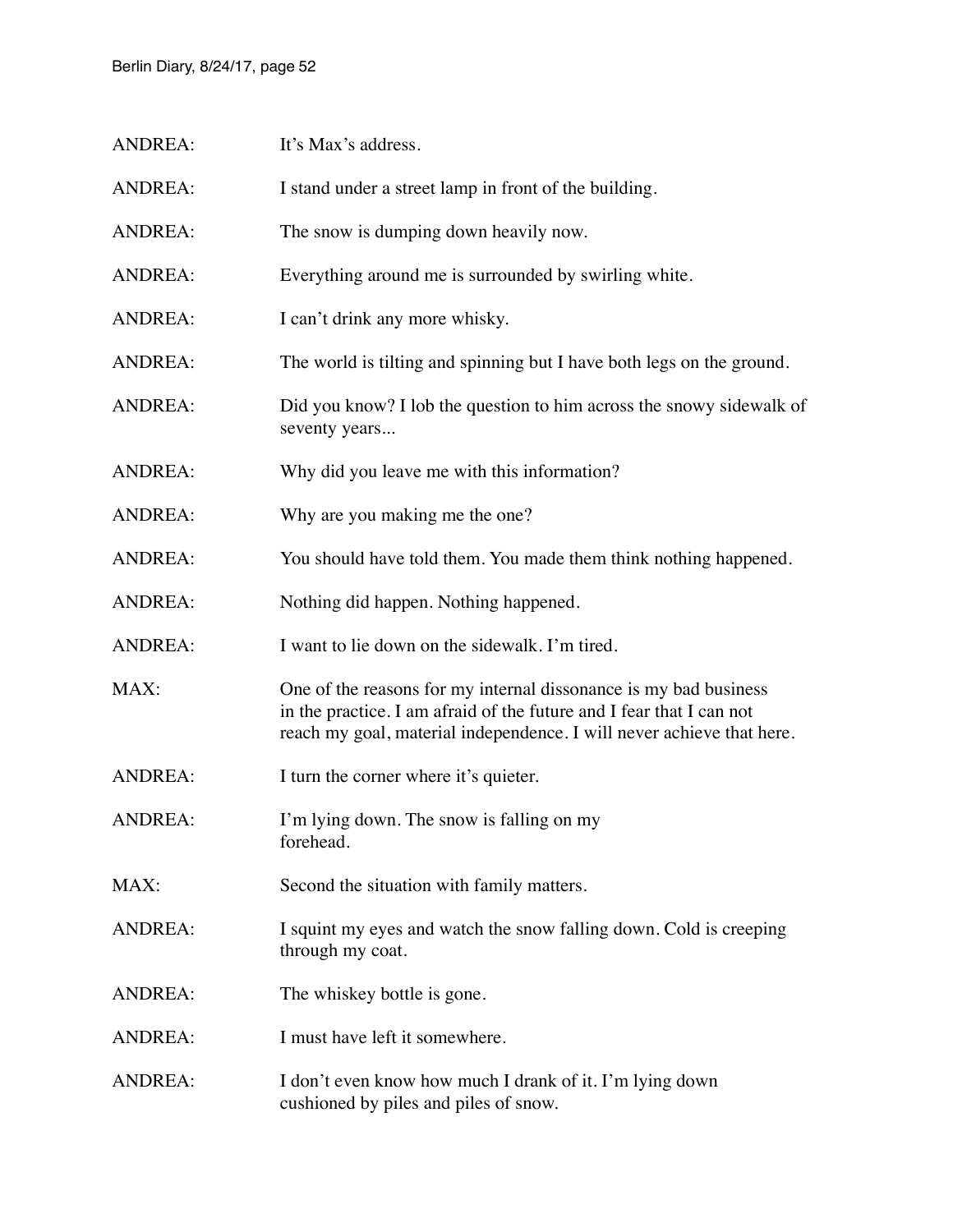| MAX: | Third, the great intolerable heat and humidity. The New York summer<br>is quite unbearable. |
|------|---------------------------------------------------------------------------------------------|
| MAX: | My dearest ones, I leave you with the quotation that I think is correct                     |
| MAX: | "He who forgets what he cannot change is happy".                                            |
| MAX: | He who forgets what he cannot change is happy.                                              |
| MAX: | He who forgets what he cannot change is happy.                                              |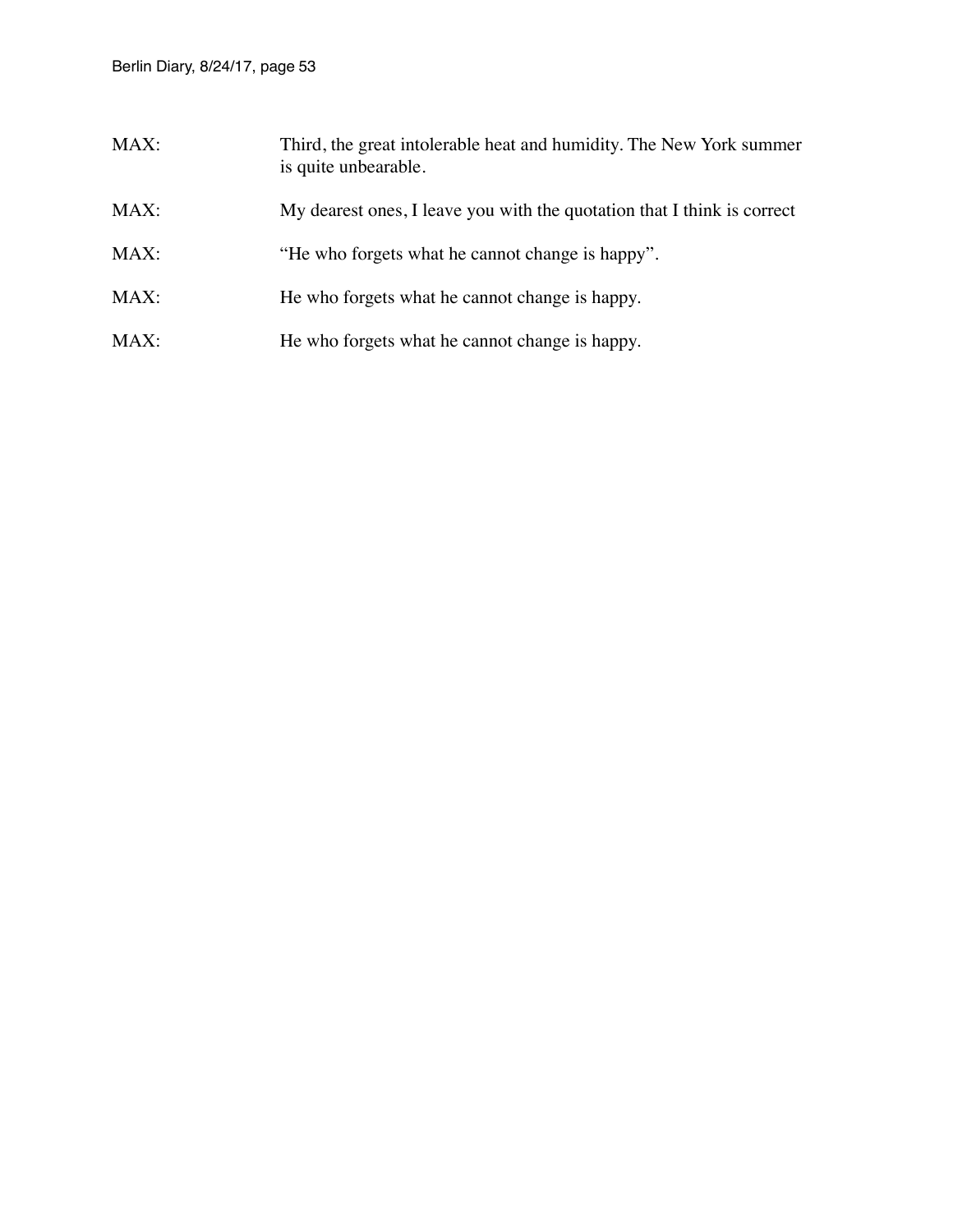Scene 11:

| MOM:           | Hello?                                                                                                                                                                       |
|----------------|------------------------------------------------------------------------------------------------------------------------------------------------------------------------------|
| <b>ANDREA:</b> | Mom?                                                                                                                                                                         |
| MOM:           | Andrea?                                                                                                                                                                      |
| <b>ANDREA:</b> | Yes.                                                                                                                                                                         |
| MOM:           | How's the play going?                                                                                                                                                        |
| <b>ANDREA:</b> | I haven't told her about the dead relatives from Berlin.<br>I'm not sure how to say it.                                                                                      |
| <b>ANDREA:</b> | "By the way, you know how you thought no one from our family died in<br>the Holocaust? Well. Sorry. That's wrong".                                                           |
| <b>ANDREA:</b> | And obviously no one else cares. This is not important for anyone.                                                                                                           |
| <b>ANDREA:</b> | So I haven't told her.                                                                                                                                                       |
| <b>ANDREA:</b> | The play's going fine I say.                                                                                                                                                 |
| MOM:           | You sound sick.                                                                                                                                                              |
| <b>ANDREA:</b> | I am.                                                                                                                                                                        |
| MOM:           | Oh. Well have some matzoh ball soup. Don't suppose they have that there<br>now do they?                                                                                      |
| <b>ANDREA:</b> | I'm so sick I can't even get excited about this.                                                                                                                             |
| MOM:           | You sound awful.                                                                                                                                                             |
| <b>ANDREA:</b> | I don't tell her about the five Israeli specialty food shops that have<br>popped up around Berlin. All providing the Germans and non-Germans<br>alike with matzoh ball soup. |
| <b>ANDREA:</b> | I don't tell her that young Israelis are moving here in droves.                                                                                                              |
| <b>ANDREA:</b> | Berlin is the new utopia for Jews.                                                                                                                                           |
| <b>ANDREA:</b> | A break from the war zone that Israel is.                                                                                                                                    |
| <b>ANDREA:</b> | Jews from all over are here.                                                                                                                                                 |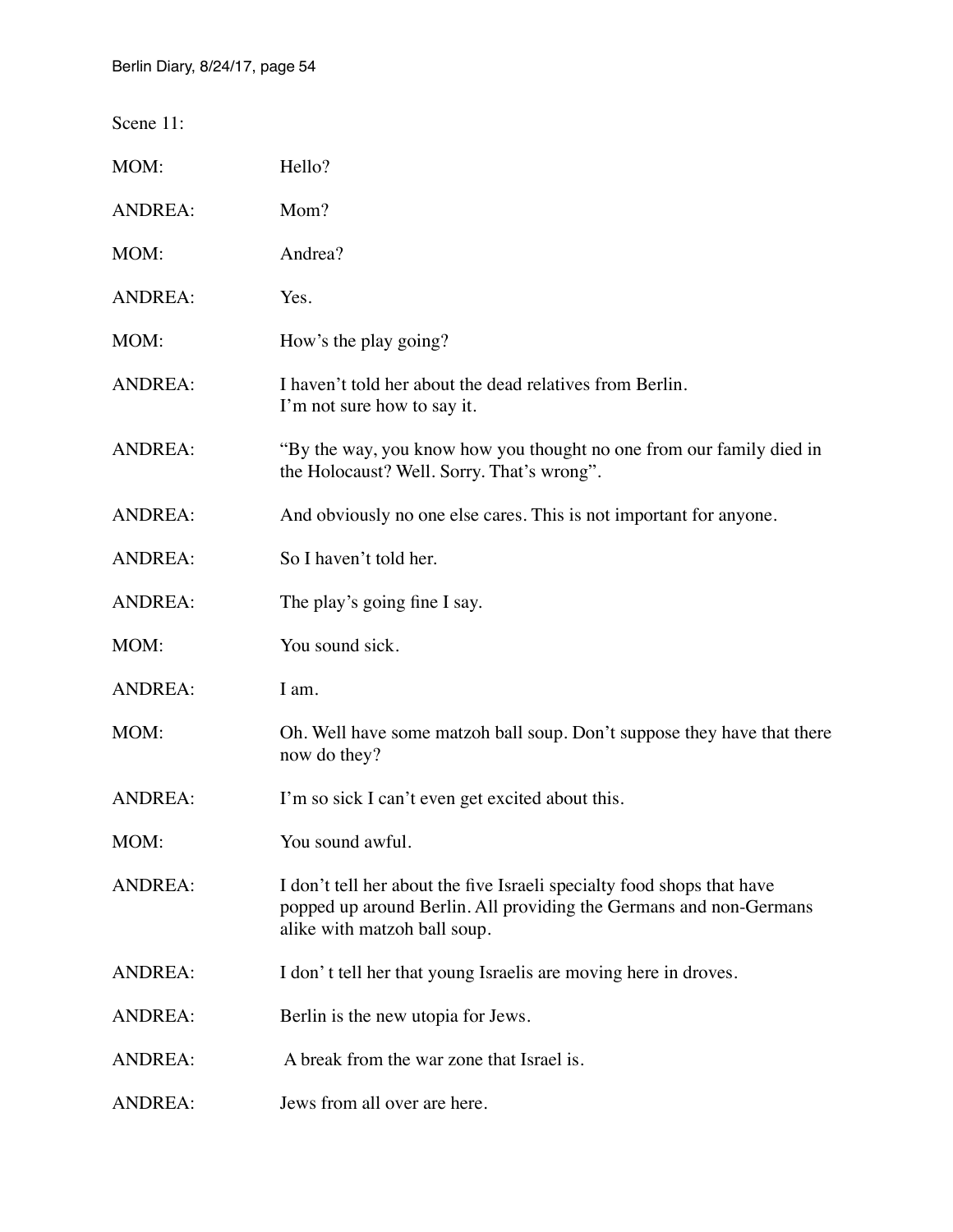| <b>ANDREA:</b> | Berlin.                                                                                                      |
|----------------|--------------------------------------------------------------------------------------------------------------|
| <b>ANDREA:</b> | Some are getting their citizenship.                                                                          |
| <b>ANDREA:</b> | Everyone's parents are pissed.                                                                               |
| <b>ANDREA:</b> | "How can you go back there"                                                                                  |
| <b>ANDREA:</b> | Or "I would never go back to where I was kicked out"                                                         |
| ANDREA:        | What gets me are the facebook comments on my posts                                                           |
| <b>ANDREA:</b> | Saying                                                                                                       |
| <b>ANDREA:</b> | We can never forget.                                                                                         |
| <b>ANDREA:</b> | Like coming back here is forgetting?                                                                         |
| <b>ANDREA:</b> | Betraying something unspoken about being a Jew?                                                              |
| <b>ANDREA:</b> | But don't you see we are all screaming across timewe feel comfortable<br>here.                               |
| <b>ANDREA:</b> | The ghosts of the past provide comfort.                                                                      |
| <b>ANDREA:</b> | I have more family here than anywhere else, even if they are dead.                                           |
| <b>ANDREA:</b> | I don't tell her I'm sick because I fell asleep outside<br>Schlüterstraße 27 in the snow and drank too much. |
| <b>ANDREA:</b> | I don't tell anyone that. Not my husband. Not the pharmacist.                                                |
| <b>ANDREA:</b> | What secretly bothers me is maybe.                                                                           |
| <b>ANDREA:</b> | Maybe.                                                                                                       |
| <b>ANDREA:</b> | that I'm crazy. Or going crazy.                                                                              |
| <b>ANDREA:</b> | Crazy people rationalize falling asleep in the snow when they drink too<br>much.                             |
| <b>ANDREA:</b> | Or alcoholics.                                                                                               |
| MOM:           | I can't wait to read the play. I know everyone from the family will want to.                                 |
|                |                                                                                                              |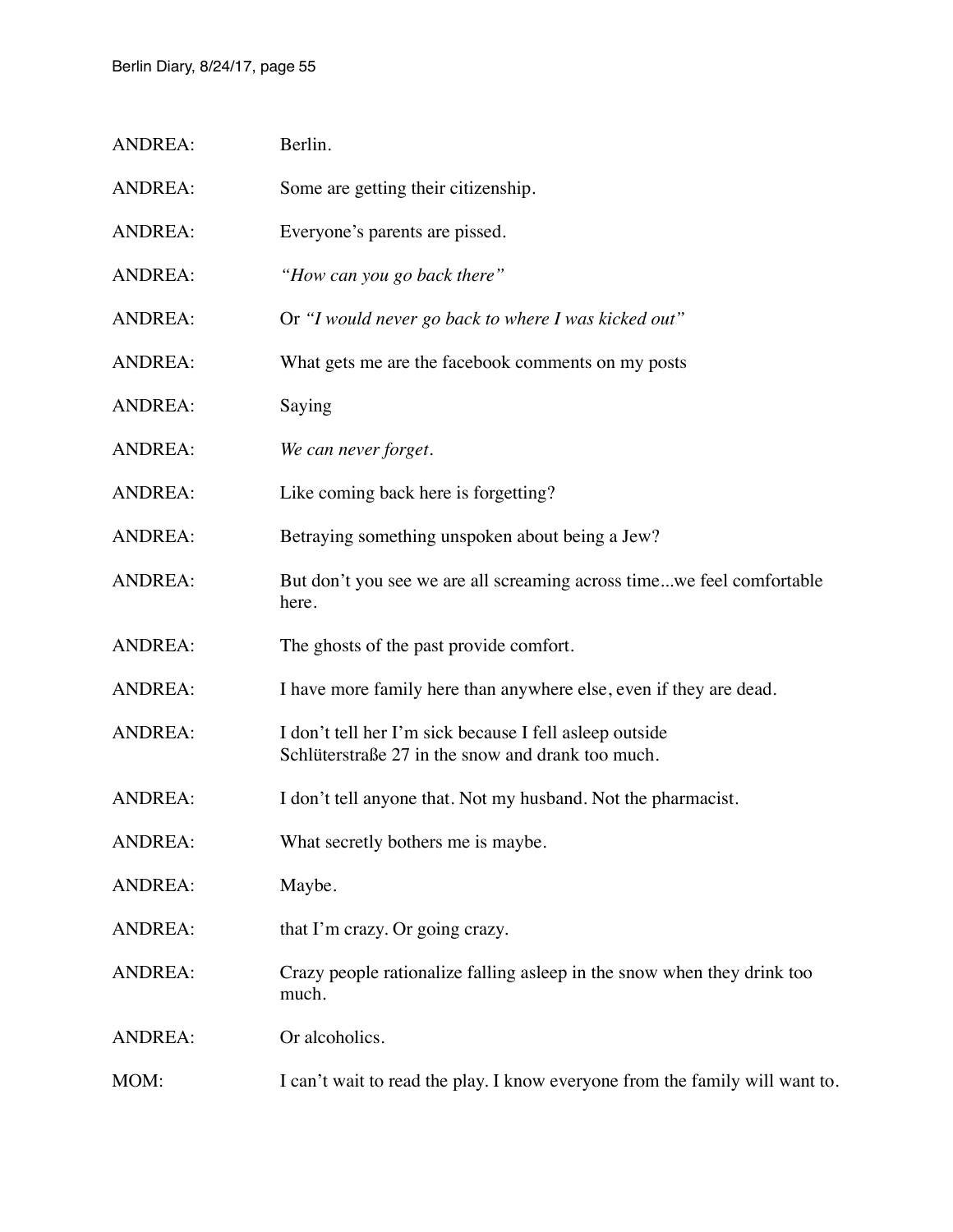| <b>ANDREA:</b> | Great.                                                                                             |
|----------------|----------------------------------------------------------------------------------------------------|
| <b>ANDREA:</b> | Uh-oh.                                                                                             |
| MOM:           | So what's going on?                                                                                |
| <b>ANDREA:</b> | I guess I just wanted to know if I read you a list of names if you'd perhaps<br>recognize anybody. |
|                |                                                                                                    |
| MOM:           | What kind of list?                                                                                 |
| <b>ANDREA:</b> | I read her the list.                                                                               |
| <b>ANDREA:</b> | She doesn't recognize any names.                                                                   |
| MOM:           | Sorry.                                                                                             |

*Sound of phone hanging up.*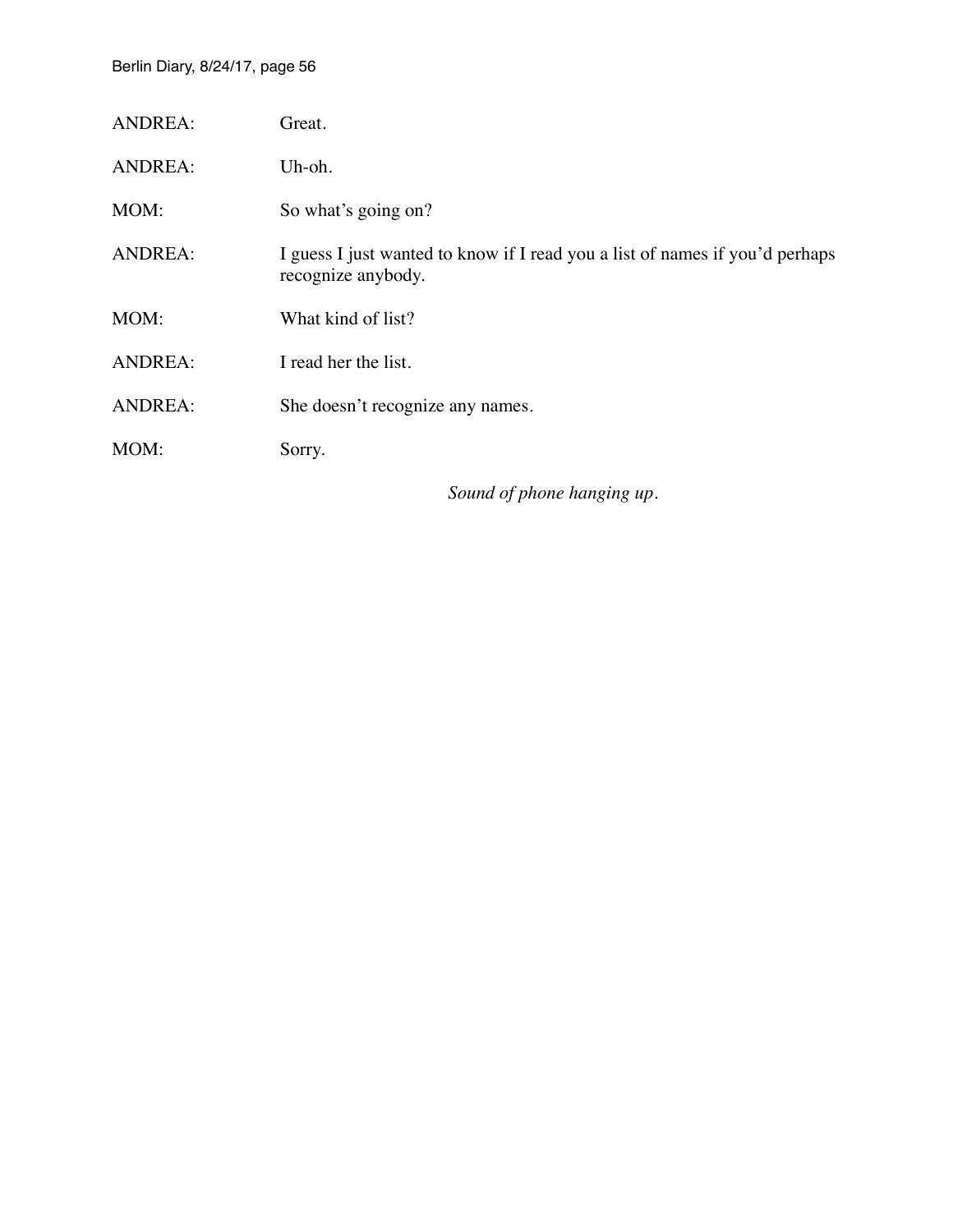Scene 12. SKYPE Call.

| <b>ANDREA:</b> | Hello?                                                  |
|----------------|---------------------------------------------------------|
| <b>CLAIRE:</b> | Andrea?                                                 |
| <b>ANDREA:</b> | Hello?                                                  |
| <b>CLAIRE:</b> | I can't -                                               |
| <b>ANDREA:</b> | And then                                                |
| <b>ANDREA:</b> | the screen unfreezes                                    |
| <b>ANDREA:</b> | and suddenly-                                           |
| <b>ANDREA:</b> | we see each other.                                      |
| <b>ANDREA:</b> | For the first time in a very long time.                 |
| <b>ANDREA:</b> | Claire.                                                 |
| <b>ANDREA:</b> | Claire Helen Lowenherz.                                 |
| <b>ANDREA:</b> | The first American grandchild.                          |
| <b>ANDREA:</b> | She looks like a nice lady. A little like my mom.       |
| <b>ANDREA:</b> | You can tell they are sisters.                          |
| <b>ANDREA:</b> | And her face a bit like David's.                        |
| <b>ANDREA:</b> | I'm asking about her memories. Of her grandfather.      |
| <b>CLAIRE:</b> | I was nearly nine when he died.                         |
| <b>CLAIRE:</b> | I remember my grandmother Alice too. His wife.          |
| <b>CLAIRE:</b> | She died when I was three and a half.                   |
| <b>CLAIRE:</b> | I remember lying in their bed during a<br>thunderstorm. |
| <b>CLAIRE:</b> | And he had a magic pocket watch.                        |
| <b>CLAIRE:</b> | If you blew on it.                                      |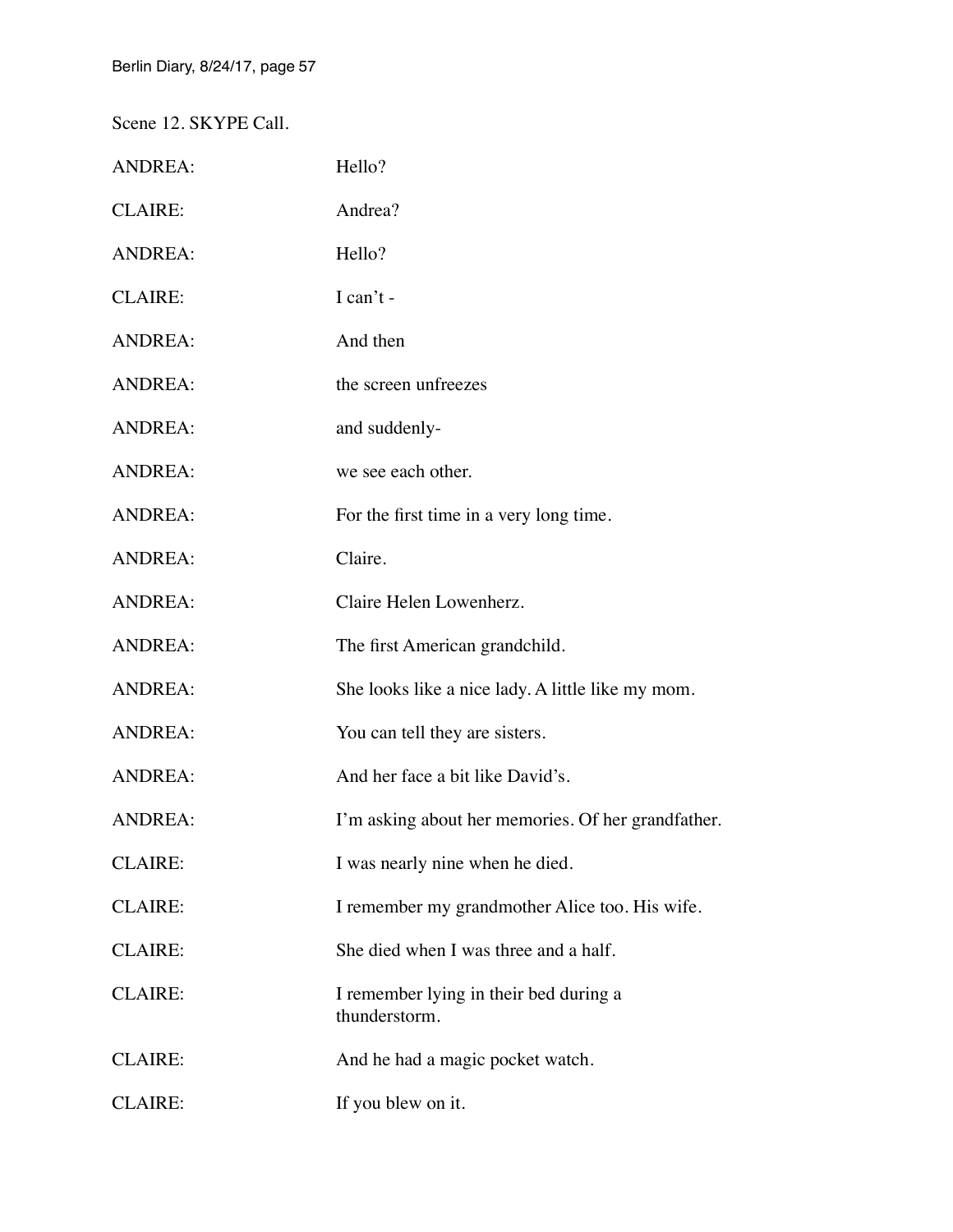| <b>ANDREA:</b> | It opened.                                                                                           |
|----------------|------------------------------------------------------------------------------------------------------|
| <b>ANDREA:</b> | My mom mentioned it too. We're silent.                                                               |
| <b>CLAIRE:</b> | I learned later it was a button on the top of the fob that<br>he pushed. But I thought it was magic. |
| <b>ANDREA:</b> | This is my Aunt Claire.                                                                              |
| <b>ANDREA:</b> | We haven't spoken in twenty-two years.                                                               |
| <b>ANDREA:</b> | It's complicated. I wouldn't say there are hard<br>feelings between us. There aren't.                |
| <b>ANDREA:</b> | But it's good to see her. I mean I have an Aunt and here she<br>is. Alive.                           |
| <b>ANDREA:</b> | I haven't told her yet. The big news. About the cousins.<br>About the ones who died.                 |
| <b>ANDREA:</b> | And I want to read her the list of names.                                                            |
| <b>ANDREA:</b> | I'm trying to go slow this time.                                                                     |
| <b>CLAIRE:</b> | What else can I tell you about him?                                                                  |
| <b>ANDREA:</b> | What do I say?                                                                                       |
| <b>ANDREA:</b> | Well                                                                                                 |
| <b>ANDREA:</b> | I'm wondering if he well, if he mentioned any of his<br>cousins.                                     |
| <b>CLAIRE:</b> | Cousins?                                                                                             |
| <b>ANDREA:</b> | from Berlin.                                                                                         |
| <b>CLAIRE:</b> | I don't think he had any cousins.                                                                    |
| <b>ANDREA:</b> | We smile.                                                                                            |
| <b>CLAIRE:</b> | Do you have any other questions.                                                                     |
| <b>ANDREA:</b> | We pause. What about the family? I mean what's your assessment.                                      |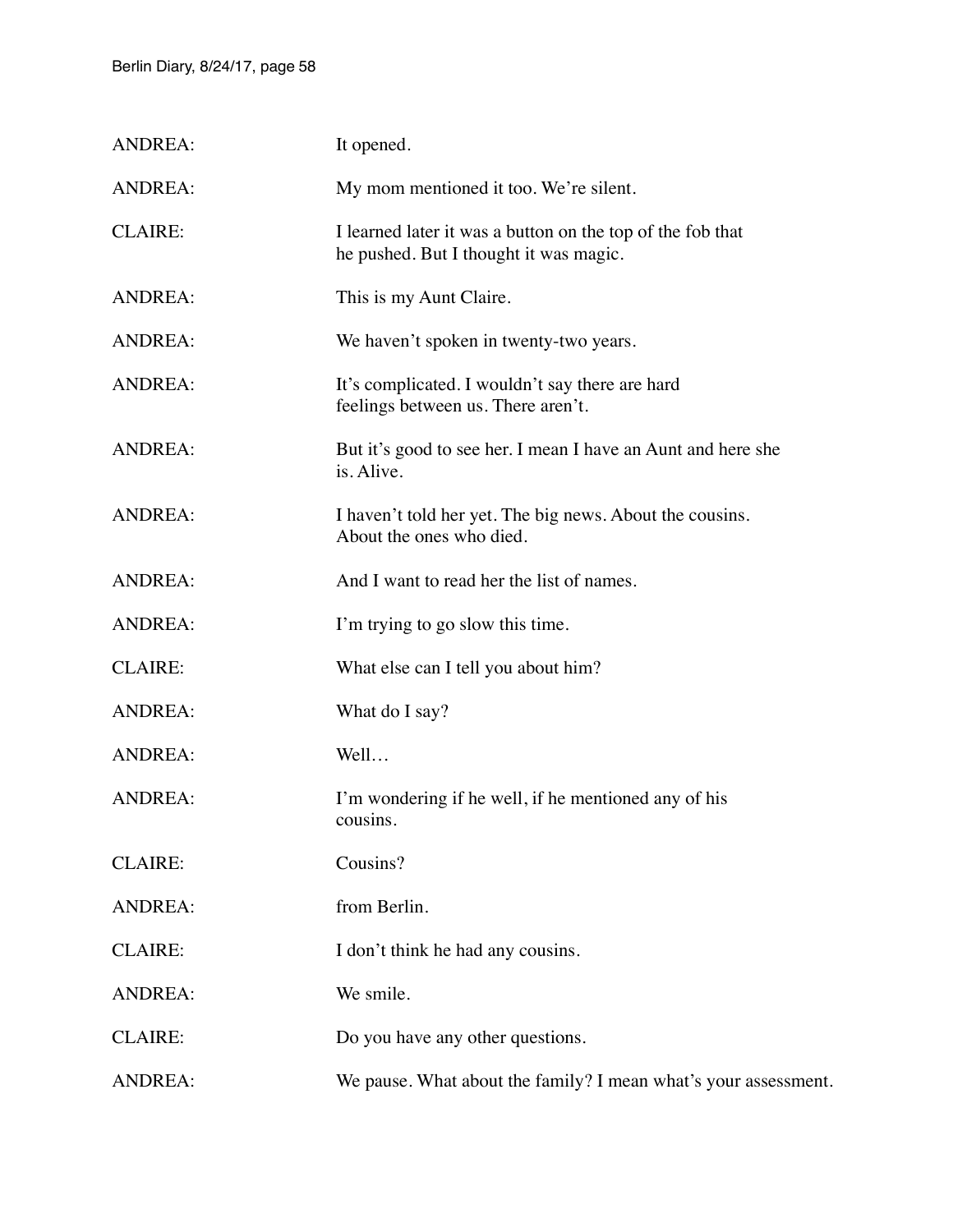| <b>CLAIRE:</b> | Mine?                                                                                                                                         |
|----------------|-----------------------------------------------------------------------------------------------------------------------------------------------|
| <b>ANDREA:</b> | Yes. We wait.                                                                                                                                 |
| <b>CLAIRE:</b> | I don't know what I should say to her.                                                                                                        |
| <b>CLAIRE:</b> | I don't understand this family.                                                                                                               |
| <b>CLAIRE:</b> | I don't understand why we're<br>not close. Why we don't speak. Why we<br>were never close. I was close with my grandfather.<br>But that's it. |
| <b>CLAIRE:</b> | It's very strange Andrea.                                                                                                                     |
| <b>CLAIRE:</b> | It's like we have no one.                                                                                                                     |
| <b>CLAIRE:</b> | It's some kind of curse. I mean if you believed in curses.                                                                                    |
| <b>CLAIRE:</b> | Like there's this thing that sits on us from generation to<br>generation.                                                                     |
| <b>CLAIRE:</b> | Dysfunction.                                                                                                                                  |
| <b>CLAIRE:</b> | Generation after generation.                                                                                                                  |
| <b>ANDREA:</b> | I don't say this.                                                                                                                             |
| <b>ANDREA:</b> | I don't say it.                                                                                                                               |
| <b>ANDREA:</b> | I want to.                                                                                                                                    |
| <b>ANDREA:</b> | The diary. The family history in it. It doesn't point to a curse.                                                                             |
| <b>ANDREA:</b> | The early Berlin days seem familial.                                                                                                          |
| <b>ANDREA:</b> | Max had over 100 relatives at his Bar Mitzvah at the<br>Koenig von Portugal hotel.                                                            |
| <b>ANDREA:</b> | I never have more than five relatives in a room at one time.<br>But then -                                                                    |
| <b>ANDREA:</b> | Back then -                                                                                                                                   |
| <b>ANDREA:</b> | The front door opens. Noises.                                                                                                                 |
|                |                                                                                                                                               |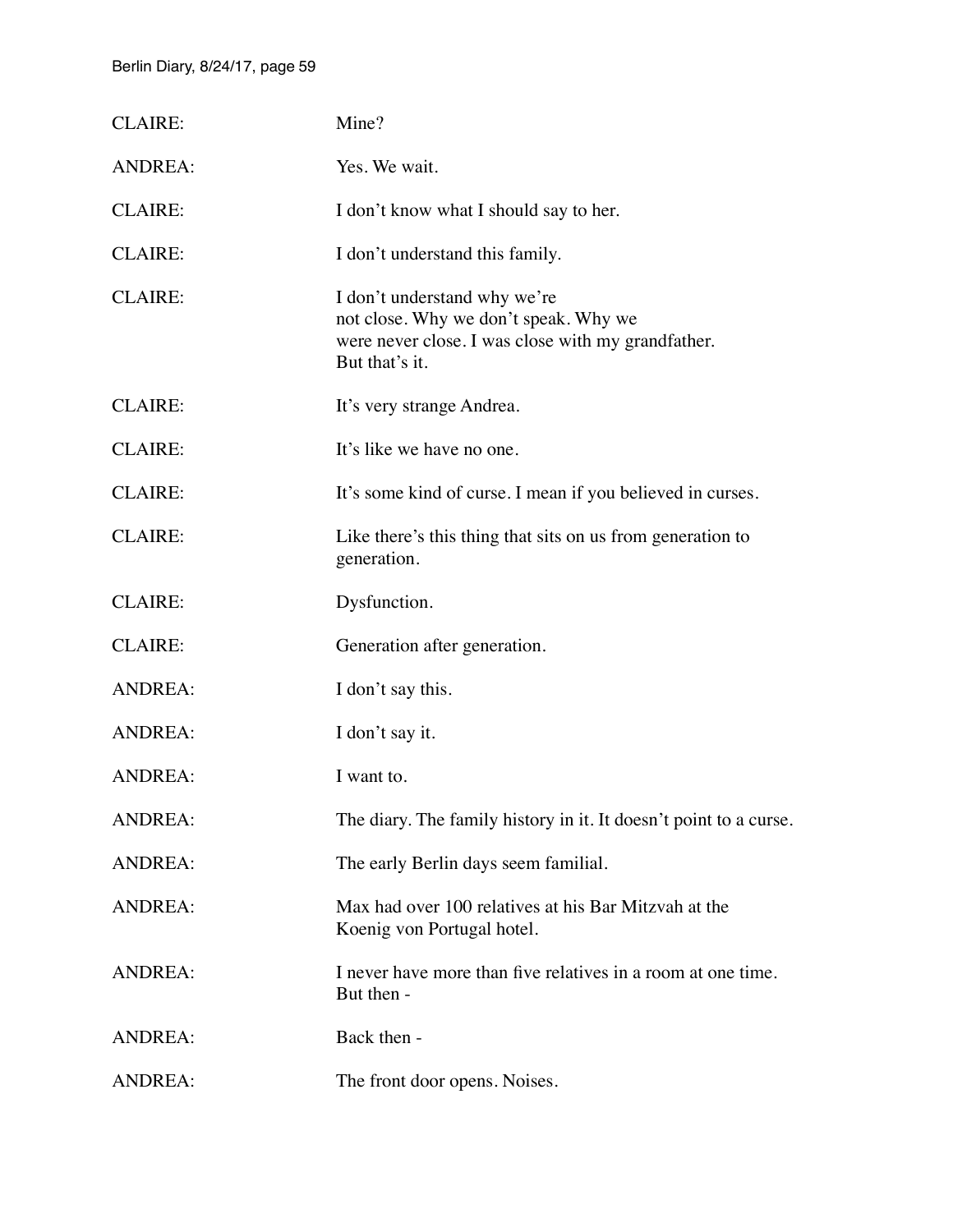| <b>ANDREA:</b> | It's my kids.                                                                                                   |
|----------------|-----------------------------------------------------------------------------------------------------------------|
| <b>ANDREA:</b> | I ask.                                                                                                          |
| <b>ANDREA:</b> | She's nodding.                                                                                                  |
| <b>ANDREA:</b> | I stand them proudly in front of the screen.                                                                    |
| <b>ANDREA:</b> | They all stare. The kids look at me questioningly.                                                              |
| <b>ANDREA:</b> | A long pause.                                                                                                   |
| <b>CLAIRE:</b> | Hi.                                                                                                             |
| <b>CLAIRE:</b> | I'm your great-aunt.                                                                                            |
| <b>CLAIRE:</b> | Claire.                                                                                                         |
| <b>ANDREA:</b> | They smile. They say their names.                                                                               |
| <b>ANDREA:</b> | She asks them how they like Berlin.                                                                             |
| <b>ANDREA:</b> | They say something.                                                                                             |
| <b>ANDREA:</b> | They glance at me.                                                                                              |
| <b>ANDREA:</b> | I nod. They ask her where she lives.                                                                            |
| <b>ANDREA</b>  | And they are saying goodbye.                                                                                    |
| <b>ANDREA:</b> | They run off to the park to play ping-pong.                                                                     |
| <b>ANDREA:</b> | They have ping-pong tables in the parks here.<br>I explain. It's a great little sport. Fun. Free. In the parks. |
| <b>ANDREA:</b> | We stare.                                                                                                       |
| <b>ANDREA:</b> | I ask her if I can read her a list of names.                                                                    |
| <b>ANDREA:</b> | I do.                                                                                                           |
| <b>ANDREA:</b> | Anything?                                                                                                       |
| <b>ANDREA:</b> | She's shaking her head. I read on.                                                                              |
| <b>CLAIRE:</b> | Sorry.                                                                                                          |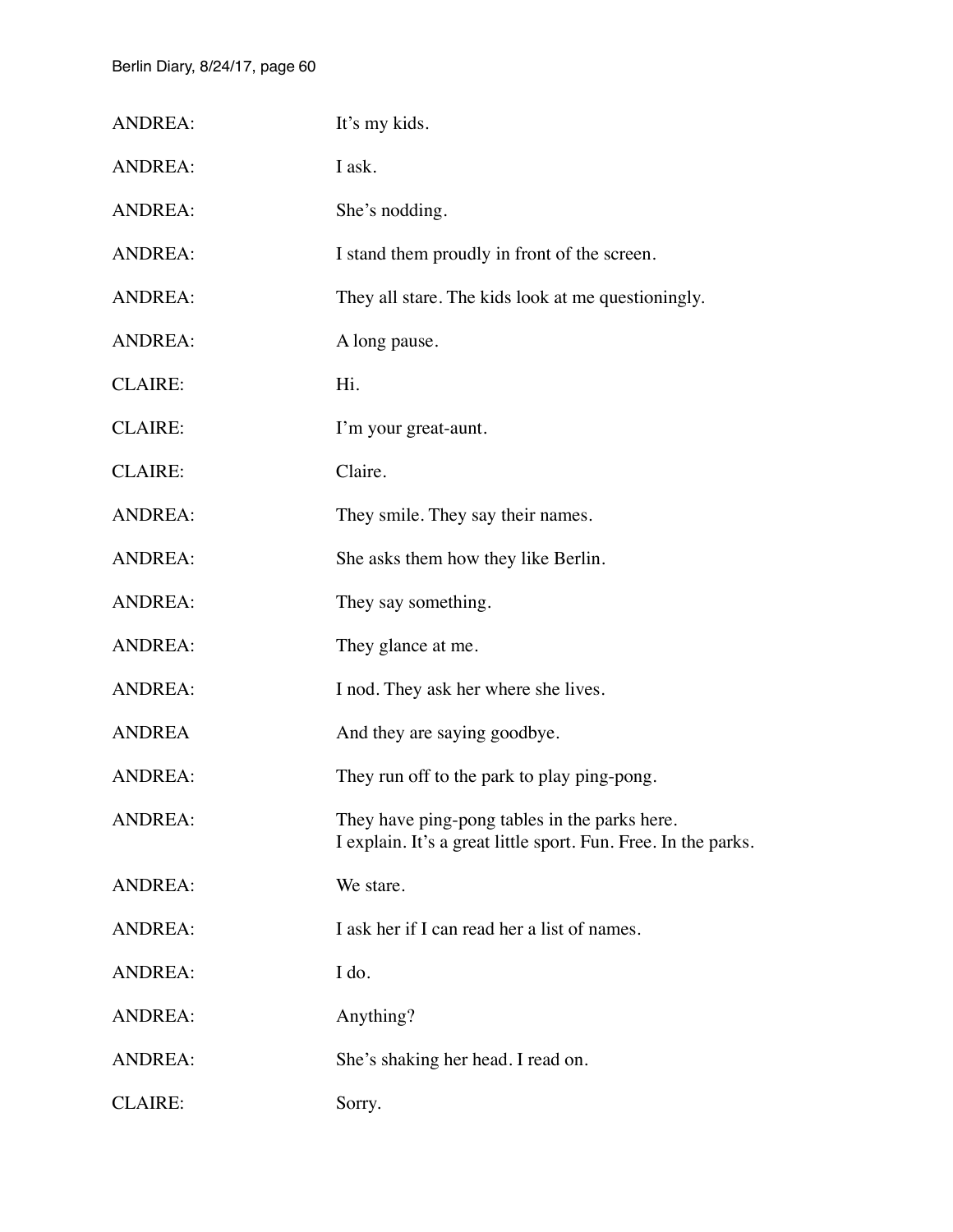| <b>ANDREA:</b> | I nod. Suddenly she volunteers --                                        |
|----------------|--------------------------------------------------------------------------|
| <b>CLAIRE:</b> | I remember a Tante Flora.                                                |
| <b>ANDREA:</b> | Flora?                                                                   |
| <b>CLAIRE:</b> | Yes. She was old. She lived with my grandparents. With<br>Max and Alice. |
| <b>CLAIRE:</b> | Yes, now that you are asking I remember.                                 |
| <b>CLAIRE:</b> | She lived in the back room. Behind the curtains.                         |
| <b>ANDREA:</b> | She lived there?                                                         |
| <b>CLAIRE:</b> | Yes. You should ask your Mom.                                            |
| <b>CLAIRE:</b> | She'll remember.                                                         |
| <b>CLAIRE:</b> | Yes. Tante Flora.                                                        |
| <b>ANDREA:</b> | My mind is reeling. Flora? Who's Flora?                                  |
| <b>ANDREA:</b> | The problem with the address book records is a lot of<br>people.         |
| <b>ANDREA:</b> | Women.                                                                   |
| <b>ANDREA:</b> | Aren't in them.                                                          |
| <b>ANDREA:</b> | Did Flora come to the bar mitzvah?                                       |
| <b>CLAIRE:</b> | I'm glad you are working with the diary. I love that book.               |
| <b>ANDREA:</b> | I smile. I want to go figure out who this Flora person is.               |
| <b>ANDREA:</b> | Track her down on the family tree.                                       |
| <b>ANDREA:</b> | Check in with Paul.                                                      |
| <b>CLAIRE:</b> | It was mine you know.                                                    |
| <b>ANDREA:</b> | Flora, Flora, Flora.                                                     |
| <b>CLAIRE:</b> | Well not mine but I had it.                                              |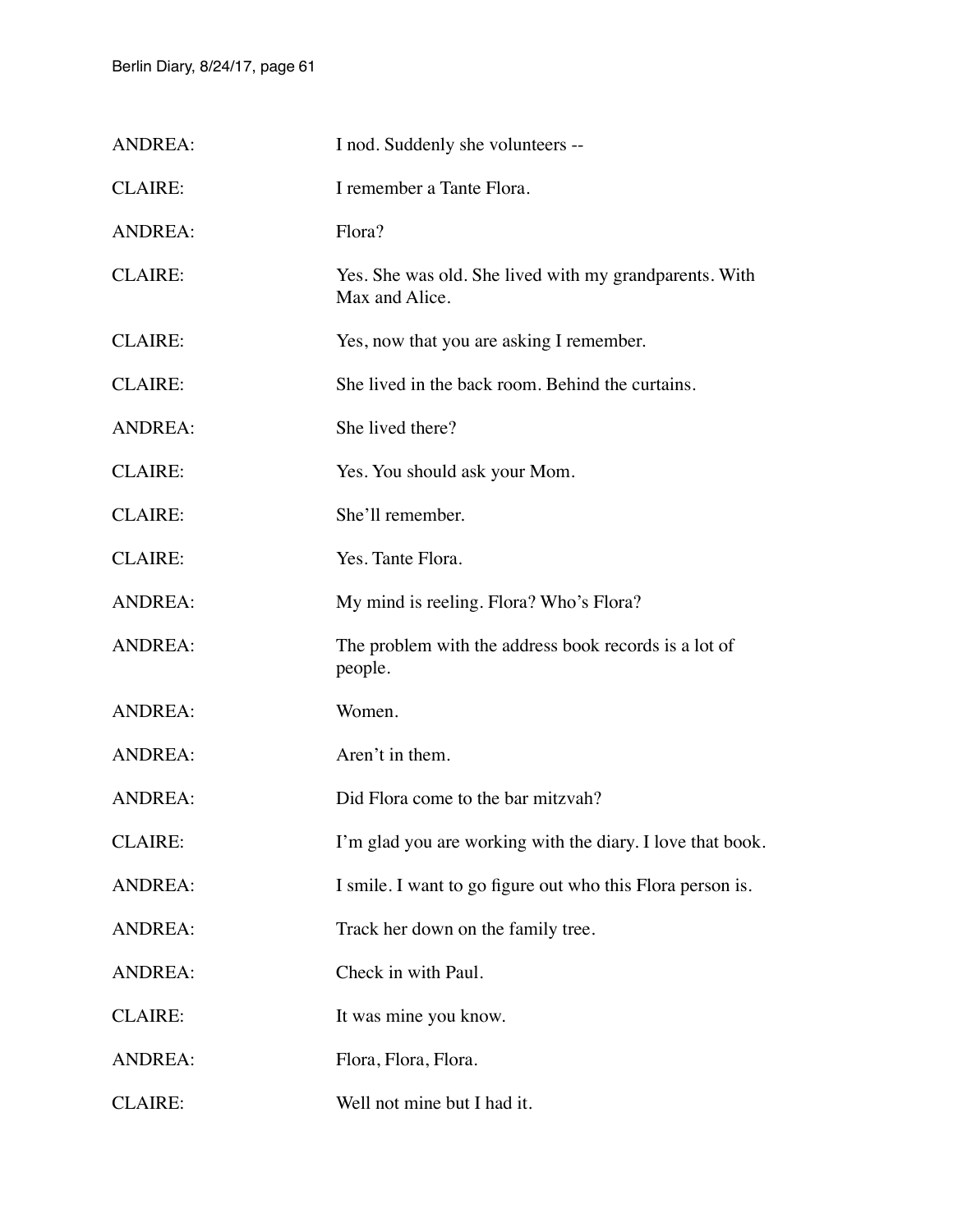| <b>ANDREA:</b> | If I weren't on SKYPE I'd be pulling out some of the<br>documents.                                                     |
|----------------|------------------------------------------------------------------------------------------------------------------------|
| <b>CLAIRE:</b> | Your mother borrowed it, circulated it to family members, and<br>never gave it back. I have no idea where it is today. |
| <b>ANDREA:</b> | I thought I wrote it to her. I'm sure I did.                                                                           |
| <b>ANDREA:</b> | We peer into each other via Skype.                                                                                     |
| <b>ANDREA:</b> | It's in the Holocaust museum.                                                                                          |
| <b>ANDREA:</b> | And I tell her about how its been donated. Although I am<br>pretty sure she knows this already.                        |
| <b>ANDREA:</b> | So it's safe. In perpetuity.                                                                                           |
| <b>CLAIRE:</b> | I would like to read the diary again.                                                                                  |
| <b>ANDREA:</b> | I tell her I know the archivist.                                                                                       |
| <b>ANDREA:</b> | I tell her she can be provided with high quality colored<br>copies.                                                    |
| <b>ANDREA:</b> | I smile.                                                                                                               |
| <b>CLAIRE:</b> | I want to hold the book.                                                                                               |
| <b>ANDREA:</b> | I tell her she can. It's in the archive at the Holocaust Museum.                                                       |
| <b>ANDREA:</b> | In DC. Not far from her house.                                                                                         |
| <b>ANDREA:</b> | She can drive there in 45 minutes.                                                                                     |
| <b>CLAIRE:</b> | I can't go there.                                                                                                      |
| <b>CLAIRE:</b> | I went one time and then I had nightmares for weeks.                                                                   |
| <b>CLAIRE:</b> | I can't go back there.                                                                                                 |
| <b>ANDREA:</b> | I tell her how the archive is separate.                                                                                |
| <b>ANDREA:</b> | She won't have to go to the museum.                                                                                    |
| <b>ANDREA:</b> | She says she can't go.                                                                                                 |
|                |                                                                                                                        |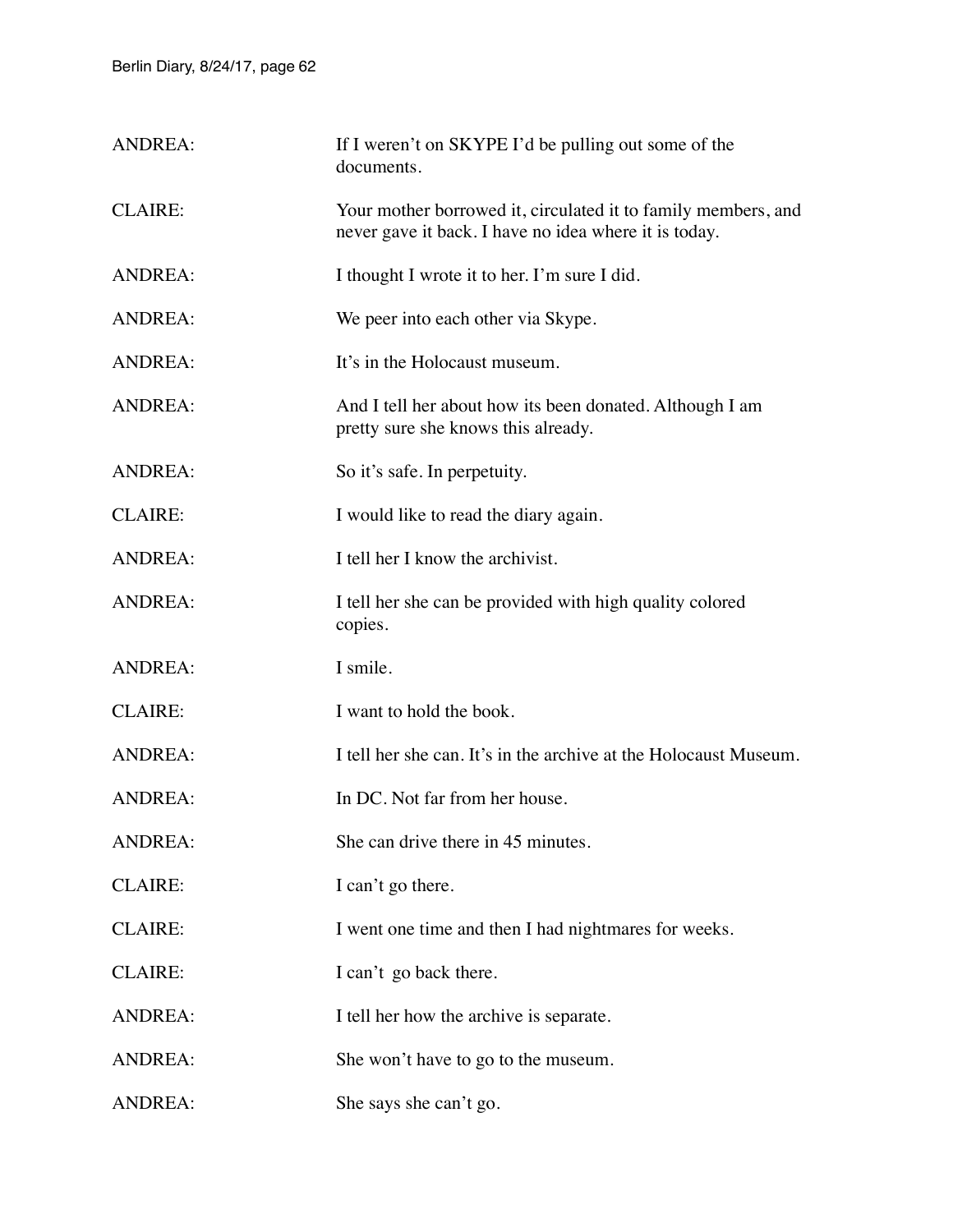| <b>ANDREA:</b> | I offer to send the PDF.                          |
|----------------|---------------------------------------------------|
| <b>ANDREA:</b> | No she says.                                      |
| <b>CLAIRE:</b> | I suppose what's gone is gone.                    |
| <b>ANDREA:</b> | I suppose what's gone is gone.                    |
| <b>CLAIRE:</b> | It was nice talking to you Andrea.                |
| <b>CLAIRE:</b> | Good luck with your project.                      |
| <b>CLAIRE:</b> | It was nice to meet your kids.                    |
| <b>CLAIRE:</b> | Maybe $-$                                         |
| <b>CLAIRE:</b> | Maybe someday we'll all see each other for real.  |
|                | (Sound of SKYPE hanging up)                       |
| <b>ANDREA:</b> | And she's gone. Her face frozen on the<br>screen. |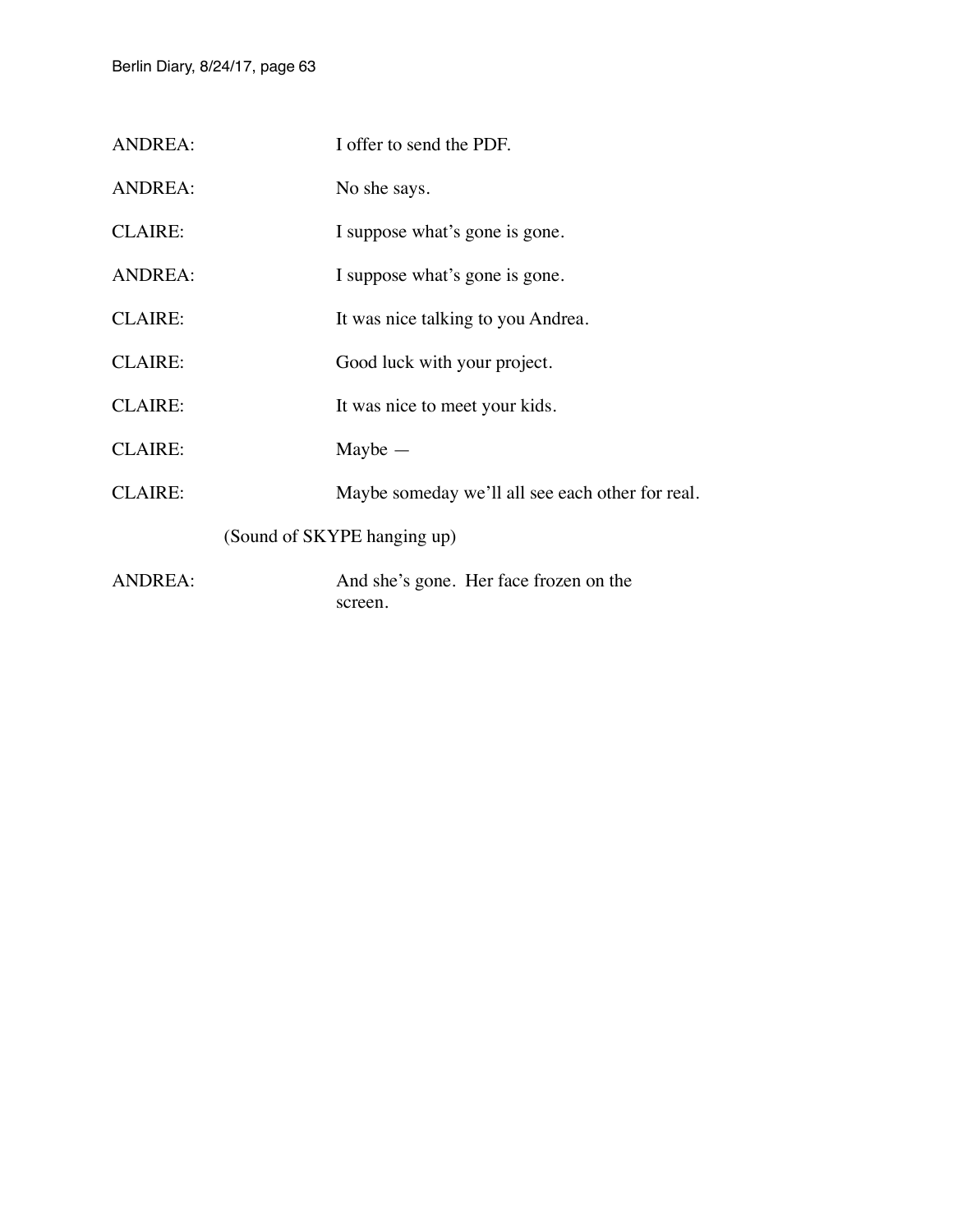Scene 13:

| <b>ANDREA:</b> | We've been on vacation.                                                                      |
|----------------|----------------------------------------------------------------------------------------------|
| <b>ANDREA:</b> | Somewhere warm.                                                                              |
| <b>ANDREA:</b> | Tenerife.                                                                                    |
| <b>ANDREA:</b> | Nice to get out of Berlin where the dog shit still sits in frozen<br>clumps on the sidewalk. |
| <b>ANDREA:</b> | Berliners don't adhere to scoop laws.                                                        |
| <b>ANDREA:</b> | I'm stuck.                                                                                   |
| <b>ANDREA:</b> | The diary ends. Nothing more in it. Just dedications of poems to<br>people I don't know.     |
| <b>ANDREA:</b> | I'm missing something. Something clear.                                                      |
| <b>ANDREA:</b> | I re-read everything.                                                                        |
| <b>ANDREA:</b> | There must be a clue.                                                                        |
| <b>ANDREA:</b> | But if there is, I sure can't find it.                                                       |
| <b>ANDREA:</b> | I need a drink.                                                                              |
| <b>ANDREA:</b> | I'm flipping through the papers and books and notes.                                         |
| <b>ANDREA:</b> | I pull out the family tree from Paul.                                                        |
| <b>ANDREA:</b> | More tiny print.                                                                             |
| <b>ANDREA:</b> | And then                                                                                     |
| <b>ANDREA:</b> | on page seven                                                                                |
| <b>ANDREA:</b> | I see something.                                                                             |
| <b>ANDREA:</b> | A name I recognize.                                                                          |
| <b>ANDREA:</b> | Weigert?                                                                                     |
| <b>ANDREA:</b> | Weigert?                                                                                     |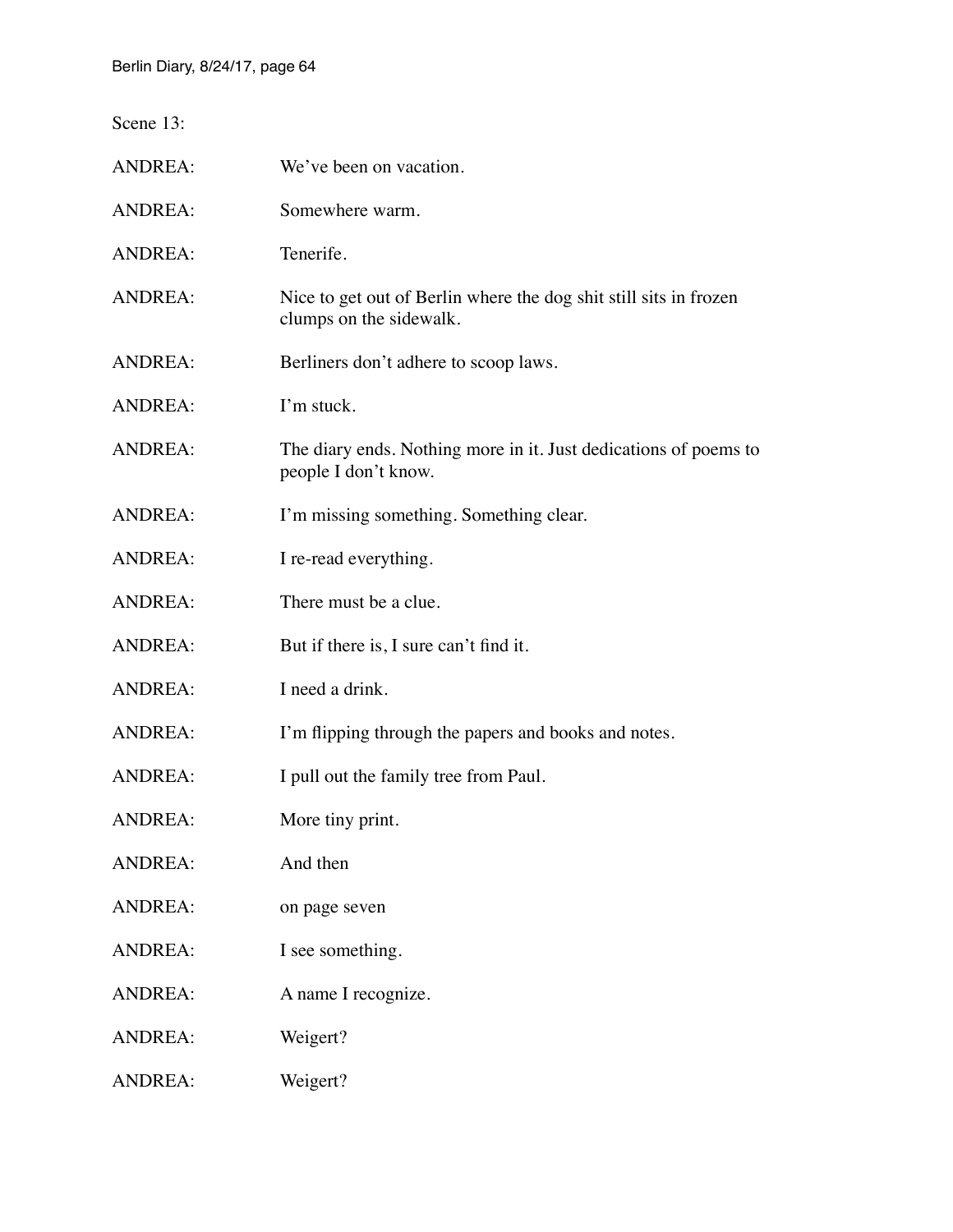- ANDREA: Wasn't he the guy —
- ANDREA: Diary pages are flying
- ANDREA: The guy in the…
- ANDREA: There…
- ANDREA: Wenn sich der Mensch auch noch so "Weigert"
- ANDREA: Und denkt sich "Herr man" wird verrückt…
- ANDREA: Holy shit.
- ANDREA: Hermann Weigert. The hemorrhoid poem.
- ANDREA: Weigert's in the family tree because...
- ANDREA: on page 7…
- ANDREA: He marries an M. Cohnreich…
- ANDREA: And that's how Max knows Weigert.
- ANDREA: But who's M. Cohnreich?
- ANDREA: No M. Cohnreich in the address book.
- ANDREA: Not in the Shoah data base.
- ANDREA: I return to the hemorrhoid poem.
- ANDREA: Who is this guy? Whose asshole is Max writing about?
- ANDREA: The key to everything is in this guy's asshole.
- ANDREA: I say this over and over to anyone who asks about the play.
- ANDREA: I say, the key to the project is locked in Hermann Weigert's asshole.
- ANDREA: It's hard to assess people's reactions after that.
- ANDREA: I look out across at the neighbors.
- ANDREA: Now that it's getting warm again they are out more.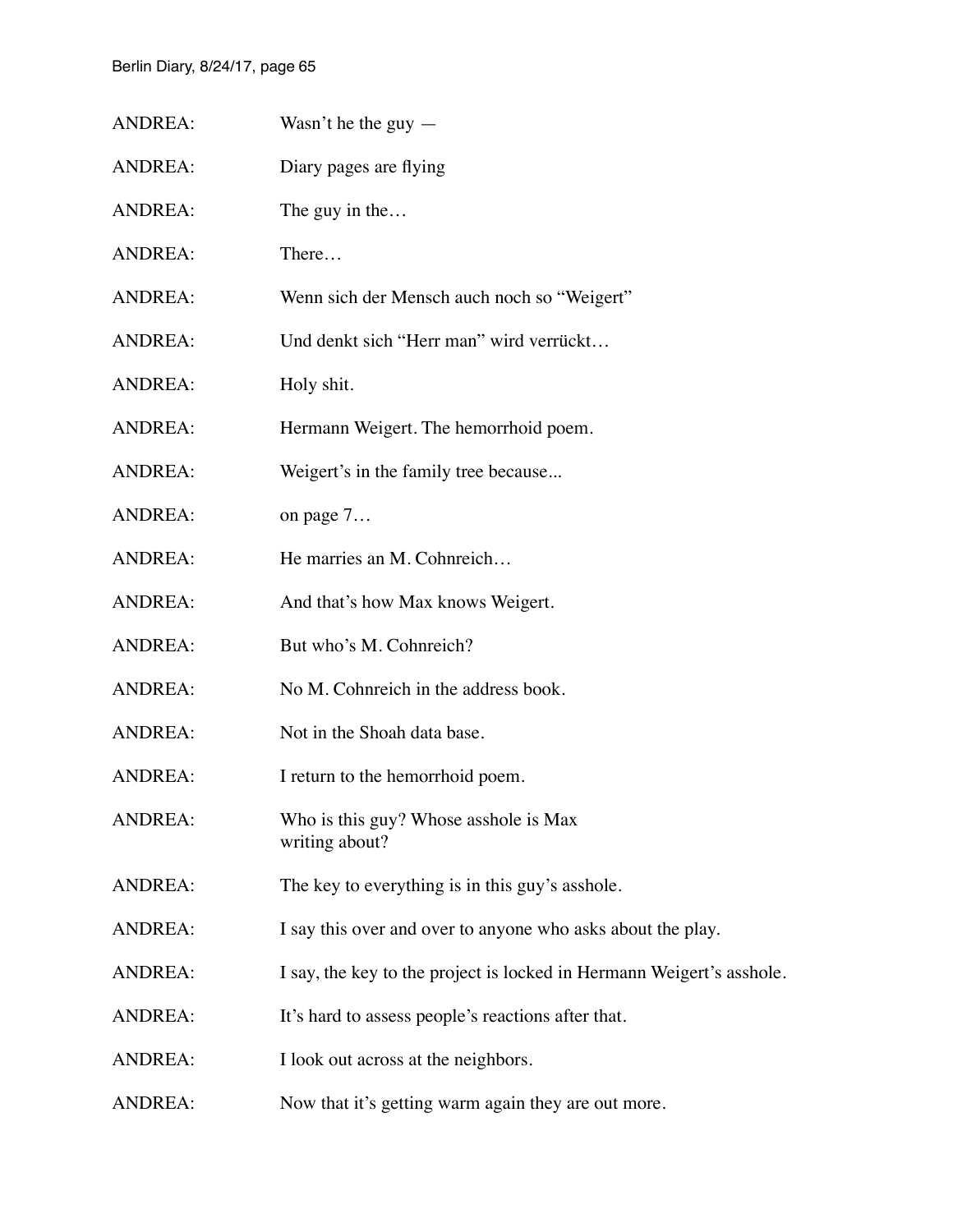| <b>ANDREA:</b> | Them and their assholes.                                                       |
|----------------|--------------------------------------------------------------------------------|
| <b>ANDREA:</b> | We pretend not to see each other.                                              |
| <b>ANDREA:</b> | I go back to my files and books.                                               |
| <b>ANDREA:</b> | I google Weigert.                                                              |
| <b>ANDREA:</b> | A wikipeda entry. I skim it.                                                   |
| <b>ANDREA:</b> | Due to his Jewish ancestry resigned from his post at the Berlin<br>State Opera |
| <b>ANDREA:</b> | 1942 joined the staff of the Metropolitan Opera in New York City.              |
| <b>ANDREA:</b> | At the Met he became the primary vocal coach to Astrid<br>Varnay               |
| <b>ANDREA:</b> | whom he married in 1944.                                                       |
| <b>ANDREA:</b> | Poor M. Cohnreich.                                                             |
| <b>ANDREA:</b> | I google US immigration documents. Searchable by name.                         |
| <b>ANDREA:</b> | 1935. M. Cohnreich comes to the US with Weigert.                               |
| <b>ANDREA:</b> | She travels back and forth three times.                                        |
| <b>ANDREA:</b> | In 1939 she travels back to the US from Germany for<br>the last time.          |
| <b>ANDREA:</b> | on the passenger manifest                                                      |
| <b>ANDREA:</b> | M. Cohnreich                                                                   |
| <b>ANDREA:</b> | travels with                                                                   |
| <b>ANDREA:</b> | her mother.                                                                    |
| <b>ANDREA:</b> | Her mother?                                                                    |
| <b>ANDREA:</b> | F.                                                                             |
| <b>ANDREA:</b> | F. Cohnreich.                                                                  |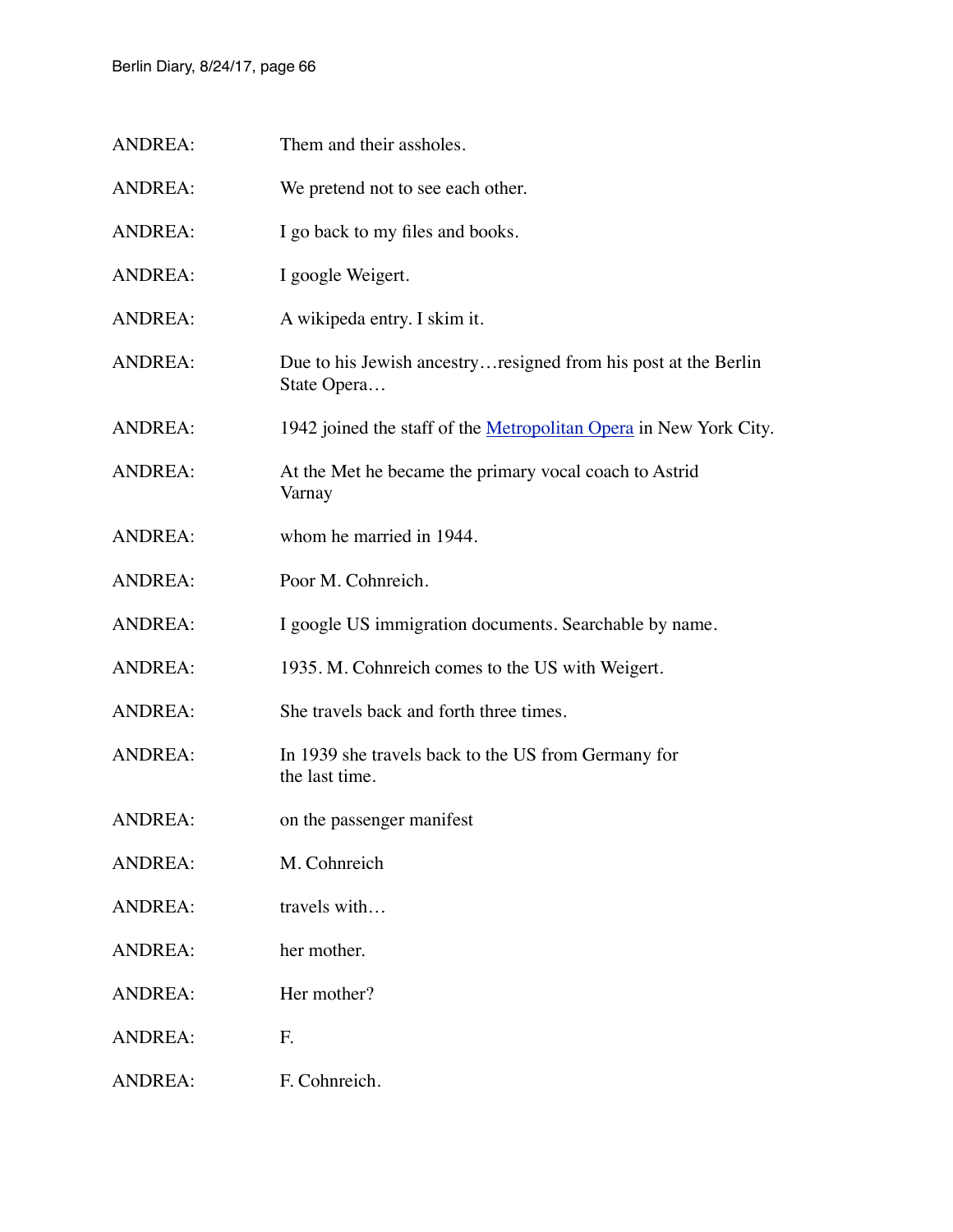- ANDREA: I flip to page two of the manifest.
- ANDREA: Flora.
- ANDREA: Tante Flora.
- ANDREA: And the address they list
- ANDREA: is 1425 University Avenue, Bronx, NY
- ANDREA: Max's address.
- ANDREA: I check the tree. I find where Flora should be.
- ANDREA: She's Max's cousin.
- ANDREA: They are in the US. In New York. The city I grew up in.
- ANDREA: and I've never heard of these people.
- ANDREA: And suddenly while I've been agonizing about all those who died
- ANDREA: I forgot.
- ANDREA: You forgot.
- ANDREA: I forgot to think about
- ANDREA: Those who lived.
- ANDREA: The ones who lived.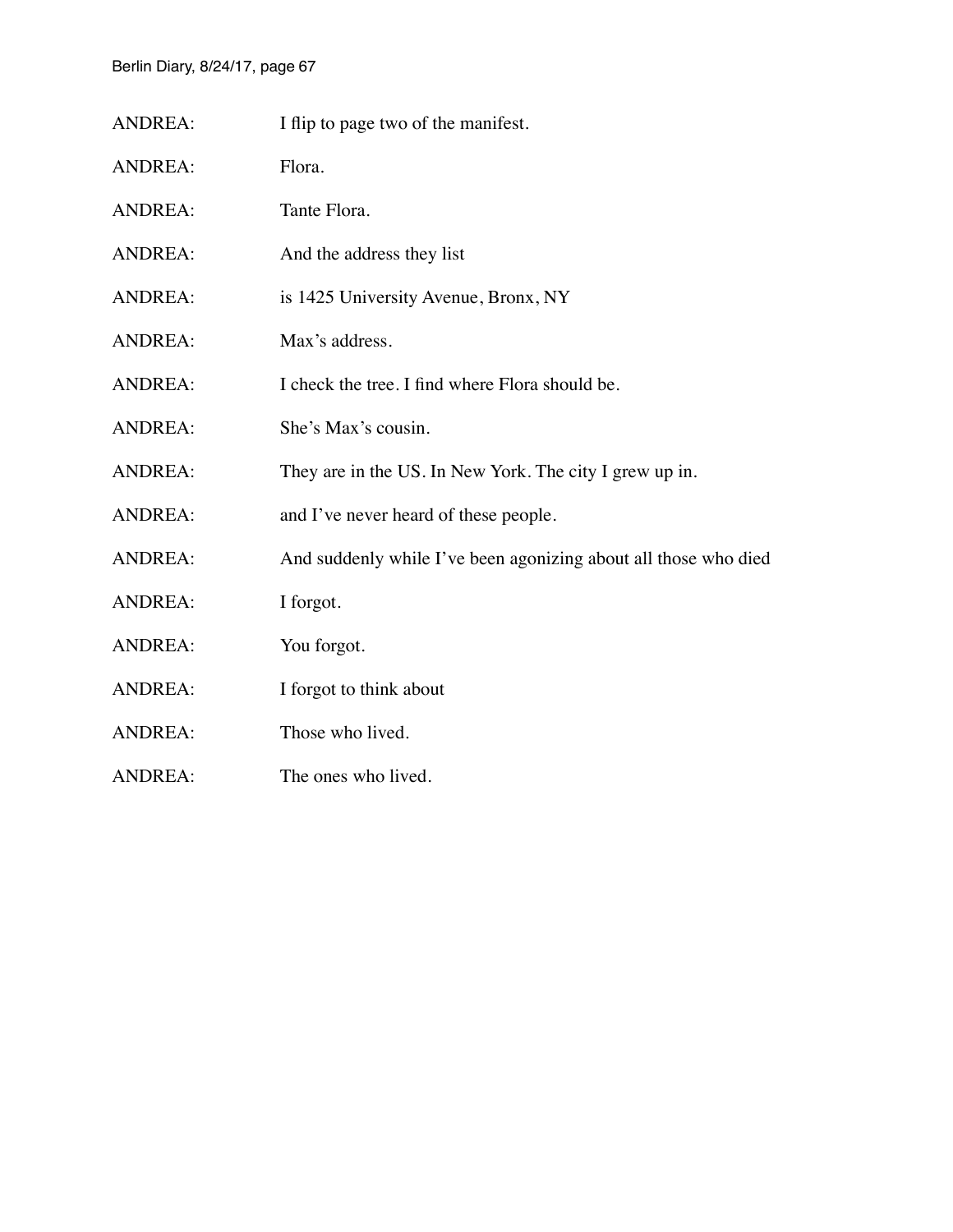SCENE 14:

| <b>ANDREA:</b> | It's spring.                                                                                                                                                                           |
|----------------|----------------------------------------------------------------------------------------------------------------------------------------------------------------------------------------|
| <b>ANDREA:</b> | Everyone's happy.                                                                                                                                                                      |
| <b>ANDREA:</b> | I'm not.                                                                                                                                                                               |
| <b>ANDREA:</b> | Finding the dead people was easier. I found them in the<br>address book or on the family tree.                                                                                         |
| <b>ANDREA:</b> | Dead people don't move from place to place                                                                                                                                             |
| <b>ANDREA:</b> | Dead people don't cross borders.                                                                                                                                                       |
| <b>ANDREA:</b> | Dead people don't change their names.                                                                                                                                                  |
| <b>ANDREA:</b> | Dead people don't have petty squabbles.                                                                                                                                                |
| <b>ANDREA:</b> | Dead people don't stop talking to one another.                                                                                                                                         |
| <b>ANDREA:</b> | Dead people aren't worried about what people think of them.                                                                                                                            |
| <b>ANDREA:</b> | Dead people don't hide.                                                                                                                                                                |
| <b>ANDREA:</b> | The live family is messier.                                                                                                                                                            |
| <b>ANDREA:</b> | I go meet a guy I found on the internet. He's digitally mapping<br>every Jew who was displaced in Europe during the Nazi regime. I<br>send him a \$10 donation and a note on facebook. |
| <b>ANDREA:</b> | Three facebook exchanges later we realize<br>we're both in Berlin and set up a time to meet.                                                                                           |
| <b>ANDREA:</b> | His name is Roderick.                                                                                                                                                                  |
| <b>ANDREA:</b> | Roderick is one of these people who knows everything and<br>everyone.                                                                                                                  |
| <b>ANDREA:</b> | I'm telling him the story of my research.                                                                                                                                              |
| <b>ANDREA:</b> | I'm telling him I'm stuck. I'm telling him<br>I know some of my relatives left but<br>that I don't know how to find them.                                                              |
| <b>ANDREA:</b> | I've been googling. I've turned up nothing.                                                                                                                                            |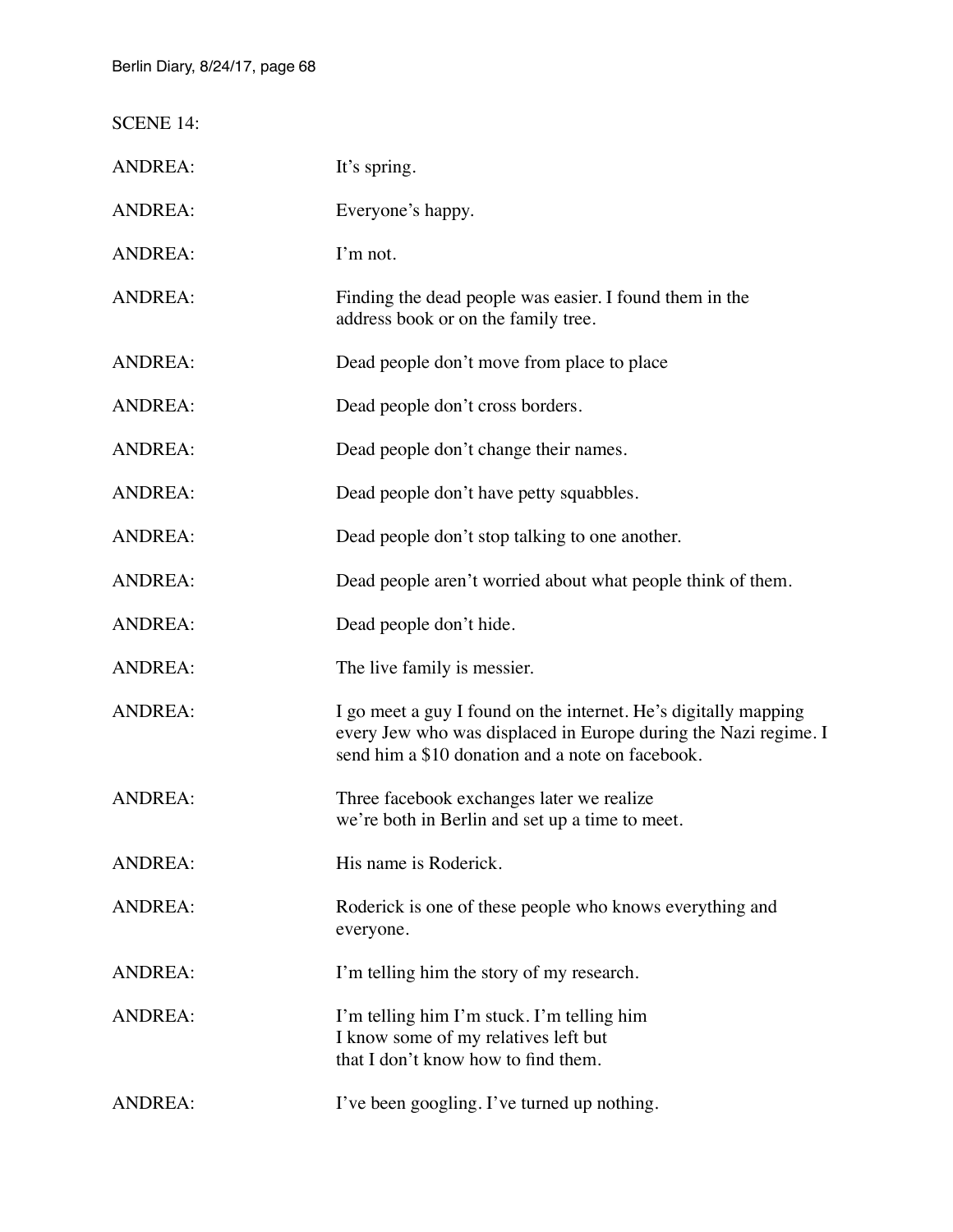| <b>ANDREA:</b> | They must have all changed names or married and divorced.<br>And then some went to other countries, but where?                                                                                    |
|----------------|---------------------------------------------------------------------------------------------------------------------------------------------------------------------------------------------------|
| <b>ANDREA:</b> | Then Roderick leans over to me.                                                                                                                                                                   |
| <b>ANDREA:</b> | and turns his face to the side.                                                                                                                                                                   |
| <b>ANDREA:</b> | He's whispering                                                                                                                                                                                   |
| <b>ANDREA:</b> | about special archives.                                                                                                                                                                           |
| <b>ANDREA:</b> | Ones not on my radar.                                                                                                                                                                             |
| <b>ANDREA:</b> | He pronounces it carefully.                                                                                                                                                                       |
| <b>ANDREA:</b> | Landesamt für Bürger und Ordnungsangelegenheiten<br>(LABO)                                                                                                                                        |
| <b>ANDREA:</b> | State Office for Citizen and Official Matters                                                                                                                                                     |
| <b>ANDREA:</b> | Abt. I - Entschädigungsbehörde<br>Opfer des Nationalsozialismus                                                                                                                                   |
| <b>ANDREA:</b> | Department One -- Restitution Office<br>Victims of National Socialism.                                                                                                                            |
| <b>ANDREA:</b> | It's on Fehrbellinerplatz he says. Right near the<br>that field.                                                                                                                                  |
| <b>ANDREA:</b> | The one with the Thai food?                                                                                                                                                                       |
| <b>ANDREA:</b> | He nods.                                                                                                                                                                                          |
| ROD:           | If your relatives claimed restitutions, and don't get your<br>hopes up because not everyone did, you'll be able to see an<br>address for someone from the family perhaps as late as the<br>1980s. |
| <b>ANDREA:</b> | My hopes are up.                                                                                                                                                                                  |
| <b>ANDREA:</b> | I come from a long line of complainers.                                                                                                                                                           |
| <b>ANDREA:</b> | If anyone would claim restitutions it's my people.                                                                                                                                                |
| ROD:           | I'll get you the email of the archivist.                                                                                                                                                          |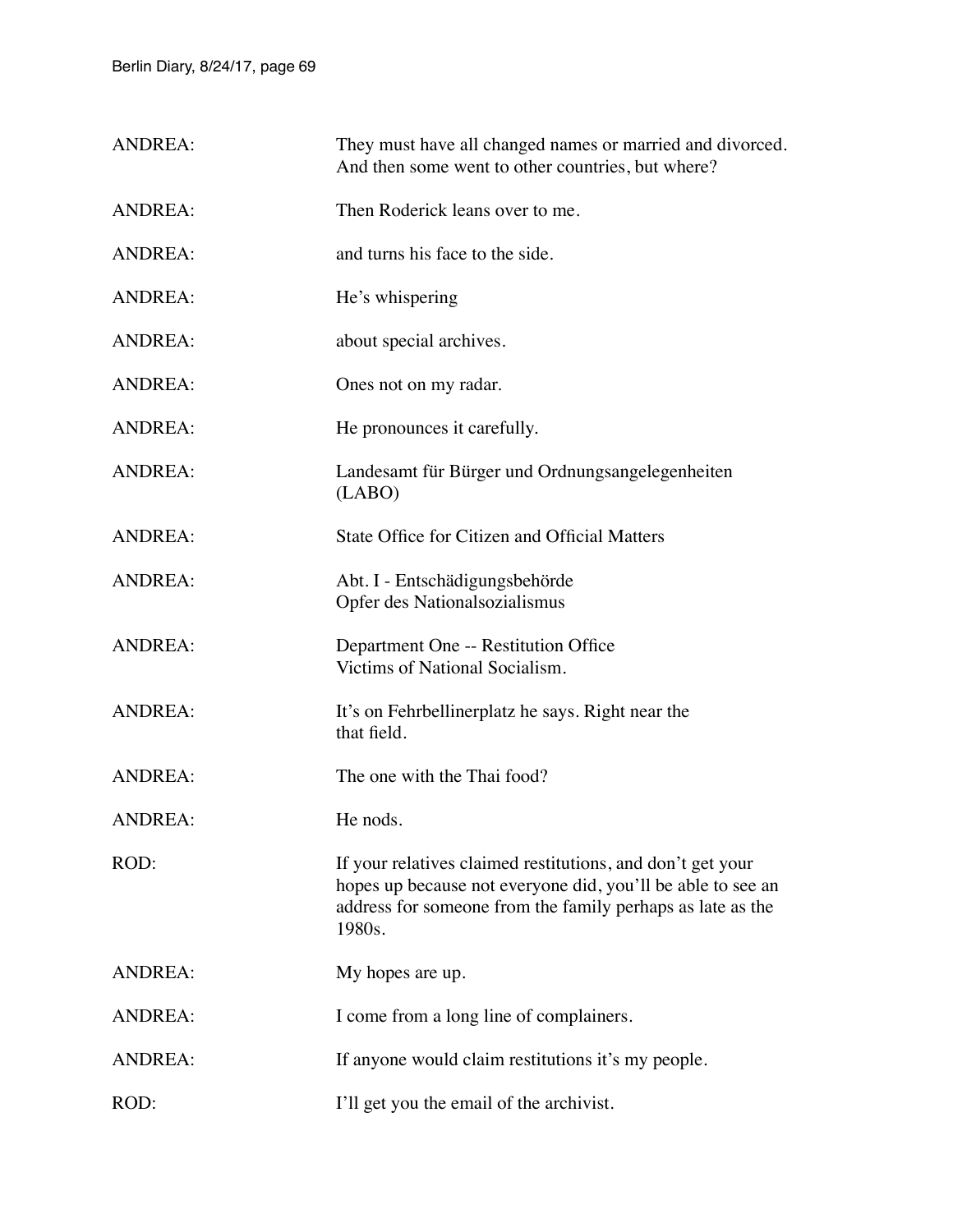| ROD:           | She and I used to have a thing but it all turned too<br>complicated you know.                                                                                                |
|----------------|------------------------------------------------------------------------------------------------------------------------------------------------------------------------------|
| ROD:           | Commitment. Aaagh.                                                                                                                                                           |
| ROD:           | And don't let those archivists push you away.                                                                                                                                |
| ROD:           | They can be real bullies.                                                                                                                                                    |
| ROD:           | They can smell fear.                                                                                                                                                         |
| ROD:           | And they will attack.                                                                                                                                                        |
| <b>ANDREA:</b> | I smile. A nice day in Berlin. Roderick tells me<br>about his new girlfriend and his band.                                                                                   |
| <b>ANDREA:</b> | And we drink our cappuccinis and sit in the<br>sun and eat cake from a cafe near my house called<br>Kuchenkultur which when I come back three weeks later will<br>be closed. |
| <b>ANDREA:</b> | But for now, none of that has happened yet and we are<br>just here, drinking coffee in the sun.                                                                              |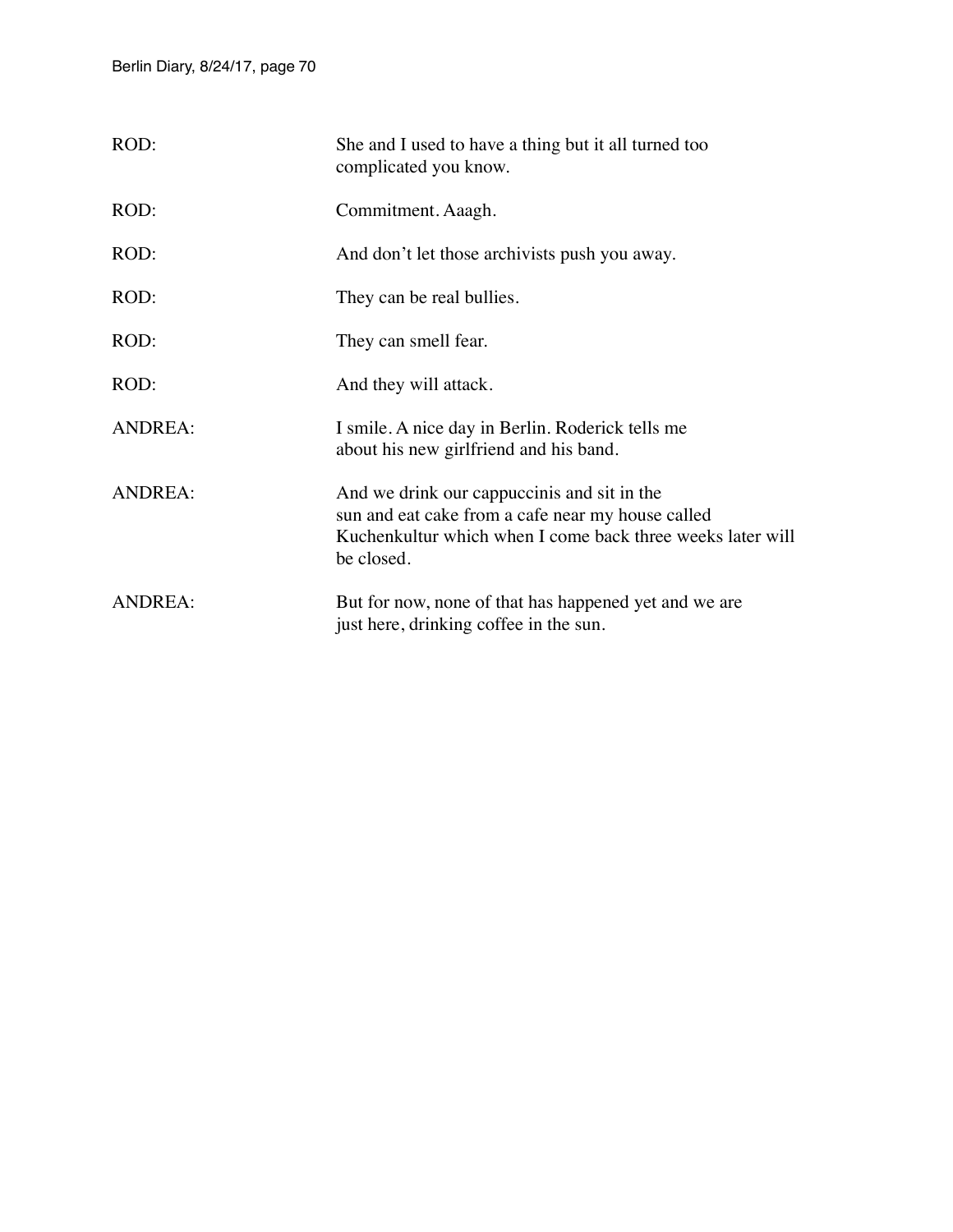SCENE 15:

| <b>NORBERT:</b> | I am really very very sorry.                                                                                                                                       |
|-----------------|--------------------------------------------------------------------------------------------------------------------------------------------------------------------|
| <b>NORBERT:</b> | On behalf of all the Germans.                                                                                                                                      |
| <b>NORBERT:</b> | I'm sorry about what happened to your<br>family.                                                                                                                   |
| <b>ANDREA:</b>  | I smile.                                                                                                                                                           |
| <b>ANDREA:</b>  | I'm surrounded by files.                                                                                                                                           |
| <b>ANDREA:</b>  | It's like the attic room of every document that every one of<br>my relatives ever had.                                                                             |
| <b>ANDREA:</b>  | And the archive will be kept forever. Well until all paper<br>and digital files and everything else passes away.                                                   |
| <b>NORBERT:</b> | I am an independent researcher. I am currently researching<br>a Jewish family here in Berlin who owned a newspaper.                                                |
| <b>NORBERT:</b> | No relation to me though.                                                                                                                                          |
| <b>NORBERT:</b> | My parents were just unfortunately your ordinary Germans.                                                                                                          |
| <b>NORBERT:</b> | I know that doesn't have a good connotation. I also have a scanner<br>you can use. If you need it.                                                                 |
| <b>ANDREA:</b>  | A scanner?                                                                                                                                                         |
| <b>NORBERT:</b> | Yes.                                                                                                                                                               |
| <b>ANDREA:</b>  | You don't mind if I use it?                                                                                                                                        |
| <b>NORBERT:</b> | I will help you.                                                                                                                                                   |
| <b>ANDREA:</b>  | This guy seems to have a lot of time on his hands.                                                                                                                 |
| <b>ANDREA:</b>  | And I really could use help.                                                                                                                                       |
| <b>ANDREA:</b>  | I am completely overwhelmed.                                                                                                                                       |
| <b>ANDREA:</b>  | I ordered files for every relative's name<br>from the tree, alive or dead. Anyone who filed a claim<br>would have a folder and that folder would have information. |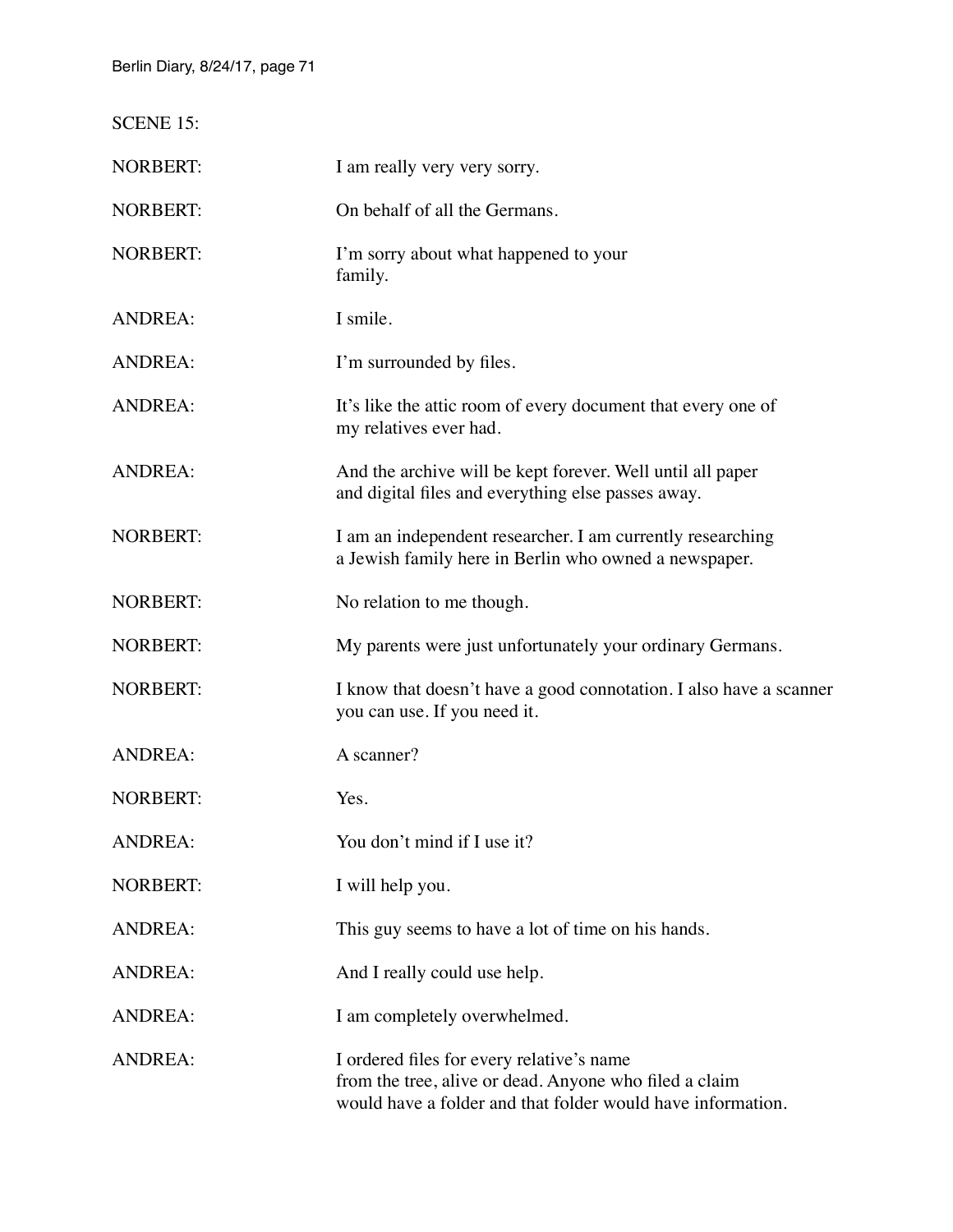| <b>ANDREA:</b> | About 3/4 of the names came back with a positive file match.                                                       |
|----------------|--------------------------------------------------------------------------------------------------------------------|
| <b>ANDREA:</b> | I hand him a pile.                                                                                                 |
| <b>ANDREA:</b> | And we work.                                                                                                       |
| <b>ANDREA:</b> | Names. Berlin Addresses. International addresses<br>in the countries they emigrated to. Names of children.         |
| <b>ANDREA:</b> | Deportation dates. Next of kin.                                                                                    |
| <b>ANDREA:</b> | International tracing service records confirming deaths in<br>concentration camps.                                 |
| <b>ANDREA:</b> | Those alive claiming on the behalf of those who died.                                                              |
| <b>ANDREA:</b> | I carefully pull out onion skin original testimonials:<br>lost property                                            |
| <b>ANDREA:</b> | lost furniture                                                                                                     |
| <b>ANDREA:</b> | travel costs                                                                                                       |
| <b>ANDREA:</b> | uncompensated labor                                                                                                |
| <b>ANDREA:</b> | interrupted educations, loss of parents, loss of children, loss<br>of health. Days in prison with food or without. |
| <b>ANDREA:</b> | Correspondences go back and forth.                                                                                 |
| <b>ANDREA:</b> | Doctors notes                                                                                                      |
| <b>ANDREA:</b> | Divorce proceedings.                                                                                               |
| <b>ANDREA:</b> | Letters, letters, letters. Back and forth.                                                                         |
| <b>ANDREA:</b> | Frau So and so is now ten years older than when she first applied<br>in 1953.                                      |
| <b>ANDREA:</b> | Now she is very much in need of this money.                                                                        |
| <b>ANDREA:</b> | She is suffering from a severe nervous disorder                                                                    |
| <b>ANDREA:</b> | relating to the 32 days she was held in prison                                                                     |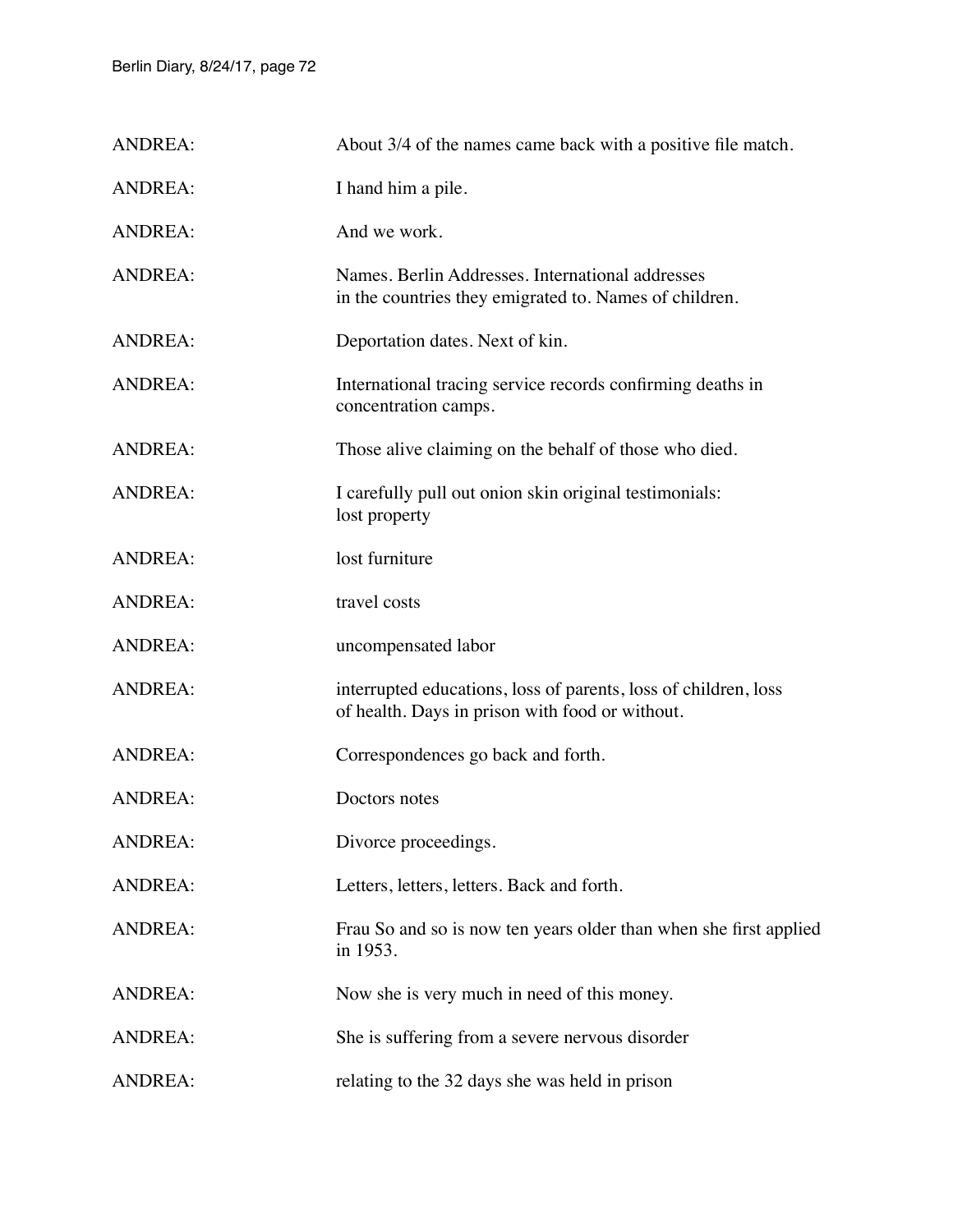| <b>ANDREA:</b> | We urge for a speedy handling of these affairs       |
|----------------|------------------------------------------------------|
| <b>ANDREA:</b> | Roderick is right. Letters go through the mid '80's. |
| <b>ANDREA:</b> | That's not even history.                             |
| <b>ANDREA:</b> | I remember 1985.                                     |
| <b>ANDREA:</b> | I'm pulling out papers. Norbert is scanning.         |
| <b>ANDREA:</b> | We pull papers, scan, and refile.                    |
| <b>ANDREA:</b> | Papers.                                              |
| <b>ANDREA:</b> | Papers.                                              |
| <b>ANDREA:</b> | Papers.                                              |
| <b>ANDREA:</b> | I am not alone.                                      |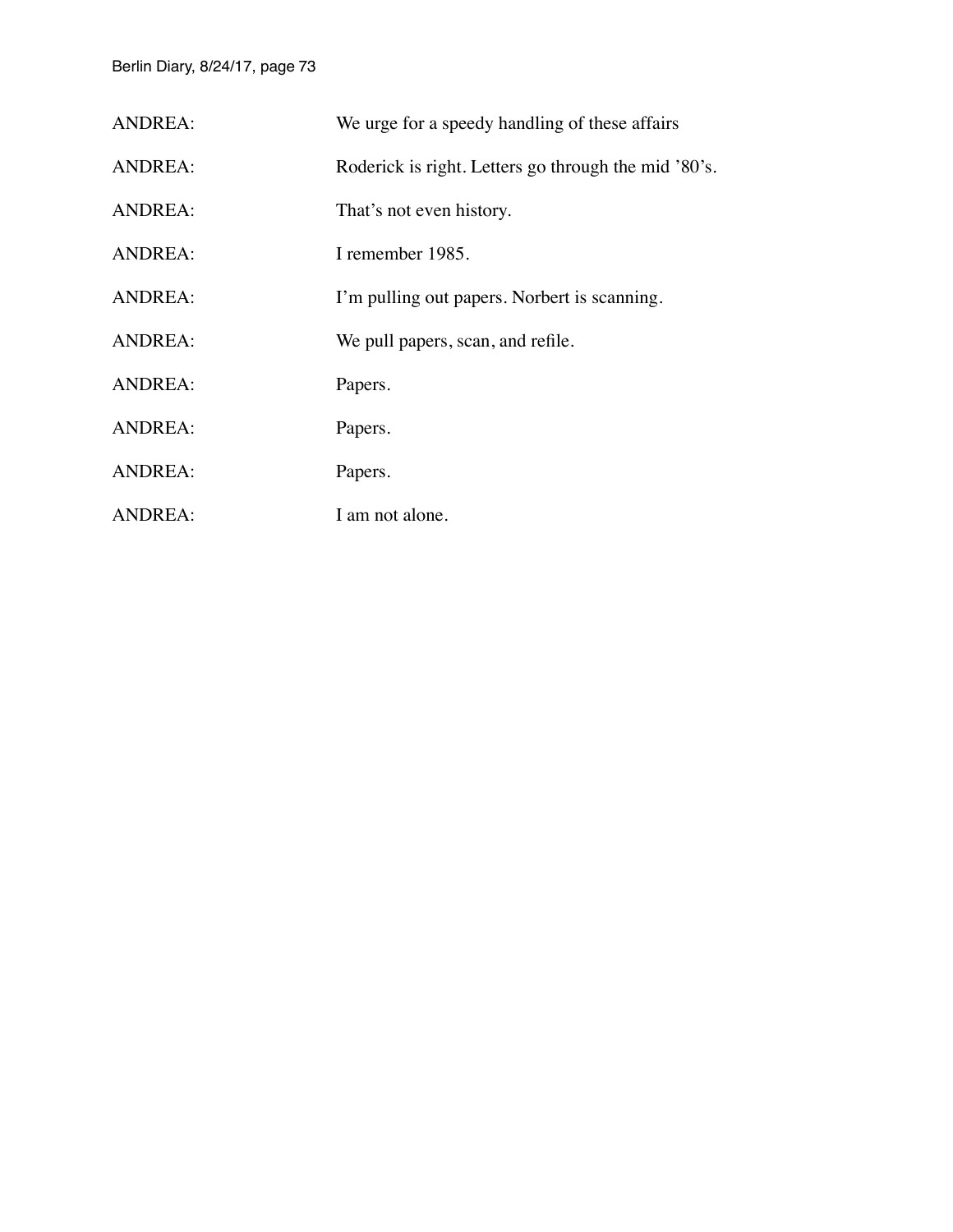Scene 16

| <b>ANDREA:</b> | It's 3AM.                                                                                                                                                   |
|----------------|-------------------------------------------------------------------------------------------------------------------------------------------------------------|
| <b>ANDREA:</b> | Everyone's asleep. I can hear them breathing.                                                                                                               |
| <b>ANDREA:</b> | I have a pile of papers in front of me. All the scanned files.<br>The family tree. The diary.                                                               |
| <b>ANDREA:</b> | Printouts from the Berlin address books. Photos of<br>apartment buildings.                                                                                  |
| <b>ANDREA:</b> | Maybe this will be in the play.                                                                                                                             |
| <b>ANDREA:</b> | Plays don't write themselves.                                                                                                                               |
| <b>ANDREA:</b> | I think I'm quite aware of that situation.                                                                                                                  |
| MAX:           | October 14, 1948                                                                                                                                            |
| <b>ANDREA:</b> | I'm going back through the diary. It ends with his will.                                                                                                    |
| MAX:           | These are a few comments and some more detailed<br>explanations in order to palliate your imminent tasks, my<br>beloved ones.                               |
| MAX:           | Last will and testament of Max N. Cohnreich will be either<br>here in this desk or one of you will know where else it will be.                              |
| MAX:           | If they could be present at the funeral, I mean if the sent<br>word about my decease would reach them in time, then<br>please inform the following persons: |
| <b>ANDREA:</b> | A long list of people.                                                                                                                                      |
| <b>ANDREA:</b> | You recognize some.                                                                                                                                         |
| <b>ANDREA:</b> | I'm going through everything I've scanned.                                                                                                                  |
| <b>ANDREA:</b> | I'm tired.                                                                                                                                                  |
| <b>ANDREA:</b> | Drink more coffee.                                                                                                                                          |
| <b>ANDREA:</b> | I wish I could sleep.                                                                                                                                       |
| <b>ANDREA:</b> | I'm making a computer file for each person. Basic                                                                                                           |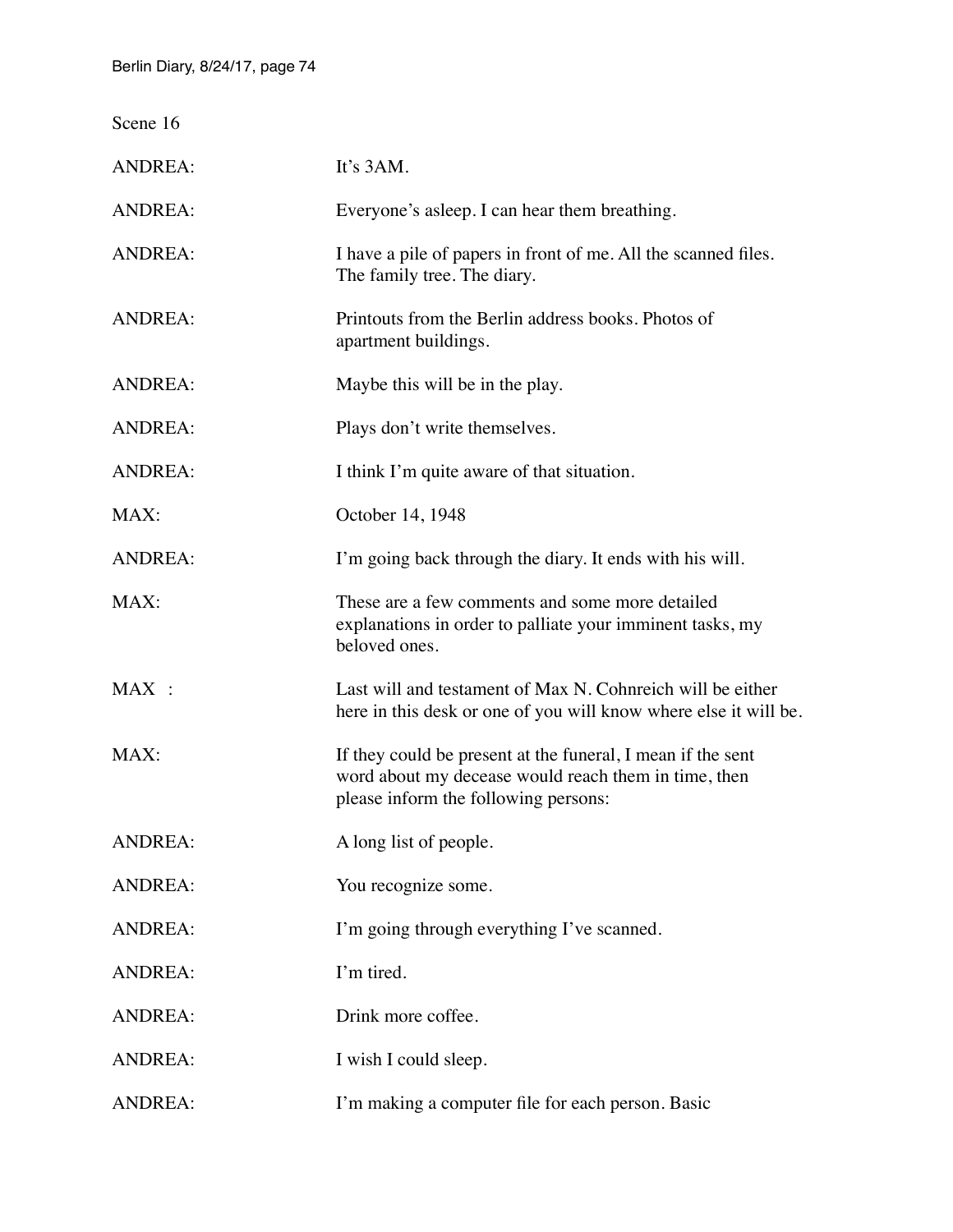|                | information, name, where they live, how they were affected<br>how much money they received.                                                                                                                                                              |
|----------------|----------------------------------------------------------------------------------------------------------------------------------------------------------------------------------------------------------------------------------------------------------|
| <b>ANDREA:</b> | The files all show the last address in Berlin. The date they<br>left. Or were deported. Date of death. Documents proving<br>death. I update my map. I update the tree.                                                                                   |
| <b>ANDREA:</b> | This process used to be called "Wiedergutmachen".                                                                                                                                                                                                        |
| <b>ANDREA:</b> | Means "to make good again".                                                                                                                                                                                                                              |
| <b>ANDREA:</b> | Somewhere along the way everyone realized there is no<br>way to make it good again. So now it's called restitution.<br>I wonder what would happen in the US if we paid restitution.<br>Native Americans? Slavery? Japanese-Americans?<br>Cold hard cash. |
| MAX:           | Perhaps some other names will pass my mind later                                                                                                                                                                                                         |
| MAX:           | Now to what you'll find in my apartment                                                                                                                                                                                                                  |
| MAX:           | if and when you look for buried treasures                                                                                                                                                                                                                |
| <b>ANDREA:</b> | A long list of items.                                                                                                                                                                                                                                    |
| <b>ANDREA:</b> | I keep cataloging and reading. Every name gets a file, every<br>file gets data.                                                                                                                                                                          |
| <b>ANDREA:</b> | Eventually I realize I am going to be able to figure out where<br>everyone went and what they changed their names to.                                                                                                                                    |
| <b>ANDREA:</b> | Australia. Brazil. South Africa.<br>Israel. Argentina.                                                                                                                                                                                                   |
| <b>ANDREA:</b> | The United States.                                                                                                                                                                                                                                       |
| <b>ANDREA:</b> | An impossible archive.                                                                                                                                                                                                                                   |
| <b>ANDREA:</b> | It's mostly in German.                                                                                                                                                                                                                                   |
| <b>ANDREA:</b> | Who am I doing this for?                                                                                                                                                                                                                                 |
| <b>ANDREA:</b> | Why?                                                                                                                                                                                                                                                     |
| <b>ANDREA:</b> | For the families of the people I don't know?                                                                                                                                                                                                             |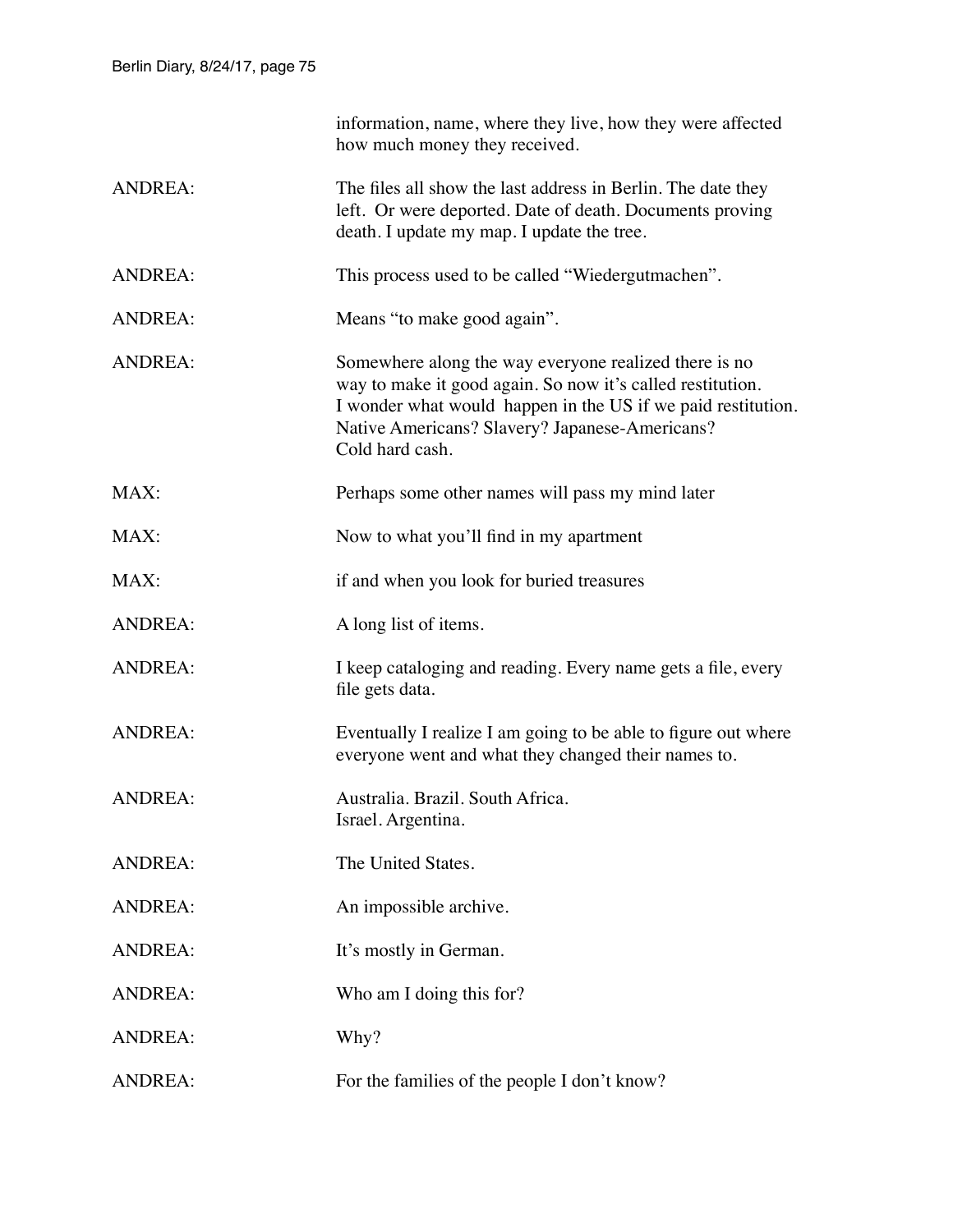| <b>ANDREA:</b> | For the families of the people Max knew but didn't<br>tell anyone about?                                           |
|----------------|--------------------------------------------------------------------------------------------------------------------|
| <b>ANDREA:</b> | File. Sort. Arrange scans. Upload to dropbox.                                                                      |
| <b>ANDREA:</b> | I paid for a premium drop box subscription for this.                                                               |
| <b>ANDREA:</b> | Three cousins of Max are in New York in 1946. And they<br>have kids.                                               |
| <b>ANDREA:</b> | Why don't I know this?                                                                                             |
| <b>ANDREA:</b> | Why have I never heard about this?                                                                                 |
| <b>ANDREA:</b> | I feel like I should tell someone.                                                                                 |
| <b>ANDREA:</b> | My Mom. David. Claire.                                                                                             |
| <b>ANDREA:</b> | Does anyone care?                                                                                                  |
| <b>ANDREA:</b> | I'm googling.                                                                                                      |
| <b>ANDREA:</b> | I'm landing on Facebook pages of my third<br>cousins.                                                              |
| <b>ANDREA:</b> | One of them                                                                                                        |
| <b>ANDREA:</b> | looks kind ofboring. And rich.                                                                                     |
| <b>ANDREA:</b> | And balding.                                                                                                       |
| <b>ANDREA:</b> | Google and facebook start spitting out<br>pictures of relatives I didn't know I had.                               |
| <b>ANDREA:</b> | I'm finding where they work. What their emails are.                                                                |
| <b>ANDREA:</b> | I'm searching the white pages. Google maps.                                                                        |
| <b>ANDREA:</b> | One of them went to the same high school as me in New York, just<br>six years earlier. I'm looking at her picture. |
| <b>ANDREA:</b> | I always wanted a cousin.                                                                                          |
| <b>ANDREA:</b> | Obviously no one wants to be in contact.                                                                           |
| <b>ANDREA:</b> | Otherwise we would be.                                                                                             |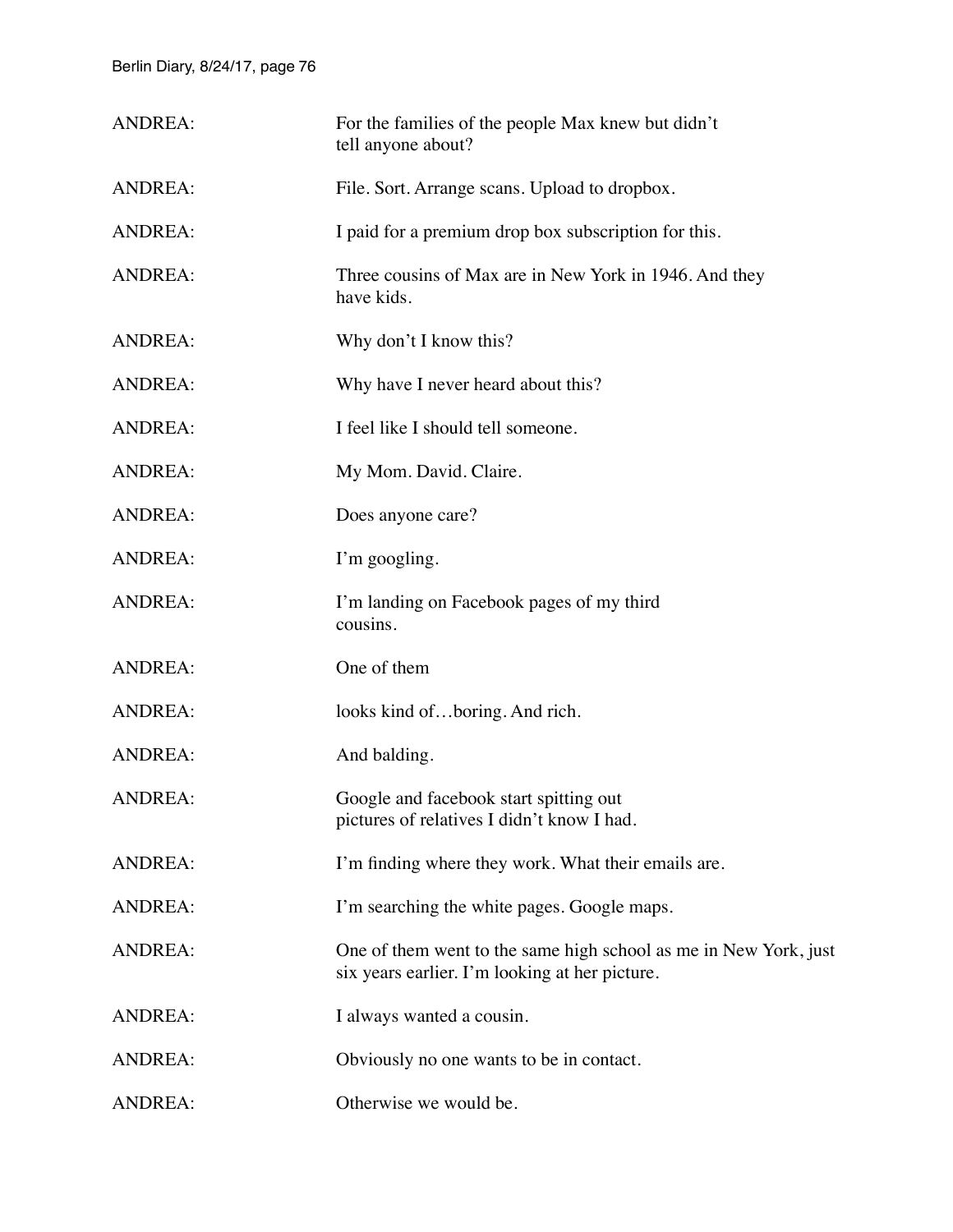| ANDREA:        | Maybe they don't know about you. |
|----------------|----------------------------------|
| ANDREA:        | Maybe they don't want to.        |
| <b>ANDREA:</b> | You don't know.                  |
| ANDREA:        | You don't know.                  |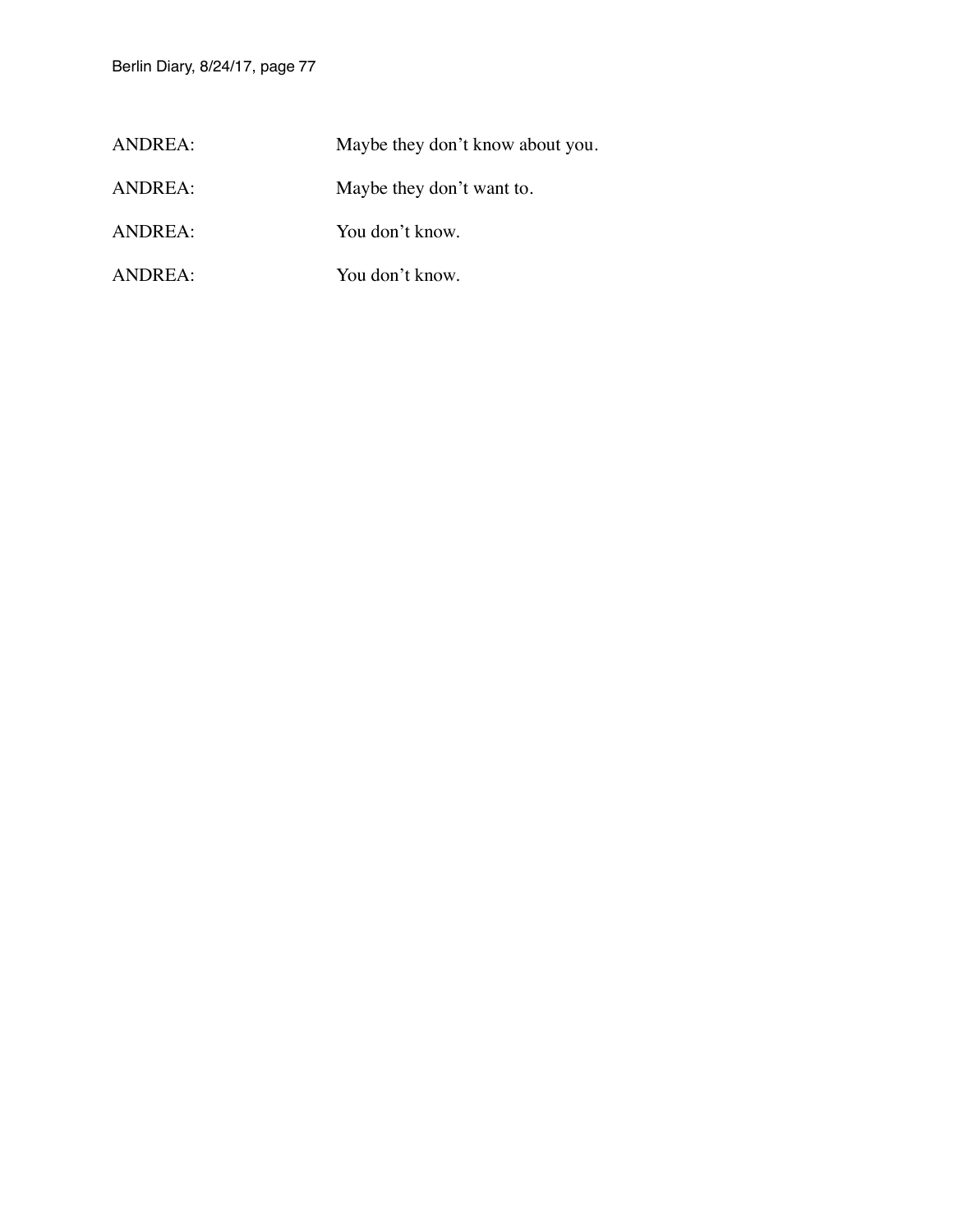SCENE 17: EA

| FR. KRAUTZ:    | Sit down please, Frau Stolowitz.                                                                    |
|----------------|-----------------------------------------------------------------------------------------------------|
| <b>ANDREA:</b> | It's Frau Krautz the archivist that Roderick knows.<br>His ex-girlfriend. She's back from vacation. |
| <b>ANDREA:</b> | She called me yesterday. They found Max's restitution folder.                                       |
| <b>ANDREA:</b> | At first they told me they didn't have it.                                                          |
| <b>ANDREA:</b> | But that was just a transcription error on the side of the archivist.                               |
| <b>ANDREA:</b> | They wrote the case number down wrong on the request form.                                          |
| <b>ANDREA:</b> | She drove to the off-site document storage facility<br>and picked up Max's file.                    |
| <b>ANDREA:</b> | She's apologizing that it took so long.                                                             |
| <b>ANDREA:</b> | She hands me the folder.                                                                            |
| <b>ANDREA:</b> | Thank you.                                                                                          |
| <b>ANDREA:</b> | Danke.                                                                                              |
| <b>ANDREA:</b> | And she walks me down to the reference room<br>where I can make myself comfortable.                 |
| <b>ANDREA:</b> | It's empty. No other appointments for today. Just me.                                               |
| <b>ANDREA:</b> | I open the folder and she closes the door.                                                          |
| <b>ANDREA:</b> | The first thing I notice. Which is unbelievable. Because I had<br>been going on what's in the diary |
| <b>ANDREA:</b> | is that his address is not Schlüterstraße 27.                                                       |
| <b>ANDREA:</b> | The application lists his last German address as<br>Schlüterstraße 53. He must have moved.          |
| <b>ANDREA:</b> | I feel stupid.                                                                                      |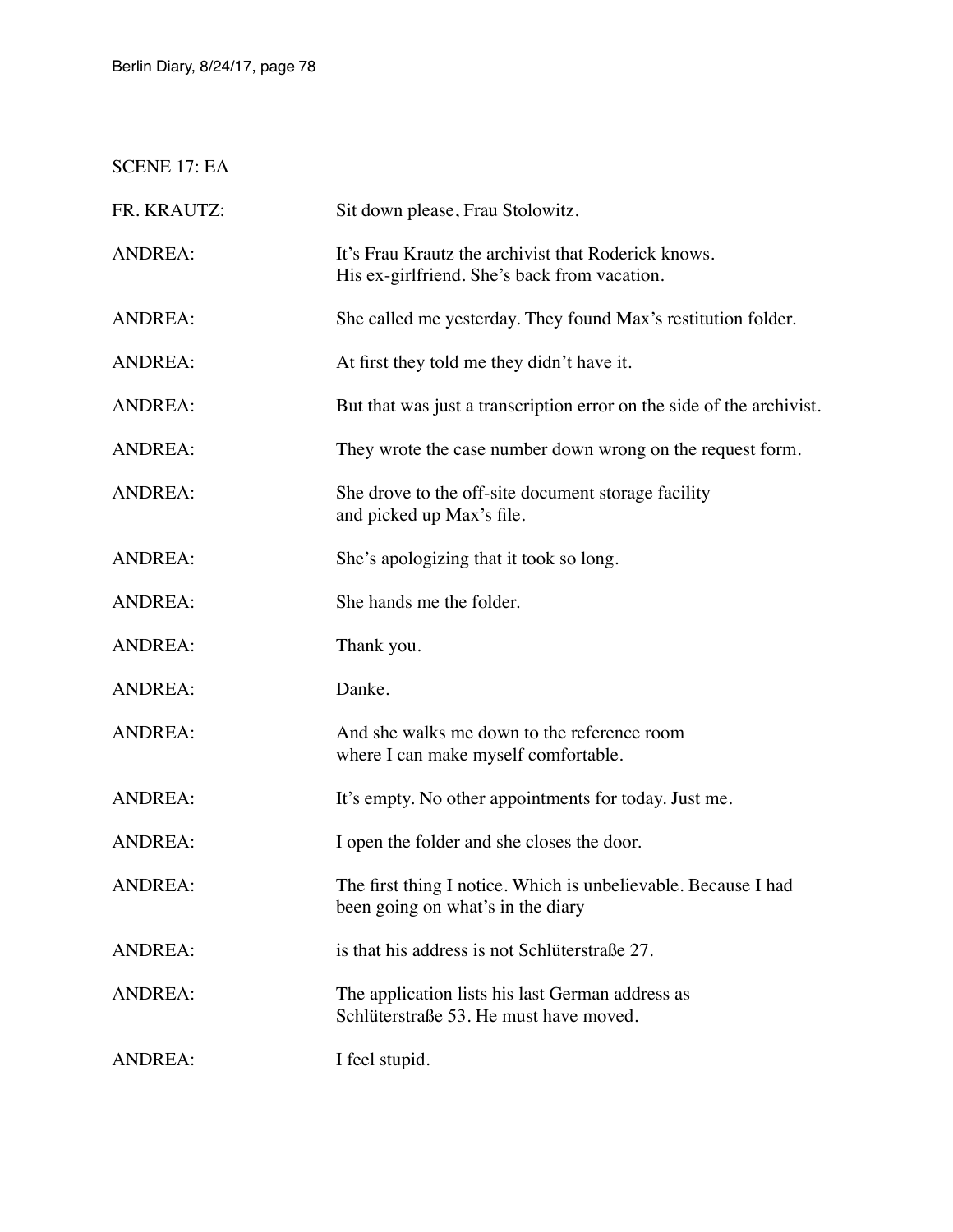| <b>ANDREA:</b> | I got drunk and almost died in the snow in front of the wrong<br>building. |
|----------------|----------------------------------------------------------------------------|
| <b>ANDREA:</b> | Ok. Schlüterstraße 53.                                                     |
| <b>ANDREA:</b> | I sit in this somewhat small, sort of run down archive<br>reading room.    |
| <b>ANDREA:</b> | I look into the tiny courty and of this wing of the building.              |
| <b>ANDREA:</b> | An office worker is outside having his cigarette.                          |
| <b>ANDREA:</b> | He doesn't notice me.                                                      |
| <b>ANDREA:</b> | Hours have gone by.                                                        |
| <b>ANDREA:</b> | Is this what a life adds up to in the end?                                 |
| <b>ANDREA:</b> | What you're worth in dollars and cents?                                    |
| <b>ANDREA:</b> | What about family? How do you measure the value of<br>family?              |
| <b>ANDREA:</b> | Frau Krautz comes in.                                                      |
| <b>ANDREA:</b> | There's a second folder.                                                   |
| <b>ANDREA:</b> | It's thin.                                                                 |
| <b>ANDREA:</b> | She's handing it to me. She's saying she knows<br>I'll be leaving soon.    |
| <b>ANDREA:</b> | Going home.                                                                |
| <b>ANDREA:</b> | And she leaves.                                                            |
| <b>ANDREA:</b> | I open it.                                                                 |
| <b>ANDREA:</b> | It's Max's official last will and testament.                               |
| <b>ANDREA:</b> | So here it is.                                                             |
| <b>ANDREA:</b> | It's pretty much identical to the<br>other one.                            |
| <b>ANDREA:</b> | At first.                                                                  |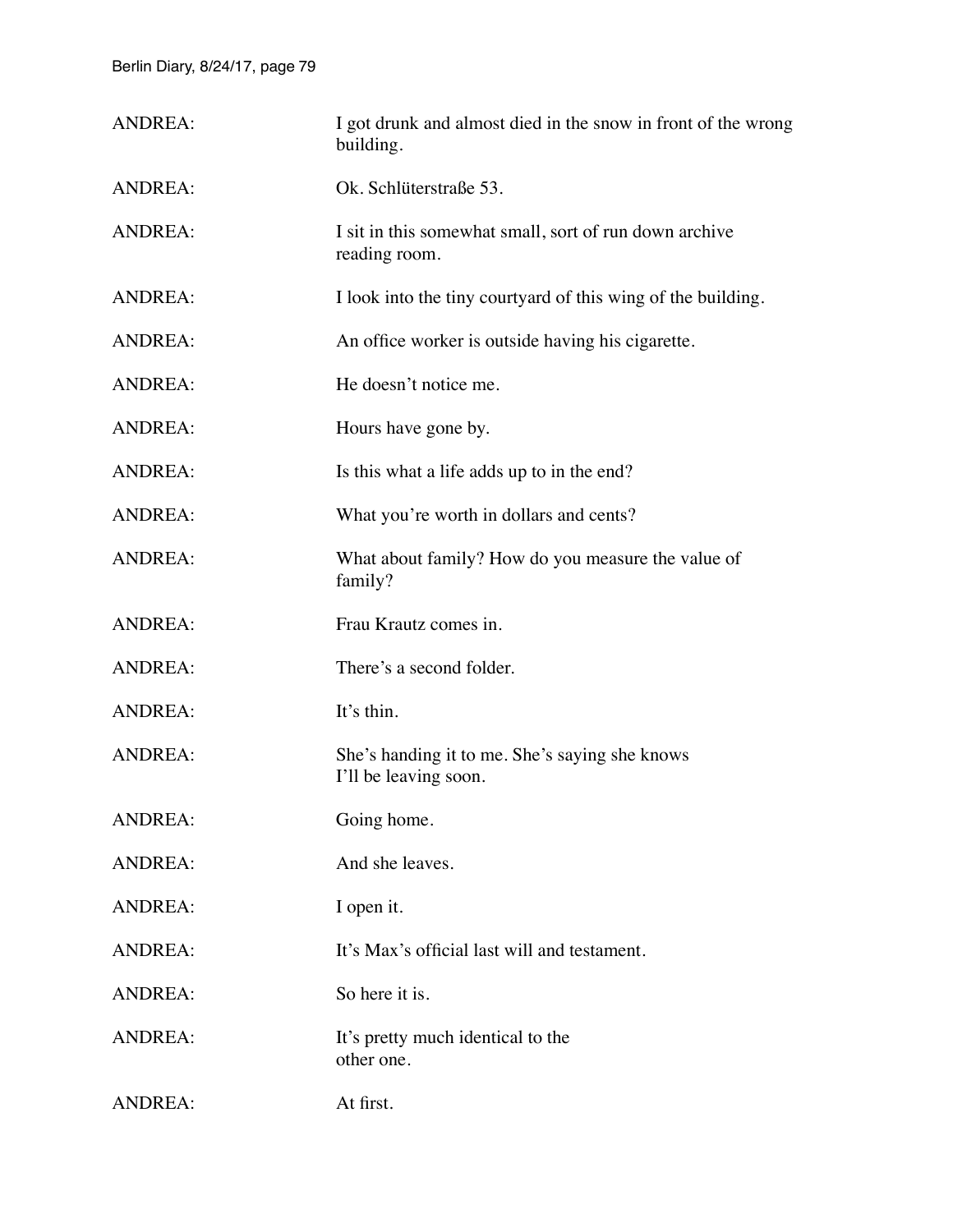| <b>ANDREA:</b> | Its language is more official and it's signed by three<br>witnesses.                                                                                                                                                                                |
|----------------|-----------------------------------------------------------------------------------------------------------------------------------------------------------------------------------------------------------------------------------------------------|
| <b>ANDREA:</b> | One is Flora Cohnreich. Her signature bold and clear.<br>Tante Flora. Former mother-in-law to Weigert.                                                                                                                                              |
| <b>ANDREA:</b> | He asks for an obit in the Aufbau.                                                                                                                                                                                                                  |
| <b>ANDREA:</b> | He asks to have Mahler's adagiatto from<br>the 5th symphony played.                                                                                                                                                                                 |
| <b>ANDREA:</b> | And then                                                                                                                                                                                                                                            |
| <b>ANDREA:</b> | And then                                                                                                                                                                                                                                            |
| <b>ANDREA:</b> | A paragraph that was not in the diary copy though the two<br>documents have the same date.                                                                                                                                                          |
| <b>ANDREA:</b> | A paragraph that he left out of the diary.                                                                                                                                                                                                          |
| MAX:           | Paragraph D:<br>It would be very nice if all my beloved ones would meet on<br>my birthday anniversaries and one of my grandchildren<br>would read a chapter from my diary (in desk)                                                                 |
| <b>ANDREA:</b> | A shiver goes down my spine. It's like he's speaking to me<br>from beyond the grave.                                                                                                                                                                |
| <b>ANDREA:</b> | Why me?                                                                                                                                                                                                                                             |
| <b>ANDREA:</b> | You wanted to know.                                                                                                                                                                                                                                 |
| MAX:           | My dear ones: you see each other so rarely, and I saw you all so<br>seldom together that I would be happy to know, now you will be<br>together and enjoy yourselves and perhaps talk about Papi<br>and Grandpa and spend some time with each other. |
| <b>ANDREA:</b> | I'm staring at the file.                                                                                                                                                                                                                            |
| <b>ANDREA:</b> | He wanted us to spend time together.                                                                                                                                                                                                                |
| <b>ANDREA:</b> | But we didn't do it.                                                                                                                                                                                                                                |
| <b>ANDREA:</b> | Why? In the face of all the death in Europe why couldn't we<br>see each other in New York.                                                                                                                                                          |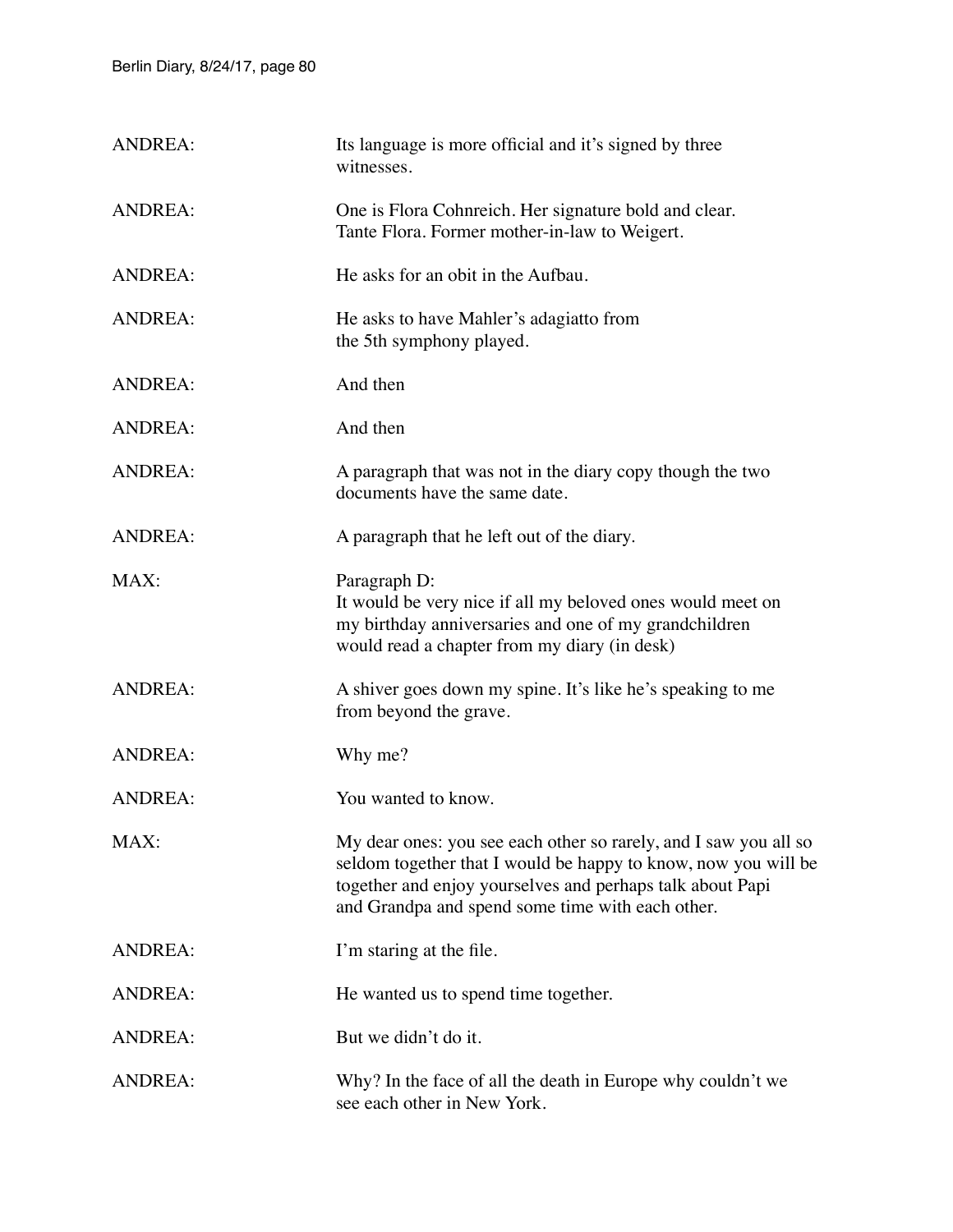Berlin Diary, 8/24/17, page 81

ANDREA: How could we have not made the effort?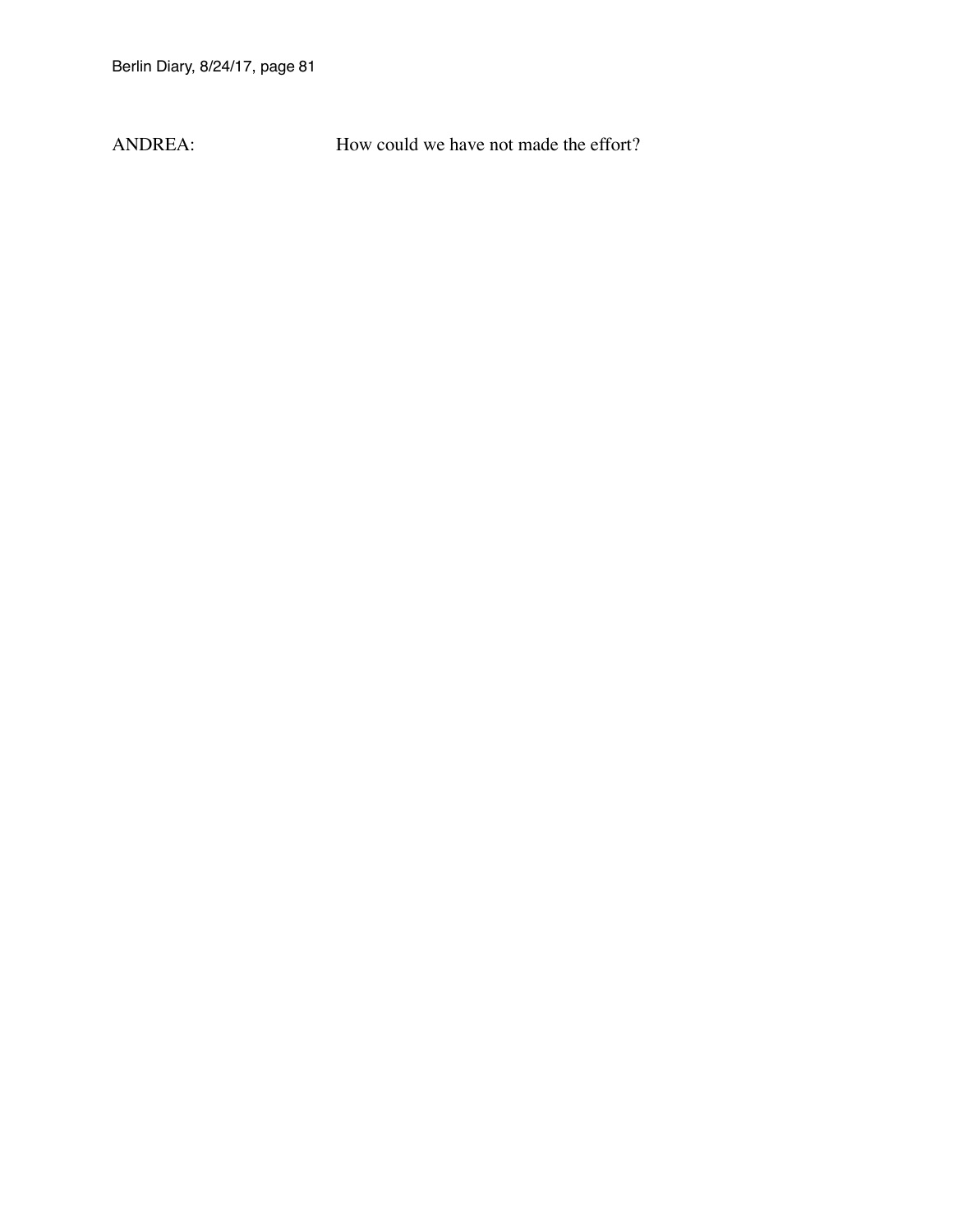| <b>SCENE 18: Max</b> |                                                                                                                                                                                                                                    |
|----------------------|------------------------------------------------------------------------------------------------------------------------------------------------------------------------------------------------------------------------------------|
| <b>ANDREA:</b>       | .                                                                                                                                                                                                                                  |
| MAX:                 | My darlings,                                                                                                                                                                                                                       |
|                      | Today sat five old mourning women at my side in the subway, all<br>of them in dignified black clothes and one in a cape.                                                                                                           |
|                      | Surely a husband had died.                                                                                                                                                                                                         |
|                      | Such is life and you will one day realize the truth of the bible<br>saying "Let the dead bury the dead!"                                                                                                                           |
|                      | Dear ones, life goes ahead. Let's get along.                                                                                                                                                                                       |
|                      | I was told that all my odds and ends,<br>these little trifles in this book are without interest for my future<br>readers, you small rascals, Miss Claire Helen and you other little<br>beloved cryers who will complete my family. |
|                      | I will better try now to describe the most important event<br>not only of my own experience but of my generation, that event<br>which has influenced the life and welfare of all of us,                                            |
|                      | But the sun lights and warms the earth today so wonderfully<br>that it bothers me just now to speak about such a gloomy<br>topic.                                                                                                  |
|                      | My dearest children and honorable readers, please give me<br>still a brief reprieve, a short delay that I could remember a<br>more agreeable time, a better and nicer past.                                                        |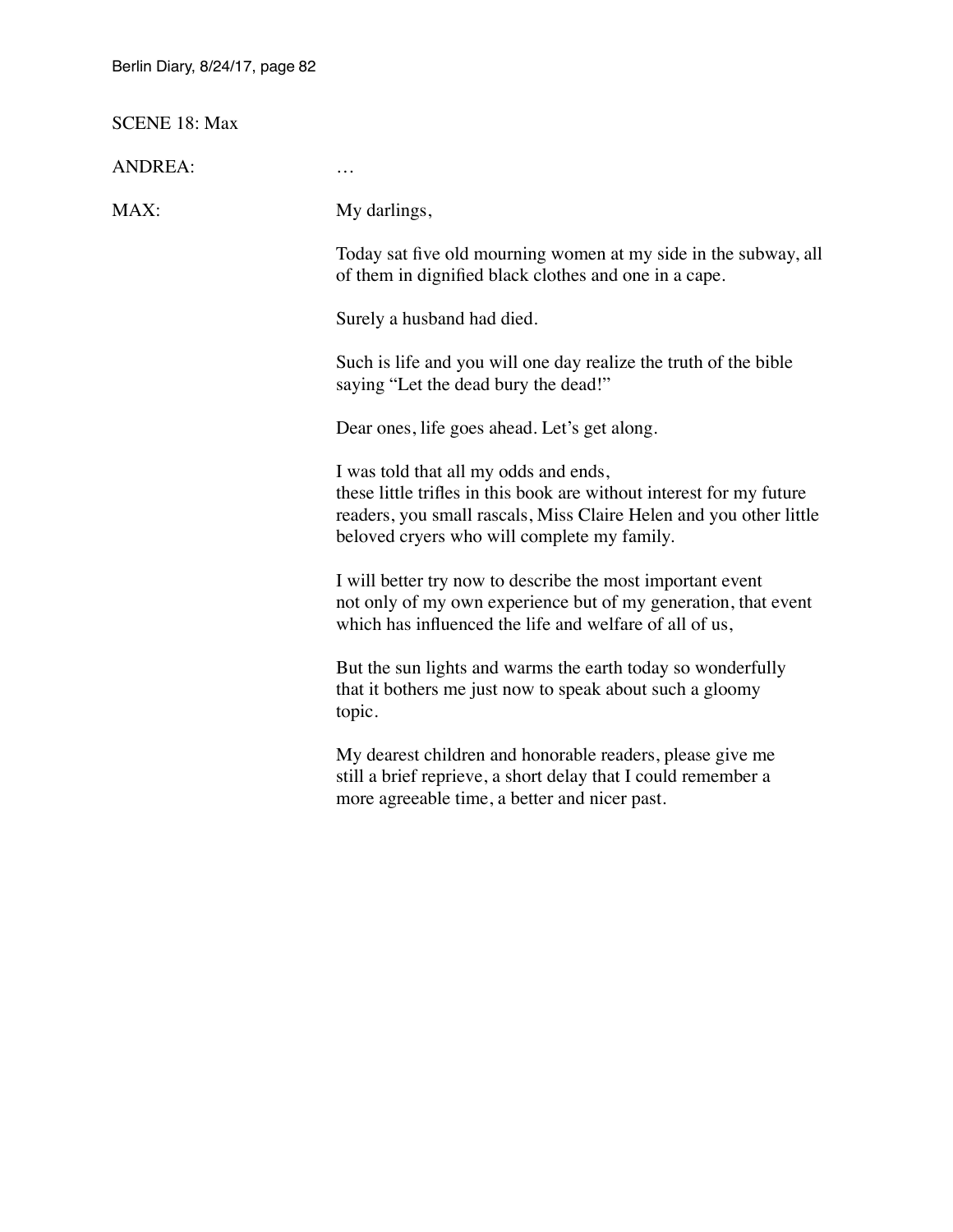Scene 19: Plane

| It's August 4th 2015.                                                           |
|---------------------------------------------------------------------------------|
| I'm at 39,000 feet.                                                             |
| In the belly of the plane are four boxes, two<br>suitcases, and two duffles.    |
| In the cabin are:                                                               |
| Four carry-on suitcases, wheeled variety                                        |
| Four shoulder bags, backpacks really                                            |
| Two children, mine                                                              |
| And one husband.                                                                |
| They're all happy.                                                              |
| Plugged in to movies or devices. Or sleeping.                                   |
| I'm not feeling well.                                                           |
| Bad fish in Reykjavik I think.                                                  |
| We've been on vacation for the week in Iceland.                                 |
| On the way home to Portland. From Berlin.                                       |
| I look out the window.                                                          |
| Crazy to be so high.                                                            |
| The world's big out there.                                                      |
| Everyone probably thinks that.                                                  |
| I never said I was an original thinker.                                         |
| I feel slightly dizzy, wedged into the seat,<br>woozy from the fish in Iceland. |
| I sent the letters. In case you were wondering.                                 |
|                                                                                 |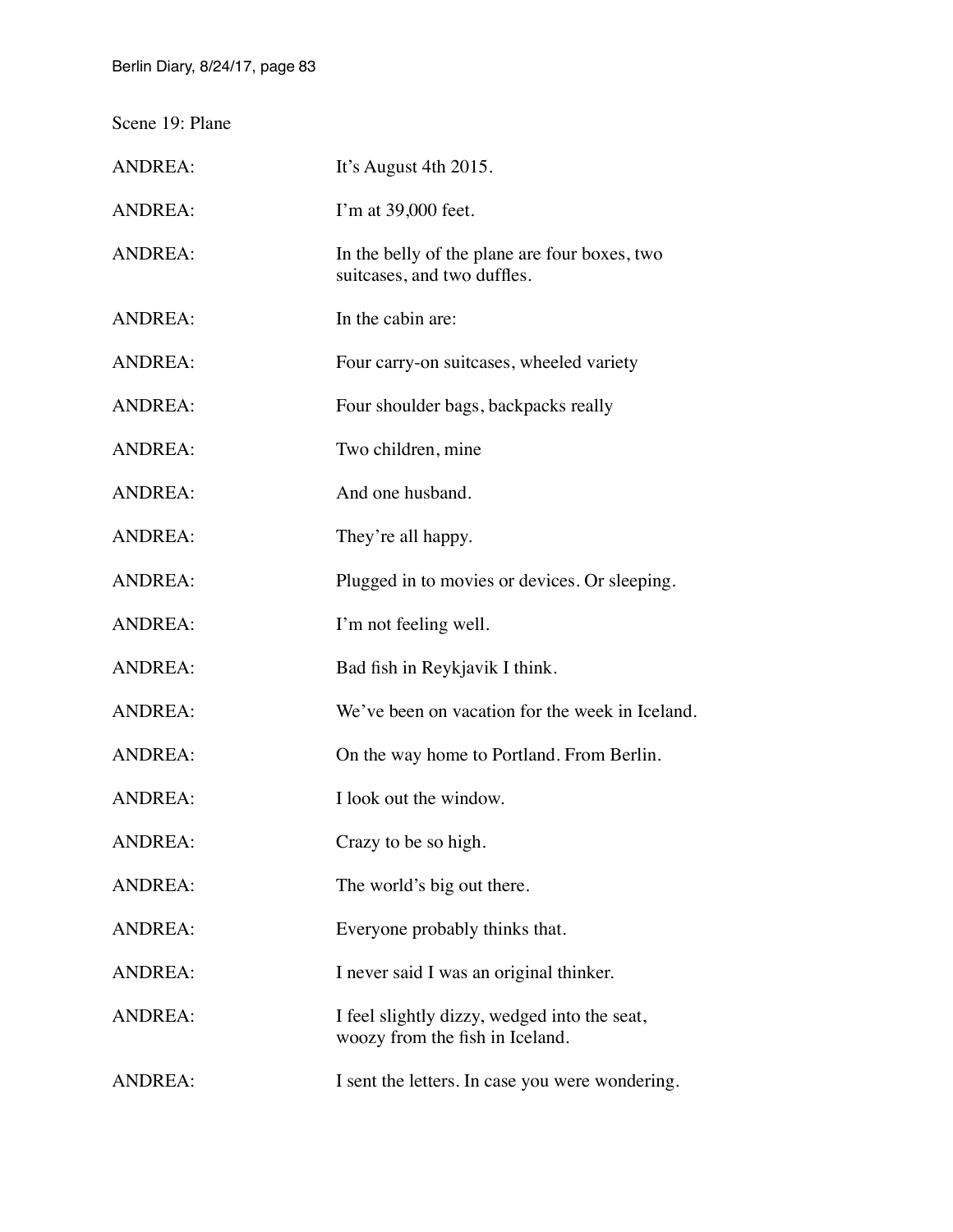| <b>ANDREA:</b> | The night before I left Berlin.                                                                                                                    |
|----------------|----------------------------------------------------------------------------------------------------------------------------------------------------|
| <b>ANDREA:</b> | To everyone I found on google.                                                                                                                     |
| <b>ANDREA:</b> | My cousins.                                                                                                                                        |
| <b>ANDREA:</b> | And their descendants.                                                                                                                             |
| <b>ANDREA:</b> | Australia. Brazil. South Africa.<br>Israel. Argentina. Chicago. New York.                                                                          |
| <b>ANDREA:</b> | I'd gone back and forth about it.                                                                                                                  |
| <b>ANDREA:</b> | Families are hard.                                                                                                                                 |
| <b>ANDREA:</b> | What if I don't like them? Or they don't like me?                                                                                                  |
| <b>ANDREA:</b> | What if we are in opposition about politics.                                                                                                       |
| <b>ANDREA:</b> | Or religion.                                                                                                                                       |
| <b>ANDREA:</b> | Really the big worry is that they'll think that I want<br>something from them.                                                                     |
| <b>ANDREA:</b> | But you do, don't you?                                                                                                                             |
| <b>ANDREA:</b> | I don't know.                                                                                                                                      |
| <b>ANDREA:</b> | They'll get a letter from across the world from a long<br>lost relative and they'll think, "what does she want".                                   |
| <b>ANDREA:</b> | So I offer them something. I send a photo of the apartment<br>building of their relative and the cover page of the relative's<br>restitution file. |
| <b>ANDREA:</b> | I describe the contents. I write down the drop box link<br>so they can read more if they want.                                                     |
| <b>ANDREA:</b> | I'm writing them to give them information about their families.                                                                                    |
| <b>ANDREA:</b> | That's why I obsessively scanned everything from those<br>files, though I didn't know it then.                                                     |
| <b>ANDREA:</b> | Some part of my brain must have known it.                                                                                                          |
| <b>ANDREA:</b> | I'm trying to turn history upside down.                                                                                                            |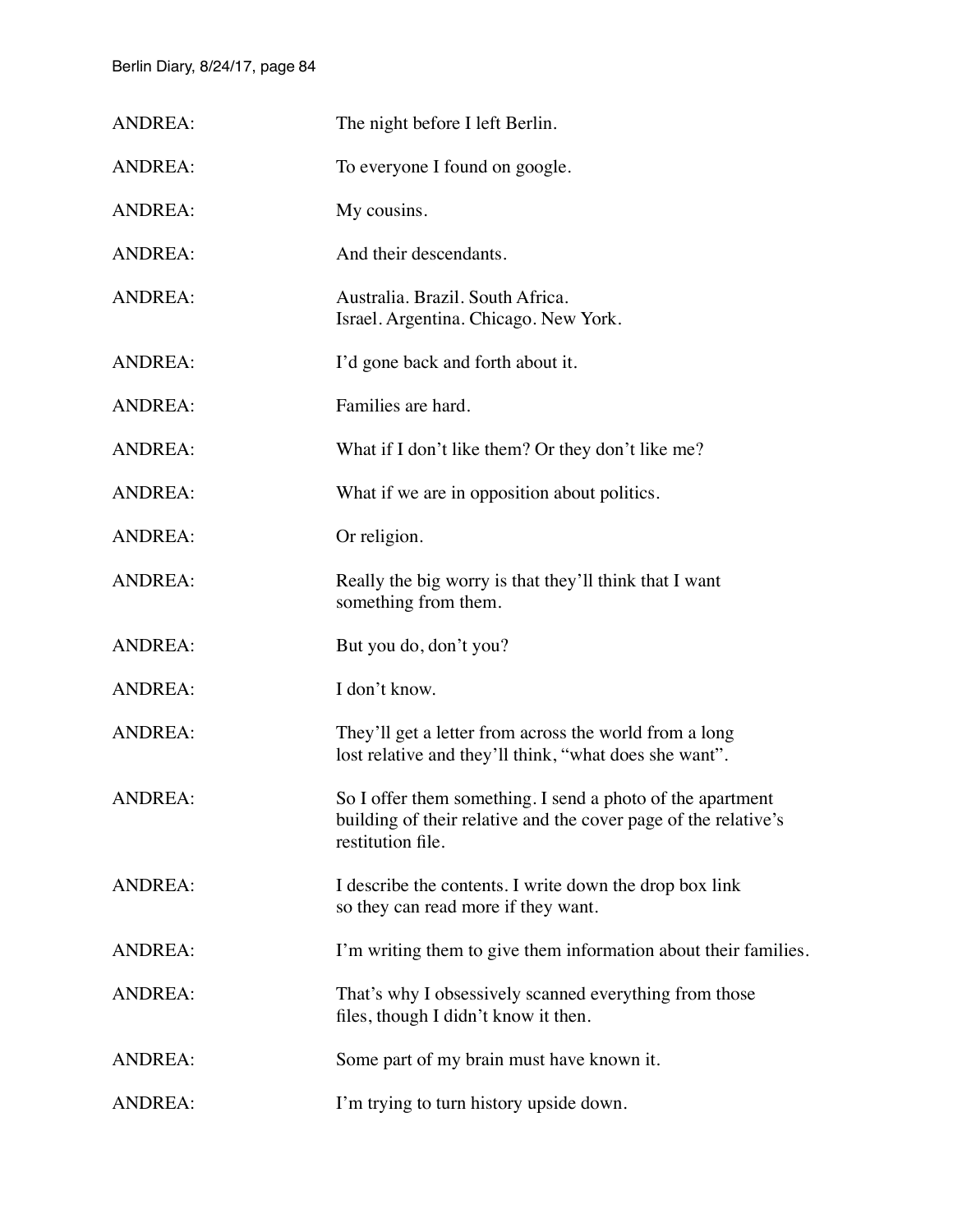| <b>ANDREA:</b> | To undo the undone.                                                                                   |
|----------------|-------------------------------------------------------------------------------------------------------|
| <b>ANDREA:</b> | To set things on the right path                                                                       |
| <b>ANDREA:</b> | A correction maybe.                                                                                   |
| <b>ANDREA:</b> | I look down at the water.                                                                             |
| <b>ANDREA:</b> | The letters won't be faster than me.                                                                  |
| <b>ANDREA:</b> | Maybe they're even traveling trans-Atlantically with me.                                              |
| <b>ANDREA:</b> | Maybe they're somewhere down there, near the water.                                                   |
| <b>ANDREA:</b> | Maybe they'll come by boat.                                                                           |
| <b>ANDREA:</b> | Do letters do that anymore?                                                                           |
| <b>ANDREA:</b> | I stare down at the ocean.                                                                            |
| <b>ANDREA:</b> | It's really blue down there.                                                                          |
| <b>ANDREA:</b> | I stand up and feel wobbly. Claustrophobic.                                                           |
| <b>ANDREA:</b> | I head towards the front of the plane.                                                                |
| <b>ANDREA:</b> | Just want to stretch my legs.                                                                         |
| <b>ANDREA:</b> | And as I stand there, waiting in the mid section of the plane<br>I look out the windows on both sides |
| <b>ANDREA:</b> | All around, everywhere, it's all just blue, everywhere blue.                                          |
| <b>ANDREA:</b> | The ocean around me. The sky.                                                                         |
| <b>ANDREA:</b> | And the room starts to pulsate.                                                                       |
| <b>ANDREA:</b> | And spin.                                                                                             |
| <b>ANDREA:</b> | I feel dizzy.                                                                                         |
| <b>ANDREA:</b> | Breathe.                                                                                              |
| <b>ANDREA:</b> | Breathe.                                                                                              |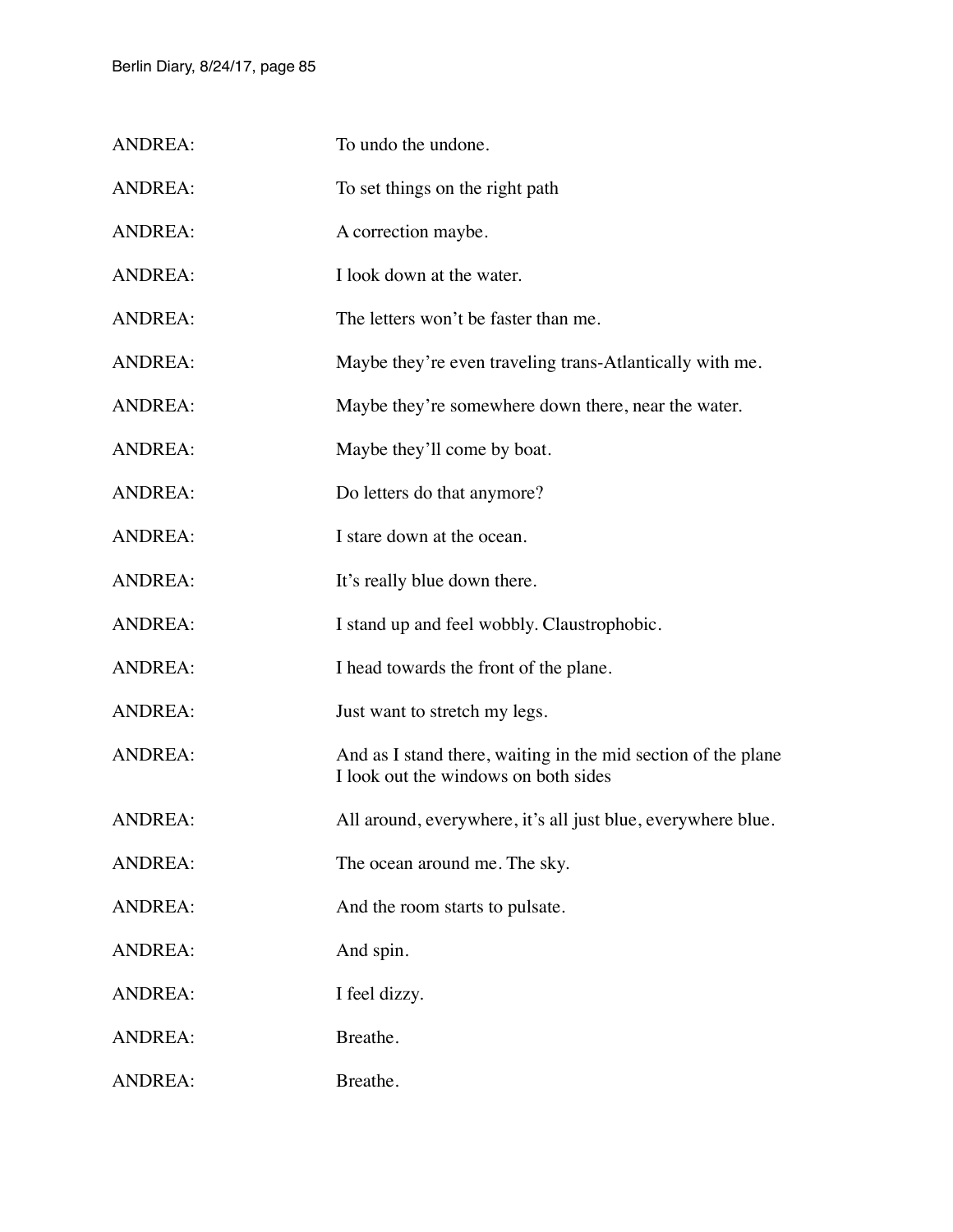| <b>ANDREA:</b>         | I look over at them.                                                                                                       |
|------------------------|----------------------------------------------------------------------------------------------------------------------------|
| <b>ANDREA:</b>         | The ones here.                                                                                                             |
| <b>ANDREA:</b>         | The ones in the plane.                                                                                                     |
| <b>ANDREA:</b>         | The ones who have been traveling with me all along.                                                                        |
| <b>ANDREA:</b>         | My daughter waves at me.                                                                                                   |
| <b>ANDREA:</b>         | They all look up.                                                                                                          |
| <b>ANDREA:</b>         | Steady.                                                                                                                    |
| <b>ANDREA:</b>         | Steady.                                                                                                                    |
| <b>ANDREA:</b>         | Breathe.                                                                                                                   |
| <b>ANDREA:</b>         | I head back to my seat.                                                                                                    |
| <b>ANDREA:</b>         | And as I plunk down                                                                                                        |
| <b>ANDREA:</b>         | I close my eyes.                                                                                                           |
| <b>ANDREA:</b>         | Everything is spinning.                                                                                                    |
| <b>ANDREA:</b>         | My husband touches the back of my head.                                                                                    |
| <b>ANDREA:</b>         | My daughter squeezes my hand.                                                                                              |
| <b>ANDREA:</b>         | I sit up.                                                                                                                  |
| <b>ANDREA:</b>         | My son leans in                                                                                                            |
| <b>ANDREA</b> (sings): | Hush-a-bye, don't you cry,<br>Go to sleep my little baby.<br>When you wake you shall have<br>All the pretty little horses. |
| <b>ANDREA:</b>         | And in this moment                                                                                                         |
| <b>ANDREA:</b>         | as I float mid-air                                                                                                         |
| <b>ANDREA:</b>         | between Germany and America,                                                                                               |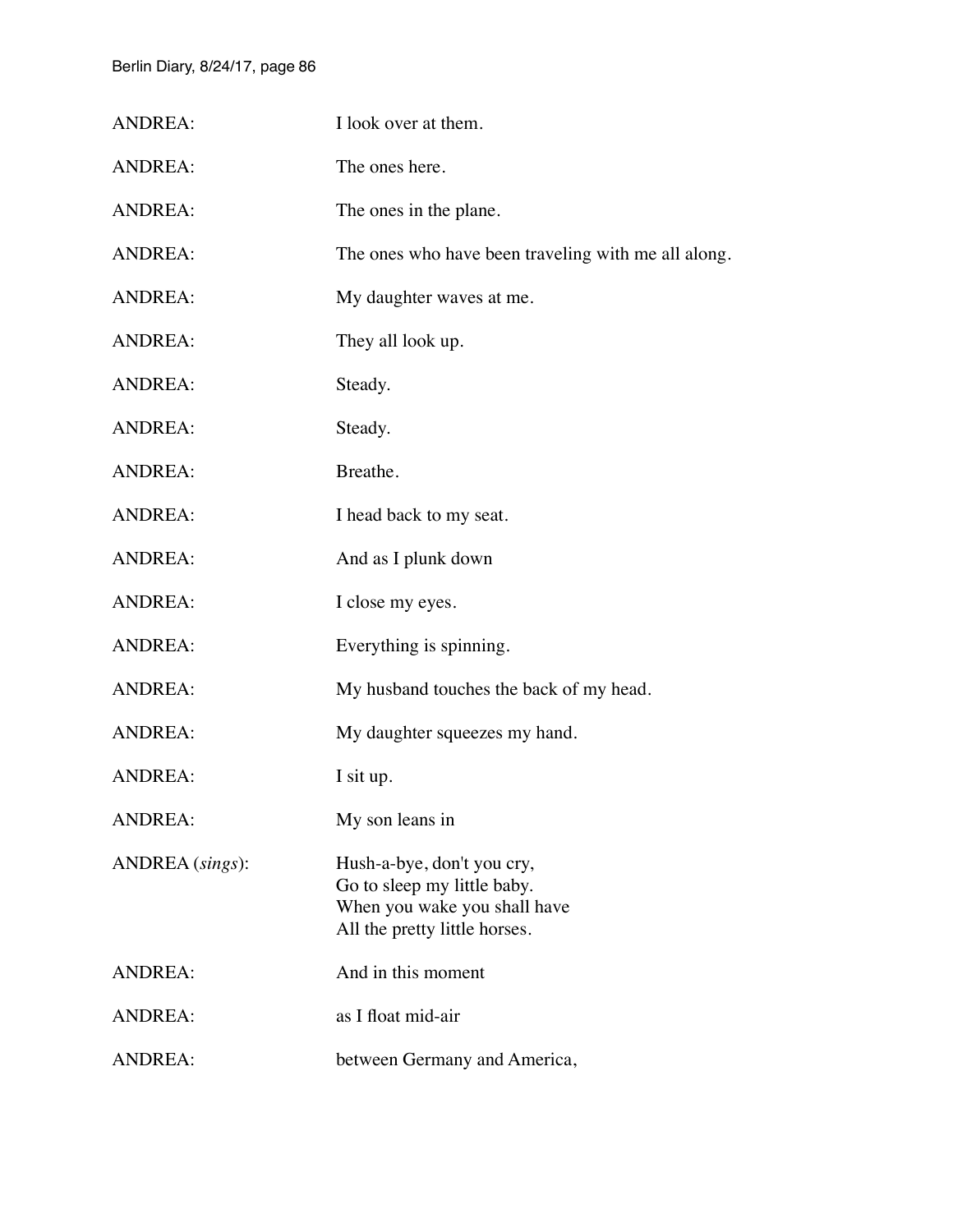| <b>ANDREA:</b> | between Berlin and New York,                              |
|----------------|-----------------------------------------------------------|
| <b>ANDREA:</b> | between now and then                                      |
| <b>ANDREA:</b> | The wide expanse of the Atlantic unfolds beneath me       |
| <b>ANDREA:</b> | And the past                                              |
| <b>ANDREA:</b> | is the present                                            |
| <b>ANDREA:</b> | is the future.                                            |
|                | Sound of plane accelerating into the future.<br>Blackout. |

*END OF PLAY*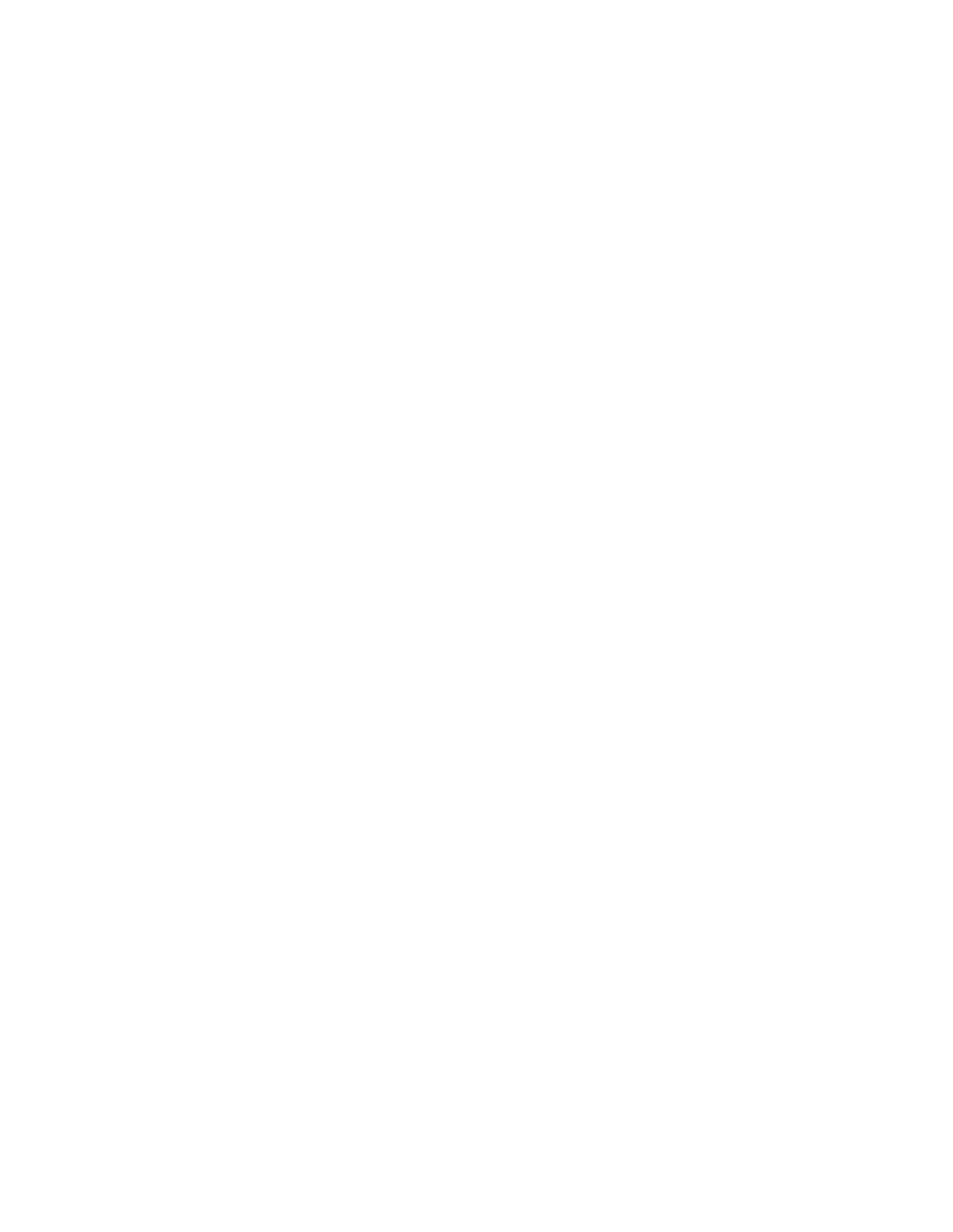*Berlin Diary*, 8/23/17, page 1